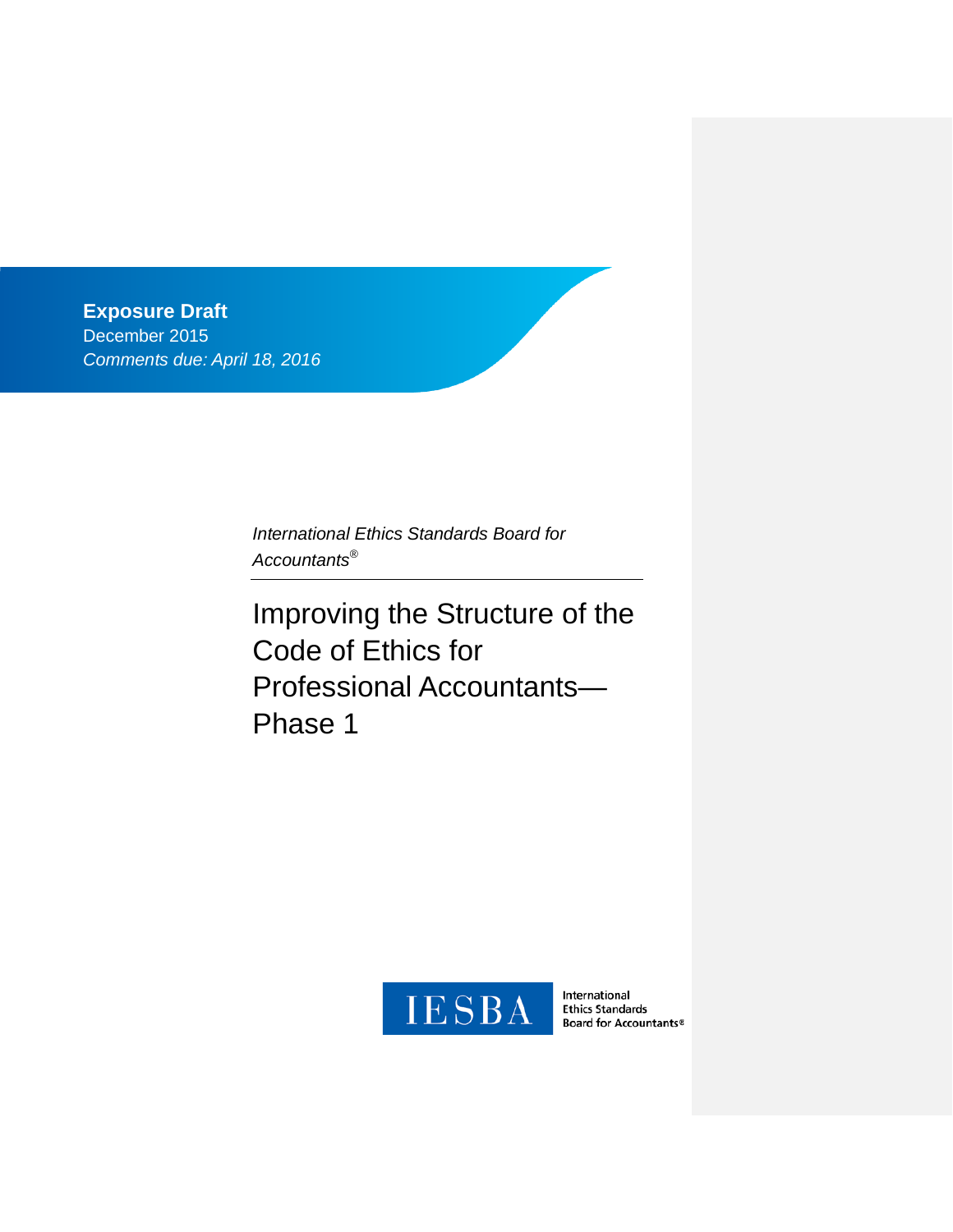

International **Ethics Standards** Board for Accountants®

This Exposure Draft was developed and approved by the International Ethics Standards Board for Accountants<sup>®</sup> (IESBA<sup>®</sup>).

The IESBA is an independent standard-setting board that develops and issues high-quality ethical standards and other pronouncements for professional accountants worldwide. Through its activities, the IESBA develops the *Code of Ethics for Professional Accountants*, which establishes ethical requirements for professional accountants.

The objective of the IESBA is to serve the public interest by setting high-quality ethical standards for professional accountants and by facilitating the convergence of international and national ethical standards, including auditor independence requirements, through the development of a robust, internationally appropriate code of ethics.

The structures and processes that support the operations of the IESBA are facilitated by the International Federation of Accountants® (IFAC®).

Copyright © December 2015 by the International Federation of Accountants (IFAC). For copyright, trademark, and permissions information, please see page 92.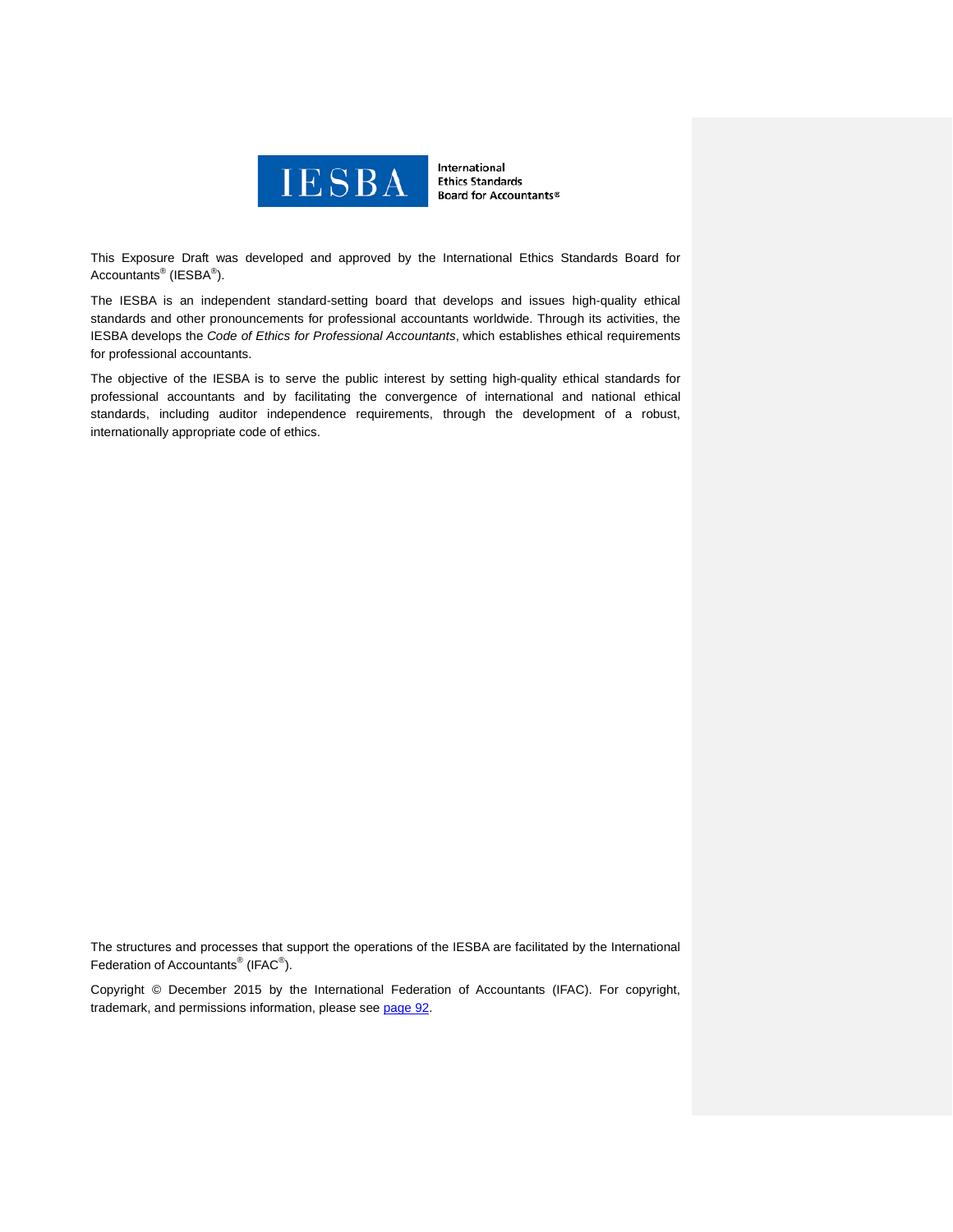# **REQUEST FOR COMMENTS**

This Exposure Draft, *Improving the Structure of the Code of Ethics for Professional Accountants—Phase*  1, was developed and approved by the International Ethics Standards Board for Accountants<sup>®</sup> (IESBA<sup>®</sup>).

The proposals in this Exposure Draft may be modified in light of comments received before being issued in final form. Comments are requested by **April 18, 2016.**

Respondents are asked to submit their comments electronically through the IESBA website, using the "Submit a Comment" link. Please submit comments in both PDF and Word files. Also, please note that first-time users must register to use this feature. All comments will be considered a matter of public record and will ultimately be posted on the website. Although IESBA prefers that comments are submitted via its website, comments can also be sent to Ken Siong, IESBA Technical Director at KenSiong@ethicsboard.org

This publication may be downloaded from the IESBA website: www.ethicsboard.org. The approved text is published in the English language.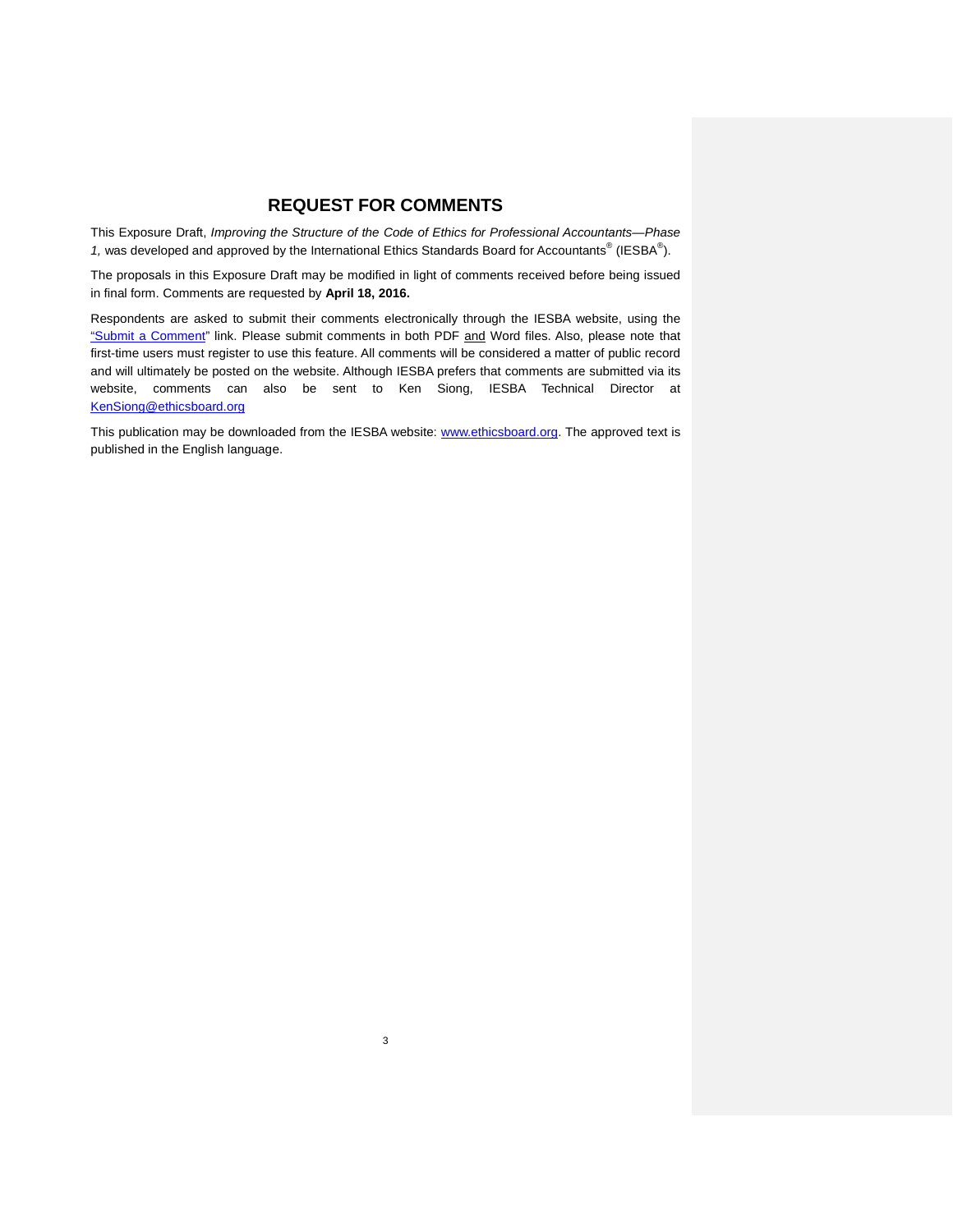# **CONTENTS**

|                                                                               | Page |
|-------------------------------------------------------------------------------|------|
|                                                                               | 5    |
|                                                                               | 5    |
| Ш.                                                                            | 5    |
|                                                                               | 7    |
|                                                                               | 10   |
|                                                                               | 11   |
|                                                                               | 11   |
| EXPOSURE DRAFT: PROPOSED RESTRUCTURED CODE (SECTIONS ADDRESSED IN<br>PHASE 1) |      |

 $\overline{4}$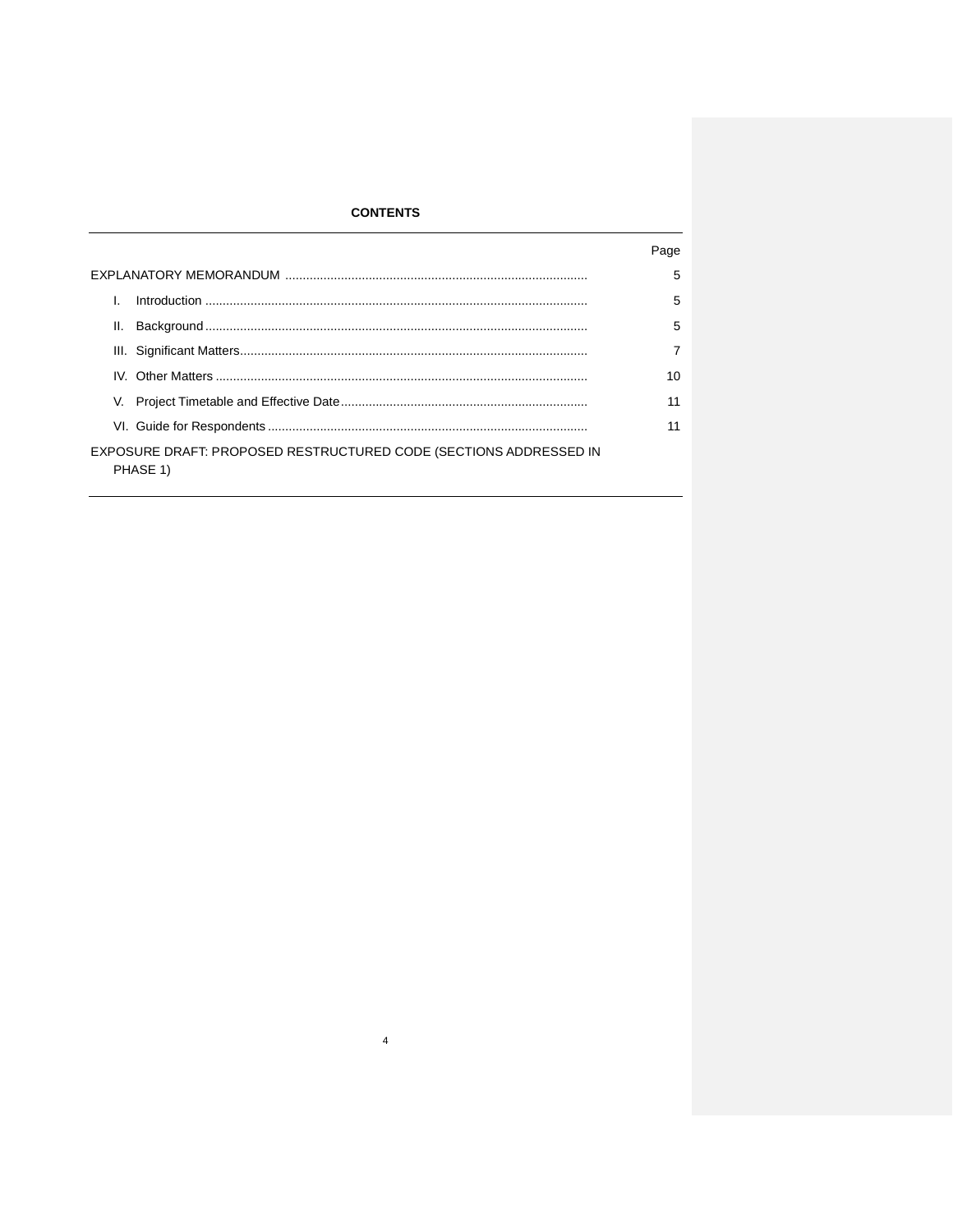# I. **Introduction**

- 1. It is in the public interest for the *Code of Ethics for Professional Accountants* (the Code) to be understandable and usable. In restructuring the Code, the IESBA is aiming to enhance the understandability and usability of the Code, thereby facilitating its adoption, effective implementation, consistent application, and enforcement.
- 2. This memorandum provides background to, and an explanation of, the proposed international ethics pronouncement *International Code of Ethics Standards for Professional Accountants*. The IESBA approved the exposure draft (ED) in December 2015.

## II. **Background**

- 3. This ED sets out a substantial part of the proposed restructured Code. It responds to input from a variety of stakeholders who suggested restructuring to improve understandability and usability of the Code. Feedback from an IFAC Small and Medium Practices (SMP) Committee (SMPC) survey noted that the biggest barrier faced by SMPs in complying with the Code is fully understanding the requirements of the Code. Some users, especially those whose first language is not English, reported difficulty in understanding the Code because of its complexity of language and construction. Others have commented on difficulties in translating some parts of the Code, and understanding complex and long sentences. The IESBA has also received feedback from some regulators regarding the usability of the Code from the perspective of enforceability. These issues may be impacting adoption and implementation.
- 4. The IESBA has conducted extensive research and outreach in connection with this project. The findings indicate a broad-based appetite for change. There is widespread support from those providing input for restructuring the Code on a timely basis, with particular interest in raising the visibility of the Code's requirements, clarifying who is responsible for compliance with requirements in particular circumstances, and clarifying the language in the Code. In November 2014, the IESBA issued a consultation paper (CP) to seek input on possible approaches to restructuring the Code and related matters for consideration. These matters included: distinguishing requirements from application material; identification of a firm's or individual professional accountant's responsibility for compliance with requirements in particular circumstances; use of language; and reorganization of the Code. Respondents to the CP included regulators, audit oversight bodies, national standard setters, large and small accounting firms, professional accountancy organizations and individuals. The IESBA is grateful to all who commented on the CP. This memorandum develops the themes raised by CP respondents.
- 5. The project scope encompasses the entire Code. The IESBA has reviewed all proposed changes for consistency with the objectives of the restructuring. These are to improve the understandability and usability of the Code by restructuring it without changing its meaning, except in limited circumstances where determined necessary by the Board. The IESBA has made significant effort to avoid inadvertent changes in the meaning of the Code. It has also sought to avoid inadvertent reduction in requirements or other weakening of the Code.
- 6. During the restructuring work, the IESBA identified a number of matters that would involve potential changes outside the scope of the project. The IESBA has noted these matters for further consideration when it develops its next strategy and work plan.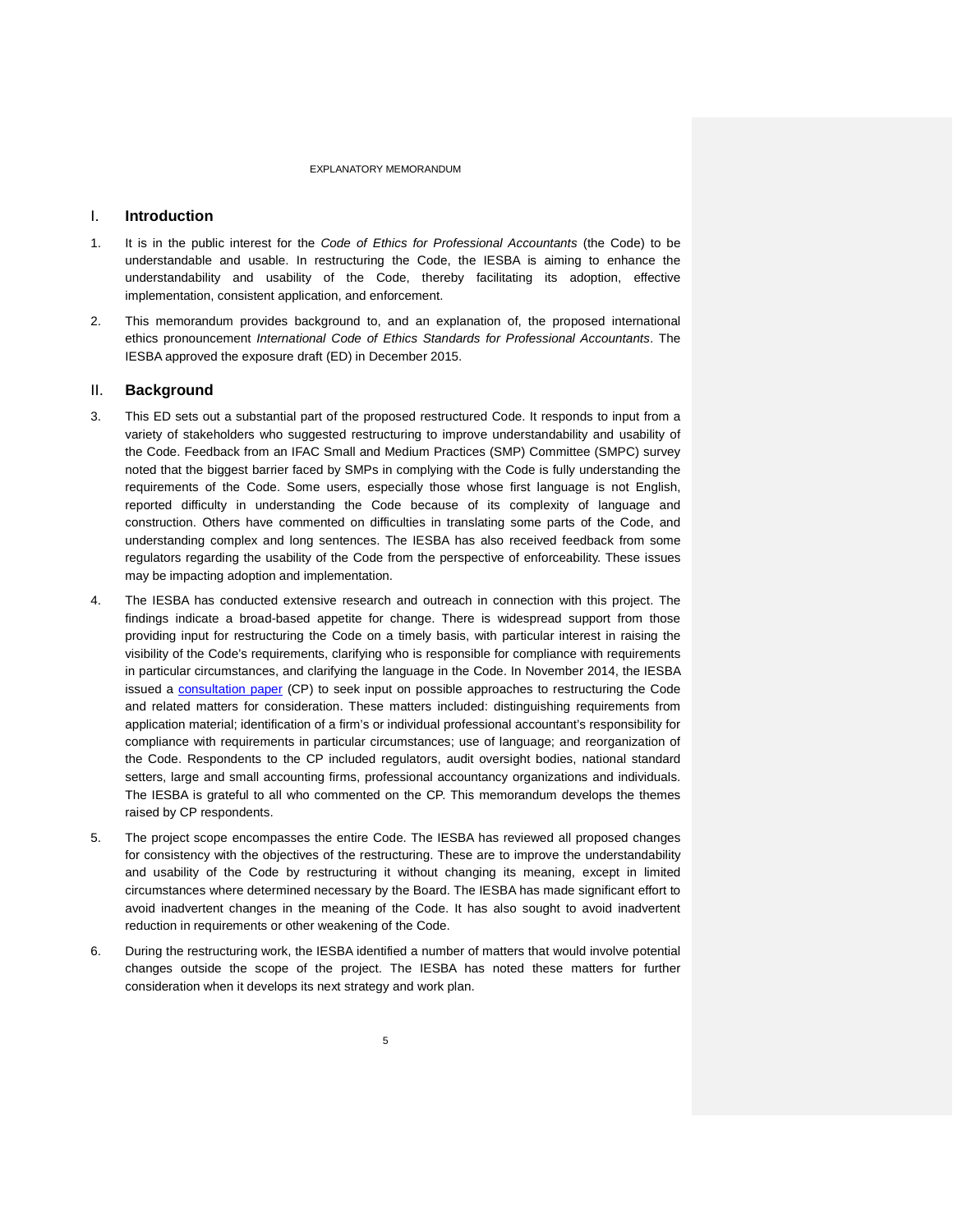## *Highlights of the Restructuring*

- 7. The highlights of the restructuring include:
	- Increased prominence of the requirement to apply the conceptual framework and comply with the fundamental principles.
	- Requirements distinguished paragraphs identified with 'R'.
	- Application material generally positioned next to the relevant requirements paragraphs identified with 'A'.
	- Increased clarity of responsibility more clearly enabling identification, where relevant, of a firm's responsibilities and, together with firms' policies and procedures, the responsibilities of particular professional accountants.
	- Increased clarity of language where possible: simpler and shorter sentences; simplifying complex grammatical structures; increased use of the active voice; avoiding legalistic and archaic terms.
- 8. Additional aspects of the restructuring are as follows:
	- The addition of a *Guide to the Code*.
	- Reorganizing the Code as appropriate, to enhance clarity and usability, positioning the Code to take advantage of forthcoming electronic features.
	- Organization of the material into more self-contained sections and subsections:
		- o Each Section having its own introduction which broadly describes the context, including the threats that may exist, and references the fundamental principles.
		- o Revised numbering to facilitate revisions.
	- Independence sections moved to the end of the Code and more sub-headings to facilitate navigation.
	- Definitions section enhanced and presented as a glossary, which also includes descriptions of terms used.
	- A new title for the Code.
- 9. A mapping table is available to facilitate tracking of the changes from the extant Code to the proposed restructured Code. In addition, to assist review from the restructured Code back, the IESBA has added comments against each paragraph of this ED to explain its derivation, i.e., whether it is from a particular paragraph in the extant Code or new material.
- 10. The IESBA has placed most definitions and descriptions in the Glossary, including words that were included in the "Terms Used" Sections in the CP. Descriptions from the Glossary are included in the body of the text and they are marked with a footnote the first time that they occur in a Section. An example of a term that has been included in the Glossary in this way is the term "audit" where it is defined to include "review" for the purposes of the independence provisions applicable to audit and review engagements.<sup>1</sup> Certain important concepts have been left in the body of the materials rather than being set out in the Glossary, including the fundamental principles, the conceptual framework

Set out in the ED, C1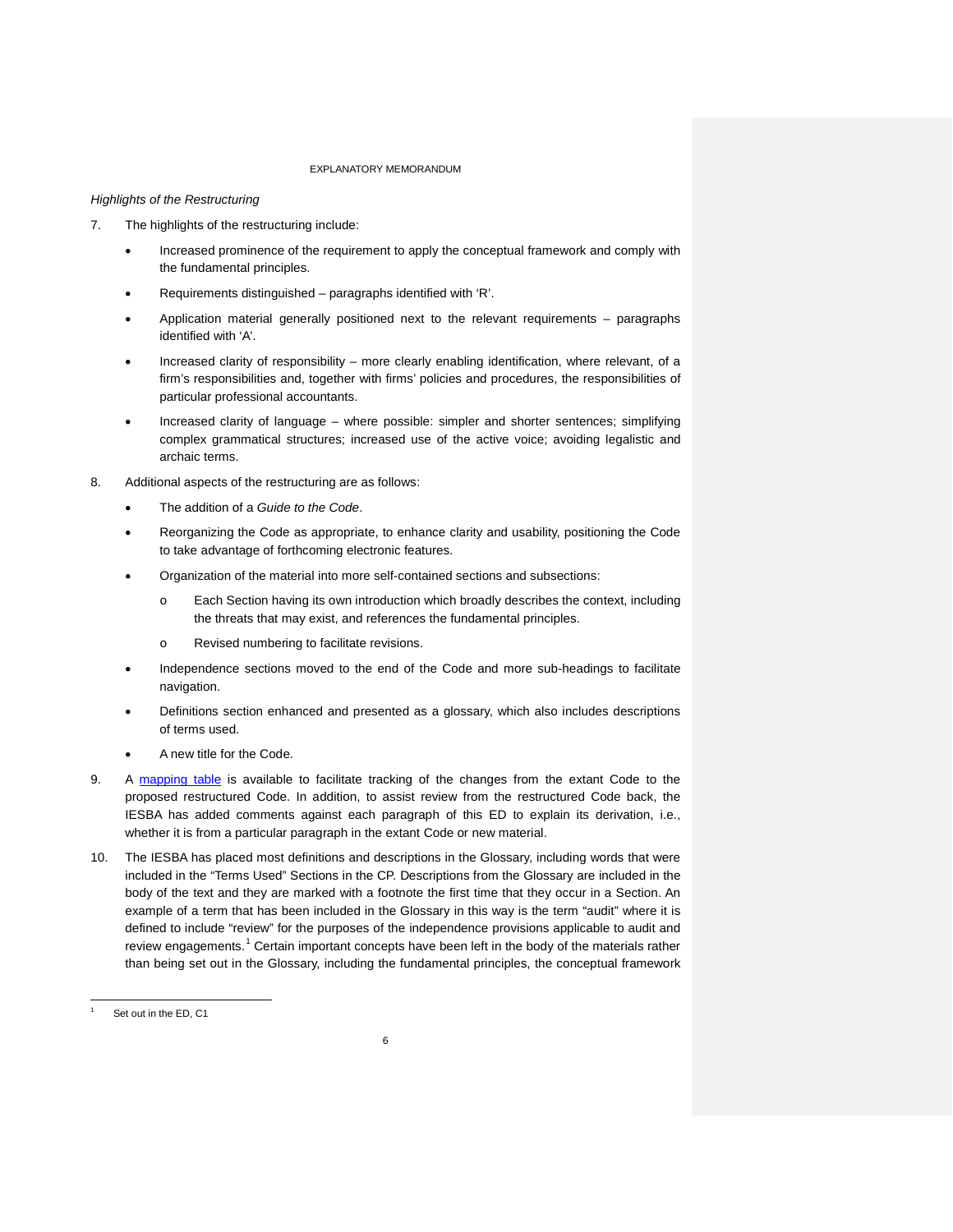and network firms. The terms for these concepts are included in the Glossary with a cross reference to where they first appear in the restructured Code.

- 11. This ED comprises the following parts of the proposed restructured Code under the first phase of the project:
	- Table of Contents
	- Guide to the Code (substantially new material)
	- Part A Introduction to the Code and Fundamental Principles (Extant Part A)
	- Part C Professional Accountants in Public Practice (Part of Extant Part B)
	- C1 Independence for Audit and Review Engagements (Extant Section  $290^2$ excluding the paragraphs concerning Long Association, Non-assurance Services, Reports that Include a Restriction on Use and Distribution)
	- **Glossary**
- 12. Proposed restructured provisions related to the following topics will be exposed as part of the second phase of the project at a future date:
	- Part  $B -$  Professional Accountants in Business<sup>3</sup>
	- Responding to Non-Compliance with Laws and Regulations
	- Parts of C1 referring to:
		- o Long Association
		- o Non-assurance Services
		- o Reports that Include a Restriction on Use and Distribution
	- $\bullet$  C2, Independence Other Assurance Engagements<sup>4</sup>

# III. **Significant Matters**

# *Clarifying the Importance of the Conceptual Framework*

13. The IESBA is mindful of the importance of the conceptual framework approach. This approach enables professional accountants to address threats to compliance with the fundamental principles regardless of the nature of the particular circumstances, rather than simply focusing on complying with specific requirements. The IESBA has not only retained the conceptual framework approach but also clarified its importance. In addition to including a requirement to apply the conceptual framework at the beginning of each Section, the IESBA has included a sentence in the header to each page of the Code. This is intended to remind professional accountants of the need to apply the conceptual framework in all circumstances.

 <sup>2</sup> Extant Section 290, *Independence – Audit and Review Engagements*

<sup>&</sup>lt;sup>3</sup> Provisions covered under the extant Part C, Phase I project

**Extant Section 291**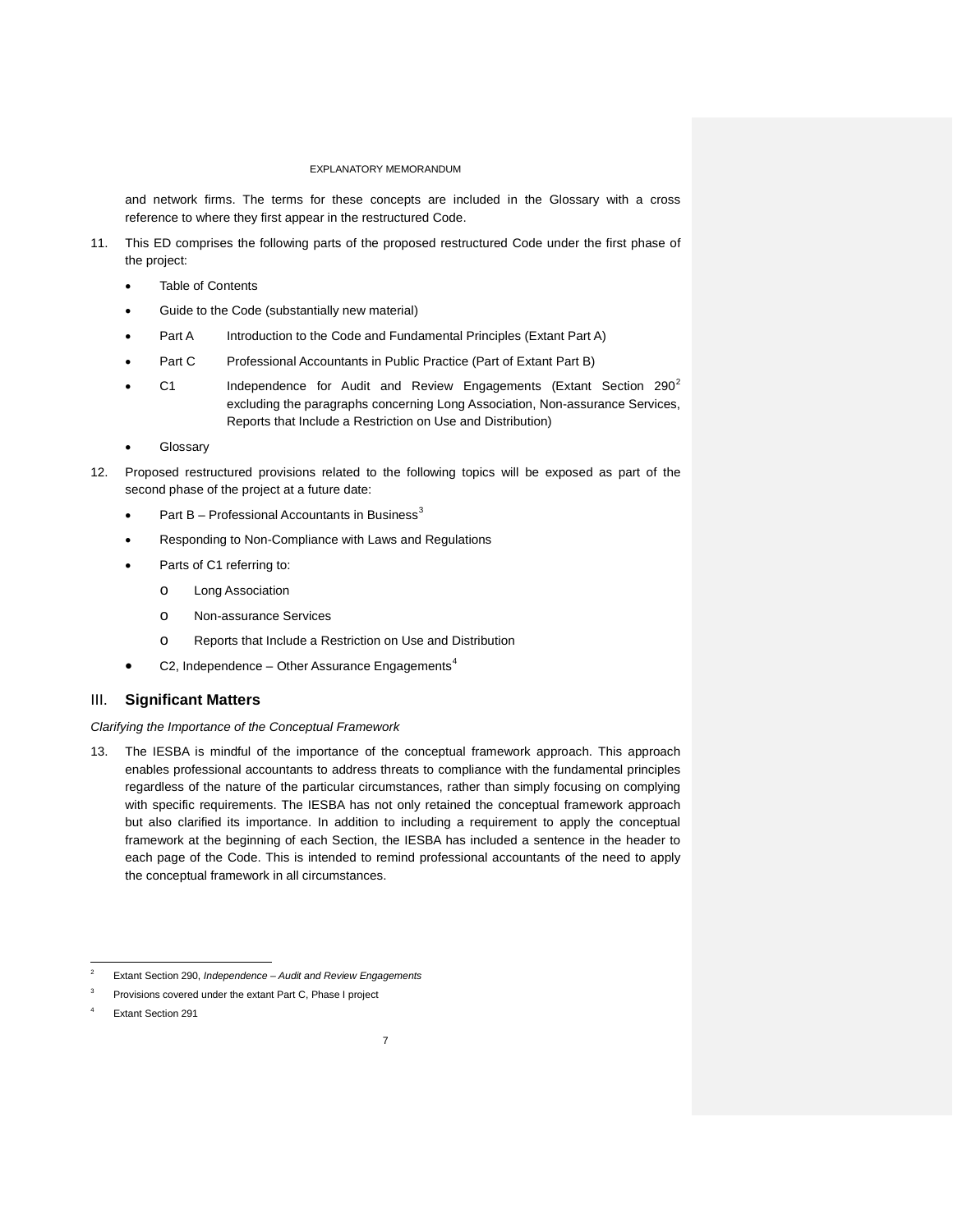#### *Refinements to the Code*

## Distinguishing Requirements from Application Material

- 14. Most respondents to the CP supported the suggestion in the CP to distinguish requirements from application material. This was on the basis that the current structure makes it difficult to identify requirements and may impede compliance and enforcement. However, many respondents who supported distinguishing requirements from application material raised concerns regarding the separation of requirements from application material. In response to these concerns, the IESBA has placed application material as close as possible to the relevant requirements.
- 15. The Requirements component (described in paragraph 7 of the Guide to the Code) identifies requirements that address the specific threats related to the individual section. The provisions set out in this component are denoted by the word "shall." Professional accountants are required to comply with each one of these provisions unless prohibited by law or regulation or an exception is permitted.

#### *Application Material*

- 16. The Application Material component (described in paragraphs 8 and 9 of the Guide) provides context to facilitate a proper understanding and application of the requirements in the Code. This component includes *inter alia*:
	- Guidance on what a requirement means or is intended to cover.
	- Material laying out matters for the professional accountant's consideration in applying the requirements.
	- Examples of procedures, including safeguards, that may be appropriate in the context of the engagement or assignment.
- 17. The word "shall" is not used in the Application Material component. Where it is necessary to refer in Application Material to a requirement that is already established in the Requirements component, wording other than the term "shall" is employed. The IESBA has avoided the use of the present tense in Application Material in relation to actions by the professional accountant. This is to avoid ambiguity as to whether or not there is an obligation on the professional accountant to take the particular actions. Statements referring to actions by professional accountants in Application Material have been drafted to make it clear that there is no intention to create additional requirements. Alternative language has been used to appropriately explain the IESBA's intentions. If there were any "shall" statements in the extant Code that were determined to be interpretations or examples of the application of a requirement, rather than requirements in their own right, they have been included in an appropriately redrafted form as part of Application Material.

# *Identification of a Firm's or Individual Professional Accountant's Responsibility*

18. Most respondents supported reducing the Code's use of the passive voice and retaining the extant Code's reference to ISQC  $1<sup>5</sup>$  to clarify responsibility in the Code.<sup>6</sup> The proposed revisions include reference to ISQC 1 and responsibility in paragraph 400.7.

 <sup>5</sup> International Standard on Quality Control 1, *Quality Control for Firms that Perform Audits and Reviews of Financial Statements, and Other Assurance and Related Services Engagements*

As set out in paragraph 290.12 of the extant Code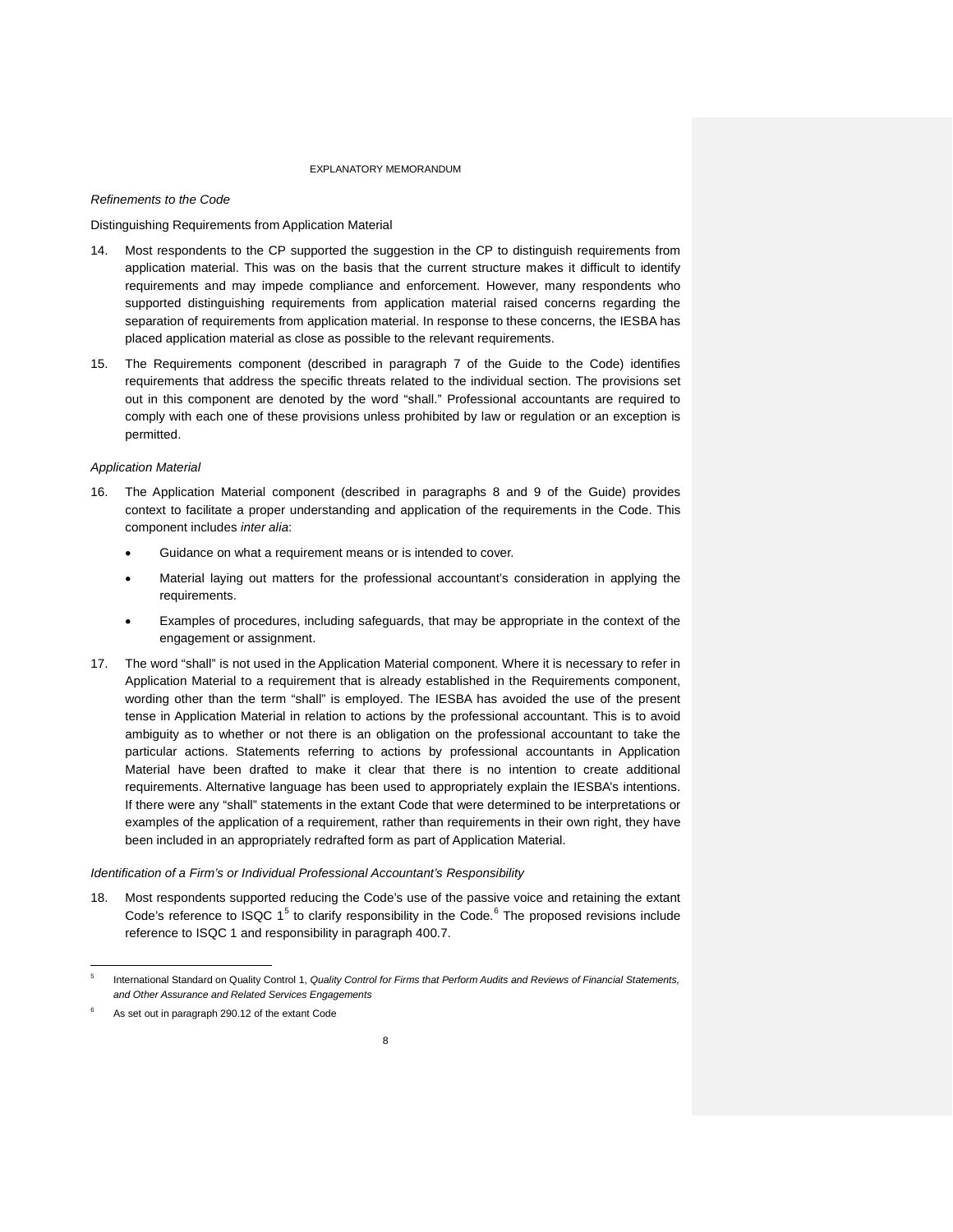19. Some respondents, including a few regulatory respondents, encouraged the IESBA to work with the International Auditing and Assurance Standards Board (IAASB). This was to ensure that any requirements or guidance regarding responsibility included within the Code do not conflict with ISQC 1 or the International Standards on Auditing (ISAs). The IAASB is currently undertaking an initiative to seek stakeholders' input on the issues to be addressed in a potential revision of ISQC 1, including the issue of responsibility. Apart from the restructuring changes to the extant Code's responsibility paragraph, $^7$  the IESBA is deferring further consideration of the matter of responsibility until the outcome of the IAASB's consultation on ISQC 1 is known.

## *Use of Language – Improving Readability and Usability for all Users*

- 20. Some users, especially those whose first language is not English, have reported difficulty in understanding the Code. The proposals in this ED have been designed to enhance the readability and clarity of the Code through various means including, where possible:
	- Using simpler and shorter sentences.
	- Simplifying complex grammatical structures.
	- Adding links from the Glossary to terms which, although defined, are described at greater length within the text of the Code, such as "threat."
	- Using the active voice instead of the passive voice.
	- Avoiding repetition of definitions in the body of the text where these are already included in the Glossary.
	- Avoiding legalistic and archaic terms, nuances, and superfluous adjectives.

# *Navigability*

## Guide to the Code

- 21. In response to feedback on the CP, the IESBA has further developed the section *How to Use this Code* proposed in the CP*,* and renamed it *Guide to the Code.* It draws on the material in the extant Preface. The *Guide to the Code* provides an overview of the Code and covers the following topics:
	- The structure of the Code.
	- The authority statements from the existing Code.
	- How to use the Code.
	- Interaction with other ethics standards at the national level.

## Sections and Subsections

22. To assist users in navigating the Code, the IESBA has subdivided material into sections and subsections. Sections introduce topics and can have subsections that deal with specific aspects of the topic. For example, the fundamental principles are addressed generally in Section 110. Subsections then discuss the fundamental principles individually.

 <sup>7</sup> Extant paragraph 290.12, ED paragraph 400.7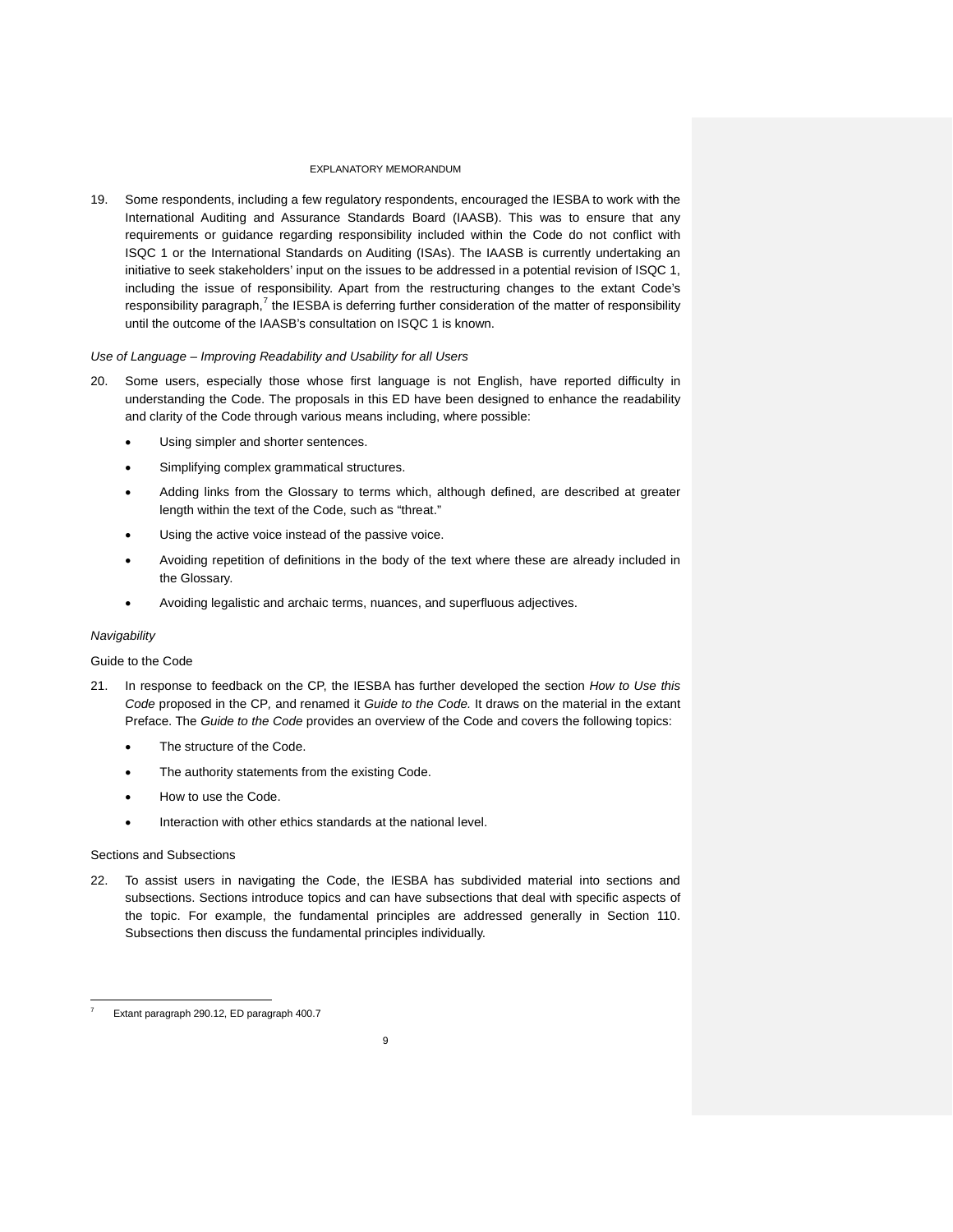Reordering Extant Parts B and C

23. Respondents to the CP were supportive of reversing the order of extant Parts  $B^8$  and  $C^9$  to allow the independence provisions to be presented at the end. A few respondents also supported the reordering on the basis that extant Part C, which focuses on the application of the conceptual framework to professional accountants in business, might also be relevant to other professional accountants. In the light of the comments received from respondents to the CP, the IESBA has determined to retain the proposed reordering of extant Parts B and C of the Code.

## *Tools*

- 24. The preparation of tools to assist users of the Code will be considered after the Code has been restructured. Possible tools that have been noted for future consideration include:
	- A matrix summarizing the various types of financial relationships for different categories of individual (such as audit team member, immediate family member, close family member, etc.), or entity (i.e., firm or network firm) that might hold such an interest. This matrix would be designed to help users identify more easily which provisions might apply to their particular situations.
	- A summary reference to documentation requirements and application material in the Code.

# *Electronic Code*

25. The IESBA believes that the proposals in this ED will help position the Code for further enhancements to navigability. Development of further electronic features to assist navigability will be considered after the Code has been restructured, and may include filtering options and enhancements to the navigability of the current electronic Code. Terms in the Glossary will be electronically linked to the body of the Code.

# IV. **Other Matters**

# *Specific References to Network Firms*

26. The extant Code<sup>10</sup> establishes a general rule for the meaning of "firm" where used in extant Section 290 as follows: "firm includes network firm, except where otherwise stated." The proposed restructured Code distinguishes network firms from firms. In some instances, distinguishing network firms required clarification of the application of a materiality or significance test to network firms.

*Title* 

27. Respondents to the CP suggested various possible titles for the restructured Code. They generally agreed that the labeling and presentation of the section containing the fundamental principles and conceptual framework as a "code" or "standards" should reinforce and not detract from the principles-based approach. There was clear support for labeling and presenting independence sections as standards. The IESBA is of the view that the Code would benefit from a new name that emphasizes both the principles-based foundation and the inclusion of specific requirements. With

 <sup>8</sup> Extant Part B, *Professional Accountants in Public Practice*

<sup>9</sup> Extant Part C, *Professional Accountants in Business*

Paragraph 290.3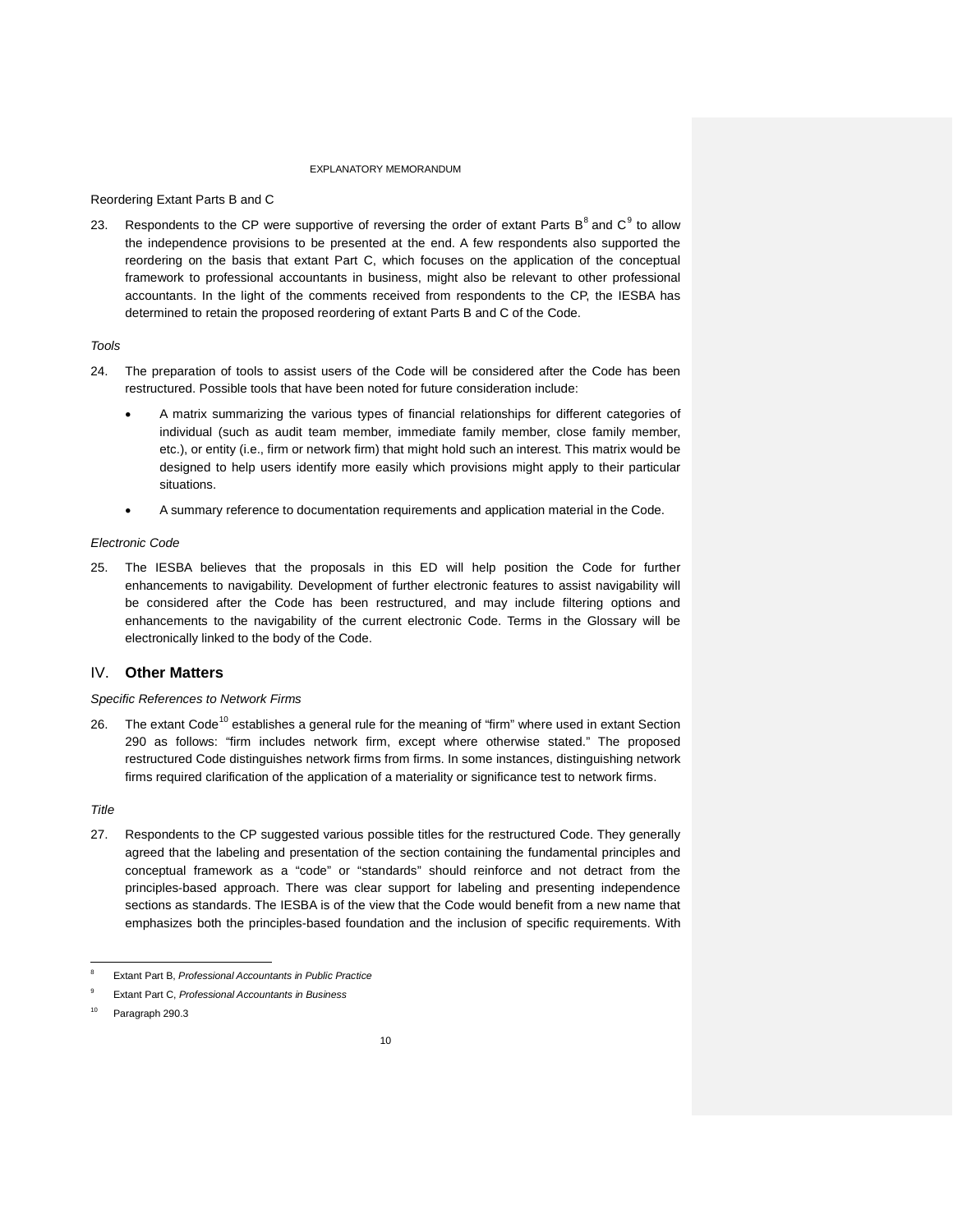this in mind, the IESBA proposes that the restructured Code be titled *International Code of Ethics Standards for Professional Accountants*.

# V. **Project Timetable and Effective Date**

28. The IESBA is mindful of the need for appropriate alignment of the timing of issuance of the proposed two Structure EDs (Phases 1 and 2) in relation to the timing of other projects currently in progress. The proposed timing of the sections to be exposed takes account of the expected approval dates for various sections of the Code which are currently under revision or development. For further information, see the IESBA Update, *Restructuring the Code of Ethics for Professional Accountants.*

# VI. **Guide for Respondents**

- 29. The IESBA welcomes comments on all matters addressed in this ED, but especially those identified in the Request for Specific Comments below. Comments are most helpful when they refer to specific paragraphs, include the reasons for the comments, and, where appropriate, make specific suggestions for any proposed changes to wording. When a respondent agrees with proposals in this ED, it will be helpful for the IESBA to be made aware of this view.
- 30. As explained in the Background section above, the objectives of the restructuring are to improve the understandability and usability of the Code by restructuring it without changing its meaning, except in limited circumstances where the IESBA considers this necessary. Respondents are asked to distinguish in their responses between comments on the application of the structure and drafting conventions and comments on any changes in meaning.

## **Request for Specific Comments**

31. The IESBA welcomes views from respondents on the following matters.

## *Refinements to the Code*

- 1. Do you agree with the proposals, or do you have any suggestions for further improvement to the material in the ED, particularly with regard to:
	- (a) Understandability, including the usefulness of the Guide to the Code?
	- (b) The clarity of the relationship between requirements and application material?
	- (c) The clarity of the principles basis of the Code supported by specific requirements?
	- (d) The clarity of the responsibility of individual accountants and firms for compliance with requirements of the Code in particular circumstances?
	- (e) The clarity of language?
	- (f) The navigability of the Code, including:
		- (i) Numbering and layout of the sections;
		- (ii) Suggestions for future electronic enhancements; and
		- (iii) Suggestions for future tools?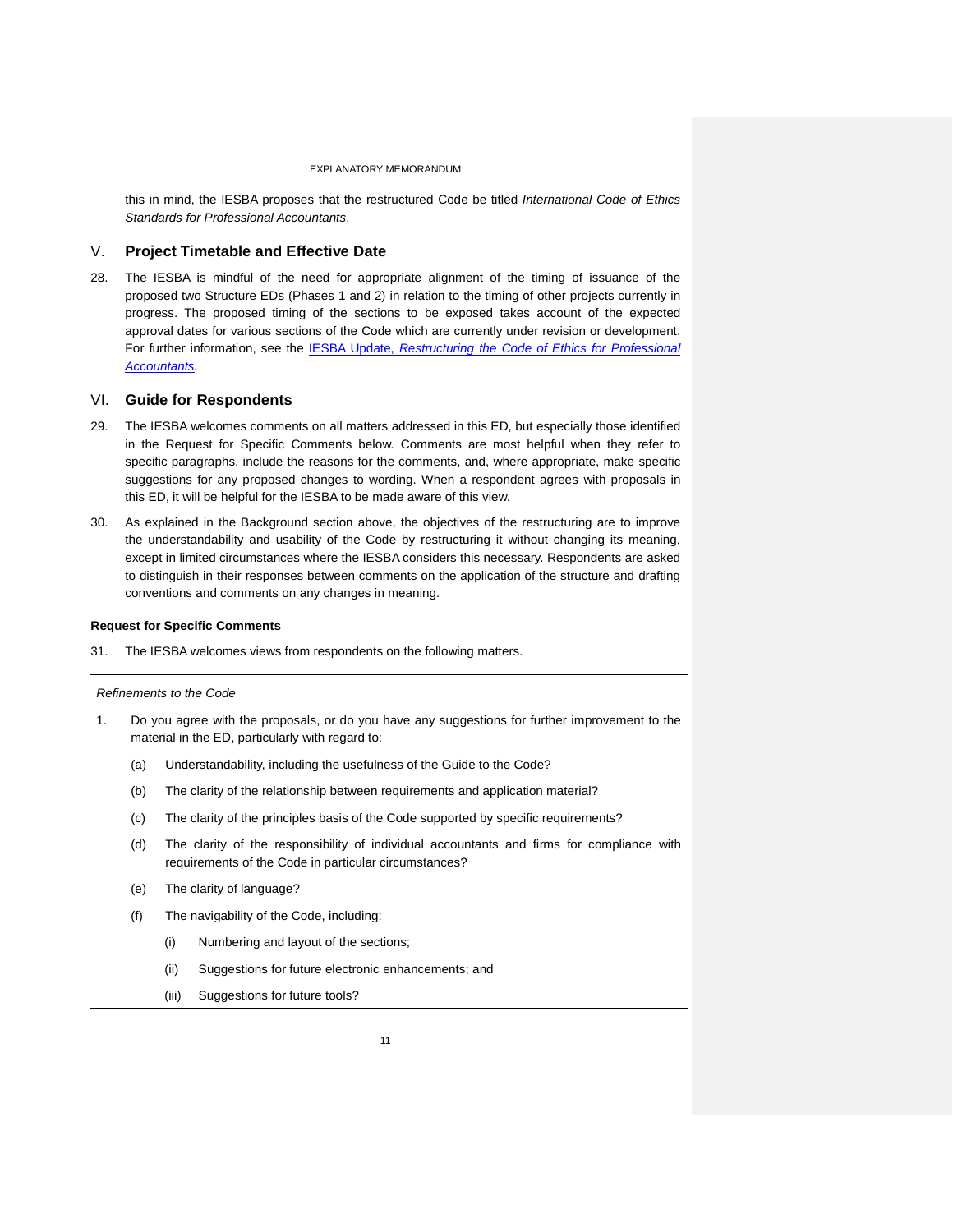(g) The enforceability of the Code?

- 2. Do you believe the restructuring will enhance the adoption of the Code?
- 3. Do you believe that the restructuring has changed the meaning of the Code with respect to any particular provisions? If so, please explain why and suggest alternative wording.

*Other Matters*

- 4. Do you have any comments on the clarity and appropriateness of the term "audit" continuing to include "review" for the purposes of the independence standards?
- 5. Do you have any comments on the clarity and appropriateness of the restructured material in the way that it distinguishes firms and network firms?

*Title*

6. Is the proposed title for the restructured Code appropriate?

## **Request for General Comments**

- 32. In addition to the request for specific comments above, the IESBA is also seeking comments on the matters set out below:
	- (a) Small and Medium Practices (SMPs) The IESBA invites comments regarding the impact of the proposed changes for SMPs.
	- (b) *Developing Nations*—Recognizing that many developing nations have adopted or are in the process of adopting the Code, the IESBA invites respondents from these nations to comment on the proposals, and in particular, on any foreseeable difficulties in applying them in their environment.
	- (c) *Translations*—Recognizing that many respondents may intend to translate the final pronouncement for adoption in their environments, the IESBA welcomes comment on potential translation issues respondents may note in reviewing the proposals.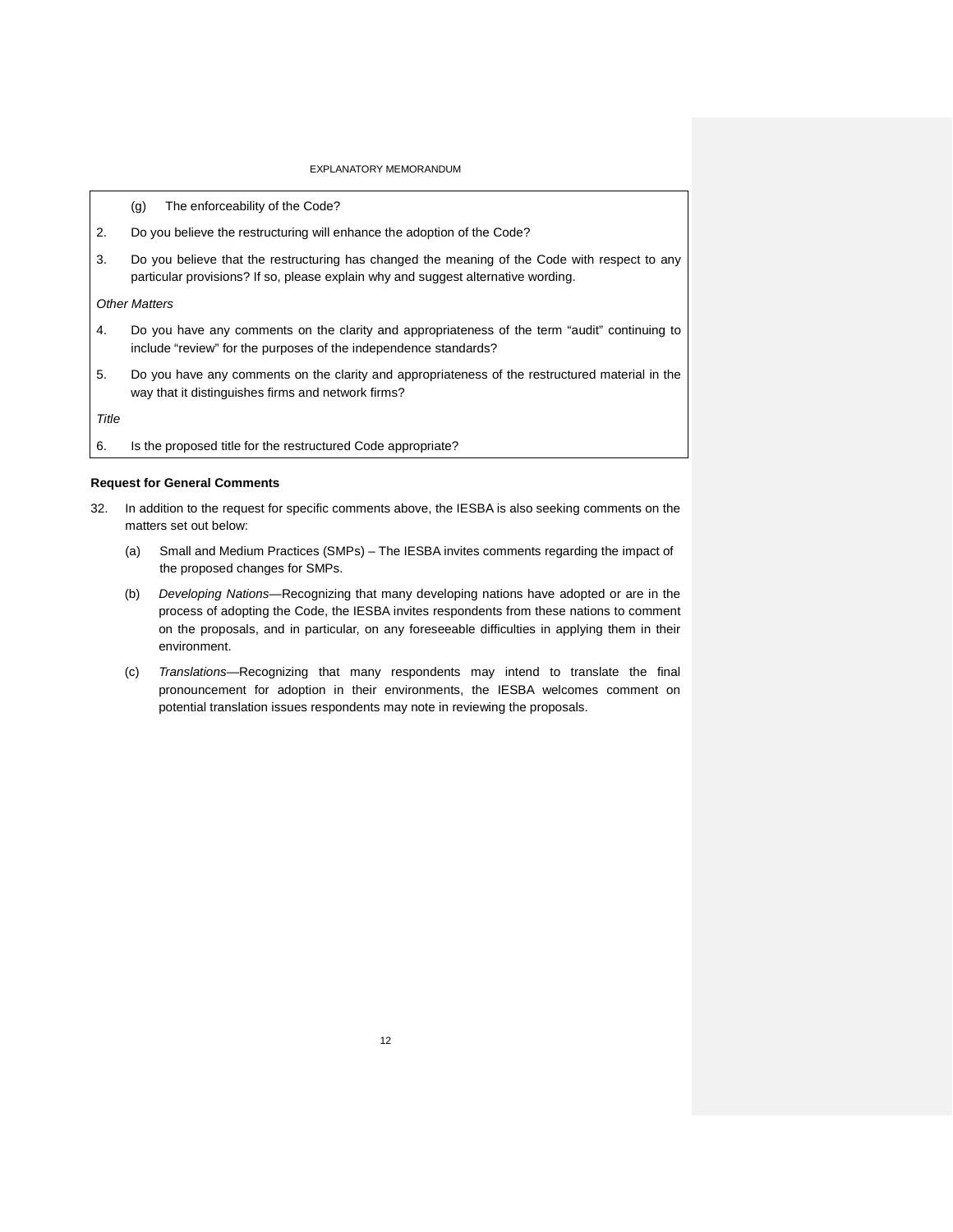# **PROPOSED RESTRUCTURED CODE (PHASE 1)**

**This ED sets out proposed revisions to the Code developed by the IESBA in the course of its Structure of the Code project. Comment boxes next to the paragraphs identify their source in the extant Code or indicate whether they are new material.**

**The December 2015 ED,** *Proposed Revisions Pertaining to Safeguards in the Code—Phase 1* **sets out proposed revisions to the Code developed by the IESBA in the course of its Safeguards project. The Safeguards proposals are included in this ED for reference only, and are shaded in gray. Other paragraphs dealing with safeguards, which may be subject to revision as the Safeguards project continues, are shaded in gray and italicized.**

**Certain sections of the extant Code have been excluded from this ED. They will be addressed in the second phase of the Structure of the Code project.**

# **TABLE OF CONTENTS**

Preface

Guide to the Code

Part A – Introduction to the Code and Fundamental Principles

- 100 Compliance with the Code
- 110 The Fundamental Principles
	- 111 Integrity
	- 112 Objectivity
	- 113 Professional Competence and Due Care
	- 114 Confidentiality
	- 115 Professional Behavior
- 120 The Conceptual Framework

[Part B – Reserved for Professional Accountants in Business (Sections 200 to 299)]

- Part C Professional Accountants in Public Practice
- 300 Application of the Conceptual Framework for Professional Accountants in Public Practice
- 310 Conflicts of interest
- 315 [Reserved for Responding to Non-compliance with Laws and Regulations]
- 320 Professional Appointment
- 321 Second Opinions
- 330 Fees and Other Types of Remuneration
- 340 Gifts and Hospitality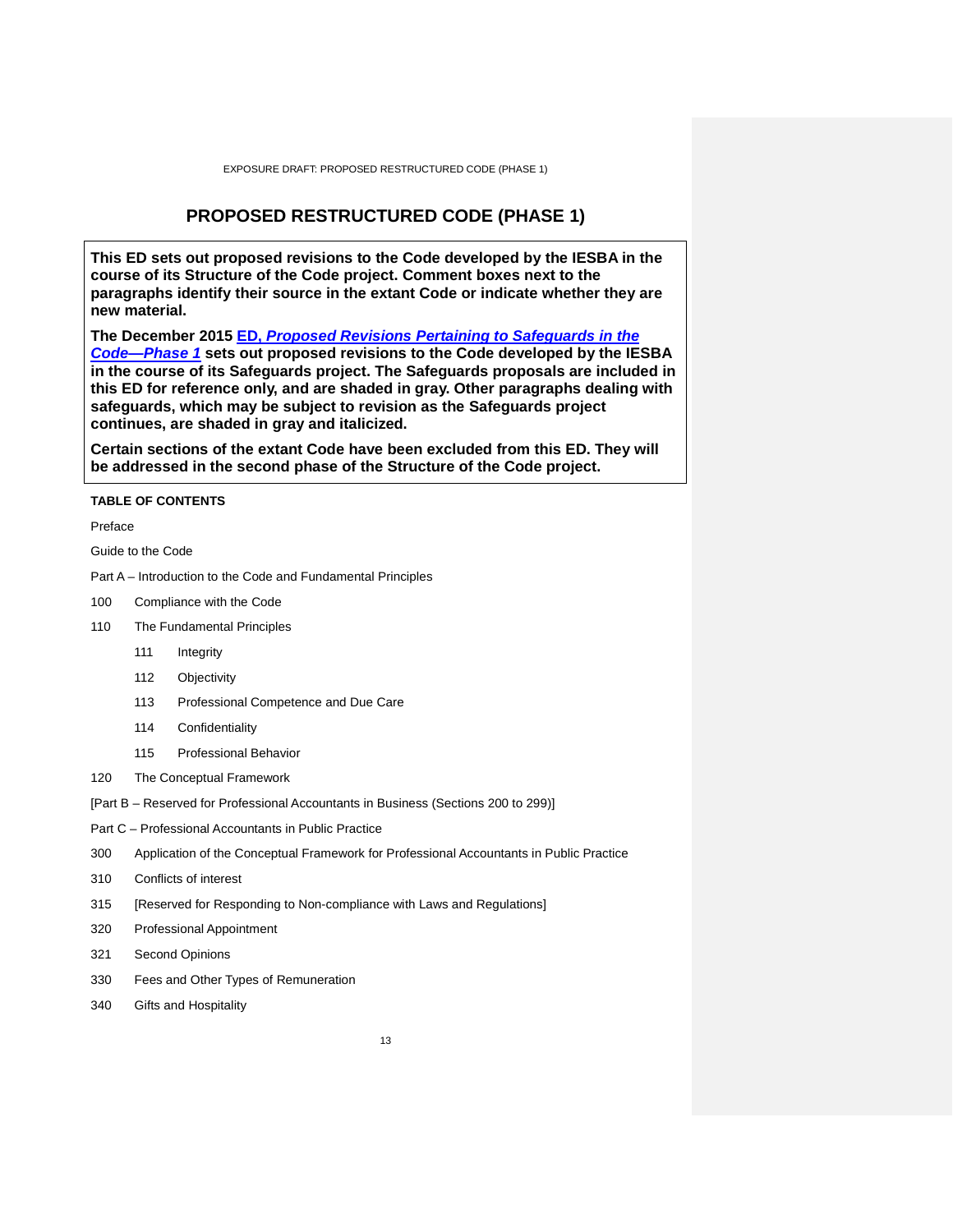- Custody of Client Assets
- C1 Independence Audit and Review Engagements Sections 400 to 800
- Application of Conceptual Framework to Independence for Audits and Reviews
	- Network Firms
	- General Documentation of Independence for Audit and Review Engagements
	- Mergers and Acquisitions
	- Breach of an Independence Provision
- Fees
- Compensation and Evaluation Policies
- Gifts and Hospitality
- Actual or Threatened Litigation
- [Reserved for future use]
- Financial Interests
- Loans and Guarantees
- Business Relationships
- Family and Personal Relationships
- Recent Service with an Audit Client
- Serving as a Director or Officer of an Audit Client
- Employment with an Audit Client
- Temporary Personnel Assignments
- [Reserved for Long Association]
- [Reserved for Non-assurance Services]
- [Reserved for Future Use]
- [Reserved for Reports that Include a Restriction on Use and Distribution]
- C2 [Reserved for Independence Other Assurance Engagements]
- 900 [Reserved for Independence Other Assurance Engagements]

**Glossary**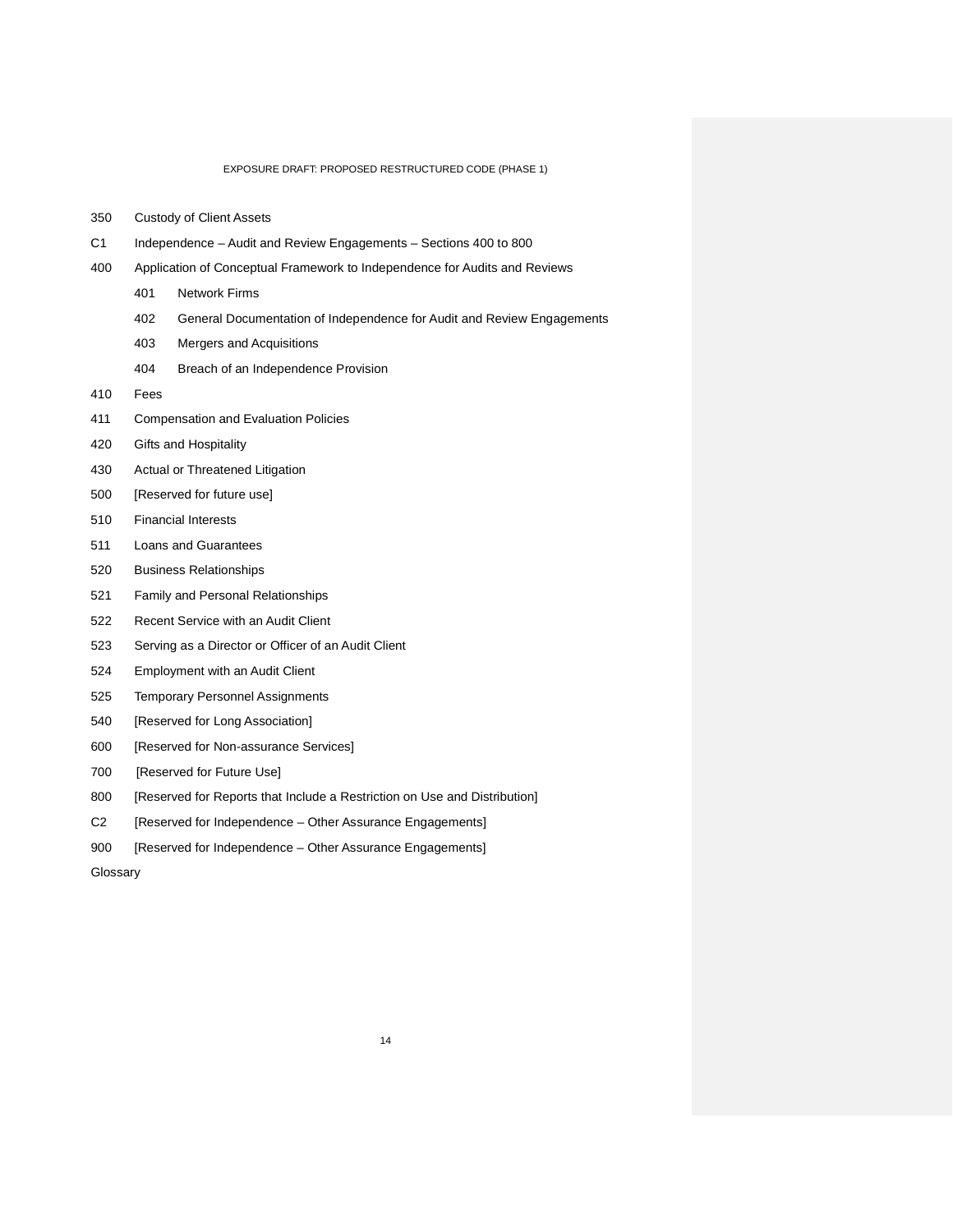# **PREFACE**

The IESBA develops and issues, under its own standard setting authority, the *International Code of Ethics Standards for Professional Accountants* (the Code), including international independence standards. The Code is for use by professional accountants around the world. The Code is established by IESBA for international application following due process.

The International Federation of Accountants (IFAC) establishes separate requirements for its member bodies with respect to the Code.

**Comment [IESBA1]:** Preface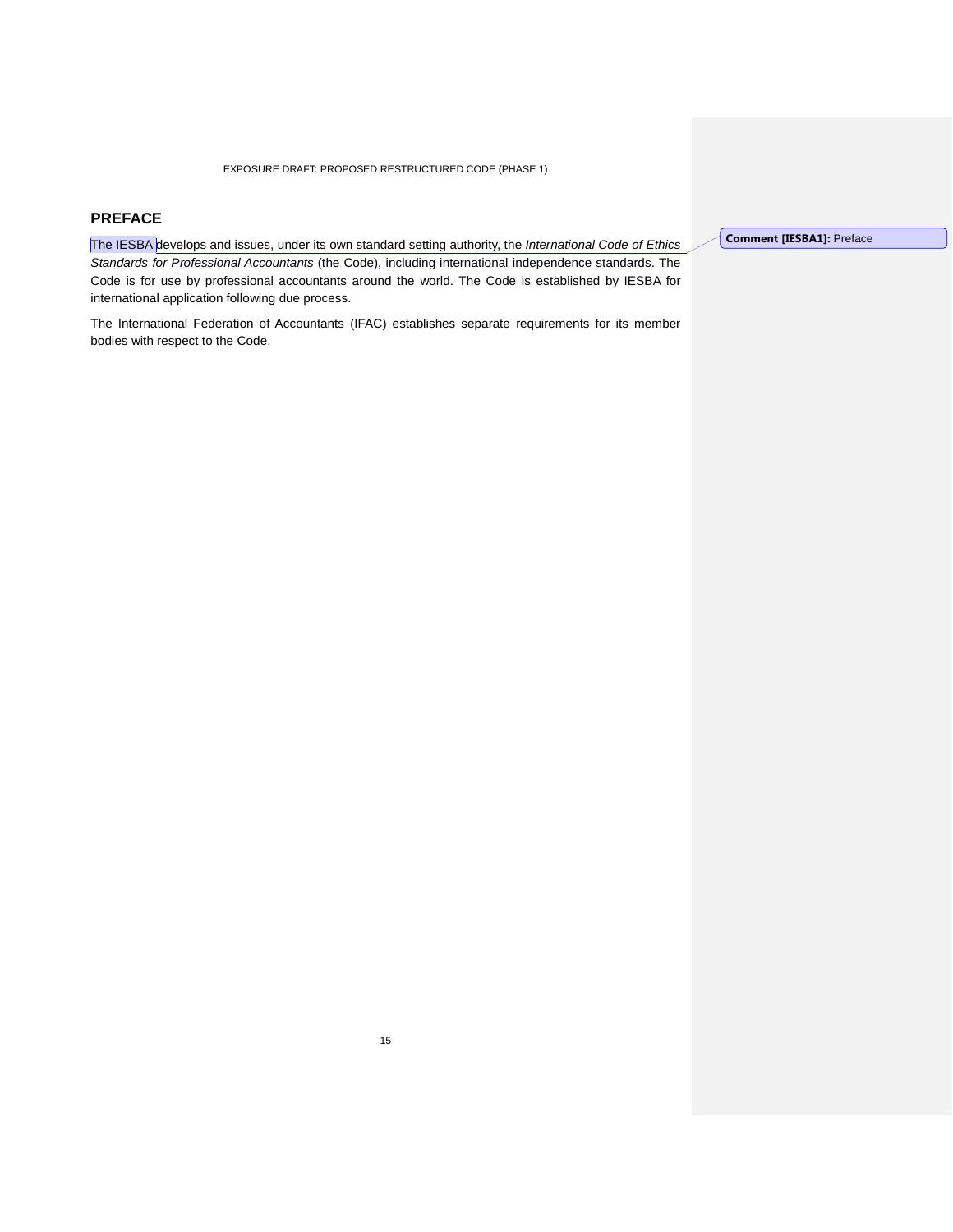# **GUIDE TO THE CODE**

# **Purpose of the Code**

- 1. The Code sets out fundamental principles of ethics and standards for professional accountants, reflecting the profession's recognition of its public interest responsibilities. The fundamental principles are: integrity; objectivity; professional competence and due care; confidentiality; and professional behavior. The standards are established by the application of the fundamental principles to specific circumstances.
- 2. The Code provides a conceptual framework that professional accountants are to apply in order to identify, evaluate and address threats to compliance with the fundamental principles.
- 3. In the case of audits, reviews and other assurance engagements, the Code sets out international independence standards established by the application of the fundamental principle of objectivity to these engagements.

# **How the Code is Structured**

- 4. The Code contains this Guide, the following three Parts and a Glossary:
	- Part A *Introduction to the Code and Fundamental Principles*, which includes the fundamental principles and the conceptual framework, and is applicable to all professional accountants.
	- Part B *Professional Accountants in Business*, which is applicable to professional accountants in business, which include professional accountants employed, engaged or contracted in an executive or non-executive capacity in, for example:
		- o Commerce, industry or service.
		- o The public sector.
		- o Education.
		- o The not-for-profit sector.
		- o Regulatory or professional bodies.

Professional accountants in public practice might also find Part B relevant to their particular circumstances.

- Part C *Professional Accountants in Public Practice*, which is applicable to professional accountants in a firm that provides professional services and the firms in which they practice. Part C includes requirements for all accountants in public practice. It also includes the international independence standards:
	- o C1 *Independence Audit and Review Engagements*, applicable to professional accountants in public practice who perform audits and reviews.
	- o C2 *Independence Other Assurance Engagements*, applicable to professional accountants in public practice who provide assurance services other than audits and reviews.

Each part of the Code contains sections which introduce topics. Sections might have subsections dealing with specific aspects of the topic.

**Comment [IESBA2]:** 100.1, 100.2

**Comment [IESBA4]:** 100.6

**Comment [IESBA5]:** New paragraph

**Comment [IESBA6]:** 100.2

**Comment [IESBA7]:** 100.3

**Comment [IESBA8]:** 100.3

**Comment [IESBA9]:** 100.3

**Comment [IESBA10]:** New paragraph

**Comment [IESBA11]:** New paragraph

**Comment [IESBA12]:** New paragraph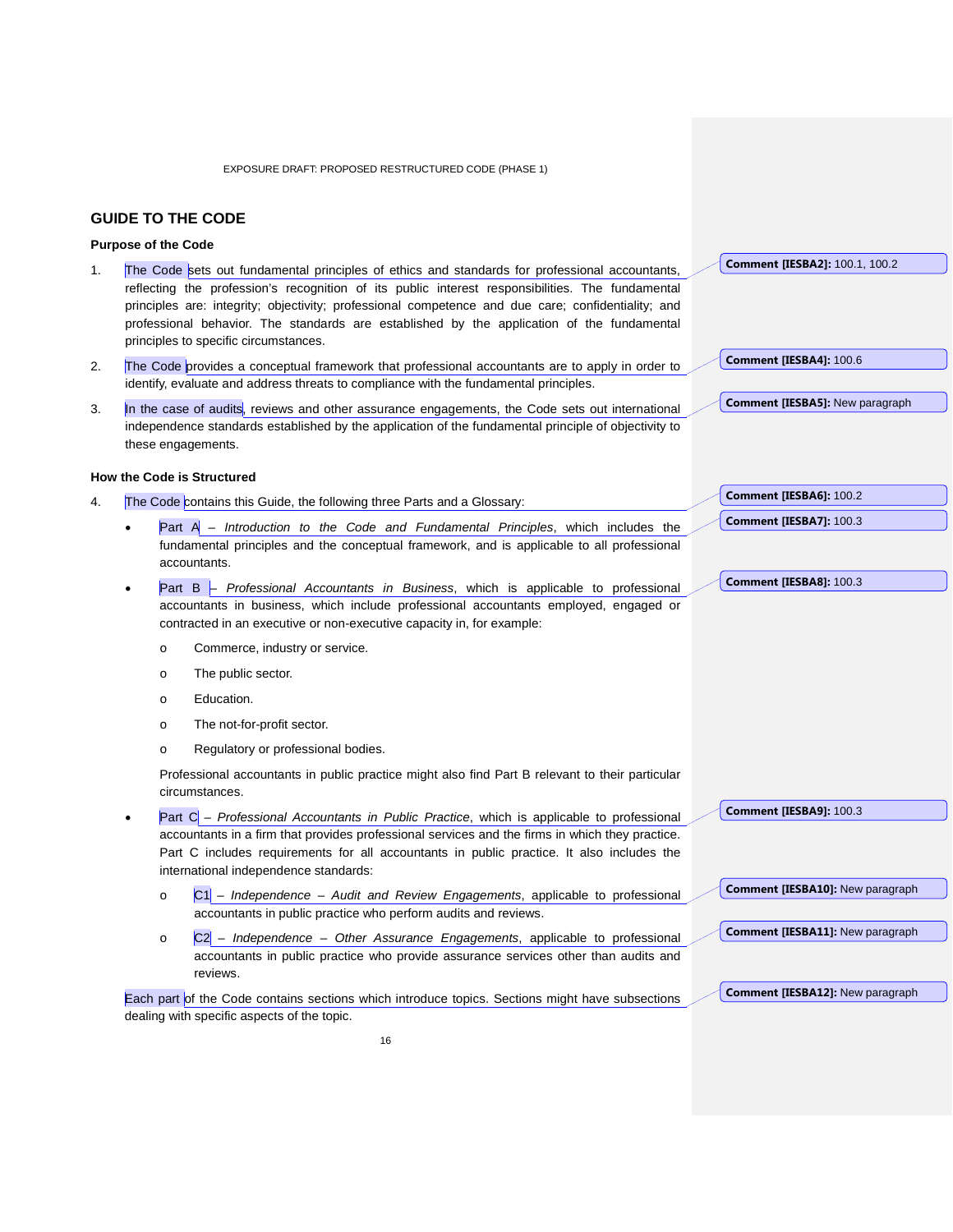The *Glossary* applies to the entire Code and contains defined terms (together with additional explanations where appropriate) and terms which have a specific meaning in certain parts of the Code. For example, as noted in the Glossary, in C1 "audit" is used to refer to both audit and review engagements.

- 5. The content within each of the sections of the Code is, where appropriate, structured as follows:
	- Introduction sets out the subject matter addressed within the Section, and introduces the requirements and application material in the context of the conceptual framework.
	- Requirements establish general and specific obligations with respect to the subject matter addressed, including any specific prohibitions.
	- Application material provides guidance to assist in complying with the requirements.

## **How to Use the Code**

6. The Code requires professional accountants to comply with the fundamental principles of professional ethics.

## *Requirements*

7. The word "shall" in the Code imposes an obligation on the professional accountant or firm to comply with the specific provision in which "shall" has been used. "Shall" is used to indicate a requirement and requirements are designated with an "R".

# *Application Material*

- 8. In addition to requirements, the Code contains application material that provides context relevant to a proper understanding of the Code. In particular, the application material is intended to help the professional accountant to understand how to apply the conceptual framework to a particular set of circumstances or a specific requirement. While such application material does not of itself impose a requirement, consideration of the material is necessary to the proper application of the requirements of the Code, including application of the conceptual framework. The entire text of Part A and the relevant Section is required to understand and properly apply that Section. Application material is designated with an "A".
- 9. Where application material includes lists of examples, these lists are not intended to be read as exhaustive lists of all possibilities or circumstances that might arise.

## *Exceptional Circumstances*

- 10. A professional accountant might encounter circumstances in which the result of applying a specific requirement of the Code would be disproportionate or not be in the public interest. In those circumstances, the accountant is encouraged to consult with a professional body or a regulator.
- 11. A professional accountant might face a situation where compliance with one fundamental principle conflicts with one or more other fundamental principles. In those situations, the accountant is encouraged to consult. Appropriate parties for consultation might include one or more of the following:
	- Others within the firm or employing organization.

**Comment [IESBA13]:** New paragraph

#### **Comment [IESBA14]:** New paragraph

**Comment [IESBA15]:** New paragraph

**Comment [IESBA16]:** 100.4

**Comment [IESBA17]:** New paragraph

**Comment [IESBA18]:** New paragraph

**Comment [IESBA19]:** 100.11

**Comment [IESBA20]:** 100.19 to .21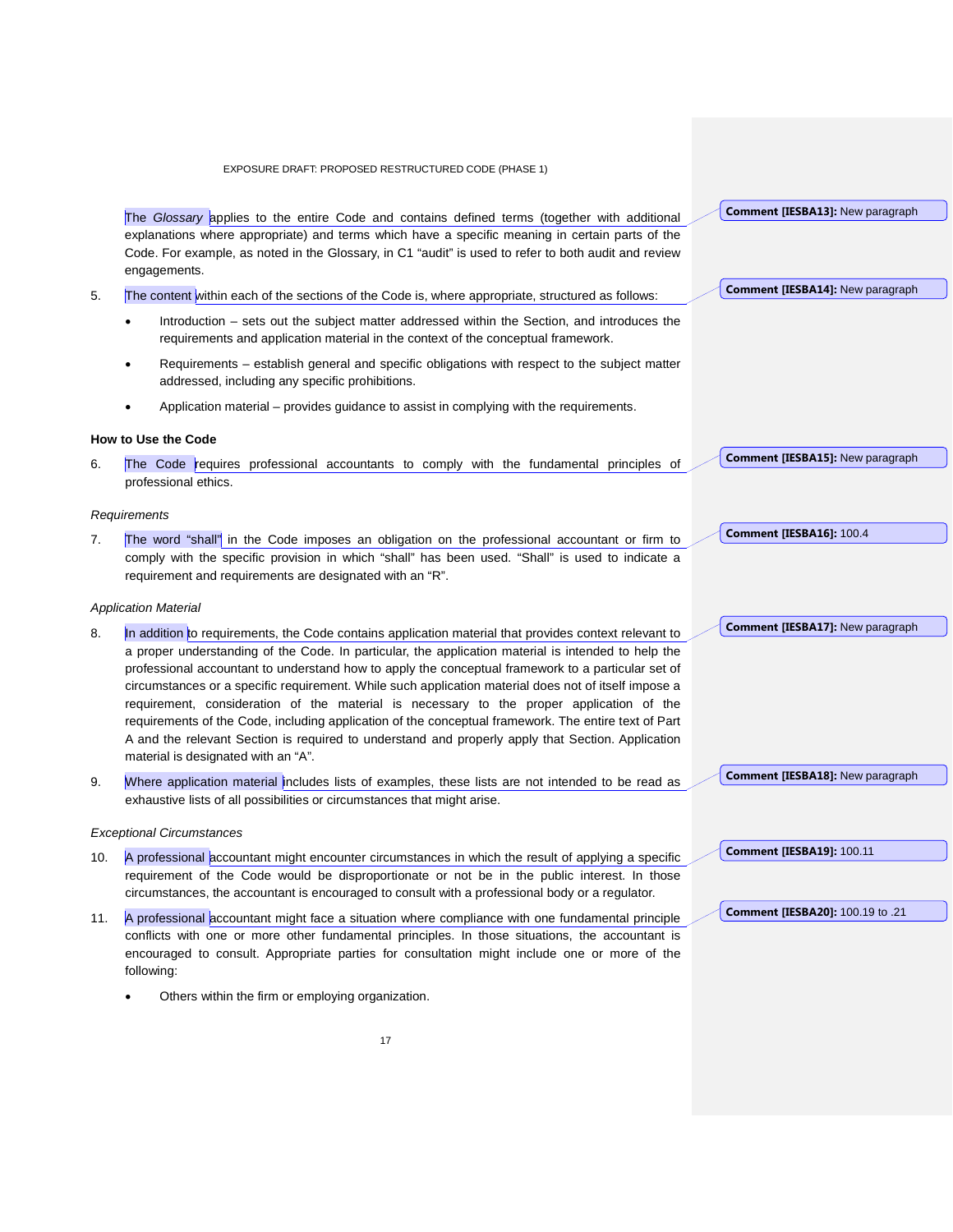- Those charged with governance.
- A professional body.
- A regulator.
- Legal counsel.

The accountant is usually able to obtain guidance on ethical issues without breaching the fundamental principle of confidentiality. However, such guidance does not relieve the accountant from the responsibility to apply professional judgment to resolve the conflict or, if necessary, disassociate from the matter creating the conflict.

12. A professional accountant is encouraged to document the substance of the issue, the details of any discussions, the decisions made and the rationale for those decisions.

## *Additional Non-Authoritative Guidance*

13. Non-authoritative guidance is available on the IESBA website (www.ethicsboard.org) to help users understand aspects of the Code and comply with it.

**Comment [IESBA21]:** 100.23,100.24.

**Comment [IESBA22]:** 100.22

**Comment [IESBA23]:** New paragraph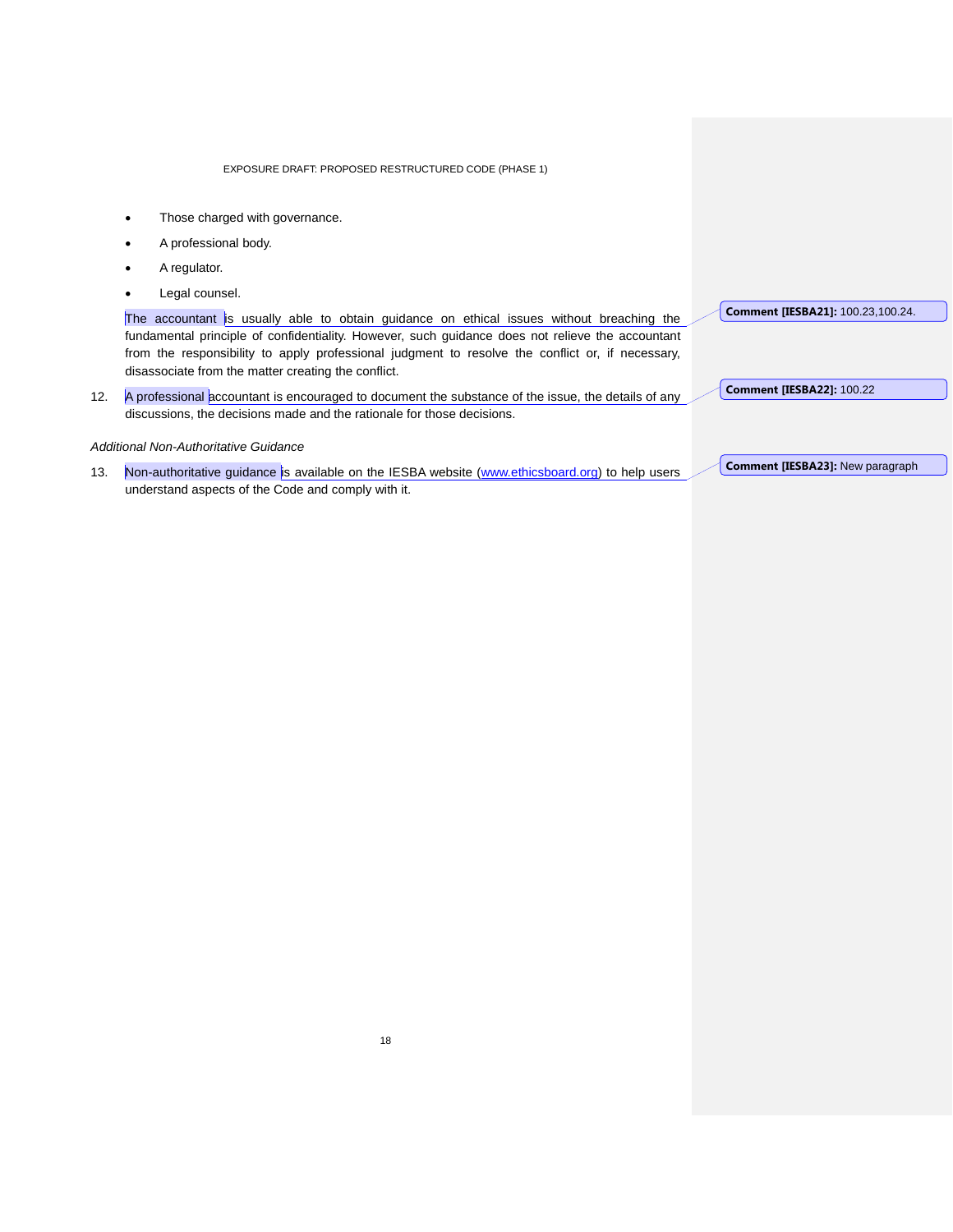**Appendix**

**Comment [IESBA24]:** New material

# **PARTS OF THE CODE** PART A (ALL PROFESSIONAL ACCOUNTANTS) INTRODUCTION TO THE CODE AND FUNDAMENTAL PRINCIPLES **GLOSSARY** PART B PROFESSIONAL ACCOUNTANTS IN BUSINESS PART C PROFESSIONAL ACCOUNTANTS IN PUBLIC PRACTICE INTERNATIONAL INDEPENDENCE STANDARDS C1 – INDEPENDENCE – AUDIT AND REVIEW ENGAGEMENTS C2 – INDEPENDENCE – OTHER ASSURANCE ENGAGEMENTS GUIDE TO THE CODE (ALL PROFESSIONAL ACCOUNTANTS)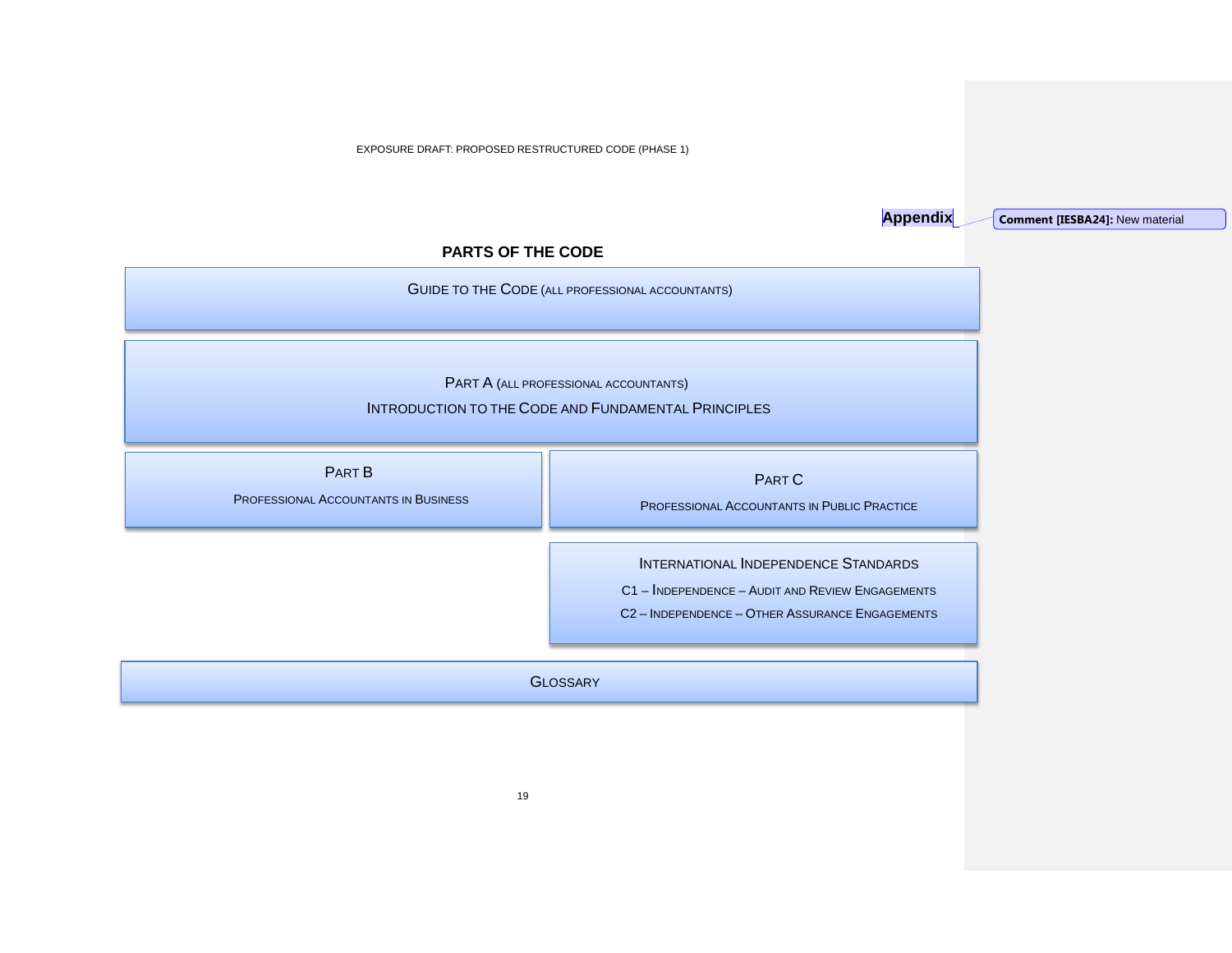# **PART A INTRODUCTION TO THE CODE AND FUNDAMENTAL PRINCIPLES**

# **Section 100**

# **Compliance with the Code**

# **Introduction to the Code**

- 100.1 A distinguishing mark of the accountancy profession is its acceptance of the responsibility to act in the public interest. A professional accountant's<sup>11</sup> responsibility is not exclusively to satisfy the needs of an individual client or employer. Therefore, the Code contains requirements and application material for accountants regarding matters that are integral to acting in the public interest.
- 100.2 The fundamental principles of professional ethics set out in the Code establish the standard of behavior expected of a professional accountant. The conceptual framework establishes an approach which accountants are required to apply to assist them in achieving compliance with those fundamental principles.
- **R100.3** A professional accountant, acting in the public interest, shall comply with the Code. There might be circumstances when laws or regulations preclude an accountant from complying with certain parts of the Code. In such circumstances, those laws and regulations prevail, and the accountant shall comply with all other parts of the Code.
- 100.3 A1 The fundamental principle of professional behavior requires a professional accountant to comply with relevant laws and regulations. Some jurisdictions might have requirements and guidance that differ from or go beyond those set out in the Code. Accountants in those jurisdictions need to be aware of those differences and comply with the more stringent requirements and guidance unless prohibited by law or regulation.
- **R100.4** A professional accountant who identifies a breach of the Code shall evaluate the significance of the breach and its impact on the accountant*'*s ability to comply with the fundamental principles. The accountant shall also:
	- **(a)** Take whatever actions might be available, as soon as possible, to satisfactorily address the consequences of the breach; and
	- **(b)** Determine whether to report the breach to, for example, those who might have been affected by it, a professional body or a regulator.
- 100.4 A1 Subsections 404 and 902<sup>12</sup> address a breach of an independence requirement.

In Part A, "professional accountant" includes "professional accountants in business" and "professional accountants in public practice," which also includes their firms.

Subsection 902 is under development.

**Comment [IESBA26]:** New paragraph

**Comment [IESBA27]:** 100.1

**Comment [IESBA25]:** 100.1

**Comment [IESBA28]:** Preface

**Comment [IESBA29]:** 100.10

**Comment [IESBA30]:** 100.10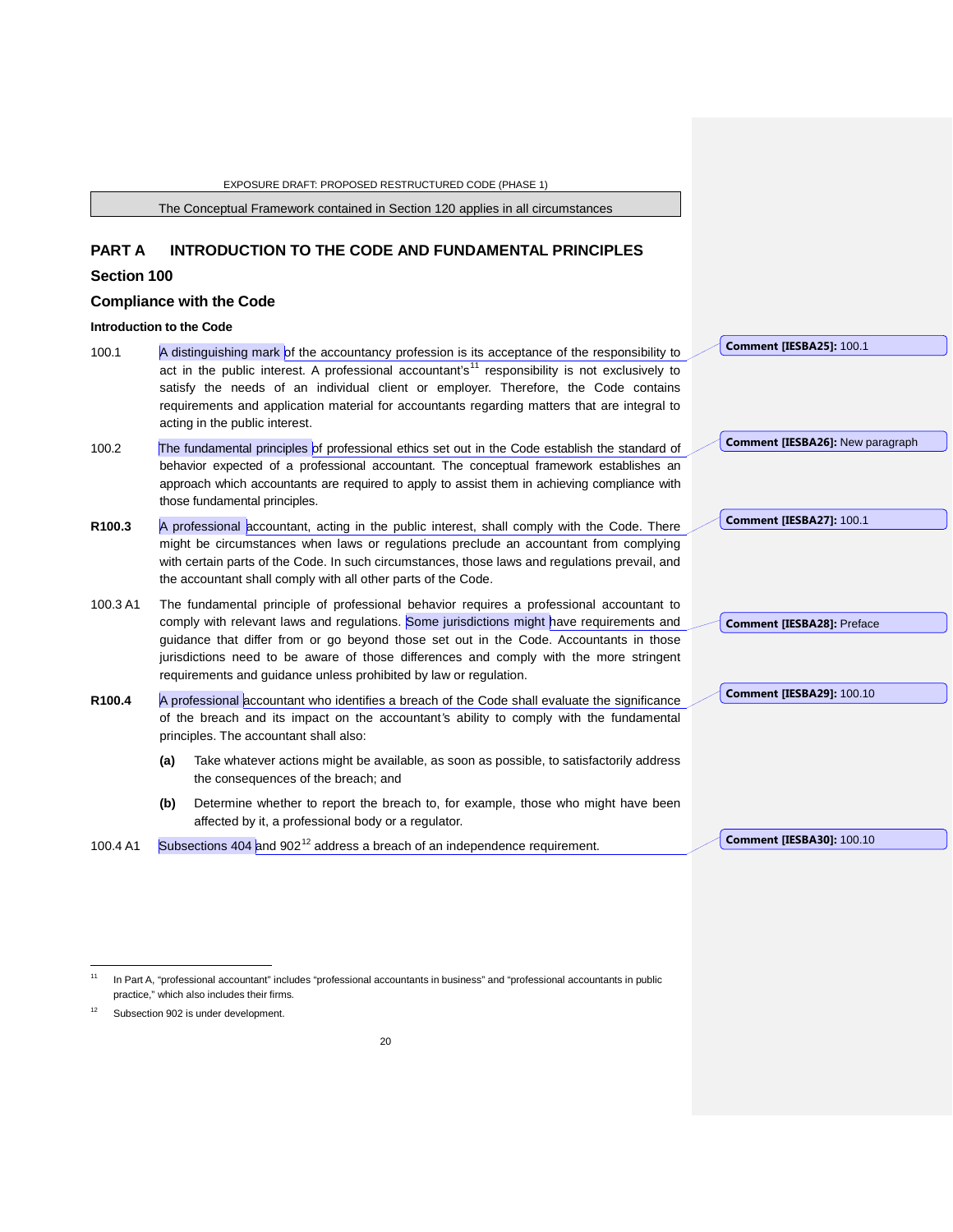The Conceptual Framework contained in Section 120 applies in all circumstances

# **Section 110**

# **The Fundamental Principles**

## **Introduction**

110.1 There are five fundamental principles of ethics for professional accountants: (a) Integrity – to be straightforward and honest in all professional and business

- relationships.
- (b) Objectivity to make professional or business judgments without bias, conflict of interest or undue influence of others.
- (c) Professional Competence and Due Care to:
	- (i) Attain and maintain professional knowledge and skill at the level required to ensure that a client or employer receives competent professional service, based on current developments in practice, legislation and techniques; and
	- (ii) Act diligently and in accordance with applicable technical and professional standards.
- (d) Confidentiality to respect the confidentiality of information acquired as a result of professional and business relationships.
- (e) Professional Behavior to comply with relevant laws and regulations and avoid any action that the professional accountant knows or should know might discredit the profession.
- 110.2 Subsections 111 to 115 set out requirements and application material related to each of these fundamental principles.

# **Subsection 111 – Integrity**

R111.1 A professional accountant shall comply with the fundamental principle of integrity which requires an accountant to be straightforward and honest in all professional and business relationships.

111.1 A1 **Integrity implies fair dealing and truthfulness.** 

- R111.2 A professional accountant shall not knowingly be associated with reports, returns, communications or other information where the accountant believes that the information:
	- **(a)** Contains a materially false or misleading statement;
	- **(b)** Contains statements or information provided recklessly; or
	- **(c)** Omits or obscures required information where such omission or obscurity would be misleading.
- **R111.3** When a professional accountant becomes aware of having been associated with information described in R111.2, the accountant shall take steps to be disassociated from that information.

**Comment [IESBA32]:** New paragraph

**Comment [IESBA33]:** 110.1

**Comment [IESBA34]:** 110.1

**Comment [IESBA35]:** 110.2

**Comment [IESBA36]:** 110.2

**Comment [IESBA31]:** 100.5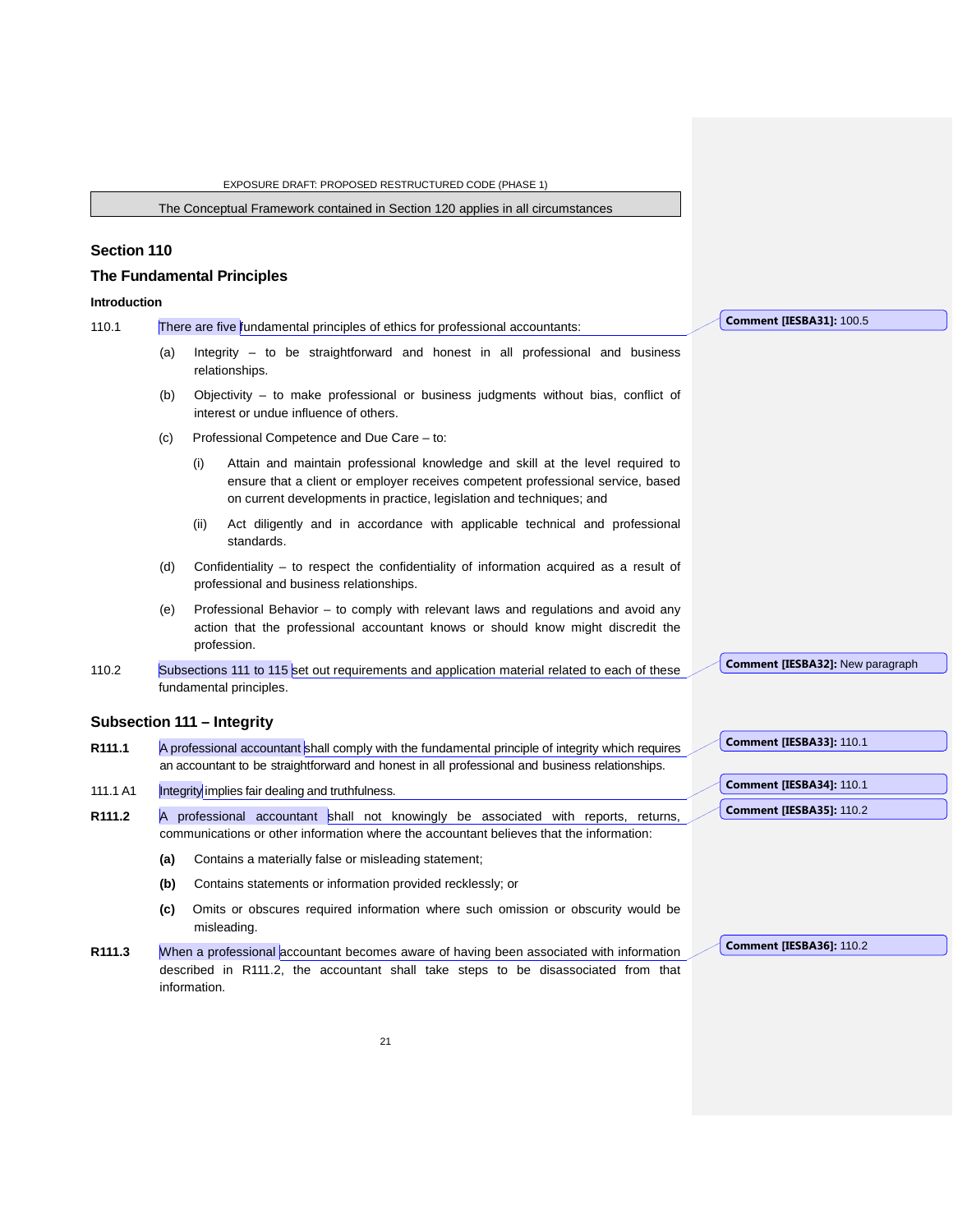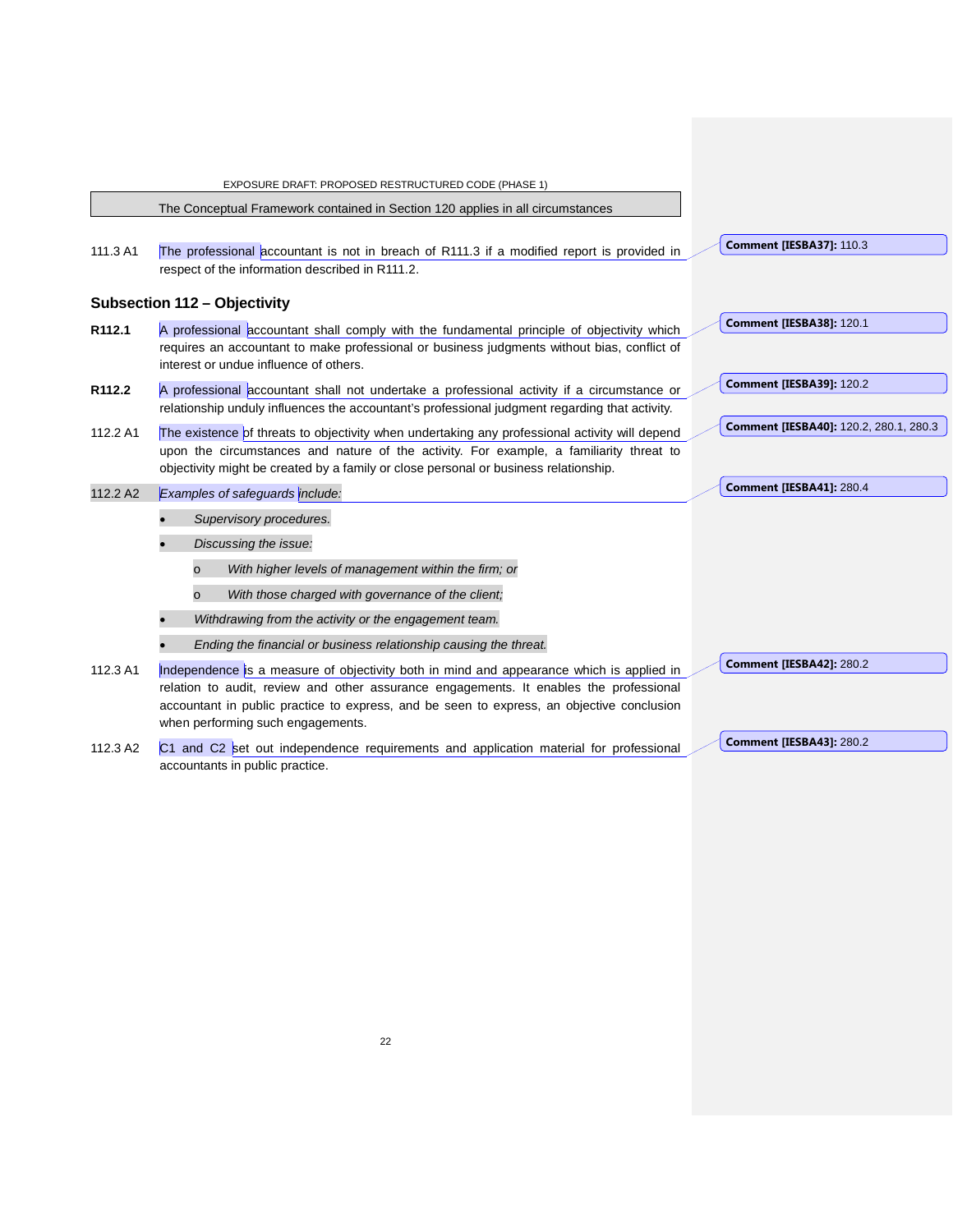|                    |     | EXPOSURE DRAFT: PROPOSED RESTRUCTURED CODE (PHASE 1)                                                                                                                                                                                     |                                    |
|--------------------|-----|------------------------------------------------------------------------------------------------------------------------------------------------------------------------------------------------------------------------------------------|------------------------------------|
|                    |     | The Conceptual Framework contained in Section 120 applies in all circumstances                                                                                                                                                           |                                    |
|                    |     | Subsection 113 - Professional Competence and Due Care                                                                                                                                                                                    |                                    |
| R113.1             |     | A professional accountant shall comply with the fundamental principle of professional                                                                                                                                                    | <b>Comment [IESBA44]: 130.1</b>    |
|                    |     | competence and due care which requires an accountant to:                                                                                                                                                                                 |                                    |
|                    | (a) | Attain and maintain professional knowledge and skill at the level required to ensure<br>that a client or employer receives competent professional service, based on current<br>developments in practice, legislation and techniques; and |                                    |
|                    | (b) | Act diligently and in accordance with applicable technical and professional standards.                                                                                                                                                   |                                    |
| 113.1 A1           |     | Serving clients and employers with professional competence requires the exercise of sound                                                                                                                                                | <b>Comment [IESBA45]: 130.2</b>    |
|                    |     | judgment in applying professional knowledge and skill when undertaking professional<br>activities.                                                                                                                                       |                                    |
| 113.1 A2           |     | Maintaining professional competence requires a continuing awareness and an understanding                                                                                                                                                 | <b>Comment [IESBA46]: 130.3</b>    |
|                    |     | of relevant technical, professional and business developments. Continuing professional                                                                                                                                                   |                                    |
|                    |     | development enables a professional accountant to develop and maintain the capabilities to                                                                                                                                                |                                    |
|                    |     | perform competently within the professional environment.                                                                                                                                                                                 | <b>Comment [IESBA47]: 130.4</b>    |
| 113.1 A3           |     | Diligence encompasses the responsibility to act in accordance with the requirements of an<br>assignment, carefully, thoroughly and on a timely basis.                                                                                    |                                    |
| R113.2             |     | In complying with the fundamental principle of professional competence and due care, a                                                                                                                                                   | <b>Comment [IESBA48]: 130.5</b>    |
|                    |     | professional accountant shall take reasonable steps to ensure that those working in a                                                                                                                                                    |                                    |
|                    |     | professional capacity under the accountant's authority have appropriate training and<br>supervision.                                                                                                                                     |                                    |
|                    |     |                                                                                                                                                                                                                                          | <b>Comment [IESBA49]: 130.6</b>    |
| R <sub>113.3</sub> |     | Where appropriate, a professional accountant shall make clients, employers, or other users<br>of the accountant's professional services or activities, aware of the limitations inherent in the                                          |                                    |
|                    |     | services or activities.                                                                                                                                                                                                                  |                                    |
|                    |     | Subsection 114 - Confidentiality                                                                                                                                                                                                         |                                    |
| R <sub>114.1</sub> |     | A professional accountant shall comply with the fundamental principle of confidentiality which                                                                                                                                           | <b>Comment [IESBA50]: 140.1</b>    |
|                    |     | requires an accountant to respect the confidentiality of information acquired as a result of                                                                                                                                             |                                    |
|                    |     | professional and business relationships. An accountant shall:                                                                                                                                                                            |                                    |
|                    | (a) | Be alert to the possibility of inadvertent disclosure, including in a social environment,                                                                                                                                                | <b>Comment [IESBA51]: 140.2</b>    |
|                    |     | and particularly to a close business associate or a close or immediate family member;                                                                                                                                                    | <b>Comment [IESBA52]: 140.4</b>    |
|                    | (b) | Maintain confidentiality of information within the firm or employing organization;<br>Maintain confidentiality of information disclosed by a prospective client or employer;                                                             | <b>Comment [IESBA53]: 140.3</b>    |
|                    | (c) |                                                                                                                                                                                                                                          | <b>Comment [IESBA54]: 140.1(a)</b> |
|                    | (d) | Not disclose confidential information acquired as a result of professional and business<br>relationships to third parties without proper and specific authority, unless there is a                                                       |                                    |
|                    |     | legal or professional duty or right to disclose;                                                                                                                                                                                         |                                    |
|                    | (e) | Not use confidential information acquired as a result of professional and business                                                                                                                                                       | <b>Comment [IESBA55]: 140.1(b)</b> |
|                    |     | relationships for the personal advantage of the accountant or for the advantage of a<br>third party;                                                                                                                                     |                                    |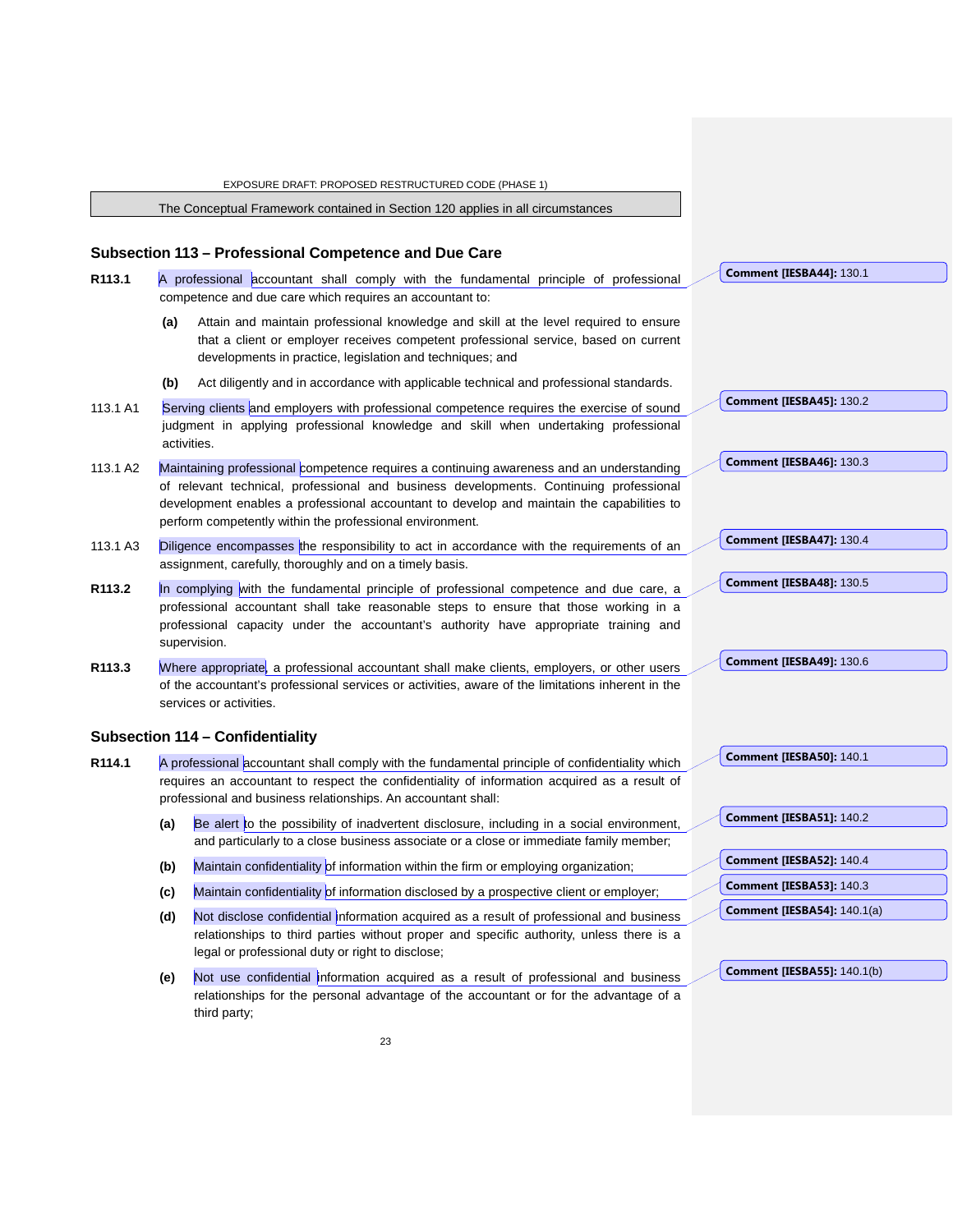|          |     | EXPOSURE DRAFT: PROPOSED RESTRUCTURED CODE (PHASE 1)<br>The Conceptual Framework contained in Section 120 applies in all circumstances                                                                                     |
|----------|-----|----------------------------------------------------------------------------------------------------------------------------------------------------------------------------------------------------------------------------|
|          |     |                                                                                                                                                                                                                            |
|          | (f) | <b>Comment [IESBA56]: 140.6</b><br>Not use or disclose any confidential information, either acquired or received as a result                                                                                               |
|          |     | of a professional or business relationship, after the business or personal relationship<br>has ended; and                                                                                                                  |
|          | (g) | <b>Comment [IESBA57]: 140.5</b><br>Take reasonable steps to ensure that personnel under the accountant's control, and                                                                                                      |
|          |     | individuals from whom advice and assistance is obtained, respect the accountant's                                                                                                                                          |
|          |     | duty of confidentiality.                                                                                                                                                                                                   |
| 114.1 A1 |     | <b>Comment [IESBA58]: 140.6</b><br>The requirement to comply with the principle of confidentiality continues even after the end of                                                                                         |
|          |     | the relationship between a professional accountant and a client or employer. When changing<br>employment or acquiring a new client, the accountant is entitled to use prior experience but                                 |
|          |     | may not use or disclose any confidential information acquired or received as a result of a                                                                                                                                 |
|          |     | professional or business relationship.<br><b>Comment [IESBA59]: 140.7</b>                                                                                                                                                  |
| 114.1 A2 |     | The following are circumstances where professional accountants might be required to<br>disclose confidential information or when such disclosure might be appropriate:                                                     |
|          | (a) | Disclosure is required by law, for example:                                                                                                                                                                                |
|          |     | Production of documents or other provision of evidence in the course of legal                                                                                                                                              |
|          |     | proceedings; or                                                                                                                                                                                                            |
|          |     | Disclosure to the appropriate public authorities of infringements of the law that<br>$\bullet$<br>come to light;                                                                                                           |
|          | (b) | Disclosure is permitted by law and is authorized by the client or the employer; and                                                                                                                                        |
|          | (c) | There is a professional duty or right to disclose, when not prohibited by law:                                                                                                                                             |
|          |     | (i)<br>To comply with the quality review of a professional body;                                                                                                                                                           |
|          |     | To respond to an inquiry or investigation by a professional or regulatory body;<br>(ii)                                                                                                                                    |
|          |     | To protect the professional interests of an accountant in legal proceedings; or<br>(iii)                                                                                                                                   |
|          |     | To comply with technical standards and ethics requirements.<br>(iv)                                                                                                                                                        |
| 114.1 A3 |     | <b>Comment [IESBA60]: 140.8</b><br>In deciding whether to disclose confidential information in such circumstances, factors to<br>consider include:                                                                         |
|          |     | Whether the interests of all parties, including third parties whose interests might be<br>affected, could be harmed if the client or employer consents to the disclosure of<br>information by the professional accountant. |
|          | ٠   | Whether all the relevant information is known and substantiated, to the extent<br>practicable. Factors affecting the decision to disclose include:                                                                         |
|          |     | Unsubstantiated facts.<br>$\circ$                                                                                                                                                                                          |
|          |     | Incomplete information.<br>$\circ$                                                                                                                                                                                         |
|          |     | Unsubstantiated conclusions.<br>$\circ$                                                                                                                                                                                    |
|          |     | The proposed type of communication, and to whom it is addressed.                                                                                                                                                           |
|          |     | 24                                                                                                                                                                                                                         |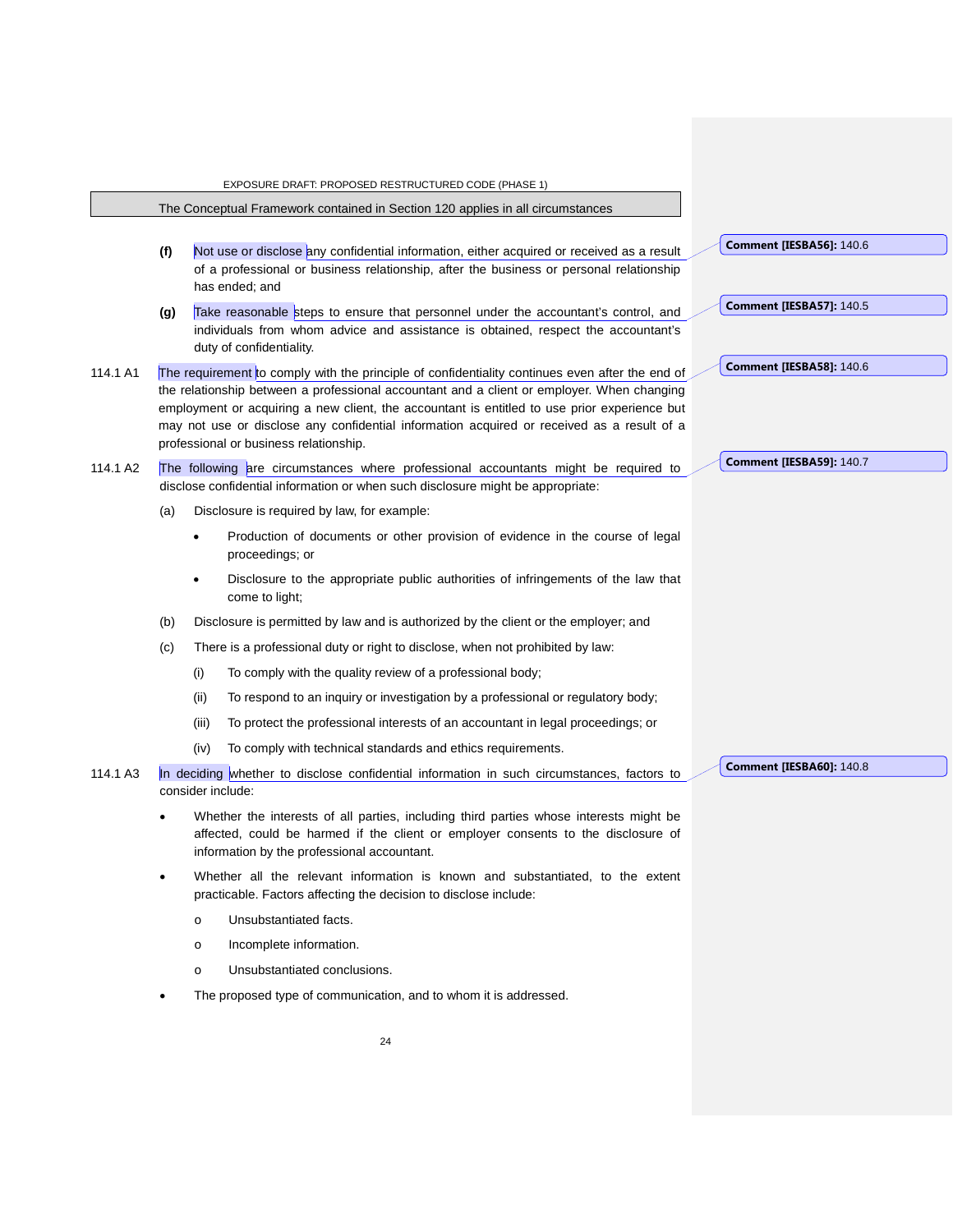|                    | EXPOSURE DRAFT: PROPOSED RESTRUCTURED CODE (PHASE 1)<br>The Conceptual Framework contained in Section 120 applies in all circumstances<br>Whether the parties to whom the communication is addressed are appropriate<br>$\bullet$<br>recipients.                                                                         |                                        |
|--------------------|--------------------------------------------------------------------------------------------------------------------------------------------------------------------------------------------------------------------------------------------------------------------------------------------------------------------------|----------------------------------------|
|                    | Subsection 115 – Professional Behavior                                                                                                                                                                                                                                                                                   |                                        |
| R <sub>115.1</sub> | A professional accountant shall comply with the fundamental principle of professional behavior<br>which requires an accountant to comply with relevant laws and regulations and avoid any<br>action that the accountant knows or should know might discredit the profession.                                             | <b>Comment [IESBA61]: 150.1</b>        |
| 115.1 A1           | Actions that might discredit the profession include actions that a reasonable and informed<br>third party would be likely to conclude adversely affect the good reputation of the profession.                                                                                                                            | <b>Comment [IESBA62]: 150.1</b>        |
| R <sub>115.2</sub> | When marketing or promoting themselves and their work, professional accountants shall not<br>bring the profession into disrepute. Accountants shall be honest and truthful and shall not<br>make:<br>Exaggerated claims for the services they are able to offer, their qualifications, or their<br>(a)<br>experience; or | <b>Comment [IESBA63]: 150.2, 250.2</b> |

- **(b)** Disparaging references or unsubstantiated comparisons to the work of others.
- 115.2 A1 If a professional accountant is in doubt about whether a form of advertising or marketing is appropriate, the accountant is encouraged to consult with the relevant professional body.

**Comment [IESBA64]:** 250.2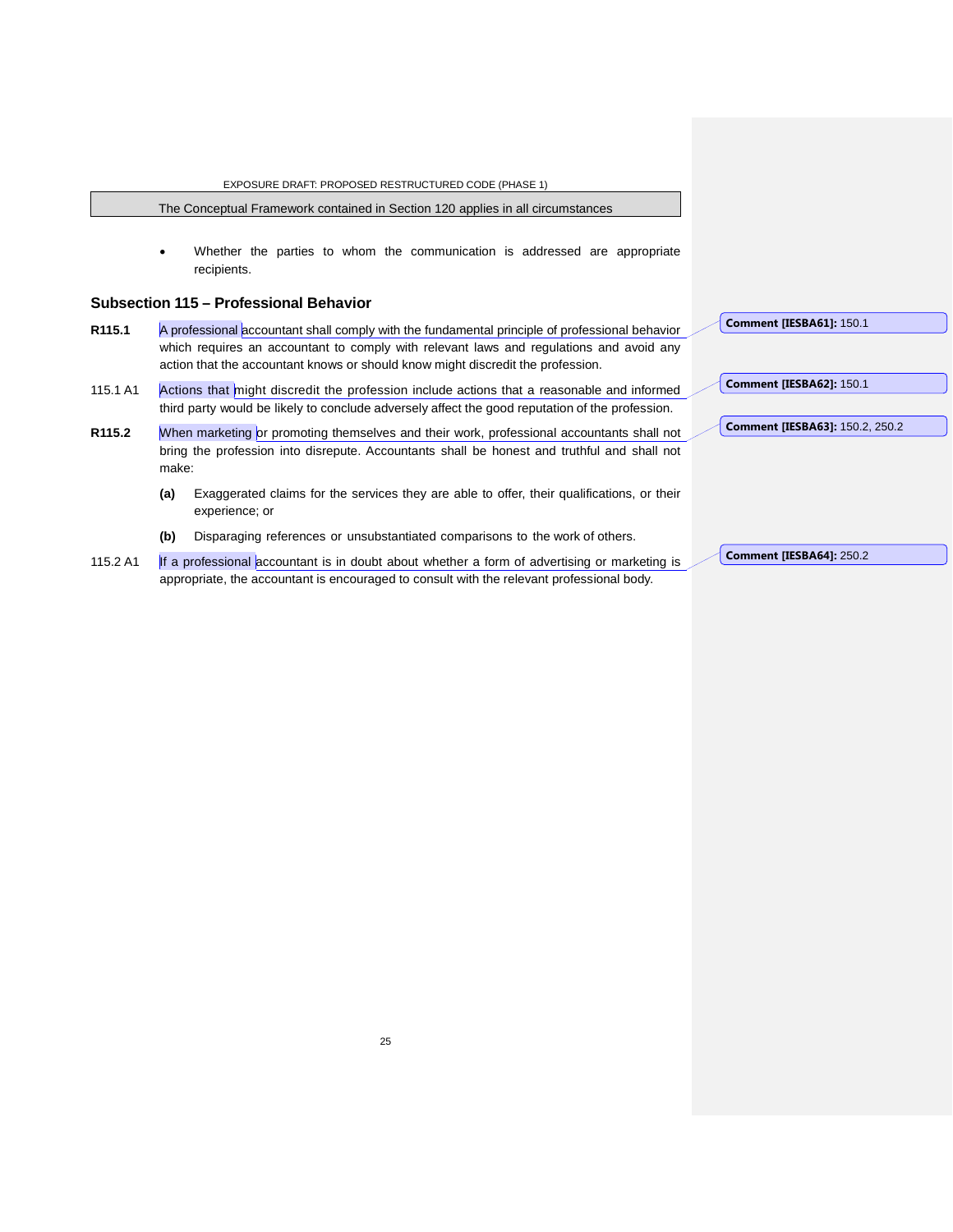# **Section 120**

# **The Conceptual Framework**

## **Introduction**

- 120.1 The circumstances in which professional accountants operate might create specific threats to compliance with the fundamental principles. The conceptual framework assists the accountant in complying with the fundamental principles and meeting the responsibility to act in the public interest. It accommodates the many variations in facts and circumstances that create threats to compliance with the fundamental principles and deters an accountant from concluding that a situation is permitted if it is not specifically prohibited by this Code.
- 120.2 The conceptual framework specifies an approach for the professional accountant to:
	- (a) Identify threats to compliance with the fundamental principles;
	- (b) Evaluate the threats identified; and
	- (c) Address the threats by eliminating or reducing them to an acceptable level.

## **Requirements and Application Material**

- **R120.3** The professional accountant shall apply the conceptual framework which involves identifying, evaluating and addressing threats to compliance with the fundamental principles.
- **R120.4** When applying the conceptual framework, the professional accountant shall exercise professional judgment, remain alert to changing circumstances, and take into account whether a reasonable and informed third party would likely conclude that the accountant has complied with the fundamental principles.

## **Reasonable and Informed Third Party**

120.4 A1 The concept of a reasonable and informed third party is a test which involves an evaluation by a hypothetical person. Such a person possesses skills, knowledge and experience to objectively evaluate the appropriateness of the professional accountant's judgments and conclusions. This evaluation entails weighing all the relevant facts and circumstances that the accountant knows, or could reasonably be expected to know, at the time that the evaluation is made to determine whether the accountant complies with the fundamental principles.

## **Identifying Threats**

- **R120.5** The professional accountant shall identify threats to compliance with the fundamental principles. An understanding of the facts and circumstances, including professional activities, interests and relationships, that might compromise compliance with the fundamental principles is a prerequisite to the accountant's identification of threats to such compliance.
- 120.5 A1 Threats might be created by a broad range of facts and circumstances. It is impossible to define every situation that creates threats. In addition, the nature of engagements and work assignments might differ and, consequently, different types of threats might be created.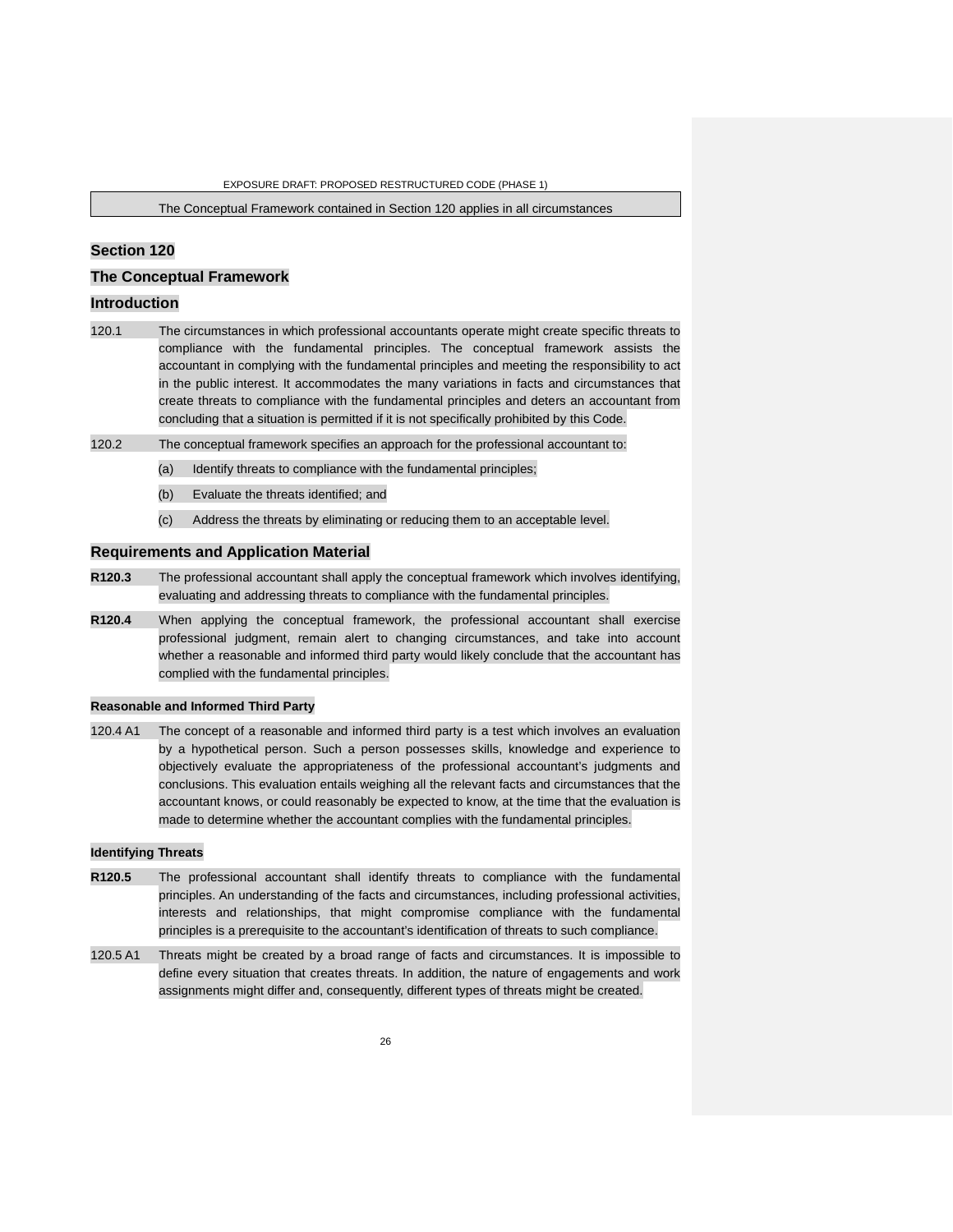| 120.5 A2 |     | Threats to compliance with the fundamental principles fall into one or more of the following<br>categories:                                                                                                                                                                                                                                                                                                                 |
|----------|-----|-----------------------------------------------------------------------------------------------------------------------------------------------------------------------------------------------------------------------------------------------------------------------------------------------------------------------------------------------------------------------------------------------------------------------------|
|          | (a) | Self-interest threat – the threat that a financial or other interest will inappropriately<br>influence the professional accountant's judgment or behavior;                                                                                                                                                                                                                                                                  |
|          | (b) | Self-review threat – the threat that a professional accountant will not appropriately<br>evaluate the results of a previous judgment made, or activity or service performed by<br>the accountant, or by another individual within the accountant's firm or employing<br>organization, on which the accountant will rely when forming a judgment as part of<br>performing a current activity or providing a current service; |
|          | (c) | Advocacy threat – the threat that a professional accountant will promote a client's or<br>employer's position to the point that the accountant's objectivity is compromised;                                                                                                                                                                                                                                                |
|          | (d) | Familiarity threat $-$ the threat that due to a long or close relationship with a client or<br>employer, a professional accountant will be too sympathetic to their interests or too<br>accepting of their work; and                                                                                                                                                                                                        |
|          | (e) | Intimidation threat – the threat that a professional accountant will be deterred from<br>acting objectively because of actual or perceived pressures, including attempts to                                                                                                                                                                                                                                                 |

- exercise undue influence over the accountant. 120.5 A3 A circumstance might create more than one threat, and a threat might affect compliance with more than one fundamental principle.
- 120.5 A4 Certain conditions, policies and procedures established by the profession, legislation, regulation, the firm or the employing organization can affect the likelihood of the professional accountant's identification of threats to compliance with the fundamental principles. Examples of such conditions, policies and procedures include:
	- Corporate governance requirements.
	- Educational, training and experience requirements for the profession.
	- Effective complaint systems.
	- An explicitly stated duty to report breaches of ethical requirements.
	- Professional or regulatory monitoring and disciplinary procedures.

# **Evaluating Threats**

- **R120.6** When the professional accountant identifies a threat, the accountant shall evaluate whether such a threat is at an acceptable level.
- 120.6 A1 An acceptable level is a level at which a reasonable and informed third party would likely conclude that the professional accountant complies with the fundamental principles.
- 120.6 A2 The existence of qualitative as well as quantitative factors is relevant to the professional accountant's evaluation of threats, as is the combined effect of multiple threats, if applicable.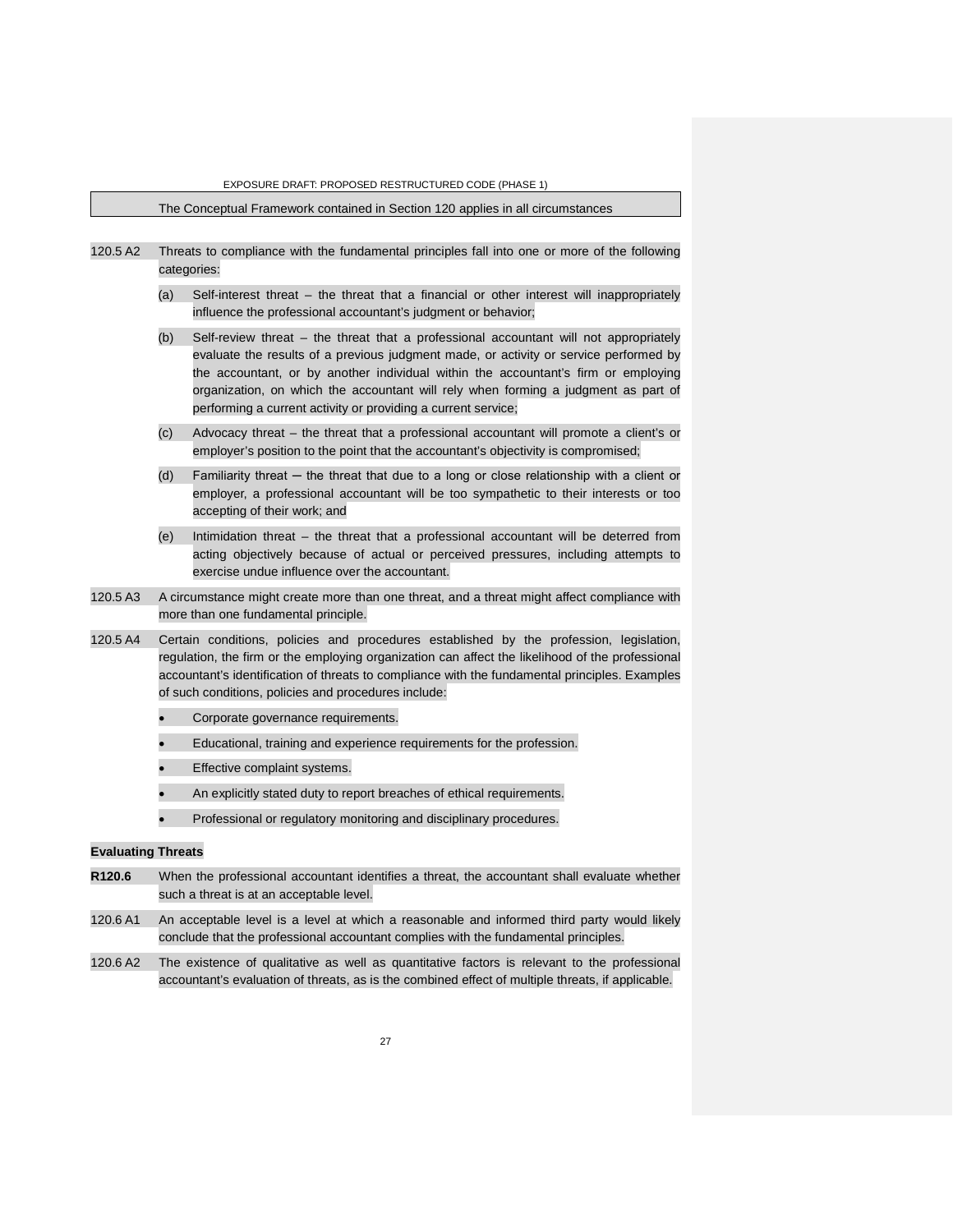#### The Conceptual Framework contained in Section 120 applies in all circumstances

120.6 A3 The existence of conditions, policies and procedures discussed in paragraph 120.5 A4 above might impact the professional accountant's evaluation of threats to compliance with the fundamental principles.

## **Addressing Threats**

- **R120.7** If the professional accountant determines that the identified threats to compliance with the fundamental principles are not at an acceptable level, the accountant shall address the threats by eliminating or reducing them to an acceptable level. The accountant shall do so by:
	- (a) Eliminating the circumstances, including interests or relationships, that are creating the threats;
	- (b) Applying safeguards, where available and capable of being applied; or
	- (c) Declining or discontinuing the specific professional activity or service involved.
- 120.7 A1 There are some situations where the threat created would be so significant that no safeguards could reduce the threat to an acceptable level. International Independence Standards C1 and C2 of the Code provide examples of such situations.

# *Safeguards*

120.7 A2 Safeguards are actions, individually or in combination, that the professional accountant takes that effectively eliminate threats to compliance with the fundamental principles or reduce them to an acceptable level.

#### **Re-evaluating Threats**

- **R120.8** If the professional accountant becomes aware of new information or changes in facts and circumstances that might impact whether a threat has been eliminated or reduced to an acceptable level, the accountant shall re-evaluate and address that threat accordingly.
- 120.8 A1 Remaining alert throughout the professional activity or service assists the professional accountant in determining whether new information has emerged or changes in facts and circumstances have occurred that:
	- (a) Impact the level of a threat; or
	- (b) Affect the professional accountant's conclusions about whether safeguards applied continue to be appropriate to address identified threats.
- 120.8 A2 If the professional accountant identifies a new threat, the application of the conceptual framework requires that the accountant evaluate and address this new threat as set out in paragraphs R120.5–R120.8 above.

## **Overall Assessment**

**R120.9** The professional accountant shall review judgments made and overall conclusions reached to determine that threats to compliance with the fundamental principles are eliminated or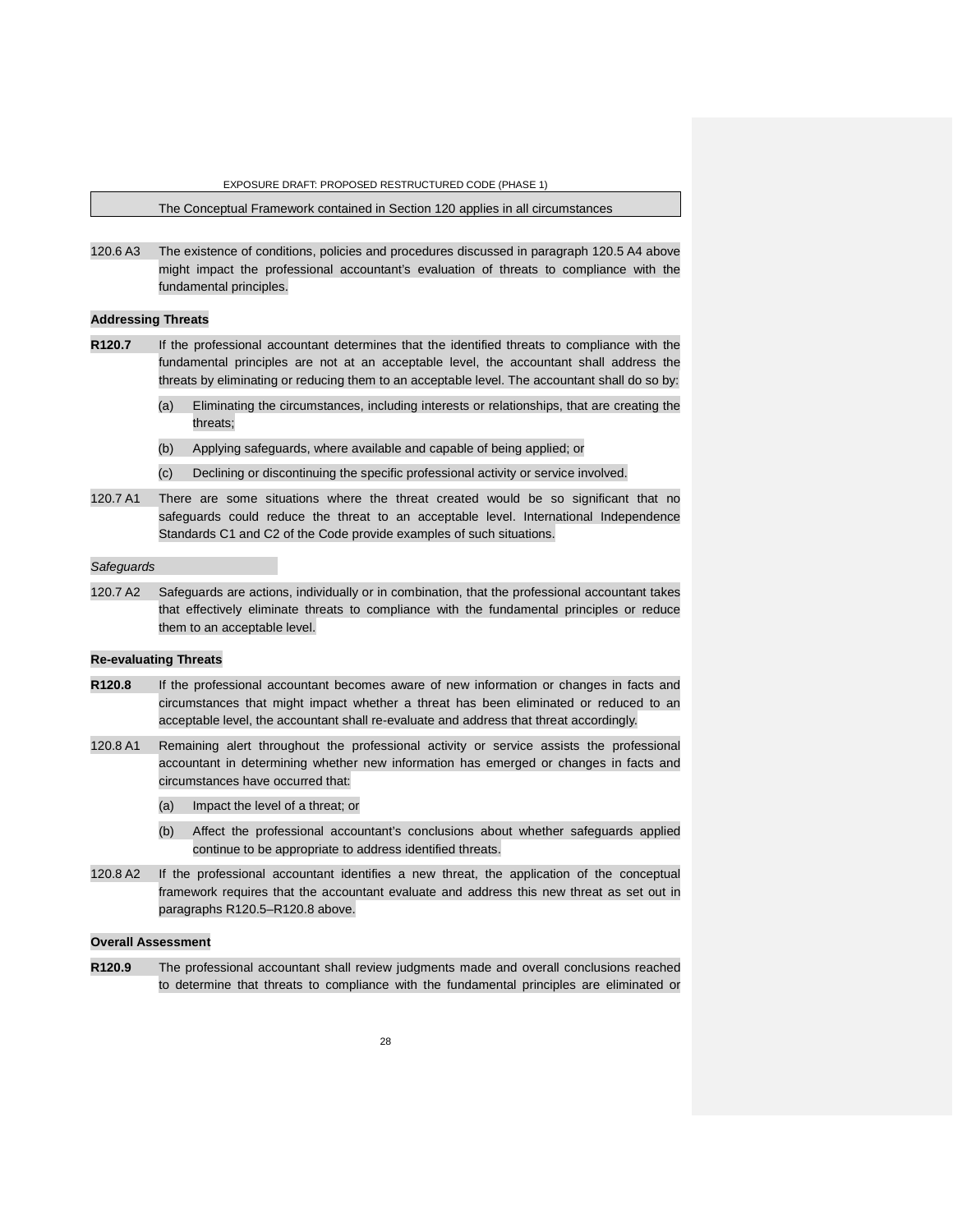The Conceptual Framework contained in Section 120 applies in all circumstances

reduced to an acceptable level, and that no further action is needed. The reasonable and informed third party test described in paragraph 120.4 A1 is relevant to this assessment.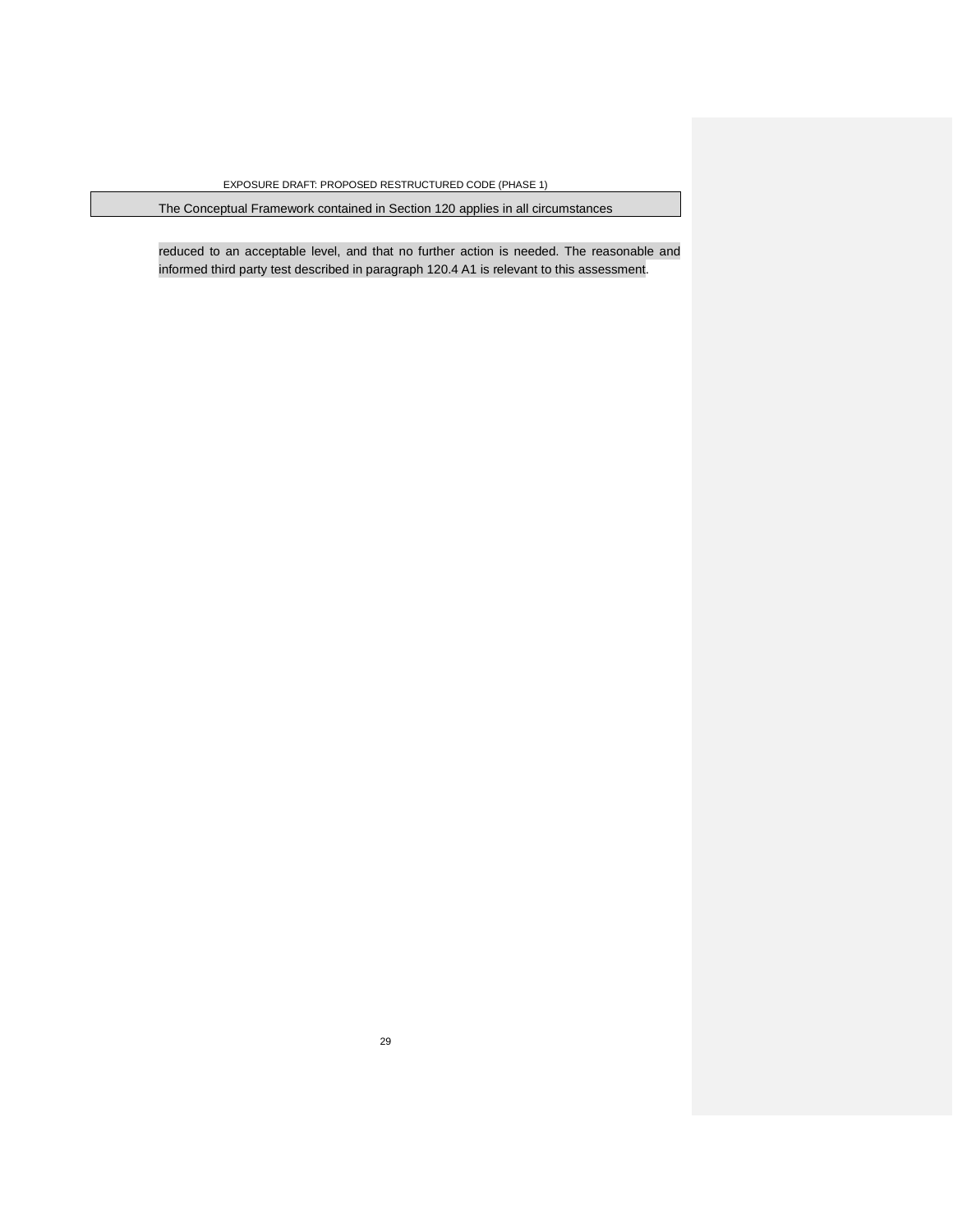# **PART C PROFESSIONAL ACCOUNTANTS IN PUBLIC PRACTICE**

# **Section 300**

# **Application of the Conceptual Framework for Professional Accountants in Public Practice**

# **Introduction**

300.1 This Part of the Code describes considerations for professional accountants in public practice<sup>13</sup> in the application of the conceptual framework set out in Section 120. This Part does not describe all of the facts and circumstances, including professional services, interests and relationships, that could be encountered by accountants that create or might create threats to compliance with the fundamental principles. Therefore, accountants are encouraged to be alert for such facts and circumstances.

## **Requirements and Application Material**

**R300.2** A professional accountant shall comply with each of the fundamental principles and apply the conceptual framework set out in Section 120 to eliminate threats to compliance with those fundamental principles or to reduce them to an acceptable level.

## **Identifying Threats**

- 300.2 A1 Compliance with the fundamental principles might be threatened by a broad range of facts and circumstances. The following are categories of threats, and examples of facts and circumstances that might create those threats for a professional accountant when undertaking a professional activity or providing a professional service:
	- (a) Self-interest Threats
		- A professional accountant having a direct financial interest in a client.
		- A firm having undue dependence on total fees from a client or the possibility of losing a significant client.
		- A professional accountant having a significant close business relationship with a client.
	- (b) Self-review Threats
		- A professional accountant issuing an assurance report on the effectiveness of the operation of financial systems after designing or implementing the systems.
		- A professional accountant having prepared the original data used to generate records that are the subject matter of the assurance engagement.
		- A professional accountant being, or having recently been, a director or officer of the client, or having recently been employed by the client in a position to exert significant influence over the subject matter of the engagement.

**Comment [IESBA65]:** 200.1

<sup>13</sup> The term "professional accountant" refers to professional accountants in public practice and their firms.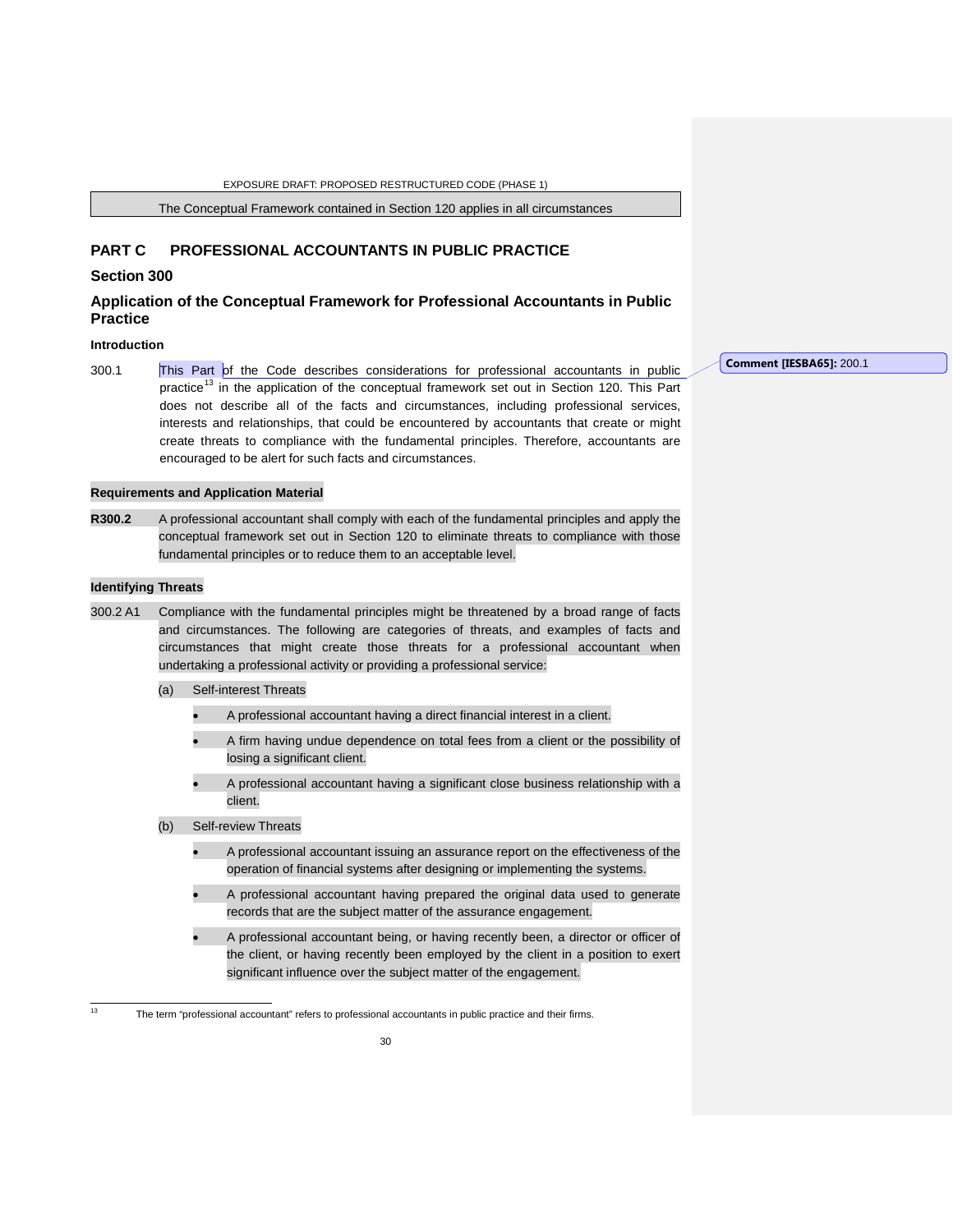- (c) Advocacy Threats
	- The professional accountant promoting shares in a client.
	- A professional accountant acting as an advocate on behalf of an audit client in litigation or disputes with third parties.
- (d) Familiarity Threats
	- A member of the engagement team having a close or immediate family member who is a director or officer of the client, or is an employee of the client who is in a position to exert significant influence over the subject matter of the engagement.
	- A director or officer of the client, or an employee in a position to exert significant influence over the subject matter of the engagement, having recently served as the engagement partner.
	- Senior personnel having a long association with the assurance client.
- (e) Intimidation Threats
	- A firm being threatened with dismissal from a client engagement.
	- A professional accountant feeling pressured to agree with the judgment of a client employee because the employee has more expertise on the matter in question.
	- A professional accountant being informed by a partner of the firm that a planned promotion will not occur unless the accountant agrees with an audit client's inappropriate accounting treatment.

The categories of threats are also discussed in Section 120.

# **Evaluating Threats**

- (a) The client and its operating environment;
- (b) The professional service being provided; and
- (c) The firm and its operating environment.

# *The Client and its Operating Environment*

- 300.2 A3 The level of a threat might be impacted by the following types of client or professional service that is provided:
	- (a) An audit client and whether the audit client is a public interest entity;
	- (b) An assurance client that is not an audit client; or
	- (c) A non-assurance client.

<sup>300.2</sup> A2 Conditions that might impact the evaluation of whether a threat is at an acceptable level include the nature of: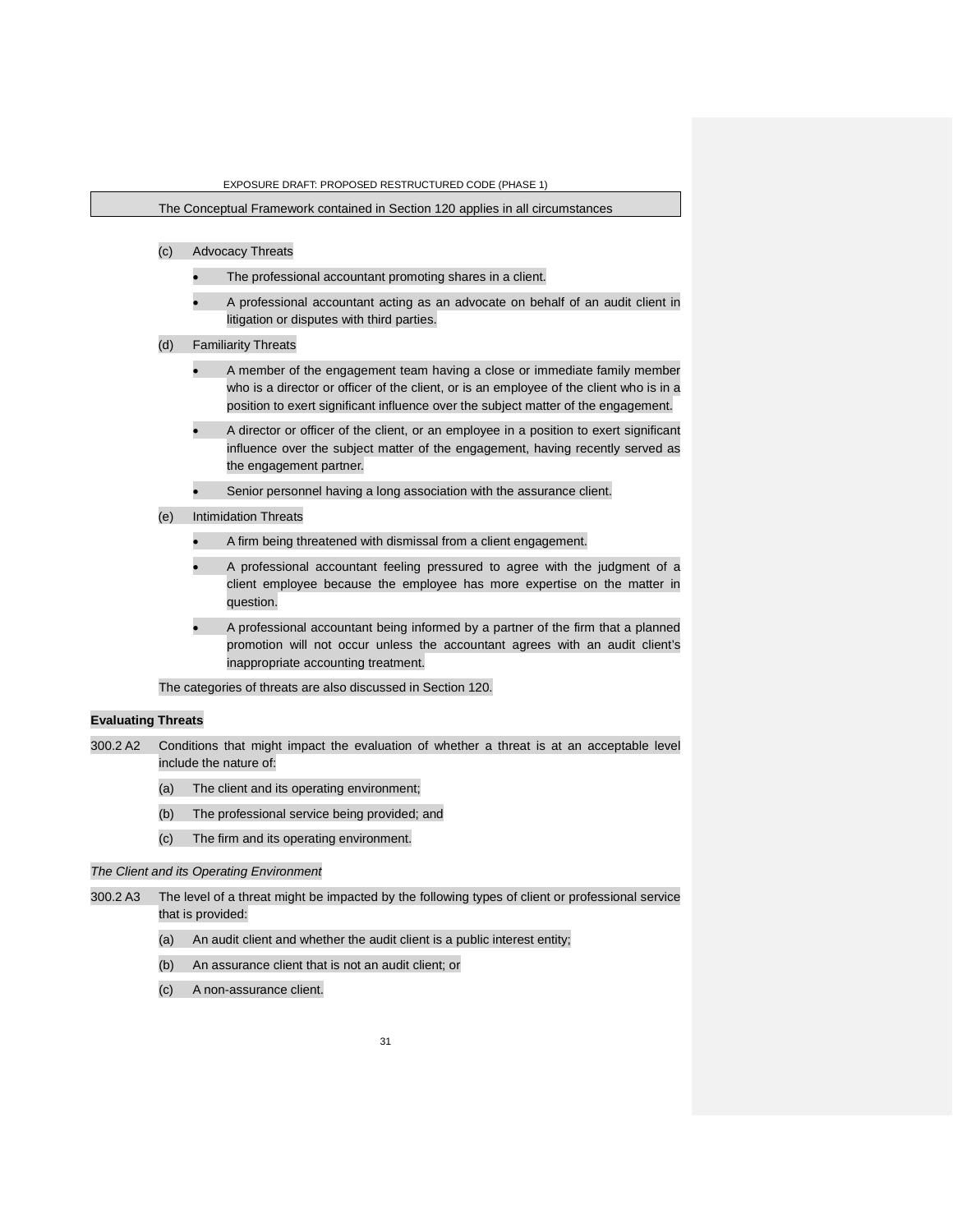For example, providing a service to an audit client might be perceived to result in a higher level of threat to the fundamental principle of objectivity. Such a threat might be further increased when the audit client is a public interest entity with a large number and wide range of stakeholders.

- 300.2 A4 A professional accountant's evaluation of the level of the threat might also be impacted by a client's operating environment. For example:
	- The client requires appropriate persons other than management to ratify or approve the appointment of a firm to perform an engagement.
	- The client has competent employees with experience and seniority to make managerial decisions.
	- The client has implemented internal procedures that facilitate objective choices in tendering non-assurance engagements.
	- The client has a corporate governance structure that provides appropriate oversight and communications regarding the firm's services.

## *The Professional Service Being Provided*

300.2 A5 The level of a threat is impacted by the nature and scope of the professional service. Examples of professional services, the threats that might arise as a result, and how a professional accountant may address those threats are discussed in International Independence Standards C1 and C2.

# *The Firm and its Operating Environment*

- 300.2 A6 A professional accountant's evaluation of the level of a threat might be impacted by the work environment within a firm and its operating environment. For example:
	- Leadership of the firm that promotes compliance with the fundamental principles and establishes the expectation that professional accountants will act in the public interest.
	- Methods and processes for establishing and monitoring compliance with the fundamental principles by all personnel.
	- Compensation, performance appraisal and disciplinary policies and procedures that promote compliance with the fundamental principles.
	- Management of the reliance on revenue received from a single client.
	- The engagement partner having authority for compliance with the fundamental principles, including decisions about the permissibility of services to an audit client.
	- Educational, training and experience requirements.
	- Processes to facilitate and address internal and external complaints.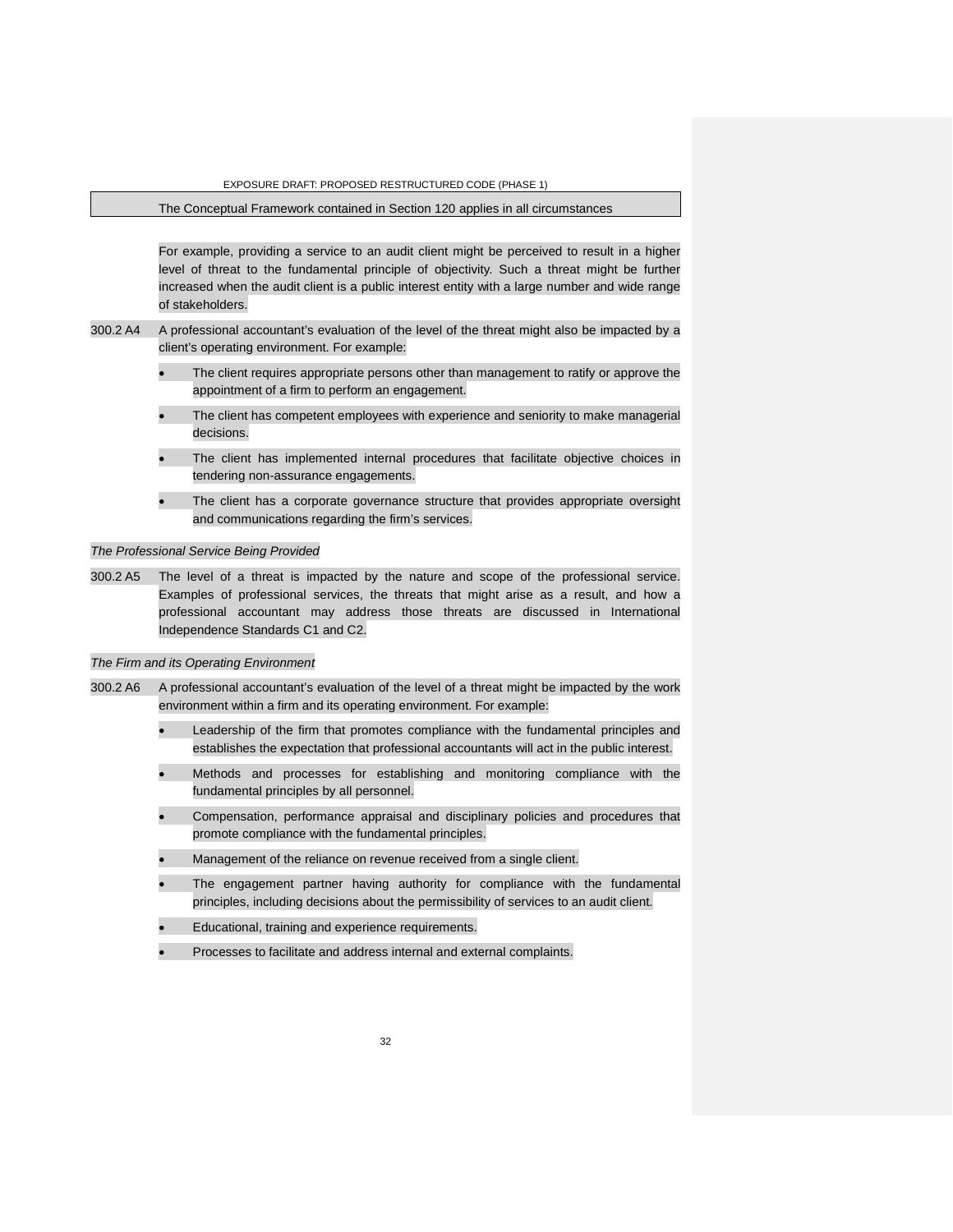# **Addressing Threats**

- 300.2 A7 If the professional accountant determines that the identified threats to compliance are not at an acceptable level, Section 120 requires that the accountant address those threats by:
	- (a) Eliminating the circumstances, including interests or relationships, that are creating the threats;
	- (b) Applying safeguards, where available and capable of being applied; or
	- (c) Declining or discontinuing the specific professional activity or service involved.
- 300.2 A8 There are some situations where the threat created would be so significant that no safeguards could reduce the threat to an acceptable level, and the threats may not be addressed by applying the requirements in Section 120. International Independence Standards C1 and C2 provide examples of such situations.

## *Examples of Safeguards*

- 300.2 A9 Safeguards vary depending on the facts and circumstances. The following are examples of actions that in certain circumstances might be safeguards in addressing threats:
	- Having a professional accountant who was not involved with the non-assurance service provided to an audit client review the non-assurance work performed, or otherwise advise as necessary might address a self-review threat.
	- Having a professional accountant who was not a member of the team review the work performed or otherwise advise as necessary might address self-review threats.
	- Using different partners and engagement teams with separate reporting lines for the provision of non-assurance services to an assurance client might address self-review and familiarity threats.
	- Consulting those charged with governance or an independent third party, including a committee of independent directors, a professional regulatory body or another professional accountant might address advocacy or intimidation threats.
	- Involving another firm to perform or re-perform part of the engagement might address self-interest, self-review, advocacy or familiarity threats.
	- Rotating assurance team personnel might address self-interest and familiarity threats.

## **Re-evaluating Threats**

300.2 A10 New information or changes in facts and circumstances might:

- (a) Impact the level of a threat; or
- (b) Affect the professional accountant's conclusions about whether safeguards applied continue to be appropriate to address identified threats.
- 300.2 A11 Examples of new information or changes in facts and circumstances include:
	- When the scope of a professional service is expanded.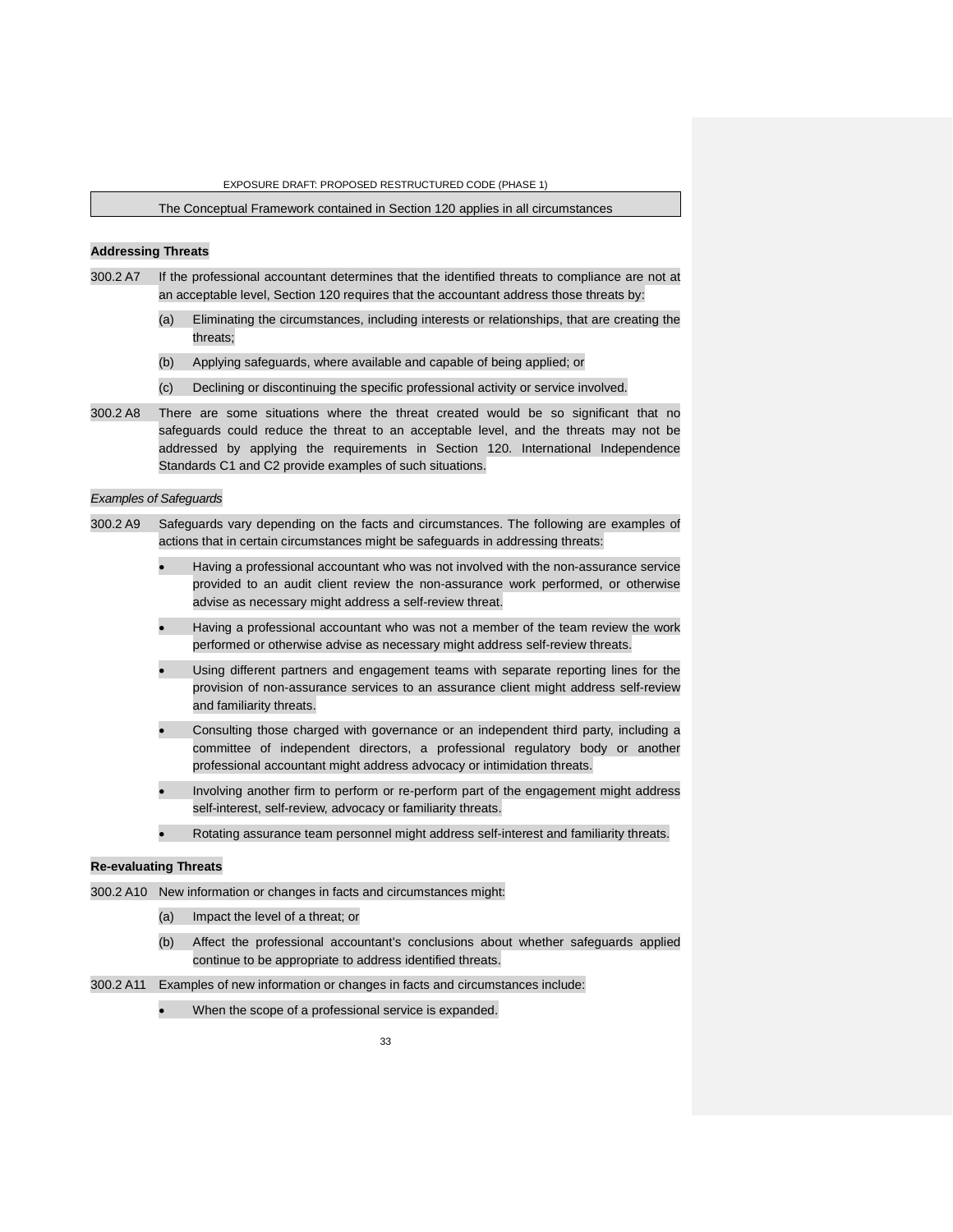- When the client becomes a listed entity or acquires another business unit.
- When the firm merges with another firm.
- Where the engagement partner's immediate family member is recently employed by the client.

In those situations described above, actions already implemented as safeguards might no longer be effective in eliminating those threats or reducing them to an acceptable level.

## **Overall Assessment**

300.2 A12 When applying the conceptual framework, Section 120 requires that the professional accountant reviews judgments made and overall conclusions reached to determine that threats to compliance with the fundamental principles are eliminated, or reduced to an acceptable level and that no further action is needed. The reasonable and informed third party test described in Section 120 is relevant to this assessment.

## *Those Charged with Governance*

- **R300.3** When communicating with those charged with governance in accordance with the Code, the professional accountant shall determine the appropriate individual(s) within the entity's governance structure with whom to communicate. If the accountant communicates with a subgroup of those charged with governance, the accountant shall determine whether communication with all of those charged with governance is also necessary.
- 300.3 A1 In determining with whom to communicate, the professional accountant might consider:

(a) The nature and importance of the circumstances; and

- (b) The matter to be communicated.
- 300.3 A2 If a professional accountant communicates with a subgroup of those charged with governance, for example, an audit committee or an individual, communication with all of those charged with governance might also be necessary to ensure they are adequately informed.

**Comment [IESBA66]:** 100.25

**Comment [IESBA67]:** 100.25

**Comment [IESBA68]:** 100.25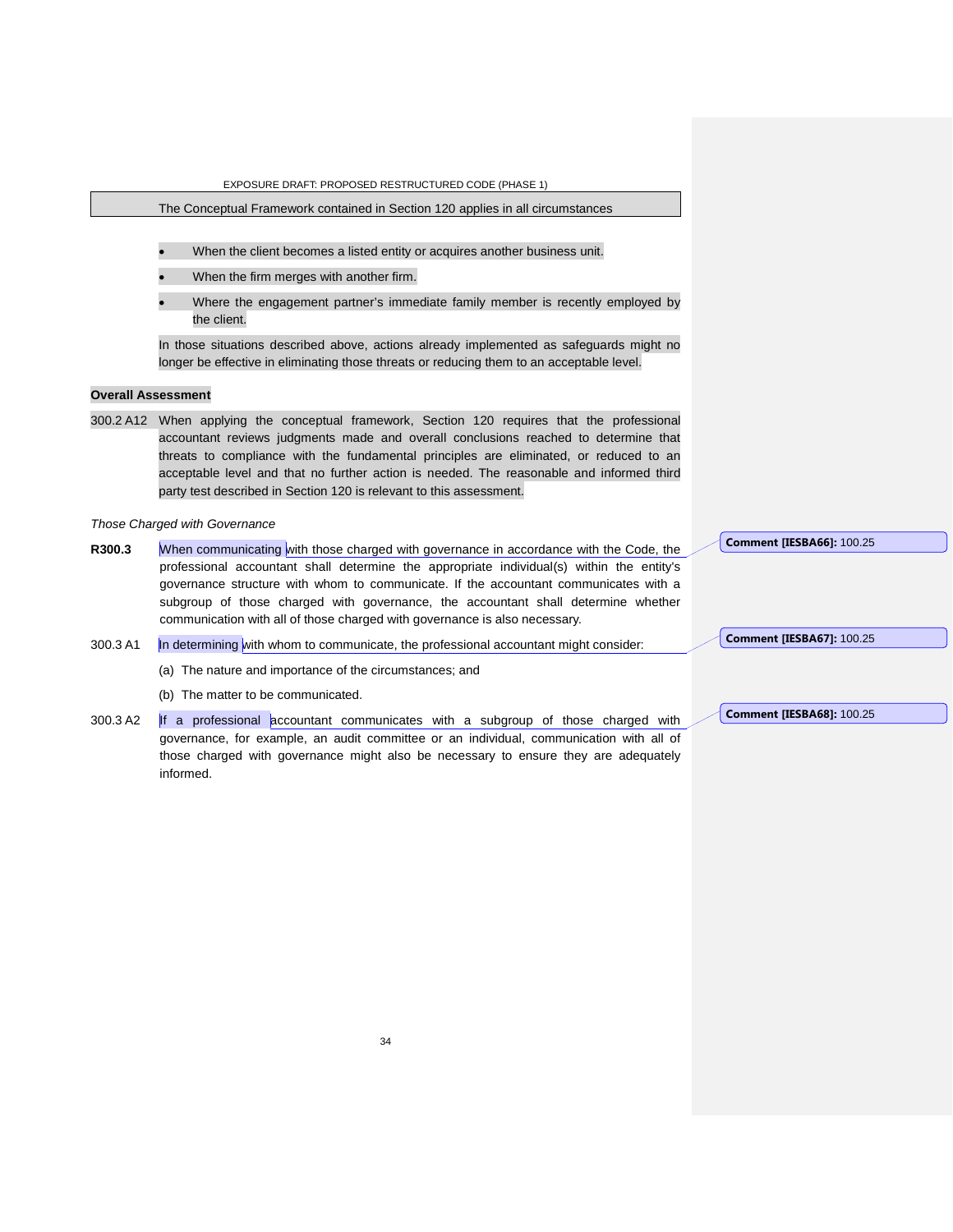|                              |           | EXPOSURE DRAFT: PROPOSED RESTRUCTURED CODE (PHASE 1)                                                                                                                                                                          |                                 |  |  |  |
|------------------------------|-----------|-------------------------------------------------------------------------------------------------------------------------------------------------------------------------------------------------------------------------------|---------------------------------|--|--|--|
|                              |           | The Conceptual Framework contained in Section 120 applies in all circumstances                                                                                                                                                |                                 |  |  |  |
| Section 310                  |           |                                                                                                                                                                                                                               |                                 |  |  |  |
| <b>Conflicts of Interest</b> |           |                                                                                                                                                                                                                               |                                 |  |  |  |
| <b>Introduction</b>          |           |                                                                                                                                                                                                                               |                                 |  |  |  |
| 310.1                        |           | Comment [IESBA69]: New paragraph<br>Section 310 sets out requirements and application material when applying the conceptual<br>framework to conflicts of interest.                                                            |                                 |  |  |  |
| 310.2                        |           | Professional accountants might face circumstances that create a conflict of interest. A conflict<br>of interest creates a threat to objectivity and might create threats to the other fundamental<br>principles.              | <b>Comment [IESBA70]: 220.1</b> |  |  |  |
| 310.3                        |           | Such threats might be created when:                                                                                                                                                                                           | <b>Comment [IESBA71]: 220.1</b> |  |  |  |
|                              | (a)       | The professional accountant provides a professional service related to a particular<br>matter for two or more clients whose interests with respect to that matter are in conflict;<br>or                                      |                                 |  |  |  |
|                              | (b)       | The interests of the accountant with respect to a particular matter and the interests of<br>the client for whom the accountant provides a professional service related to that<br>matter are in conflict.                     |                                 |  |  |  |
| 310.4                        |           | Examples of circumstances that might create a conflict of interest include:                                                                                                                                                   | <b>Comment [IESBA72]: 220.2</b> |  |  |  |
|                              | $\bullet$ | Providing a transaction advisory service to a client seeking to acquire an audit client,<br>where the firm has obtained confidential information during the course of the audit that<br>might be relevant to the transaction. |                                 |  |  |  |
|                              | $\bullet$ | Providing advice to two clients at the same time where the clients are competing to<br>acquire the same company and the advice might be relevant to the parties' competitive<br>positions.                                    |                                 |  |  |  |
|                              | ٠         | Providing services to a seller and a buyer in relation to the same transaction.                                                                                                                                               |                                 |  |  |  |
|                              | $\bullet$ | Preparing valuations of assets for two parties who are in an adversarial position with<br>respect to the assets.                                                                                                              |                                 |  |  |  |
|                              | ٠         | Representing two clients in the same matter who are in a legal dispute with each other,<br>such as during divorce proceedings, or the dissolution of a partnership.                                                           |                                 |  |  |  |
|                              | ٠         | In relation to a license agreement, providing an assurance report for a licensor on the<br>royalties due while advising the licensee on the amounts payable.                                                                  |                                 |  |  |  |
|                              | $\bullet$ | Advising a client to invest in a business in which, for example, the spouse of the<br>professional accountant has a financial interest.                                                                                       |                                 |  |  |  |
|                              | ٠         | Providing strategic advice to a client on its competitive position while having a joint<br>venture or similar interest with a major competitor of the client.                                                                 |                                 |  |  |  |
|                              |           | Advising a client on:                                                                                                                                                                                                         |                                 |  |  |  |
|                              |           | Acquiring a business which the firm is also interested in acquiring.<br>O                                                                                                                                                     |                                 |  |  |  |
|                              |           | Buying a product or service while having a royalty or commission agreement with<br>$\circ$                                                                                                                                    |                                 |  |  |  |
|                              |           | 35                                                                                                                                                                                                                            |                                 |  |  |  |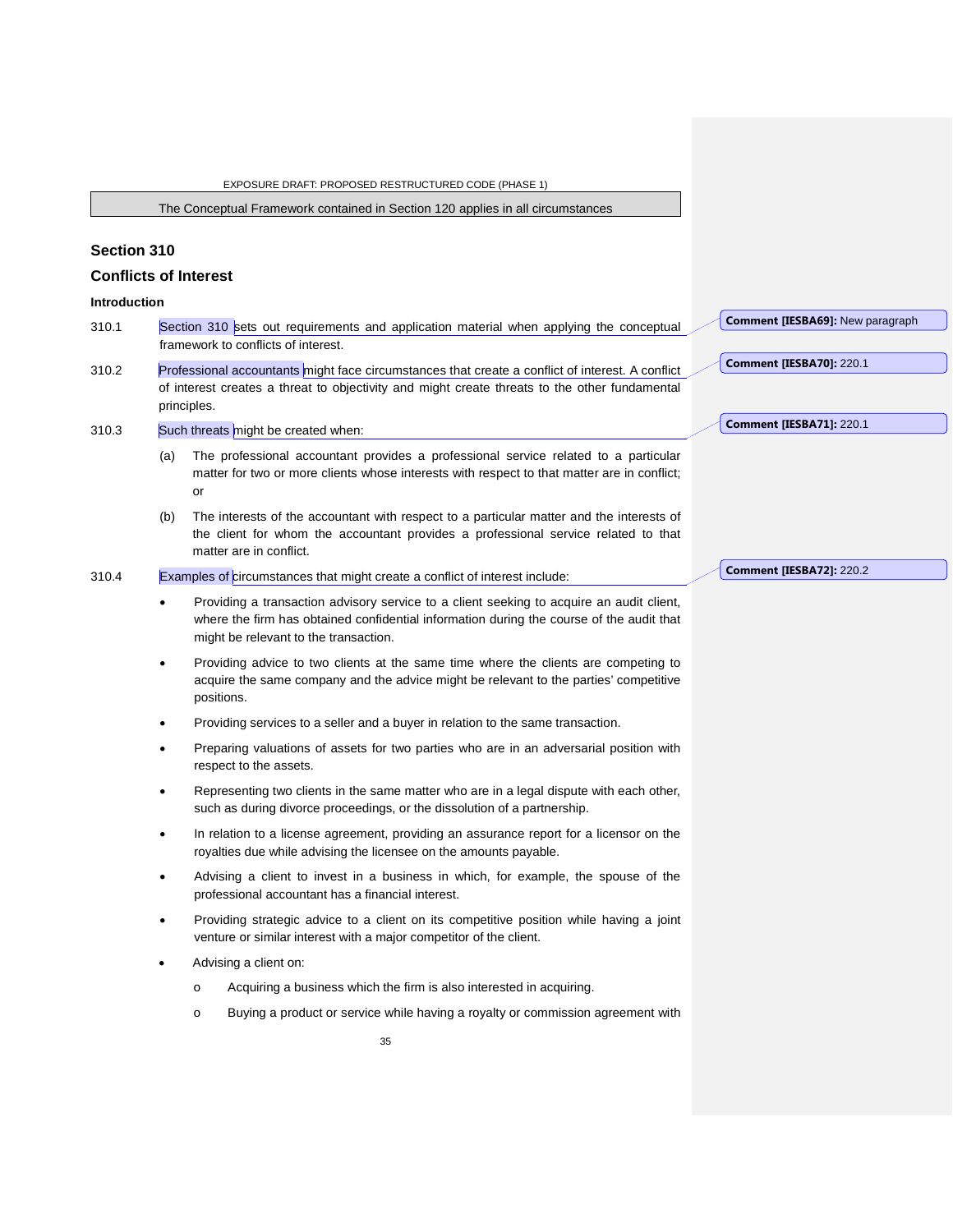

- **R310.8** A professional accountant shall remain alert to changes in the circumstances that might create a conflict of interest during an engagement.
- 310.8 A1 The nature of the services and the interests and relationships might change during the engagement. This is often true in a situation that might become adversarial, although there is no dispute when the engagement begins.

**Comment [IESBA79]:** 220.6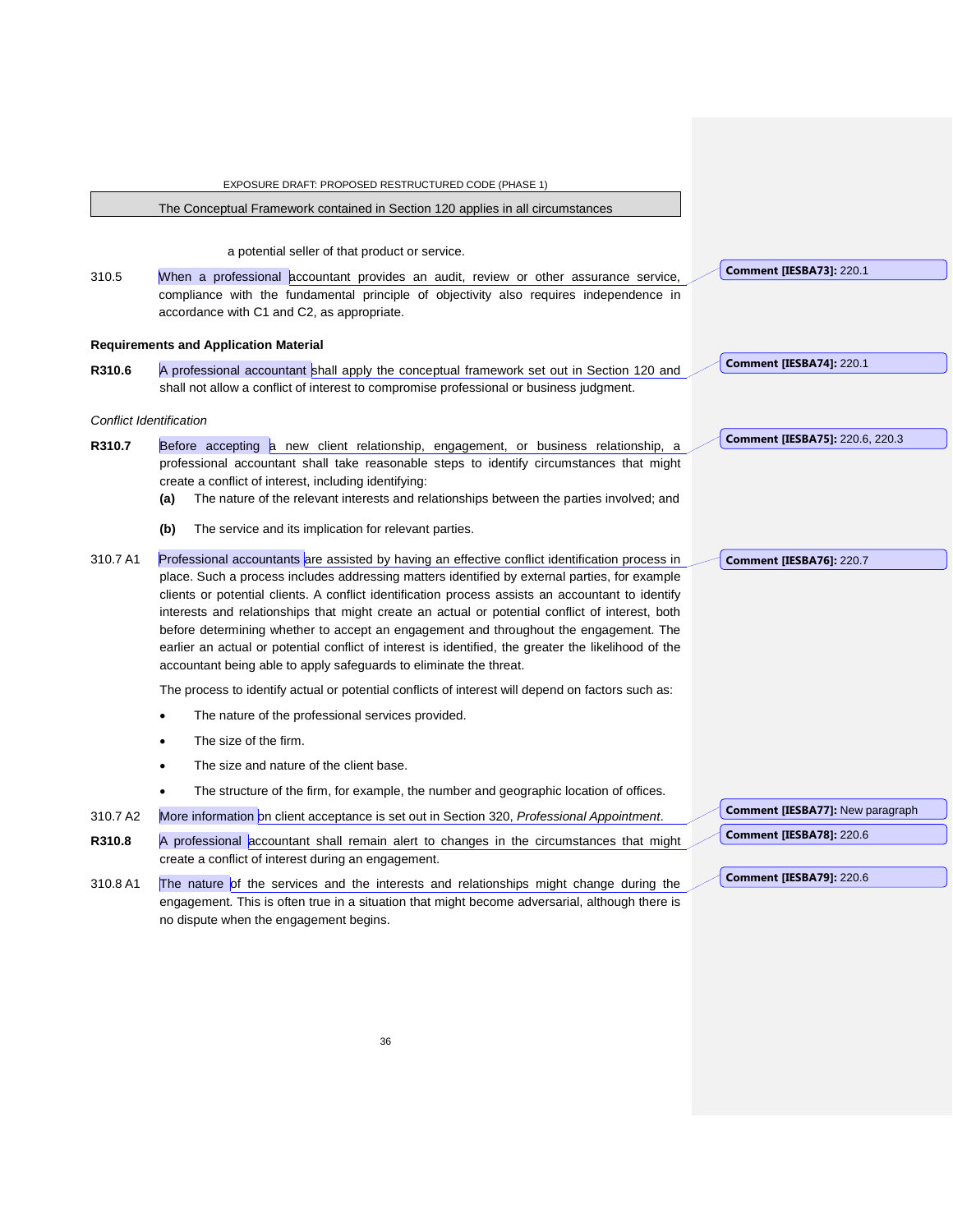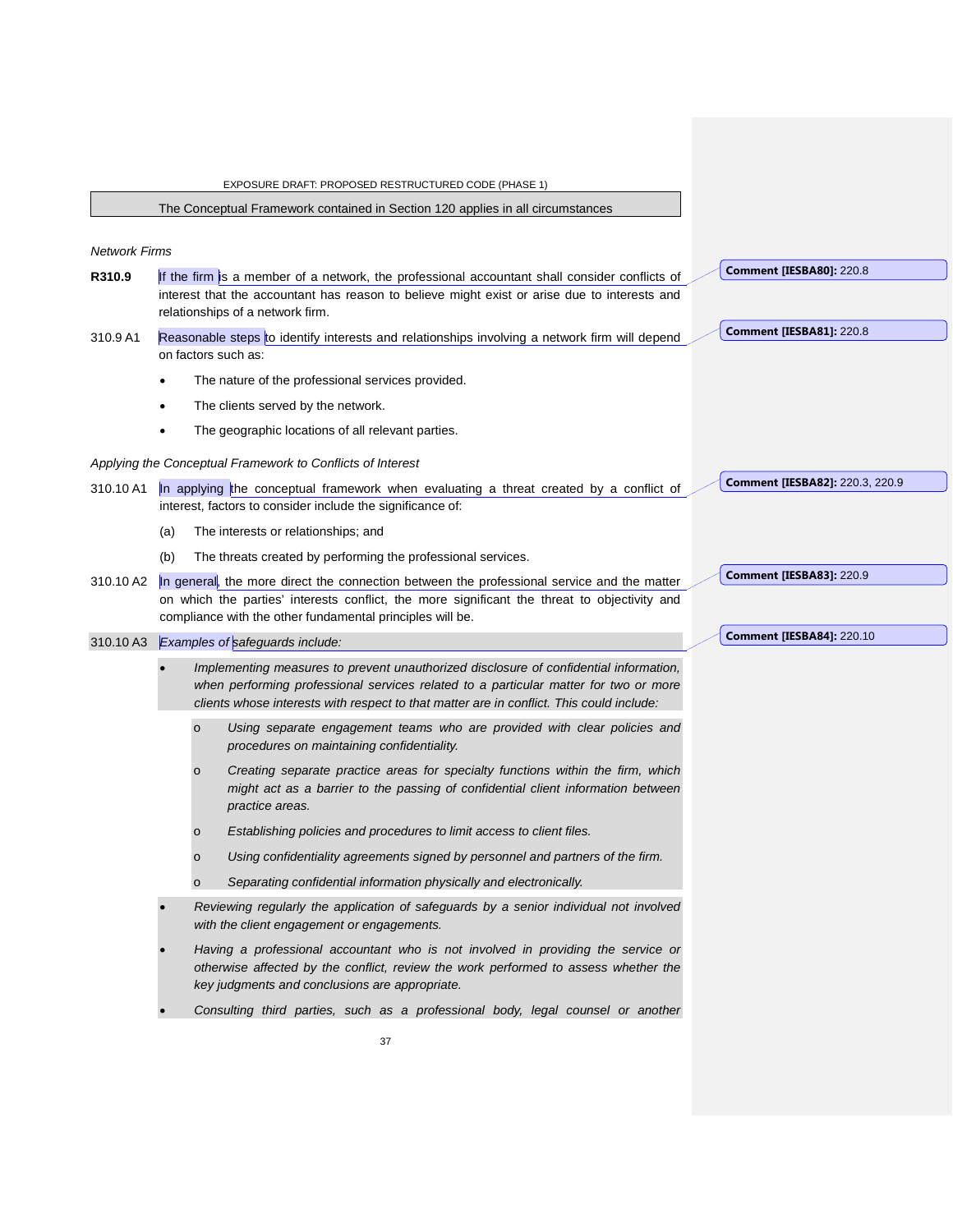|                               |     | EXPOSURE DRAFT: PROPOSED RESTRUCTURED CODE (PHASE 1)                                                                                                                                                                                                                                                                                                                                                                                                            |                                  |
|-------------------------------|-----|-----------------------------------------------------------------------------------------------------------------------------------------------------------------------------------------------------------------------------------------------------------------------------------------------------------------------------------------------------------------------------------------------------------------------------------------------------------------|----------------------------------|
|                               |     | The Conceptual Framework contained in Section 120 applies in all circumstances                                                                                                                                                                                                                                                                                                                                                                                  |                                  |
|                               |     | professional accountant.                                                                                                                                                                                                                                                                                                                                                                                                                                        |                                  |
|                               |     |                                                                                                                                                                                                                                                                                                                                                                                                                                                                 |                                  |
| <b>Disclosure and Consent</b> |     |                                                                                                                                                                                                                                                                                                                                                                                                                                                                 | <b>Comment [IESBA85]: 220.11</b> |
| R310.11                       |     | A professional accountant shall exercise professional judgment to determine whether the<br>nature and significance of a conflict of interest is such that specific disclosure and explicit<br>consent is necessary.                                                                                                                                                                                                                                             |                                  |
| 310.11 A1                     |     | When determining whether specific disclosure and explicit consent are necessary, the                                                                                                                                                                                                                                                                                                                                                                            | <b>Comment [IESBA86]: 220.11</b> |
|                               |     | conceptual framework requires the professional accountant to exercise professional                                                                                                                                                                                                                                                                                                                                                                              |                                  |
|                               |     | judgment and consider all the circumstances that create a conflict of interest. Factors to<br>consider include: the parties that might be affected; the nature of the issues that might arise;                                                                                                                                                                                                                                                                  |                                  |
|                               |     | and the potential for the particular matter to develop in an unexpected manner.                                                                                                                                                                                                                                                                                                                                                                                 |                                  |
| 310.11 A2                     |     | It is generally necessary:                                                                                                                                                                                                                                                                                                                                                                                                                                      | <b>Comment [IESBA87]: 220.11</b> |
|                               | (a) | To disclose the nature of the conflict of interest and any related safeguards to clients<br>affected by the conflict; and                                                                                                                                                                                                                                                                                                                                       |                                  |
|                               | (b) | When safeguards are required to reduce the threat to an acceptable level, to obtain the<br>consent of the affected clients to perform the professional services.                                                                                                                                                                                                                                                                                                |                                  |
| 310.11 A3                     |     | Disclosure and consent might take different forms, for example:                                                                                                                                                                                                                                                                                                                                                                                                 | <b>Comment [IESBA88]: 220.11</b> |
|                               |     | General disclosure to clients of circumstances where, as is common commercial<br>practice, the professional accountant does not provide professional services<br>exclusively to any one client (for example, in a particular professional service and<br>market sector) in order for the client to provide general consent accordingly. For<br>example, an accountant might make general disclosure in the standard terms and<br>conditions for the engagement. |                                  |
|                               |     | Specific disclosure to affected clients of the circumstances of the particular conflict in<br>sufficient detail to enable the client to make an informed decision about the matter and<br>to provide explicit consent accordingly. Such disclosure might include a detailed<br>presentation of the circumstances and a comprehensive explanation of any planned<br>safeguards and the risks involved.                                                           |                                  |
|                               |     | Consent might be implied by clients' conduct in circumstances where the professional<br>accountant has sufficient evidence to conclude that clients know the circumstances at<br>the outset and have accepted the conflict of interest if they do not raise an objection to<br>the existence of the conflict.                                                                                                                                                   |                                  |
| 310.11 A4                     |     | If disclosure or consent is not in writing, the professional accountant is encouraged to<br>document:                                                                                                                                                                                                                                                                                                                                                           | <b>Comment [IESBA89]: 220.13</b> |
|                               | (a) | The nature of the circumstances giving rise to the conflict of interest;                                                                                                                                                                                                                                                                                                                                                                                        |                                  |
|                               | (b) | The safeguards applied to reduce the threats to an acceptable level; and                                                                                                                                                                                                                                                                                                                                                                                        |                                  |
|                               | (c) | The consent obtained.                                                                                                                                                                                                                                                                                                                                                                                                                                           |                                  |
|                               |     |                                                                                                                                                                                                                                                                                                                                                                                                                                                                 |                                  |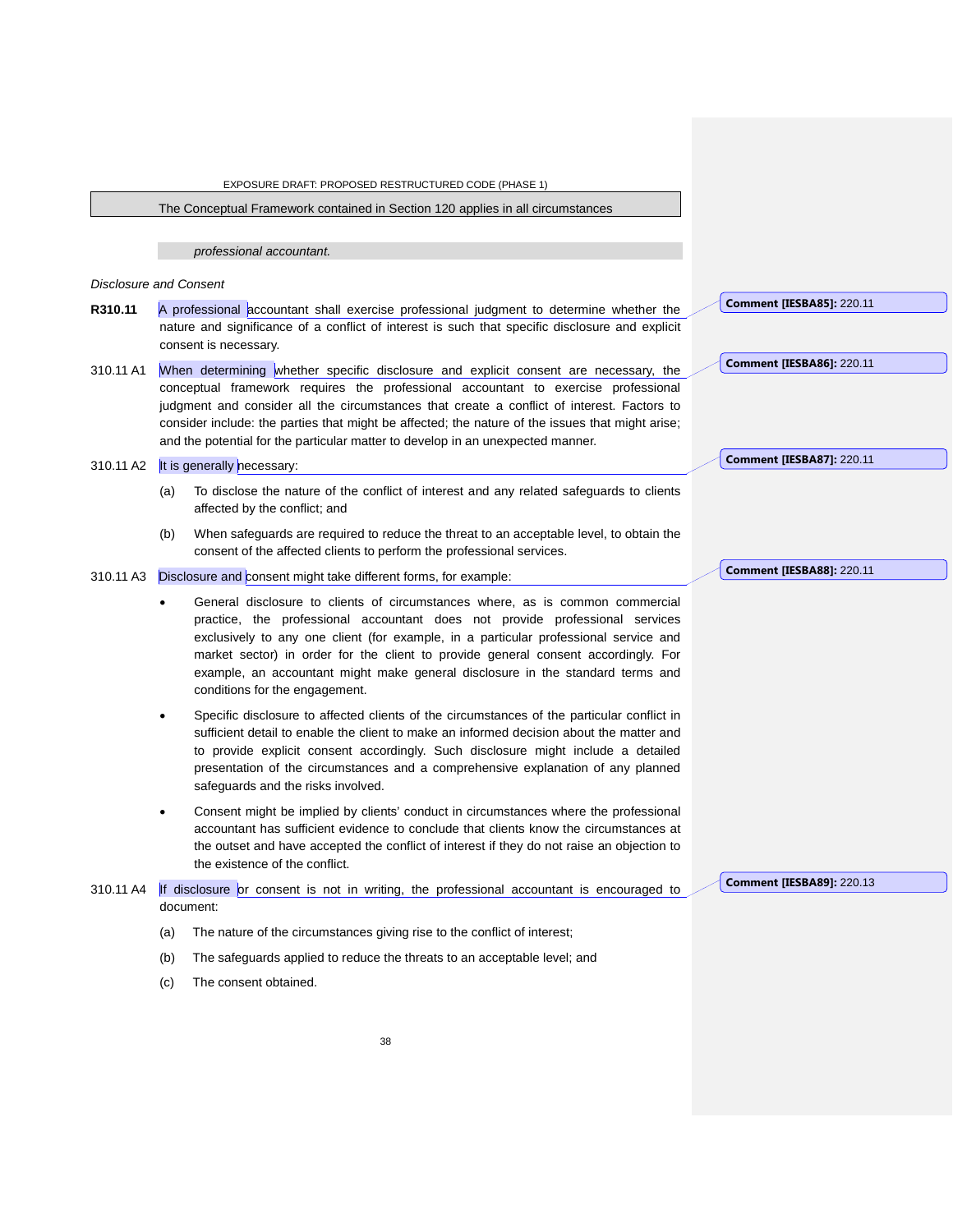- **R310.12** If a professional accountant has determined that explicit consent is necessary in accordance with paragraph R310.11 and the client has refused, the accountant shall either:
	- **(a)** Decline to perform or discontinue professional services that would result in the conflict of interest; or
	- **(b)** End relevant relationships, or dispose of relevant interests to eliminate the threat or reduce it to an acceptable level, so that consent can be obtained, after applying any additional safeguards if necessary.

#### *Confidentiality*

- **R310.13** A professional accountant shall remain alert to the fundamental principle of confidentiality including when making disclosures or sharing information within the firm or network and seeking guidance of third parties.
- **R310.14** When making specific disclosure for the purpose of obtaining explicit consent would result in a breach of confidentiality, the firm shall only accept or continue an engagement if:
	- (a) The firm does not act in an advocacy role for one client in an adversarial position against another client in the same matter;
	- (b) Specific measures are in place to prevent disclosure of confidential information between the engagement teams serving the two clients; and
	- (c) The firm is satisfied that a reasonable and informed third party would be likely to conclude that it is appropriate for the firm to accept or continue the engagement because a restriction on the firm's ability to provide the professional service would produce a disproportionate adverse outcome for the clients or other relevant third parties.

#### 310.14 A1 For example, a breach of confidentiality might arise when seeking consent to perform:

- A transaction-related service for a client in a hostile takeover of another client of the firm.
- A forensic investigation for a client regarding a suspected fraud, where the firm has confidential information from its work for another client who might be involved in the fraud.
- **R310.15** In the circumstances set out in R310.14, the professional accountant shall document:
	- **(a)** The nature of the circumstances, including the role that the accountant is to undertake;
	- **(b)** The specific measures in place to prevent disclosure of information between the engagement teams serving the two clients; and
	- **(c)** Why it is appropriate to accept the engagement.

|  | <b>Comment [IESBA90]: 220.12</b> |
|--|----------------------------------|
|--|----------------------------------|

**Comment [IESBA91]:** 220.4

**Comment [IESBA92]:** 220.14

**Comment [IESBA93]:** 220.14

**Comment [IESBA94]:** 220.14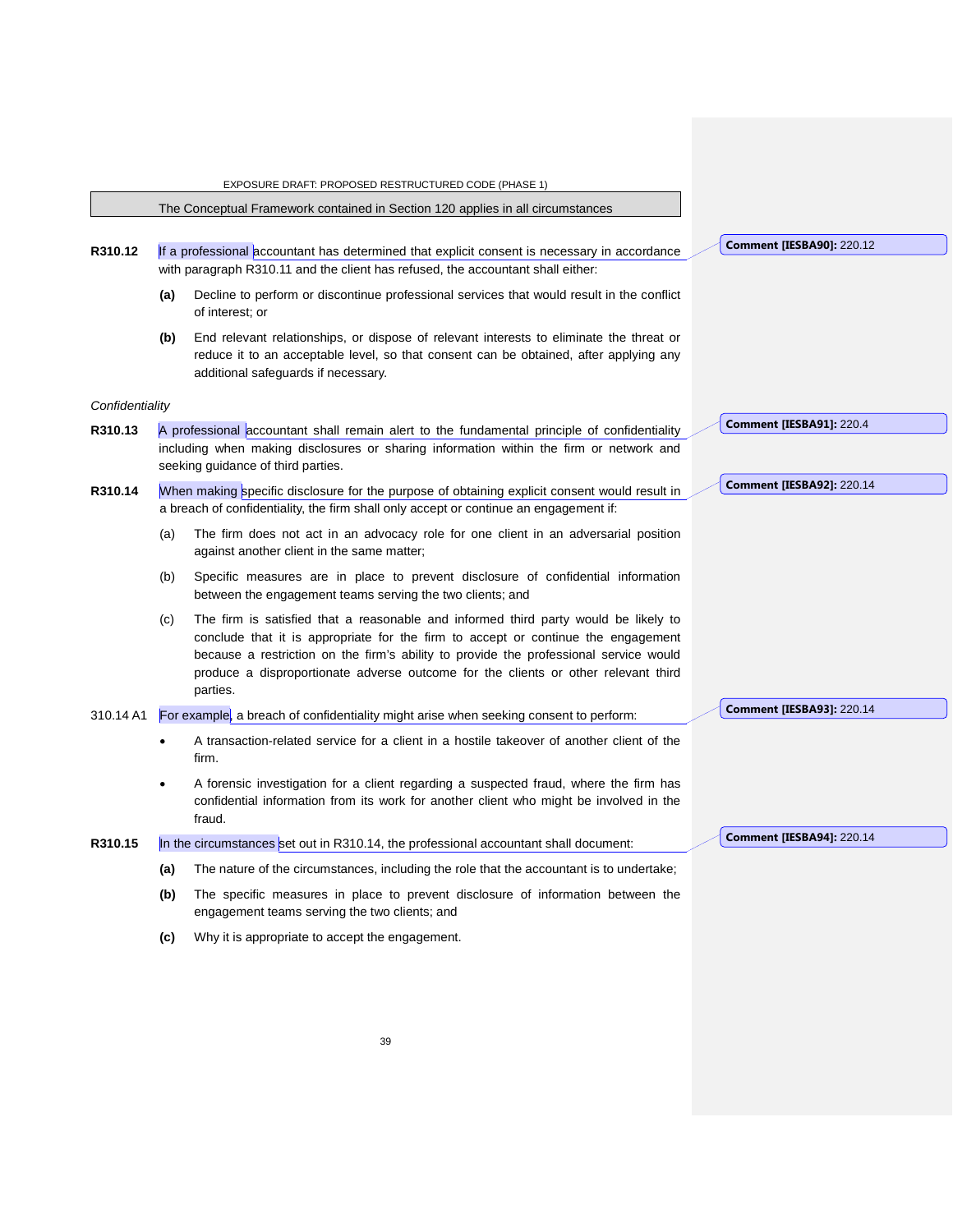|                     | EXPOSURE DRAFT: PROPOSED RESTRUCTURED CODE (PHASE 1)                                                                                    |                                         |
|---------------------|-----------------------------------------------------------------------------------------------------------------------------------------|-----------------------------------------|
|                     | The Conceptual Framework contained in Section 120 applies in all circumstances                                                          |                                         |
|                     |                                                                                                                                         |                                         |
| <b>Section 320</b>  |                                                                                                                                         |                                         |
|                     | <b>Professional Appointment</b>                                                                                                         |                                         |
| <b>Introduction</b> |                                                                                                                                         |                                         |
| 320.1               | Section 320 sets out requirements and application material on applying the conceptual                                                   | <b>Comment [IESBA95]: New paragraph</b> |
|                     | framework to changes in professional appointments, including new appointments and new or<br>recurring engagements for existing clients. |                                         |
| 320.2               | Accepting a new client or a new or recurring engagement might create threats to compliance                                              | <b>Comment [IESBA96]: 210.1, 210.2</b>  |
|                     | with the fundamental principles.                                                                                                        |                                         |
|                     | <b>Requirements and Application Material</b>                                                                                            |                                         |
| R320.3              | A professional accountant shall apply the conceptual framework set out in Section 120 to a                                              | <b>Comment [IESBA97]: 210.1</b>         |
|                     | professional appointment.                                                                                                               |                                         |
|                     | <b>Client Acceptance and Continuance</b>                                                                                                |                                         |
| 320.3 A1            | In some circumstances, acceptance of a new client relationship might create threats to                                                  | <b>Comment [IESBA98]: 210.1, 210.2</b>  |
|                     | integrity or professional behavior. This might arise, for example, where the client, its owners                                         |                                         |
|                     | or management are involved in illegal activities, dishonesty or questionable financial reporting<br>practices.                          |                                         |
| 320.3 A2            | Examples of safeguards include:                                                                                                         | <b>Comment [IESBA99]: 210.3</b>         |
|                     | Obtaining knowledge and understanding of the client, its owners, managers and those                                                     |                                         |
|                     | charged with governance and business activities.                                                                                        |                                         |
|                     | Obtaining the client's commitment to improve corporate governance practices or<br>internal controls.                                    |                                         |
| 320.3 A3            | A professional accountant is encouraged to conduct periodic reviews of acceptance decisions                                             | <b>Comment [IESBA100]: 210.5</b>        |
|                     | for recurring client engagements.                                                                                                       |                                         |
|                     | <b>Engagement Acceptance</b>                                                                                                            |                                         |
| 320.3 A4            | A self-interest threat to professional competence and due care is created if the engagement                                             | <b>Comment [IESBA101]: 210.6</b>        |
|                     | team does not possess, or acquire, the competencies to perform the professional services.                                               |                                         |
| 320.3 A5            | Examples of safeguards include:                                                                                                         | <b>Comment [IESBA102]: 210.7</b>        |
|                     | Acquiring an appropriate understanding of:                                                                                              |                                         |
|                     | The nature of the client's business;<br>$\circ$                                                                                         |                                         |
|                     | The complexity of its operations;<br>$\circ$                                                                                            |                                         |
|                     | The requirements of the engagement; and<br>$\circ$                                                                                      |                                         |
|                     | The purpose, nature and scope of the work to be performed.<br>$\circ$                                                                   |                                         |
|                     | Acquiring knowledge of relevant industries or subject matters.                                                                          |                                         |
|                     |                                                                                                                                         |                                         |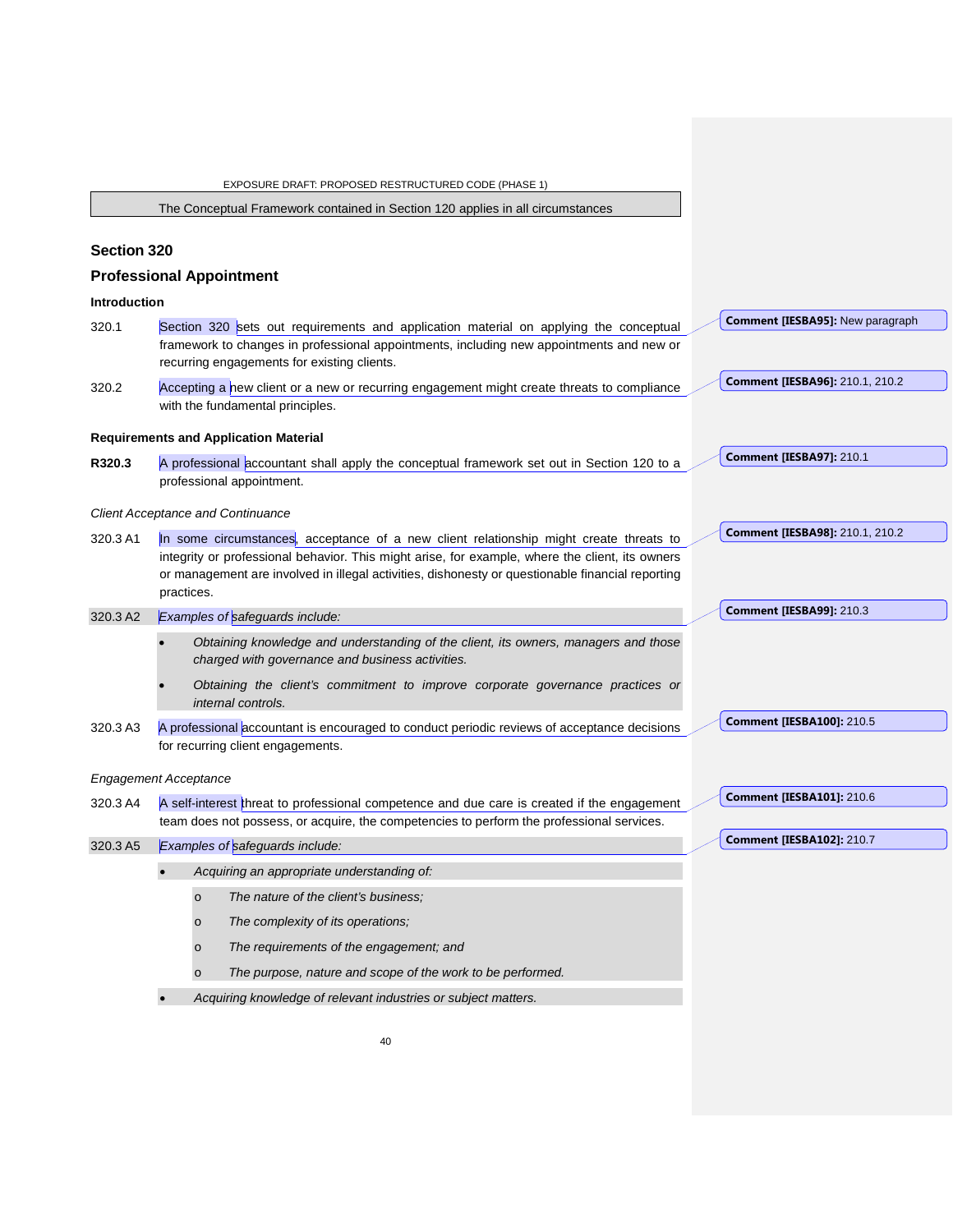- *Possessing or obtaining experience with relevant regulatory or reporting requirements.*
- *Assigning sufficient engagement personnel with the necessary competencies.*
- *Agreeing on a realistic time frame for the performance of the engagement.*
- *Complying with quality control policies and procedures designed to provide reasonable assurance that engagements are accepted only when they can be performed competently.*
- *Using experts where necessary.*

### *Changes in Professional Appointment*

- **R320.4** A professional accountant shall determine whether there are any reasons, professional or otherwise, for not accepting an engagement when the accountant:
	- **(a)** Is asked by a potential client to replace another accountant;
	- **(b)** Considers tendering for an engagement held by another accountant; or
	- **(c)** Considers undertaking work that is complementary or additional to that of another accountant.
- 320.4 A1 There might be reasons, professional or otherwise, for not accepting an engagement. Such reasons might include circumstances that create threats to compliance with the fundamental principles that cannot be eliminated or reduced to an acceptable level by the application of safeguards. For example, there might be a threat to professional competence and due care if a professional accountant accepts the engagement before knowing all the relevant facts.
- 320.4 A2 If a professional accountant is asked to undertake work that is complementary or additional to the work of an existing accountant, threats to professional competence and due care might result, for example, from incomplete information.

#### 320.4 A3 *Examples of safeguards include:*

- *Stating in tenders that, before accepting the engagement, contact with the existing accountant will be requested. This contact gives the proposed professional accountant the opportunity to inquire whether there are any reasons why the appointment should not be accepted.*
- *Asking the existing accountant to provide any known information that, in the existing accountant's opinion, the proposed professional accountant needs to be aware of before deciding whether to accept the engagement.*
- *Obtaining information from other sources such as through inquiries of third parties or background investigations of senior management or those charged with governance of the client.*
- 320.4 A4 Depending on the nature of the engagement, direct communication with the existing accountant might be needed to establish the circumstances regarding a proposed change in appointment. Such communication might assist a professional accountant to decide whether it would be appropriate to accept the engagement. For example, the apparent reason for the



**Comment [IESBA105]:** 210.12

**Comment [IESBA106]:** 210.9

**Comment [IESBA107]:** 210.12

**Comment [IESBA108]:** 210.11

**Comment [IESBA109]:** 210.11

**Comment [IESBA110]:** 210.10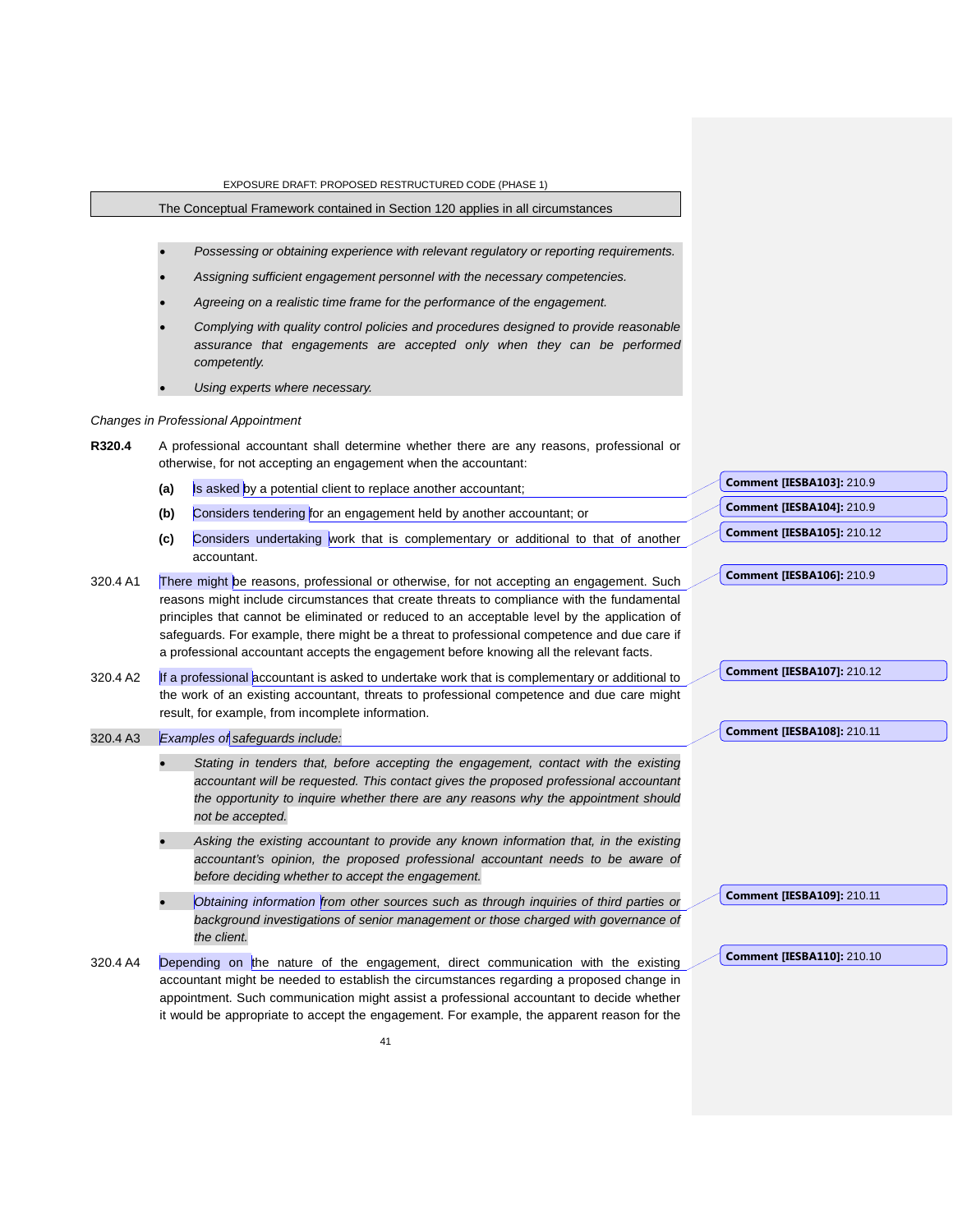

others.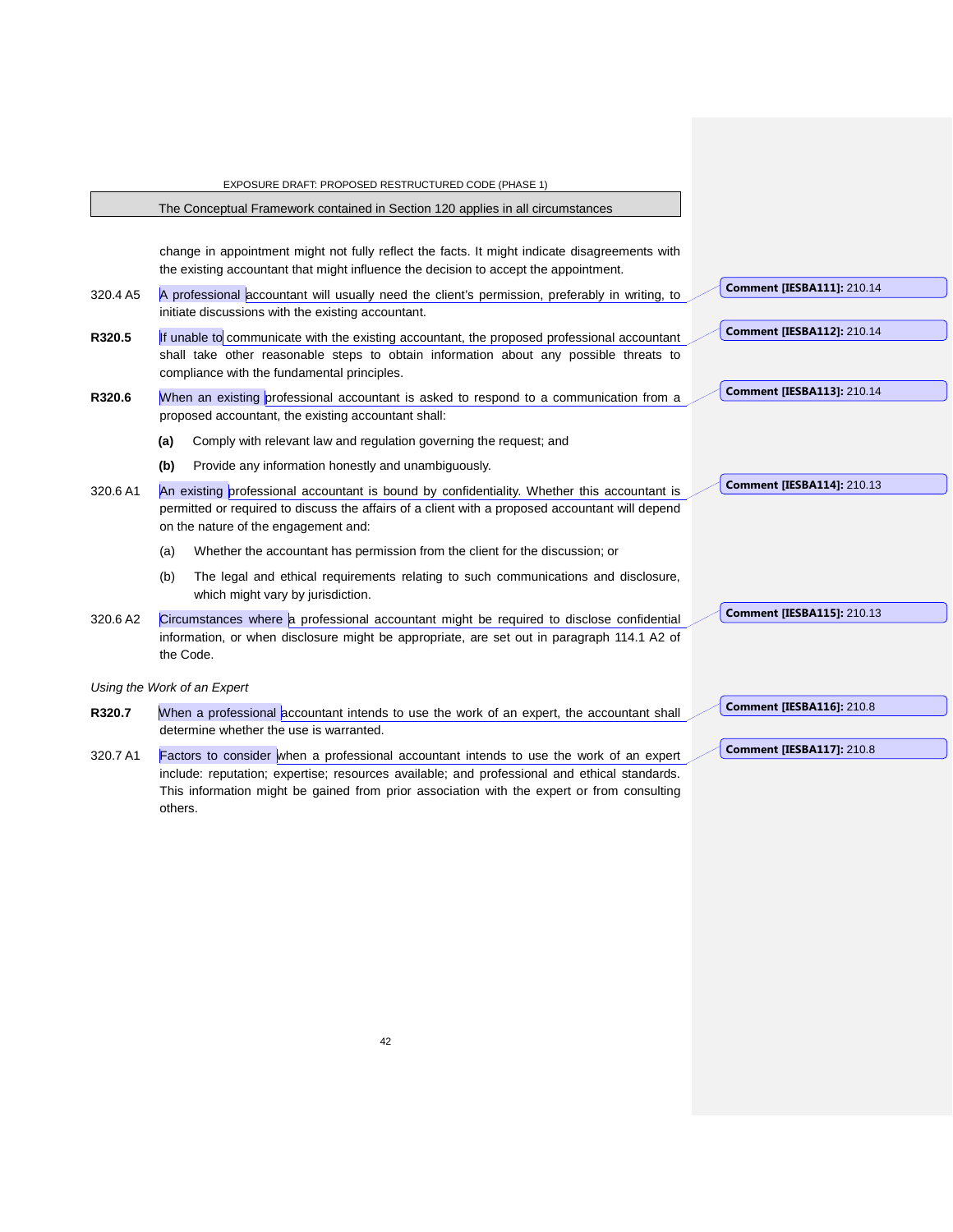|                     | EXPOSURE DRAFT: PROPOSED RESTRUCTURED CODE (PHASE 1)                                                                                                                                                                                                                                                                                                        |                                   |
|---------------------|-------------------------------------------------------------------------------------------------------------------------------------------------------------------------------------------------------------------------------------------------------------------------------------------------------------------------------------------------------------|-----------------------------------|
|                     | The Conceptual Framework contained in Section 120 applies in all circumstances                                                                                                                                                                                                                                                                              |                                   |
|                     |                                                                                                                                                                                                                                                                                                                                                             |                                   |
| <b>Section 321</b>  |                                                                                                                                                                                                                                                                                                                                                             |                                   |
|                     | <b>Second Opinions</b>                                                                                                                                                                                                                                                                                                                                      |                                   |
| <b>Introduction</b> |                                                                                                                                                                                                                                                                                                                                                             |                                   |
| 321.1               | Section 321 sets out requirements and application material on applying the conceptual<br>framework to providing a second opinion.                                                                                                                                                                                                                           | Comment [IESBA118]: New paragraph |
| 321.2               | A professional accountant might be asked to provide a second opinion on the application of<br>accounting, auditing, reporting or other standards or principles to specific circumstances or<br>transactions by or on behalf of a company or an entity that is not an existing client.                                                                       | <b>Comment [IESBA119]: 230.1</b>  |
| 321.3               | Providing a second opinion to an entity that is not an existing client might create threats to<br>compliance with the fundamental principles. For example, there might be a threat to<br>professional competence and due care if the second opinion is not based on the same facts<br>that the existing accountant had, or is based on inadequate evidence. | <b>Comment [IESBA120]: 230.1</b>  |
|                     | <b>Requirements and Application Material</b>                                                                                                                                                                                                                                                                                                                |                                   |
| R321.4              | A professional accountant shall apply the conceptual framework set out in Section 120 when<br>providing a second opinion.                                                                                                                                                                                                                                   | <b>Comment [IESBA121]: 230.2</b>  |
| R321.5              | If an entity seeking a second opinion from a professional accountant will not permit the<br>accountant to communicate with the existing accountant, the accountant shall determine<br>whether, taking all the circumstances into account, the accountant may provide the second<br>opinion sought and remain in compliance with the fundamental principles. | <b>Comment [IESBA122]: 230.3</b>  |
| 321.5 A1            | The existence and significance of any threat created by providing a second opinion depends<br>on the circumstances of the request and all the other available facts and assumptions<br>relevant to the expression of a professional judgment.                                                                                                               |                                   |
| 321.5 A2            | Examples of safeguards include:                                                                                                                                                                                                                                                                                                                             | <b>Comment [IESBA123]: 230.2</b>  |
|                     | Seeking client permission to contact the existing accountant.                                                                                                                                                                                                                                                                                               |                                   |
|                     | Describing the limitations surrounding any opinion in communications with the client.                                                                                                                                                                                                                                                                       |                                   |

• *Providing the existing accountant with a copy of the opinion.*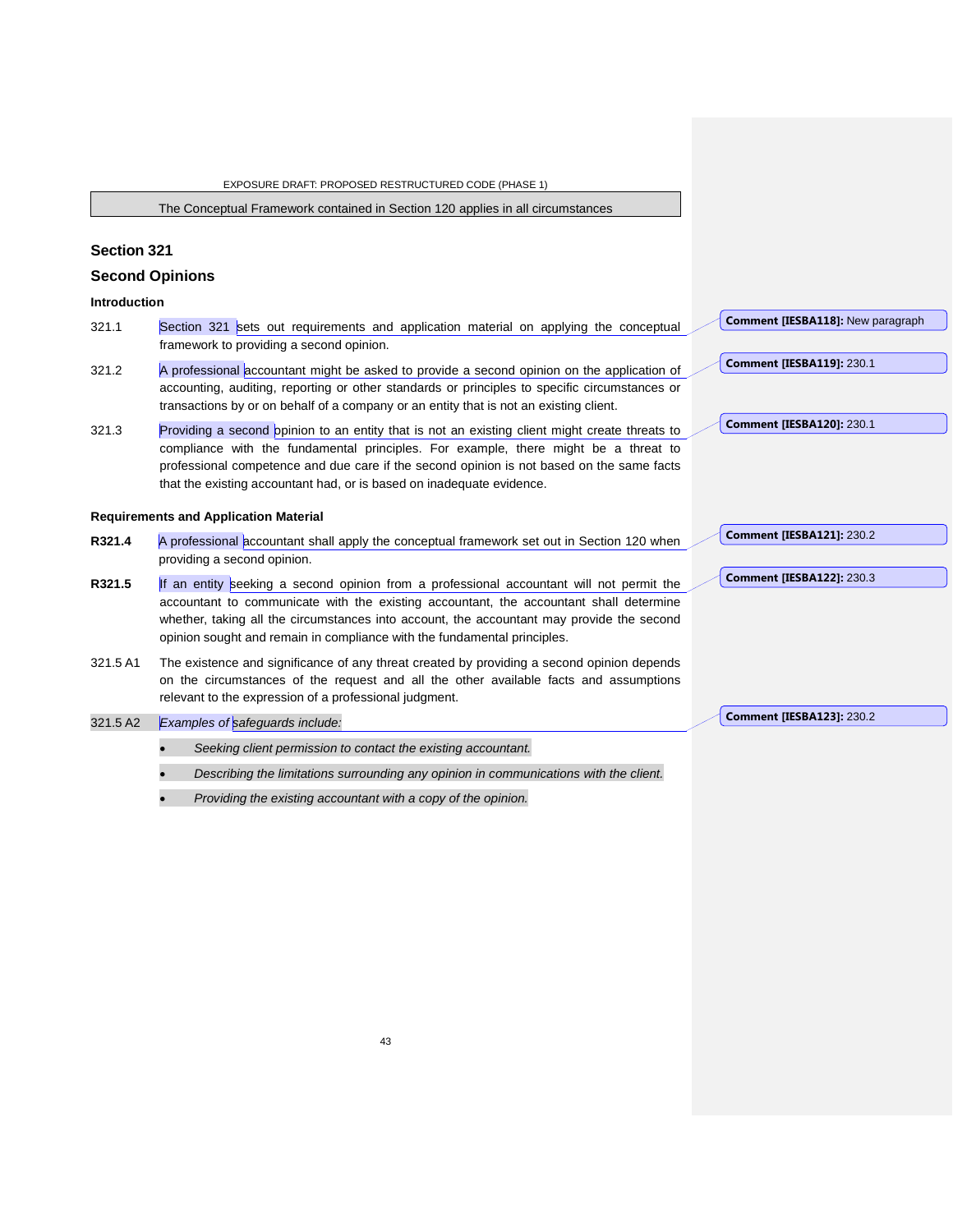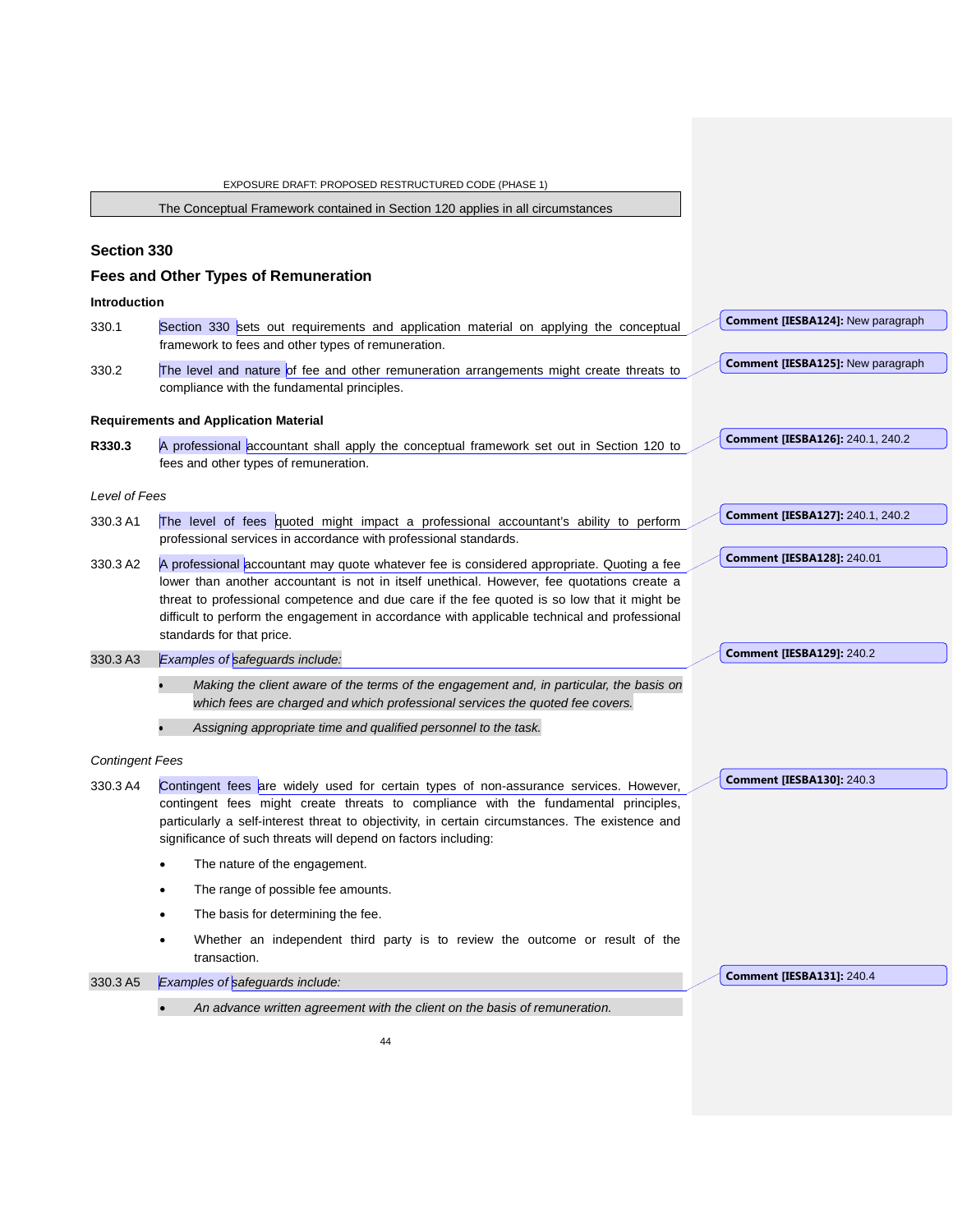|           | EXPOSURE DRAFT: PROPOSED RESTRUCTURED CODE (PHASE 1)                                                                                                                                                      |                                   |
|-----------|-----------------------------------------------------------------------------------------------------------------------------------------------------------------------------------------------------------|-----------------------------------|
|           | The Conceptual Framework contained in Section 120 applies in all circumstances                                                                                                                            |                                   |
|           |                                                                                                                                                                                                           |                                   |
|           | Disclosure to intended users of the work performed by the professional accountant and<br>the basis of remuneration.                                                                                       |                                   |
|           | Quality control policies and procedures.                                                                                                                                                                  |                                   |
|           | Review by an independent third party of the work performed by the accountant.                                                                                                                             |                                   |
| 330.3 A6  | Contingent fees for services provided to audit clients and other assurance clients are set out                                                                                                            | Comment [IESBA132]: New paragraph |
|           | in C1 and C2 of the Code.                                                                                                                                                                                 |                                   |
|           | <b>Referral Fees or Commissions</b>                                                                                                                                                                       |                                   |
| 330.3 A7  | A self-interest threat to objectivity and professional competence and due care is created if a                                                                                                            | <b>Comment [IESBA133]: 240.5</b>  |
|           | professional accountant receives a referral fee or commission relating to a client. For<br>example, such referral fees or commissions include:                                                            |                                   |
|           | A fee received for referring a continuing client to another accountant or other expert<br>where the existing accountant does not provide the specific professional service<br>required by the client.     |                                   |
|           | A commission received from a third party (for example, a software vendor) in<br>$\bullet$<br>connection with the sale of goods or services to a client.                                                   |                                   |
| 330.3 A8  | A self-interest threat to objectivity and professional competence and due care is also created                                                                                                            | <b>Comment [IESBA134]: 240.6</b>  |
|           | if a professional accountant pays a referral fee to obtain a client. For example, such a referral                                                                                                         |                                   |
|           | fee includes a fee that is paid when the client continues as a client of another accountant but<br>requires specialist services not offered by the existing accountant.                                   |                                   |
| 330.3 A9  | Examples of safeguards include:                                                                                                                                                                           | <b>Comment [IESBA135]: 240.7</b>  |
|           | Disclosing to the client any arrangements to pay a referral fee to another accountant for<br>the work referred.                                                                                           |                                   |
|           | Disclosing to the client any arrangements to receive a referral fee for referring the client<br>to another accountant.                                                                                    |                                   |
|           | Obtaining advance agreement from the client for commission arrangements in<br>connection with the sale by a third party of goods or services to the client.                                               |                                   |
| 330.3 A10 | A professional accountant may purchase all or part of another firm on the basis that                                                                                                                      | <b>Comment [IESBA136]: 240.8</b>  |
|           | payments will be made to individuals formerly owning the firm or to their heirs or estates.<br>Such payments are not referral fees or commissions for the purpose of paragraphs 330.3 A7<br>and 330.3 A8. |                                   |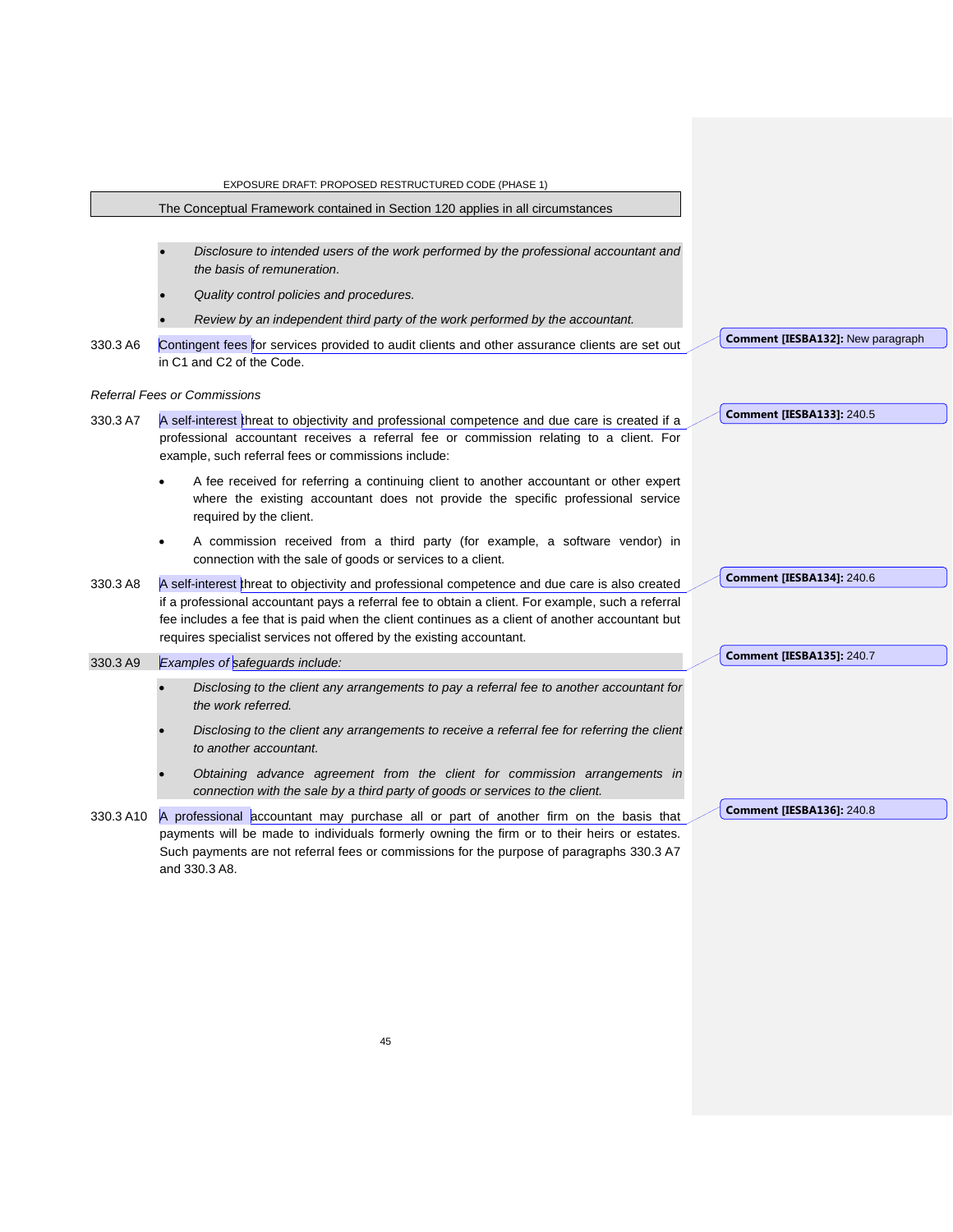The Conceptual Framework contained in Section 120 applies in all circumstances

# **Section 340**

### **Gifts and Hospitality**

### **Introduction**

- 340.1 Section 340 sets out requirements and application material on applying the conceptual framework to offers of gifts and hospitality.
- 340.2 An offer of gifts or hospitality from a client to a professional accountant, or an immediate or close family member of an accountant, might create a self-interest or familiarity threat to objectivity if the offer is accepted, or an intimidation threat to objectivity if the acceptance of the offer might be made public.

### **Requirement and Application Material**

- **R340.3** A professional accountant shall apply the conceptual framework set out in Section 120 to the acceptance of offers of gifts and hospitality.
- 340.3 A1 The existence and significance of a threat created by an offer of a gift or hospitality from a client will depend on the nature, value and intent of the offer. In some circumstances, a reasonable and informed third party would consider some gifts or hospitality to be trivial and inconsequential. In such circumstances, the professional accountant may conclude that the offer is made in the normal course of business without intent to influence decision making or to obtain information, and conclude that any threat to compliance with the fundamental principles is at an acceptable level.

**Comment [IESBA137]:** New paragraph

**Comment [IESBA138]:** 260.1

**Comment [IESBA139]:** 260.3

**Comment [IESBA140]:** 260.2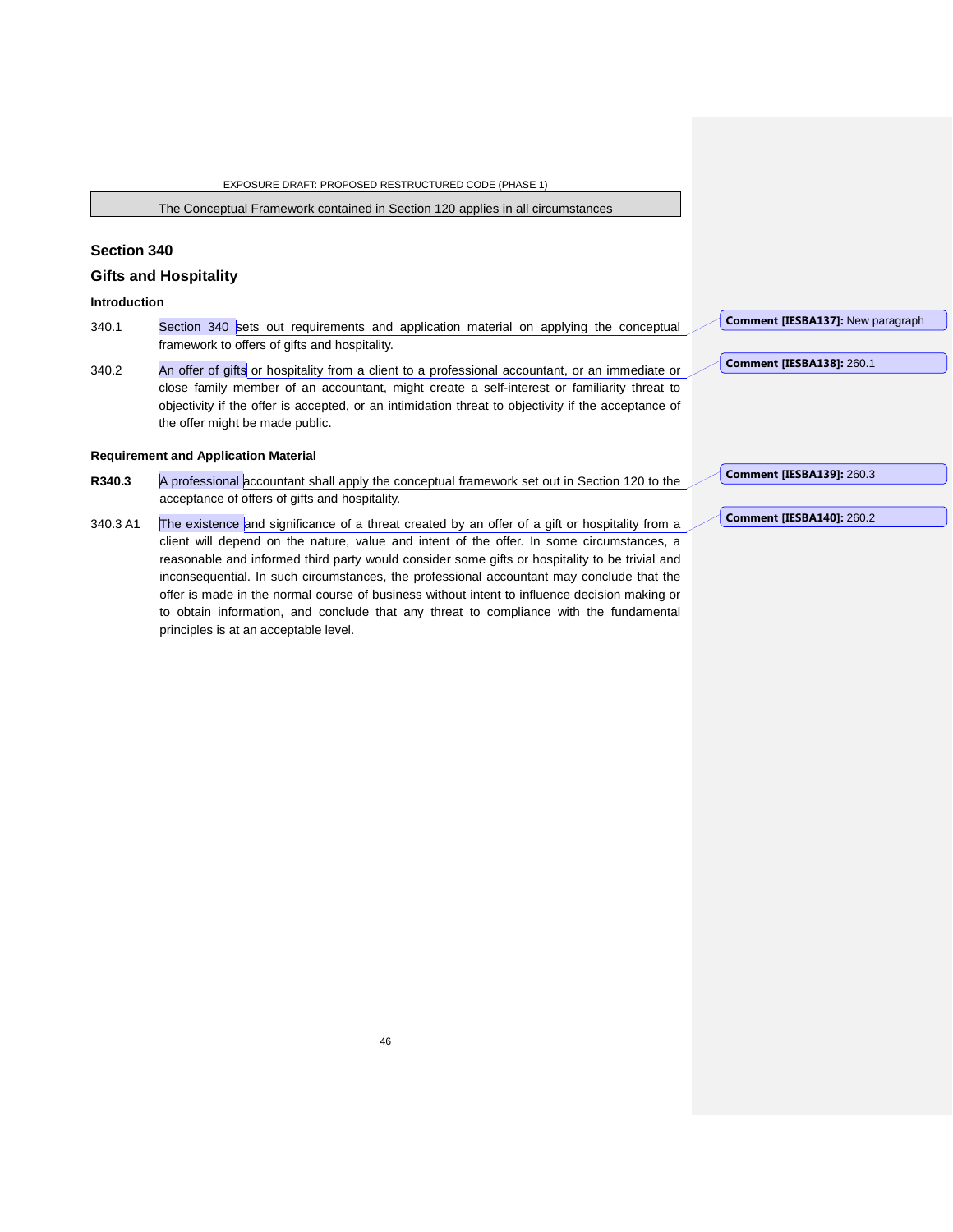|                     | EXPOSURE DRAFT: PROPOSED RESTRUCTURED CODE (PHASE 1)                                                                                                                                                                                                                                                                                                                  |
|---------------------|-----------------------------------------------------------------------------------------------------------------------------------------------------------------------------------------------------------------------------------------------------------------------------------------------------------------------------------------------------------------------|
|                     | The Conceptual Framework contained in Section 120 applies in all circumstances                                                                                                                                                                                                                                                                                        |
| Section 350         |                                                                                                                                                                                                                                                                                                                                                                       |
|                     | <b>Custody of Client Assets</b>                                                                                                                                                                                                                                                                                                                                       |
| <b>Introduction</b> |                                                                                                                                                                                                                                                                                                                                                                       |
| 350.1               | Comment [IESBA141]: New paragraph<br>Section 350 sets out requirements and application material on applying the conceptual<br>framework to assuming custody of client money or other assets.                                                                                                                                                                          |
| 350.2               | <b>Comment [IESBA142]: 270.2</b><br>Holding client assets creates threats to compliance with the fundamental principles, for<br>example, a self-interest threat to professional behavior and objectivity.                                                                                                                                                             |
|                     | <b>Requirements and Application Material</b>                                                                                                                                                                                                                                                                                                                          |
| R350.3              | Comment [IESBA143]: New paragraph<br>A professional accountant shall apply the conceptual framework set out in Section 120 when<br>assuming custody of client money or other assets.                                                                                                                                                                                  |
| 350.3 A1            | <b>Comment [IESBA144]: 270.2</b><br>A professional accountant might also be bound by law that establishes who may take custody<br>of client money or other assets and under what conditions such custody may be taken.                                                                                                                                                |
| R350.4              | <b>Comment [IESBA145]: 270.1</b><br>A professional accountant shall not assume custody of client money or other assets unless<br>permitted to do so by law.                                                                                                                                                                                                           |
| R350.5              | <b>Comment [IESBA146]: 270.3</b><br>As part of client and engagement acceptance procedures related to assuming custody of<br>client money or assets, the professional accountant shall:                                                                                                                                                                               |
|                     | Make inquiries about the source of the assets; and<br>(a)                                                                                                                                                                                                                                                                                                             |
|                     | Consider related legal and regulatory obligations.<br>(b)                                                                                                                                                                                                                                                                                                             |
| 350.5 A1            | <b>Comment [IESBA147]: 270.3</b><br>Inquiries about the source of client assets might reveal, for example, that the assets were<br>derived from illegal activities, such as money laundering. In such circumstances, a threat to<br>compliance with the fundamental principles would be created and the professional<br>accountant may consider seeking legal advice. |
| R350.6              | <b>Comment [IESBA148]: 270.2</b><br>A professional accountant entrusted with money or other assets belonging to others shall:                                                                                                                                                                                                                                         |
|                     | Keep the assets separately from personal or firm assets;<br>(a)                                                                                                                                                                                                                                                                                                       |
|                     | Use the assets only for the purpose for which they are intended;<br>(b)                                                                                                                                                                                                                                                                                               |
|                     | Be ready at all times to account for the assets and any income, dividends, or gains<br>(c)<br>generated, to any individuals entitled to that accounting; and                                                                                                                                                                                                          |

**(d)** Comply with the laws and regulations relevant to holding and accounting for the assets.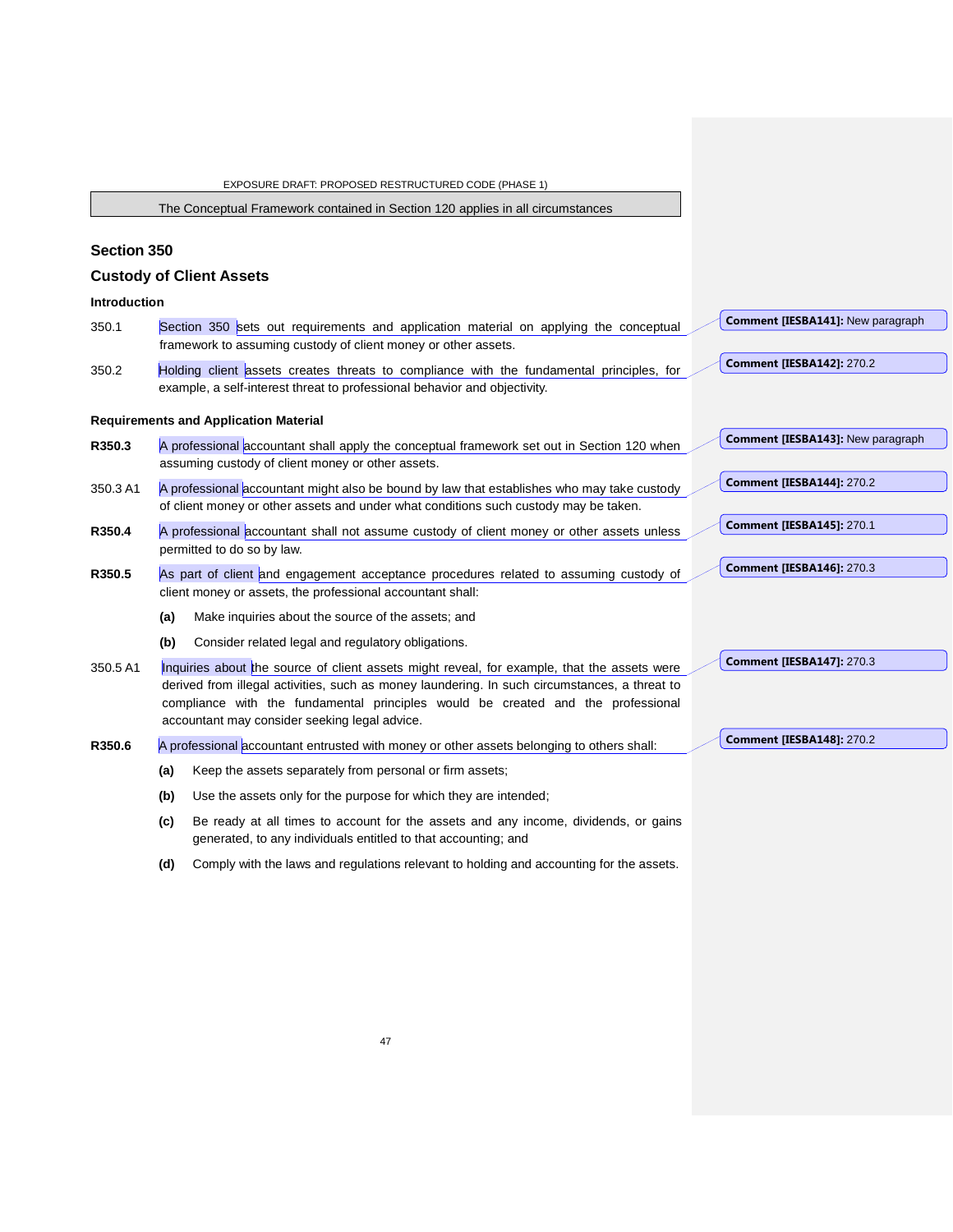

 <sup>14</sup> In C1, "audit engagement" includes "review engagement."

<sup>&</sup>lt;sup>15</sup> In C1, "audit team" includes "review team."

<sup>&</sup>lt;sup>16</sup> In C1, "audit client" includes "review client" and related entities of the audit client – see Glossary for more detail.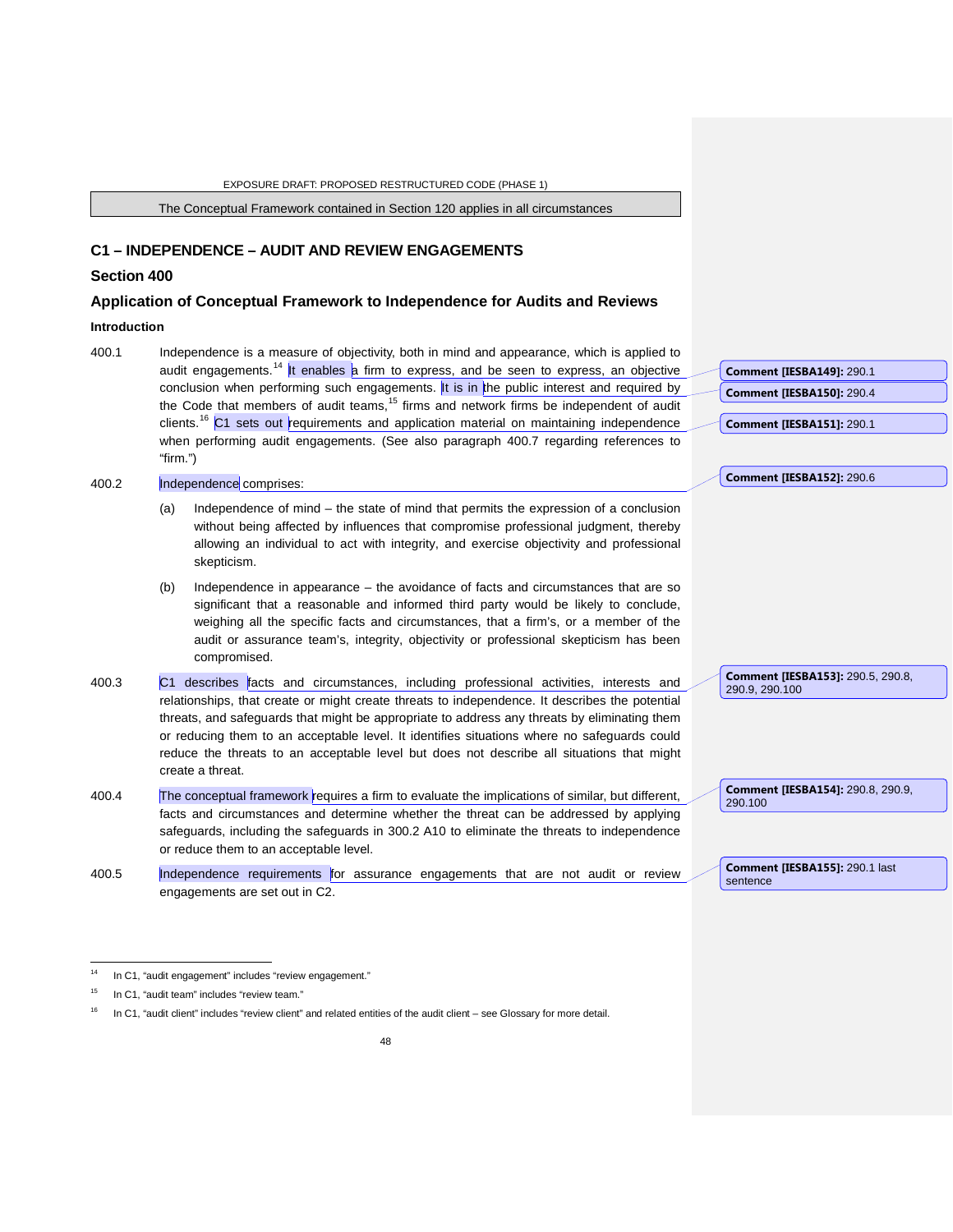### *Public Interest Entities*

400.6 C1 sets out requirements and application material that reflect the extent of public interest in certain entities which are defined to be public interest entities. Firms and member bodies are encouraged to determine whether to treat additional entities, or certain categories of entities, as public interest entities because they have a large number and wide range of stakeholders. Factors to be considered include:

- The nature of the business, such as the holding of assets in a fiduciary capacity for a large number of stakeholders. Examples might include financial institutions, such as banks and insurance companies, and pension funds.
- Size.
- Number of employees.

### *Responsibility*

400.7 Firms are required by International Standards on Quality Control (ISQCs) to establish policies and procedures designed to provide them with reasonable assurance that independence is maintained when required by relevant ethical requirements. International Standards on Auditing (ISAs) establish responsibilities for engagement partners and engagement teams. Certain responsibilities within a firm depend on its size, structure and organization. Many of the provisions of C1 do not prescribe the specific responsibility of individuals within the firm for actions related to independence. Although firms and professional accountants within those firms each have responsibilities for compliance, for ease of reference, many of the provisions of C1 refer to "firm," even if the main responsibility rests with an individual within the firm.

# *Reports that Include a Restriction on Use and Distribution*

400.8  $\quad$  An audit report<sup>17</sup> might include a restriction on use and distribution. If it does, the independence requirements in C1 may be modified as provided in Section 800,<sup>18</sup> if the conditions set out in those paragraphs are met. These modifications are not permitted for an audit of financial statements which is required by law or regulation.

### **Requirements and Application Material**

- **R400.9** *A firm performing an audit engagement shall be independent of the audit client and shall apply the conceptual framework set out in Section 120 when identifying, evaluating and addressing threats to independence in relation to an audit engagement.*
- *R400.10 In applying the conceptual framework, a firm shall:* 
	- **(a)** When evaluating the significance of threats to independence, take qualitative as well *as quantitative factors into account;*

**Comment [IESBA156]:** 290.25, 290.26

**Comment [IESBA157]:** 290.12

**Comment [IESBA159]:** 280.2

**Comment [IESBA158]:** 290.2

**Comment [IESBA160]:** 290.11

<sup>&</sup>lt;sup>17</sup> In C1, "audit report" includes "review report."

Section 800 is under development.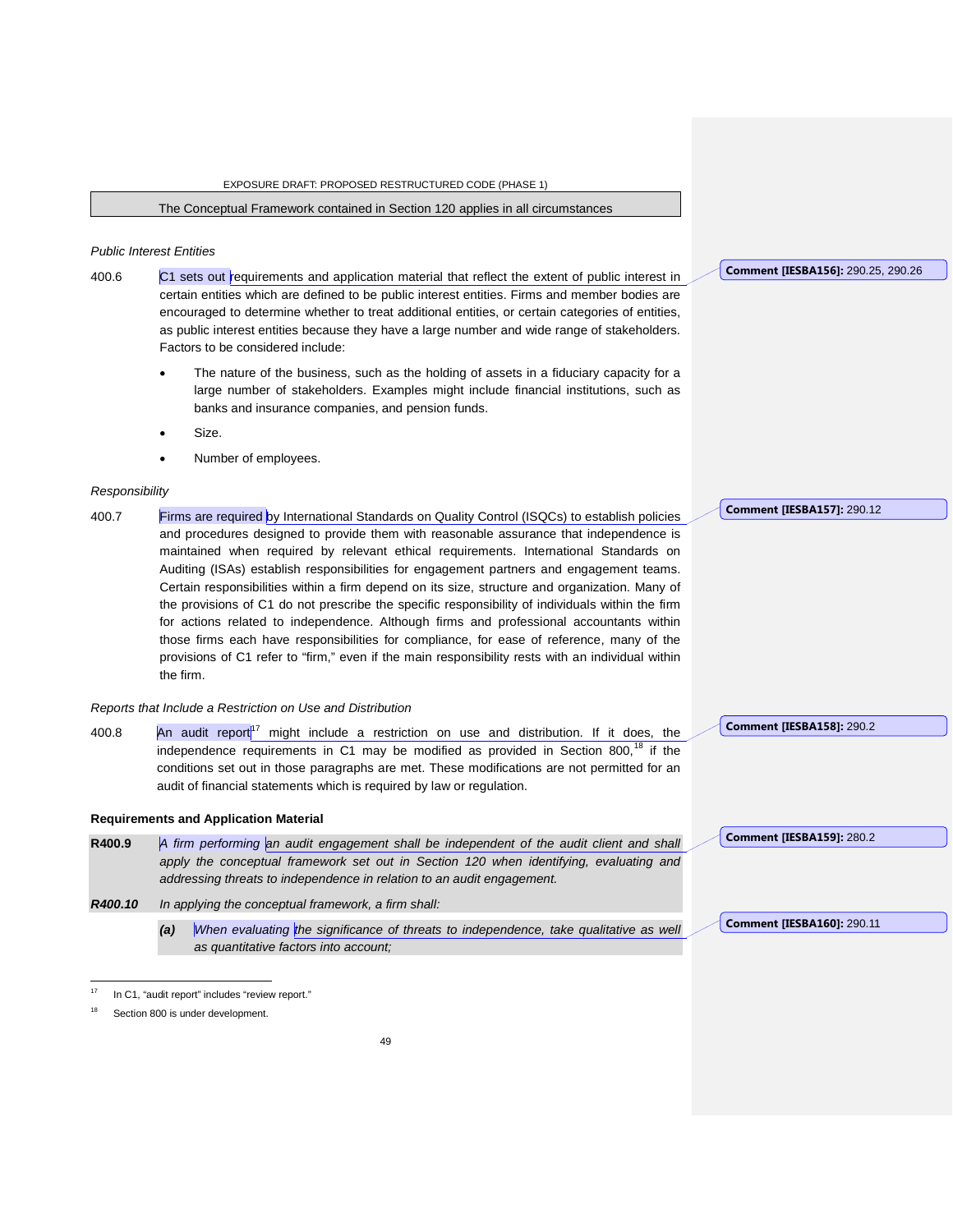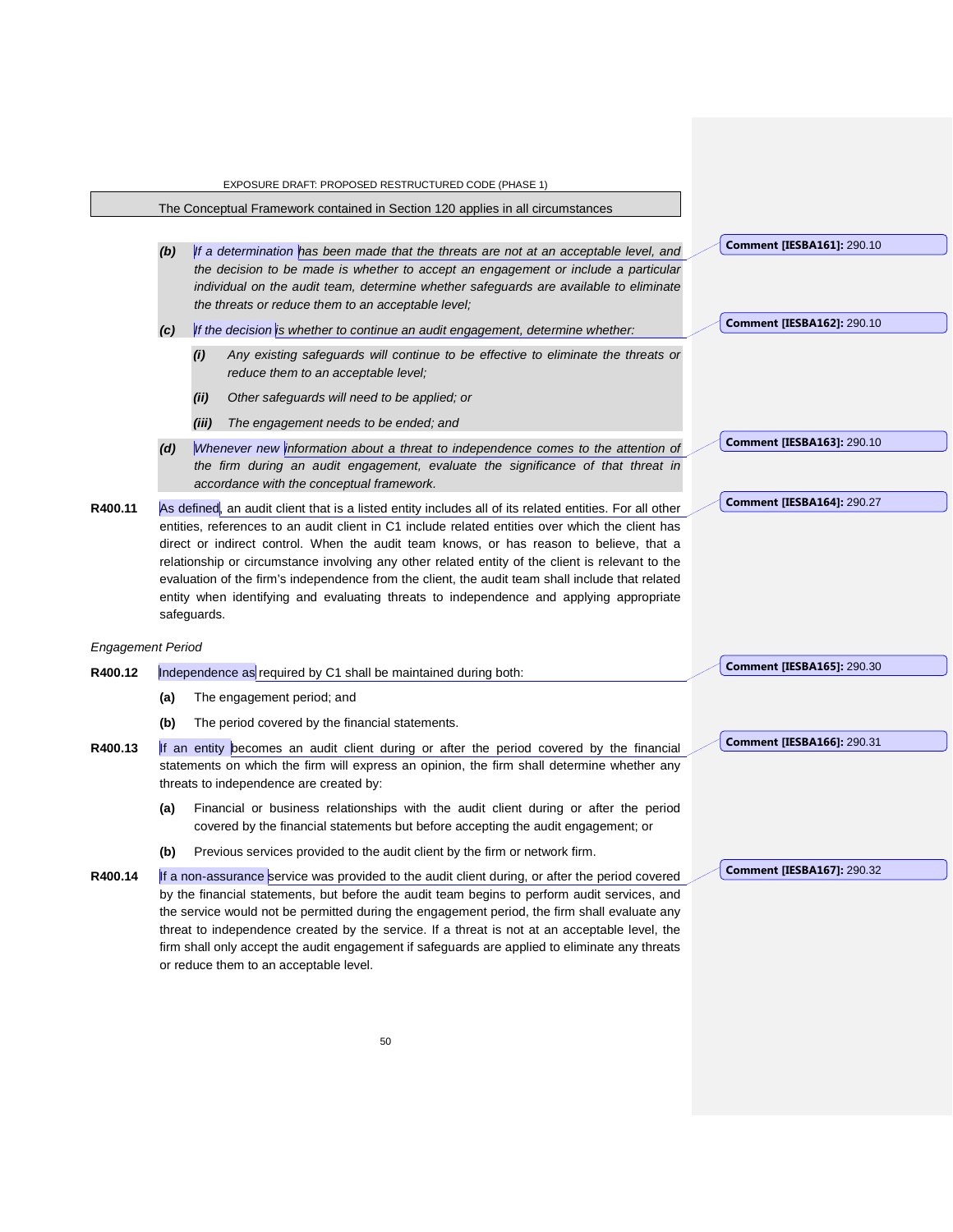#### The Conceptual Framework contained in Section 120 applies in all circumstances

### 400.14 A1 *Examples of safeguards include:*

- *Not including individuals who provided the non-assurance service as members of the audit team.*
- *Having a professional accountant review the audit and non-assurance work as appropriate.*
- *Engaging another firm to evaluate the results of the non-assurance service.*
- *Having another firm re-perform the non-assurance service to the extent necessary to enable the other firm to take responsibility for the service.*

### *Communication with those Charged with Governance*

- **R400.15** A firm shall comply with paragraph R300.3 when communicating with those charged with governance.
- 400.15 A1 Even when not required by the Code, applicable professional standards, law or regulation, regular communication is encouraged between the firm and those charged with governance of the client regarding relationships and other matters that might, in the firm's opinion, reasonably bear on independence. Such communication enables those charged with governance to:
	- (a) Consider the firm's judgments in identifying and evaluating threats to the fundamental principles;
	- (b) Consider the appropriateness of safeguards applied to eliminate them or reduce them to an acceptable level; and
	- (c) Take appropriate action.

Such an approach can be particularly helpful with respect to intimidation and familiarity threats.

# **Subsection 401 – Network Firms**

#### **Introduction**

401.1 To enhance their ability to provide professional services, firms frequently form larger structures with other firms and entities. Whether these larger structures create a network depends on the particular facts and circumstances and does not depend on whether the firms and entities are legally separate and distinct. A larger structure is a network if it is aimed at co-operation and, for example, the firms share: a common brand name; a common system of quality control; or significant professional resources. Alternatively, a larger structure might be aimed only at facilitating the referral of work, which in itself does not meet the criteria necessary to constitute a network.

### **Requirements and Application Material**

**R401.2** A network firm shall be independent of the audit clients of the other firms within the network where C1 specifically requires such independence.

**Comment [IESBA172]:** 290.13

**Comment [IESBA171]:** 290.14

**Comment [IESBA168]:** 290.32

**Comment [IESBA169]:** New paragraph

**Comment [IESBA170]:** 290.28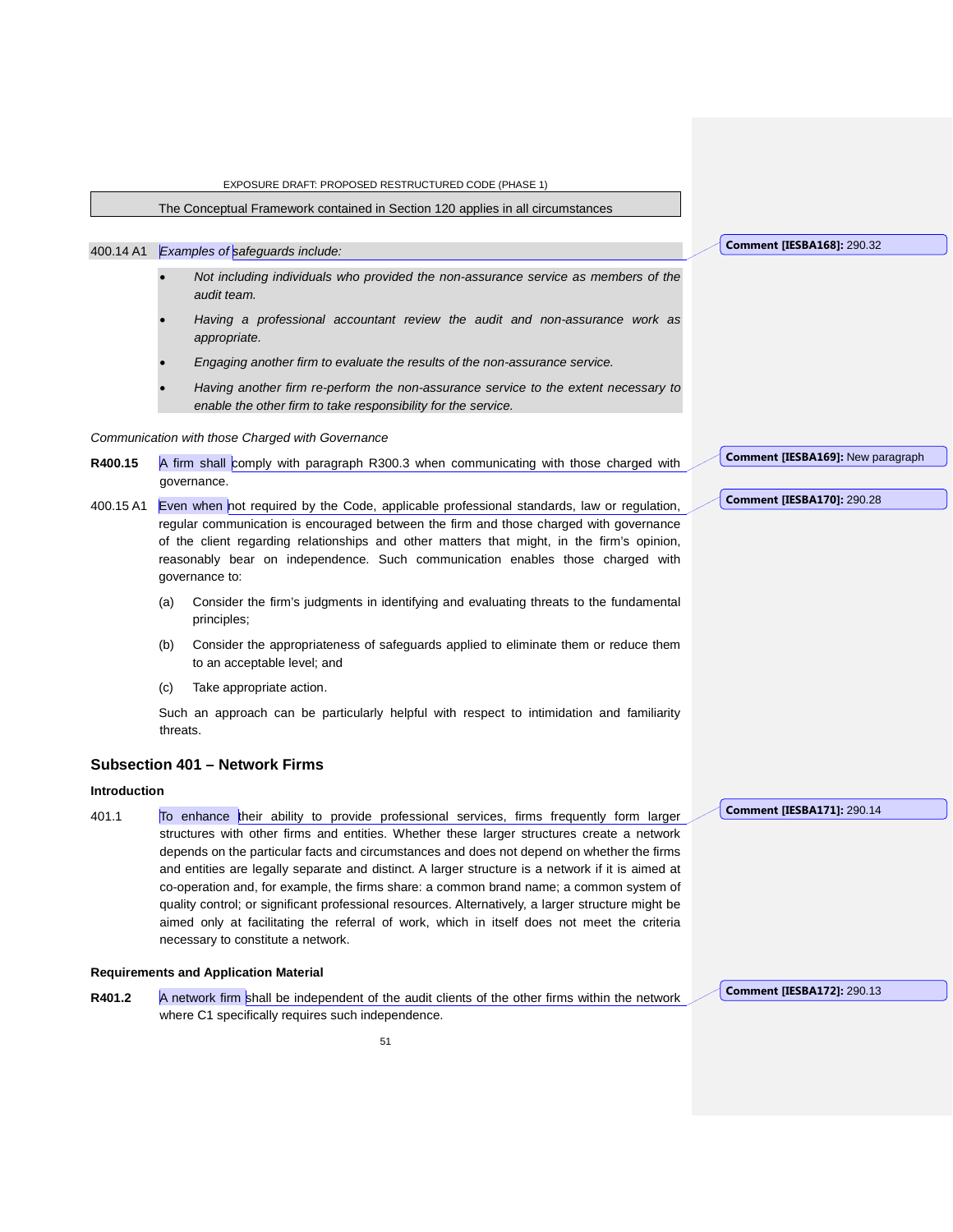|          | EXPOSURE DRAFT: PROPOSED RESTRUCTURED CODE (PHASE 1)                                                                                                                                                                                                                                                                                                                                                                                                                                                                                                                                                                           |                                   |
|----------|--------------------------------------------------------------------------------------------------------------------------------------------------------------------------------------------------------------------------------------------------------------------------------------------------------------------------------------------------------------------------------------------------------------------------------------------------------------------------------------------------------------------------------------------------------------------------------------------------------------------------------|-----------------------------------|
|          | The Conceptual Framework contained in Section 120 applies in all circumstances                                                                                                                                                                                                                                                                                                                                                                                                                                                                                                                                                 |                                   |
| R401.3   | When associated with a larger structure of other firms and entities, a firm shall:                                                                                                                                                                                                                                                                                                                                                                                                                                                                                                                                             | <b>Comment [IESBA173]: 290.15</b> |
|          | Use professional judgment to determine whether a network is created by such a larger<br>(a)<br>structure;                                                                                                                                                                                                                                                                                                                                                                                                                                                                                                                      |                                   |
|          | Consider whether a reasonable and informed third party would be likely to conclude<br>(b)<br>that the other firms and entities in the larger structure are associated in such a way that<br>a network exists; and                                                                                                                                                                                                                                                                                                                                                                                                              |                                   |
|          | Apply such judgment consistently throughout such a larger structure.<br>(c)                                                                                                                                                                                                                                                                                                                                                                                                                                                                                                                                                    |                                   |
| 401.3 A1 | The independence requirements in C1 that apply to a network firm apply to any entity that<br>meets the definition of a network firm. It is not necessary for the entity also to meet the<br>definition of a firm. For example, a consulting practice or professional law practice might be a<br>network firm but not a firm.                                                                                                                                                                                                                                                                                                   | <b>Comment [IESBA174]: 290.13</b> |
| 401.3 A2 | Where the larger structure is aimed at co-operation and it is clearly aimed at profit or cost<br>sharing among the entities within the structure, it is a network. However, the sharing of<br>immaterial costs does not in itself create a network. In addition, if the sharing of costs is<br>limited only to those costs related to the development of audit methodologies, manuals or<br>training courses, this would not in itself create a network. Further, an association between a<br>firm and an otherwise unrelated entity jointly to provide a service or develop a product does<br>not in itself create a network. | <b>Comment [IESBA175]: 290.16</b> |
| 401.3 A3 | Where the larger structure is aimed at co-operation and the entities within the structure share<br>common ownership, control or management, it is a network. This could be achieved by<br>contract or other means.                                                                                                                                                                                                                                                                                                                                                                                                             | <b>Comment [IESBA176]: 290.17</b> |
| 401.3 A4 | Where the larger structure is aimed at co-operation and the entities within the structure share<br>common quality control policies and procedures, it is a network. For this purpose, common<br>quality control policies and procedures are those designed, implemented and monitored<br>across the larger structure.                                                                                                                                                                                                                                                                                                          | <b>Comment [IESBA177]: 290.18</b> |
| 401.3 A5 | Where the larger structure is aimed at co-operation and the entities within the structure share<br>a common business strategy, it is a network. Sharing a common business strategy involves<br>an agreement by the entities to achieve common strategic objectives. An entity is not a<br>network firm merely because it co-operates with another entity solely to respond jointly to a<br>request for a proposal for the provision of a professional service.                                                                                                                                                                 | <b>Comment [IESBA178]: 290.19</b> |
| 401.3 A6 | Where the larger structure is aimed at co-operation and the entities within the structure share<br>the use of a common brand name, it is a network. A common brand name includes common<br>initials or a common name. A firm is using a common brand name if it includes, for example,<br>the common brand name as part of, or along with, its firm name when a partner of the firm<br>signs an audit report.                                                                                                                                                                                                                  | <b>Comment [IESBA179]: 290.20</b> |
| 401.3 A7 | Even if a firm does not belong to a network and does not use a common brand name as part<br>of its firm name, it might appear to belong to a network if its stationery or promotional<br>materials refer to being a member of an association of firms. Accordingly, if care is not taken<br>in how a firm describes such membership, a perception might be created that the firm<br>belongs to a network.                                                                                                                                                                                                                      | <b>Comment [IESBA180]: 290.21</b> |
|          | 52                                                                                                                                                                                                                                                                                                                                                                                                                                                                                                                                                                                                                             |                                   |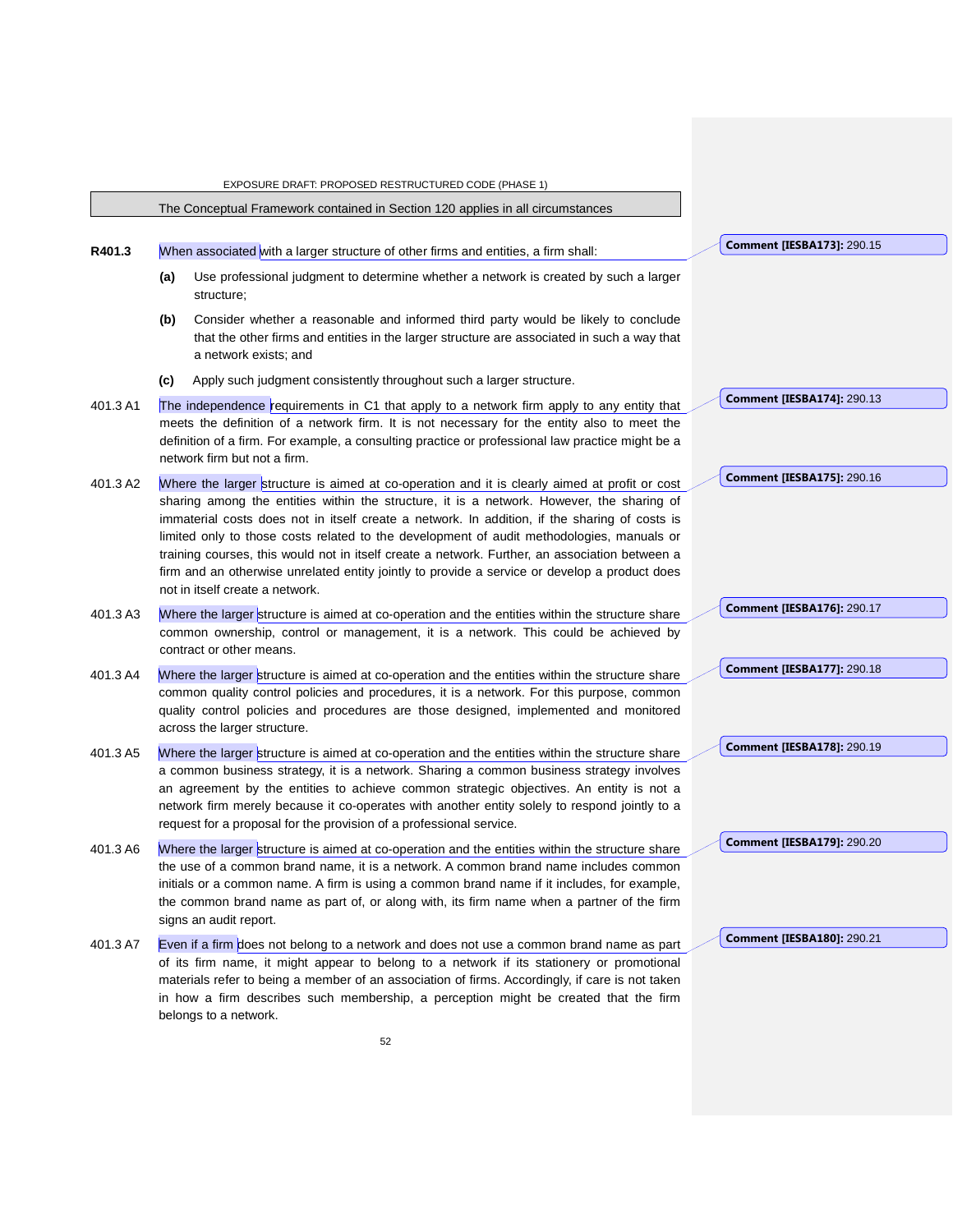- 401.3 A8 Where the larger structure is aimed at co-operation and the entities within the structure share a significant part of professional resources, it is a network. Professional resources include:
	- Common systems that enable firms to exchange information such as client data, billing and time records.
	- Partners and other personnel.
	- Technical departments that consult on technical or industry specific issues, transactions or events for assurance engagements.
	- Audit methodology or audit manuals.
	- Training courses and facilities.
- 401.3 A9 Whether the shared professional resources are significant depends on the circumstances. For example:
	- Where the shared resources are limited to common audit methodology or audit manuals, with no exchange of personnel or client or market information, it is unlikely that the shared resources would be significant. The same applies to a common training endeavor.
	- Where the shared resources involve the exchange of personnel or information, such as where personnel are drawn from a shared pool, or a common technical department is created within the larger structure to provide participating firms with technical advice that the firms are required to follow, a reasonable and informed third party is more likely to conclude that the shared resources are significant.
- **R401.4** If a firm or a network sells a component of its practice, the sales agreement sometimes provides that, for a limited period of time, the sold component might continue to use all or part of the name of the firm or the network, even though it is no longer connected to the firm or the network. In such circumstances, while the two entities might be practicing under a common name, the facts are such that they do not belong to a larger structure aimed at cooperation and are therefore not network firms. Those entities shall determine how to disclose that they are not network firms when presenting themselves to outside parties.

# **Subsection 402 – General Documentation of Independence for Audit and Review Engagements**

### **Introduction**

402.1 Documentation provides evidence of the firm's judgments when forming conclusions regarding compliance with independence requirements.

### **Requirements and Application Material**

**R402.2** A firm shall document conclusions regarding compliance with independence requirements, and the substance of any relevant discussions that support those conclusions. Accordingly:

**Comment [IESBA181]:** 290.23

**Comment [IESBA182]:** 290.24

**Comment [IESBA183]:** 290.22

**Comment [IESBA184]:** New paragraph

**Comment [IESBA185]:** 290.29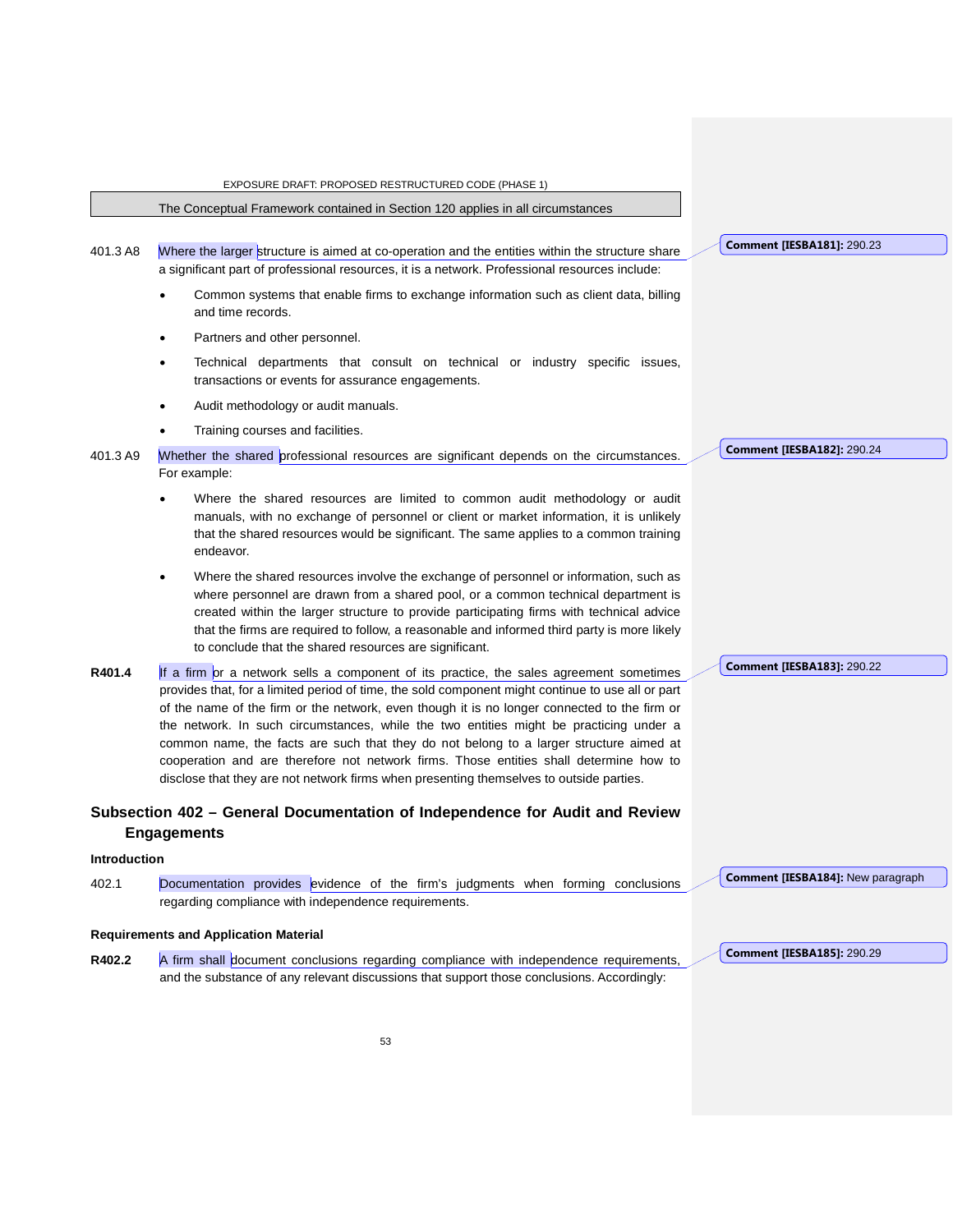- **(a)** When safeguards are required to reduce a threat to an acceptable level, the firm shall document the nature of the threat and the safeguards in place or applied that reduce the threat to an acceptable level; and
- **(b)** When a threat required significant analysis to determine whether safeguards were necessary and the firm concluded that they were not because the threat was already at an acceptable level, the firm shall document the nature of the threat and the rationale for the conclusion.
- 402.2 A1 A lack of documentation does not determine whether a firm considered a particular matter or whether the firm is independent as required by C1.

### **Subsection 403 – Mergers and Acquisitions**

### **Introduction**

- 403.1 An entity might become a related entity of an audit client because of a merger or acquisition. A threat to independence, and therefore, the ability of a firm to continue an audit engagement might be created by previous or current interests or relationships between a firm or network firm and such a related entity.
- 403.2 It might not be reasonable to end an interest or relationship by the effective date of the merger or acquisition. This might be because the firm provides a non-assurance service to the related entity, which the entity is not able to transition in an orderly manner to another provider by that date.

### **Requirements and Application Material**

- **R403.3 (a)** In the circumstances set out in paragraph 403.1, the firm shall identify and evaluate previous and current interests and relationships with the related entity that, taking into account available safeguards, could affect its independence and therefore its ability to continue the audit engagement after the effective date of the merger or acquisition.
	- (b) In the circumstances set out in paragraph 403.1, the firm shall take steps to end any interests or relationships that are not permitted by the Code by the effective date of the merger or acquisition.
	- **(c)** As an exception to R403.3(b), if the interest or relationship cannot reasonably be ended by the effective date, the firm shall:
		- **(i)** Evaluate the threat that is created by the interest or relationship; and
		- **(ii)** Discuss with those charged with governance the reasons why the interest or relationship cannot reasonably be ended by the effective date and the evaluation of the significance of the threat.
- 403.3 A1 The more significant the threat, the more likely the firm's objectivity will be compromised and it will be unable to continue as auditor. The significance of the threat to objectivity might depend upon factors such as:
	- The nature and significance of the interest or relationship.

**Comment [IESBA186]:** 290.29

**Comment [IESBA187]:** 290.33

**Comment [IESBA188]:** 290.34

**Comment [IESBA189]:** 290.33

**Comment [IESBA190]:** 290.34

**Comment [IESBA191]:** 290.34

**Comment [IESBA192]:** 290.34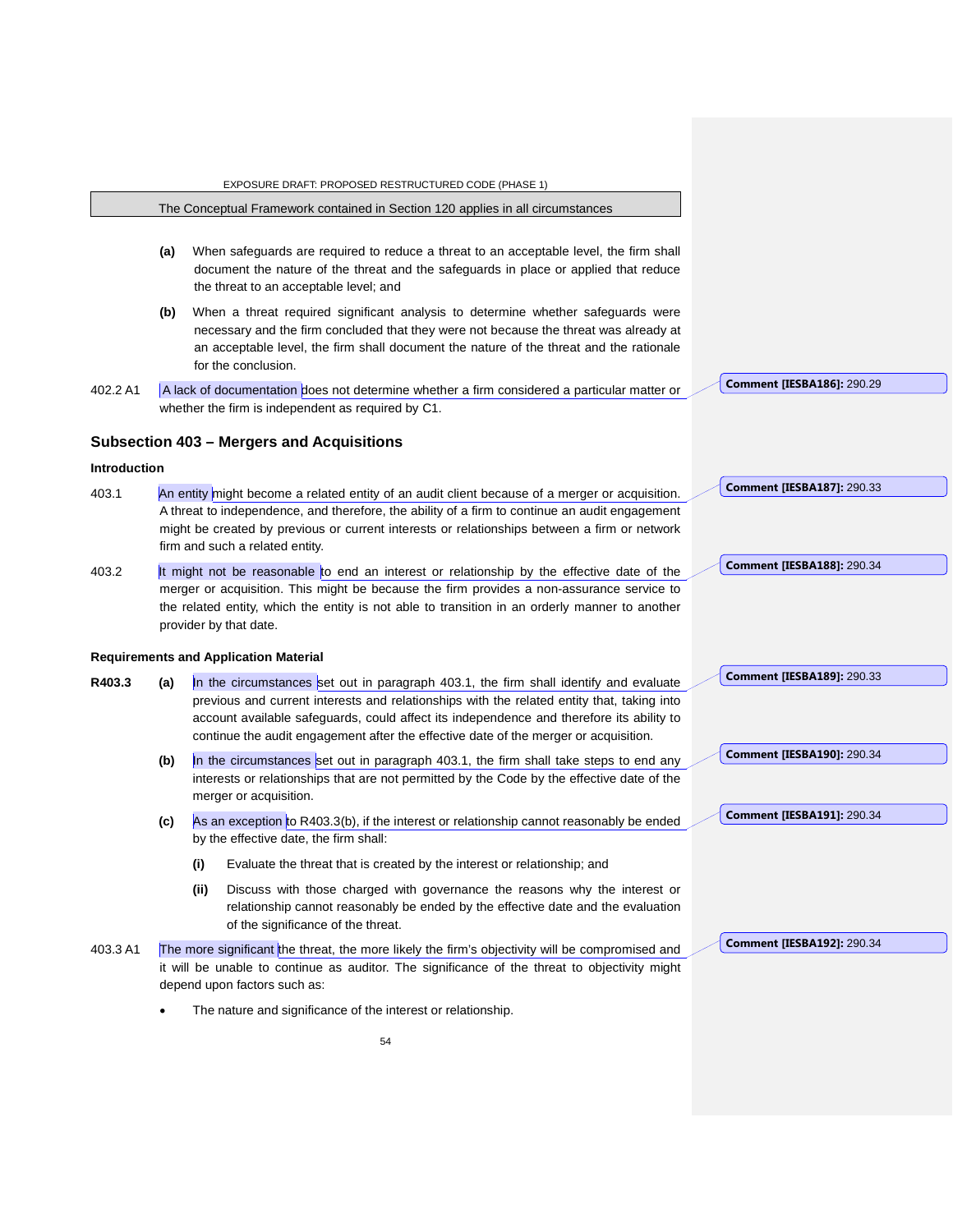|          | EXPOSURE DRAFT: PROPOSED RESTRUCTURED CODE (PHASE 1)                                                                                                                                                                                                                                                                                                                                                                                                      |                                      |
|----------|-----------------------------------------------------------------------------------------------------------------------------------------------------------------------------------------------------------------------------------------------------------------------------------------------------------------------------------------------------------------------------------------------------------------------------------------------------------|--------------------------------------|
|          | The Conceptual Framework contained in Section 120 applies in all circumstances                                                                                                                                                                                                                                                                                                                                                                            |                                      |
|          | The nature and significance of the related entity relationship (for example, whether the<br>$\bullet$<br>related entity is a subsidiary or parent).                                                                                                                                                                                                                                                                                                       |                                      |
|          | The length of time until the interest or relationship can reasonably be ended.                                                                                                                                                                                                                                                                                                                                                                            |                                      |
| R403.4   | If those charged with governance request the firm to continue as the auditor, the firm shall do<br>so only if:                                                                                                                                                                                                                                                                                                                                            | <b>Comment [IESBA193]: 290.35</b>    |
|          | The interest or relationship will be ended as soon as reasonably possible but no later<br>(a)<br>than six months after the effective date of the merger or acquisition;                                                                                                                                                                                                                                                                                   |                                      |
|          | Any individual who has such an interest or relationship, including one that has arisen<br>(b)<br>through performing a non-assurance service that would not be permitted by C1, will not<br>be a member of the engagement team for the audit or the individual responsible for the<br>engagement quality control review; and                                                                                                                               |                                      |
|          | Transitional measures will be applied, as necessary, and discussed with those charged<br>(c)<br>with governance.                                                                                                                                                                                                                                                                                                                                          |                                      |
| 403.4 A1 | Examples of transitional measures include:                                                                                                                                                                                                                                                                                                                                                                                                                | <b>Comment [IESBA194]: 290.35(c)</b> |
|          | Having a professional accountant review the audit or non-assurance work as<br>appropriate.                                                                                                                                                                                                                                                                                                                                                                |                                      |
|          | Having a professional accountant, who is not a member of the firm expressing the<br>opinion on the financial statements, perform a review that is equivalent to an<br>engagement quality control review.                                                                                                                                                                                                                                                  |                                      |
|          | Engaging another firm to evaluate the results of the non-assurance service or having<br>$\bullet$<br>another firm re-perform the non-assurance service to the extent necessary to enable<br>the other firm to take responsibility for the service.                                                                                                                                                                                                        |                                      |
| R403.5   | The firm might have completed a significant amount of work on the audit prior to the effective<br>date of the merger or acquisition and might be able to complete the remaining audit<br>procedures within a short period of time. In such circumstances, if those charged with<br>governance request the firm to complete the audit while continuing with an interest or<br>relationship identified in paragraph 403.1, the firm shall only do so if it: | <b>Comment [IESBA195]: 290.36</b>    |
|          | Has evaluated the significance of the threat created by such interest or relationship and<br>(a)<br>discussed the evaluation with those charged with governance;                                                                                                                                                                                                                                                                                          |                                      |
|          | Complies with the requirements of paragraph R403.4(a) to (c); and<br>(b)                                                                                                                                                                                                                                                                                                                                                                                  |                                      |
|          | Ceases to be the auditor no later than the date that the audit report is issued.<br>(c)                                                                                                                                                                                                                                                                                                                                                                   |                                      |
| R403.6   | When addressing previous and current interests and relationships set out in paragraph 403.1,<br>the firm shall determine whether, even if all the requirements of paragraphs R403.3 to R403.5<br>could be met, the interests and relationships create threats that would remain so significant<br>that objectivity would be compromised. If so, the firm shall cease to be the auditor.                                                                   | <b>Comment [IESBA196]: 290.37</b>    |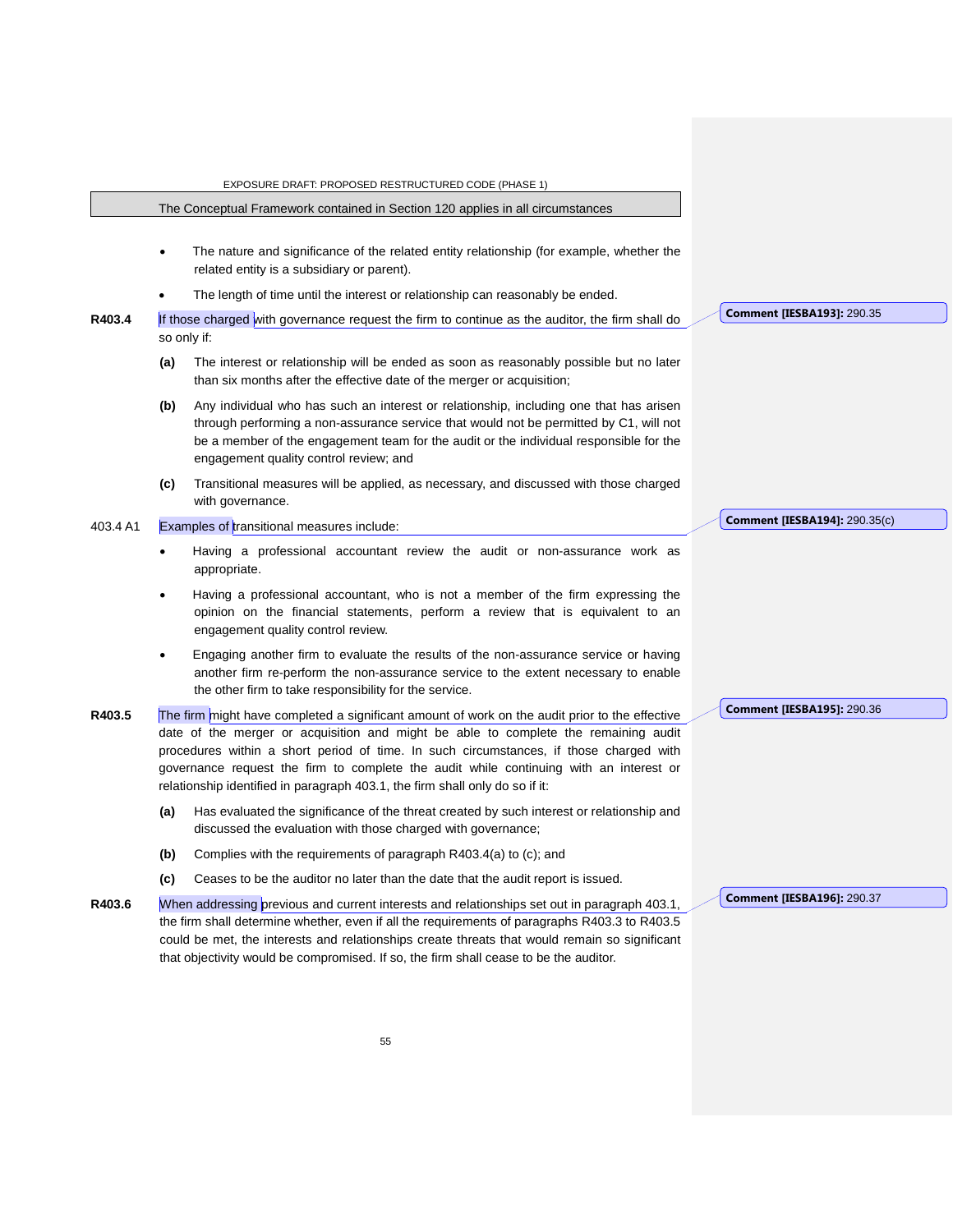|                                                                                |                                                                                                                                                                                           |                                                                                                                               | EXPOSURE DRAFT: PROPOSED RESTRUCTURED CODE (PHASE 1)                                                                                                                  |  |                                   |
|--------------------------------------------------------------------------------|-------------------------------------------------------------------------------------------------------------------------------------------------------------------------------------------|-------------------------------------------------------------------------------------------------------------------------------|-----------------------------------------------------------------------------------------------------------------------------------------------------------------------|--|-----------------------------------|
| The Conceptual Framework contained in Section 120 applies in all circumstances |                                                                                                                                                                                           |                                                                                                                               |                                                                                                                                                                       |  |                                   |
|                                                                                |                                                                                                                                                                                           |                                                                                                                               |                                                                                                                                                                       |  | <b>Comment [IESBA197]: 290.38</b> |
| R403.7                                                                         |                                                                                                                                                                                           | The firm shall document:                                                                                                      |                                                                                                                                                                       |  |                                   |
|                                                                                | Any interests or relationships set out in paragraph 403.1 that will not be ended by the<br>(a)<br>effective date of the merger or acquisition and the reasons why they will not be ended; |                                                                                                                               |                                                                                                                                                                       |  |                                   |
|                                                                                | (b)                                                                                                                                                                                       |                                                                                                                               | The transitional measures applied;                                                                                                                                    |  |                                   |
|                                                                                | (C)                                                                                                                                                                                       |                                                                                                                               | The results of the discussion with those charged with governance; and                                                                                                 |  |                                   |
|                                                                                | (d)                                                                                                                                                                                       |                                                                                                                               | The reasons why the previous and current interests and relationships do not create<br>threats that would remain so significant that objectivity would be compromised. |  |                                   |
|                                                                                |                                                                                                                                                                                           |                                                                                                                               | Subsection 404 - Breach of an Independence Provision                                                                                                                  |  |                                   |
| <b>Introduction</b>                                                            |                                                                                                                                                                                           |                                                                                                                               |                                                                                                                                                                       |  |                                   |
| 404.1                                                                          |                                                                                                                                                                                           |                                                                                                                               | A breach of a provision of C1 might occur despite the firm having policies and procedures                                                                             |  | <b>Comment [IESBA198]: 290.39</b> |
|                                                                                |                                                                                                                                                                                           |                                                                                                                               | designed to provide it with reasonable assurance that independence is maintained. It might<br>be necessary to end the audit engagement because of the breach.         |  |                                   |
|                                                                                |                                                                                                                                                                                           |                                                                                                                               | <b>Requirements and Application Material</b>                                                                                                                          |  |                                   |
| When a Firm Identifies a Breach                                                |                                                                                                                                                                                           |                                                                                                                               |                                                                                                                                                                       |  |                                   |
| R404.2                                                                         | shall:                                                                                                                                                                                    |                                                                                                                               | If a firm concludes that a breach of an independence provision of C1 has occurred, the firm                                                                           |  |                                   |
|                                                                                | (a)                                                                                                                                                                                       |                                                                                                                               | End, suspend or eliminate the interest or relationship that created the breach and<br>address the consequences of the breach;                                         |  | <b>Comment [IESBA199]: 290.40</b> |
|                                                                                | (b)                                                                                                                                                                                       |                                                                                                                               | Consider whether any legal or regulatory requirements apply to the breach and, if so:                                                                                 |  | <b>Comment [IESBA200]: 290.41</b> |
|                                                                                |                                                                                                                                                                                           | (i)                                                                                                                           | Comply with those requirements; and                                                                                                                                   |  |                                   |
|                                                                                |                                                                                                                                                                                           | (ii)                                                                                                                          | Consider reporting the breach to a professional body or regulator if such<br>reporting is common practice or expected in the relevant jurisdiction;                   |  |                                   |
|                                                                                | (c)                                                                                                                                                                                       |                                                                                                                               | Promptly communicate the breach in accordance with its policies and procedures to:                                                                                    |  | <b>Comment [IESBA201]: 290.42</b> |
|                                                                                |                                                                                                                                                                                           | (i)                                                                                                                           | The engagement partner;                                                                                                                                               |  |                                   |
|                                                                                | Those with responsibility for the policies and procedures relating to<br>(ii)<br>independence;                                                                                            |                                                                                                                               |                                                                                                                                                                       |  |                                   |
|                                                                                |                                                                                                                                                                                           |                                                                                                                               | Other relevant personnel in the firm and, where appropriate, the network; and                                                                                         |  |                                   |
|                                                                                |                                                                                                                                                                                           | (iv)                                                                                                                          | Those subject to the independence requirements who need to take appropriate<br>action;                                                                                |  |                                   |
|                                                                                | (d)                                                                                                                                                                                       | Evaluate the significance of the breach and its impact on the firm's objectivity and<br>ability to issue an audit report; and |                                                                                                                                                                       |  | <b>Comment [IESBA202]: 290.42</b> |
|                                                                                | (e)                                                                                                                                                                                       |                                                                                                                               | Depending on the significance of the breach, determine whether:                                                                                                       |  | <b>Comment [IESBA203]: 290.43</b> |
|                                                                                |                                                                                                                                                                                           | (i)                                                                                                                           | To end the audit engagement; or                                                                                                                                       |  |                                   |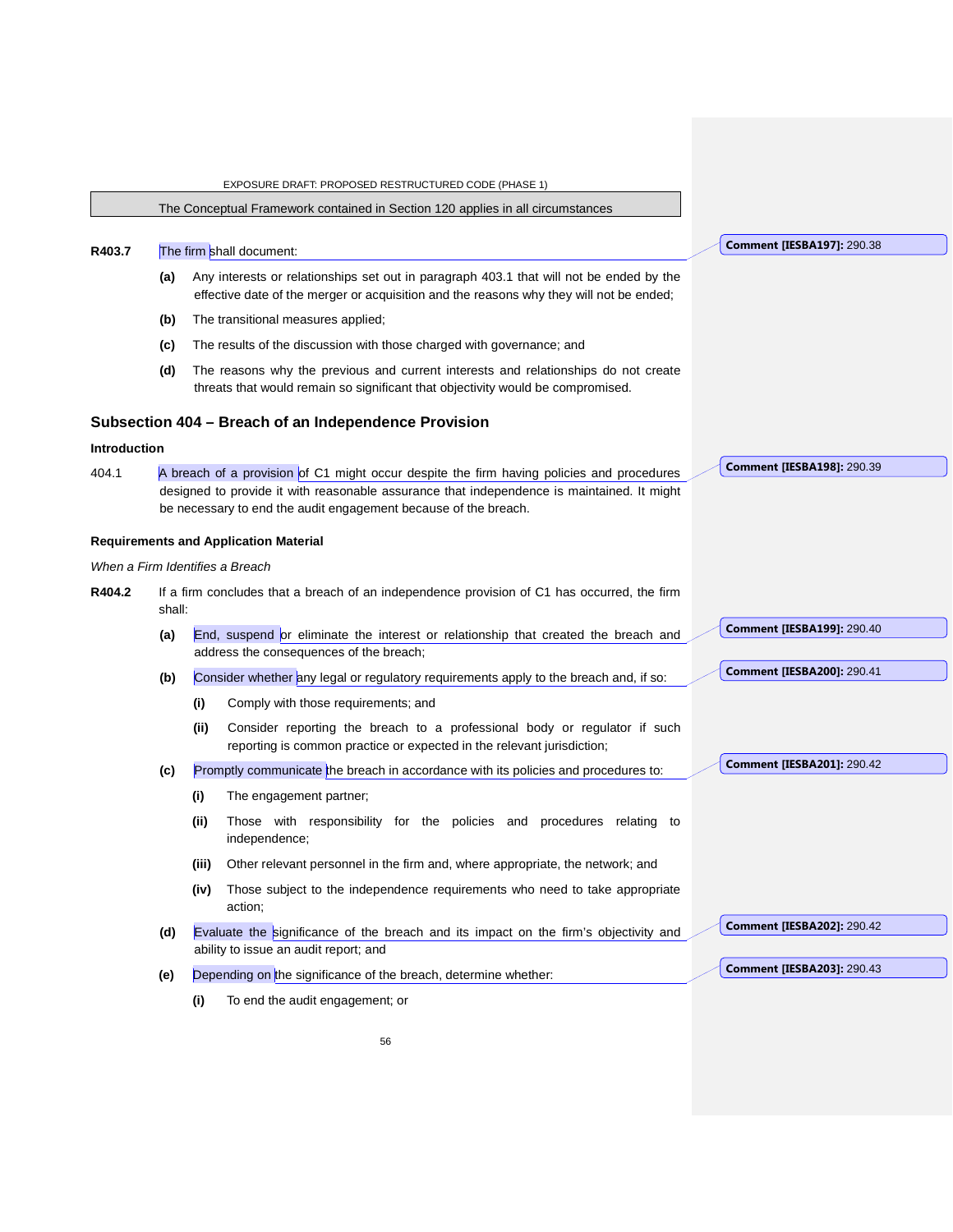**(ii)** Whether it might be possible to take action that satisfactorily addresses the consequences of the breach, and whether such action can be taken and is appropriate in the circumstances.

In making this determination, the firm shall exercise professional judgment and take into account whether a reasonable and informed third party would be likely to conclude that the firm's objectivity would be compromised and therefore the firm is unable to issue an audit report.

- 404.2 A1 When a breach of the independence requirements set out in C1 is identified, the significance and impact of the breach on the firm's objectivity and ability to issue an audit report will depend on factors such as:
	- The nature and duration of the breach.
	- The number and nature of any previous breaches with respect to the current audit engagement.
	- Whether an audit team member had knowledge of the interest or relationship that created the breach.
	- Whether the individual who created the breach is an audit team member or another individual for whom there are independence requirements.
	- If the breach relates to an audit team member, the role of that individual.
	- If the breach was created by providing a professional service, the impact of that service, if any, on the accounting records or the amounts recorded in the financial statements on which the firm will express an opinion.
	- The extent of the self-interest, advocacy, intimidation or other threats created by the breach.
- 404.2 A2 Depending upon the significance of the breach, examples of actions that the firm might consider to satisfactorily address the breach include:
	- Removing the relevant individual from the audit team.
	- Using different individuals to conduct an additional review of the affected audit work or to re-perform that work to the extent necessary.
	- Recommending that the audit client engage another firm to review or re-perform the affected audit work to the extent necessary.
	- If the breach relates to a non-assurance service that affects the accounting records or an amount recorded in the financial statements:
		- o Engaging another firm to evaluate the results of the non-assurance service.
		- o Having another firm re-perform the non-assurance service to the extent necessary to enable the other firm to take responsibility for the service.
- **R404.3** If the firm determines that it cannot take action to satisfactorily address the consequences of the breach, the firm shall inform those charged with governance as soon as possible and

**Comment [IESBA207]:** 290.45

**Comment [IESBA206]:** 290.44

**Comment [IESBA204]:** 290.43

**Comment [IESBA205]:** 290.42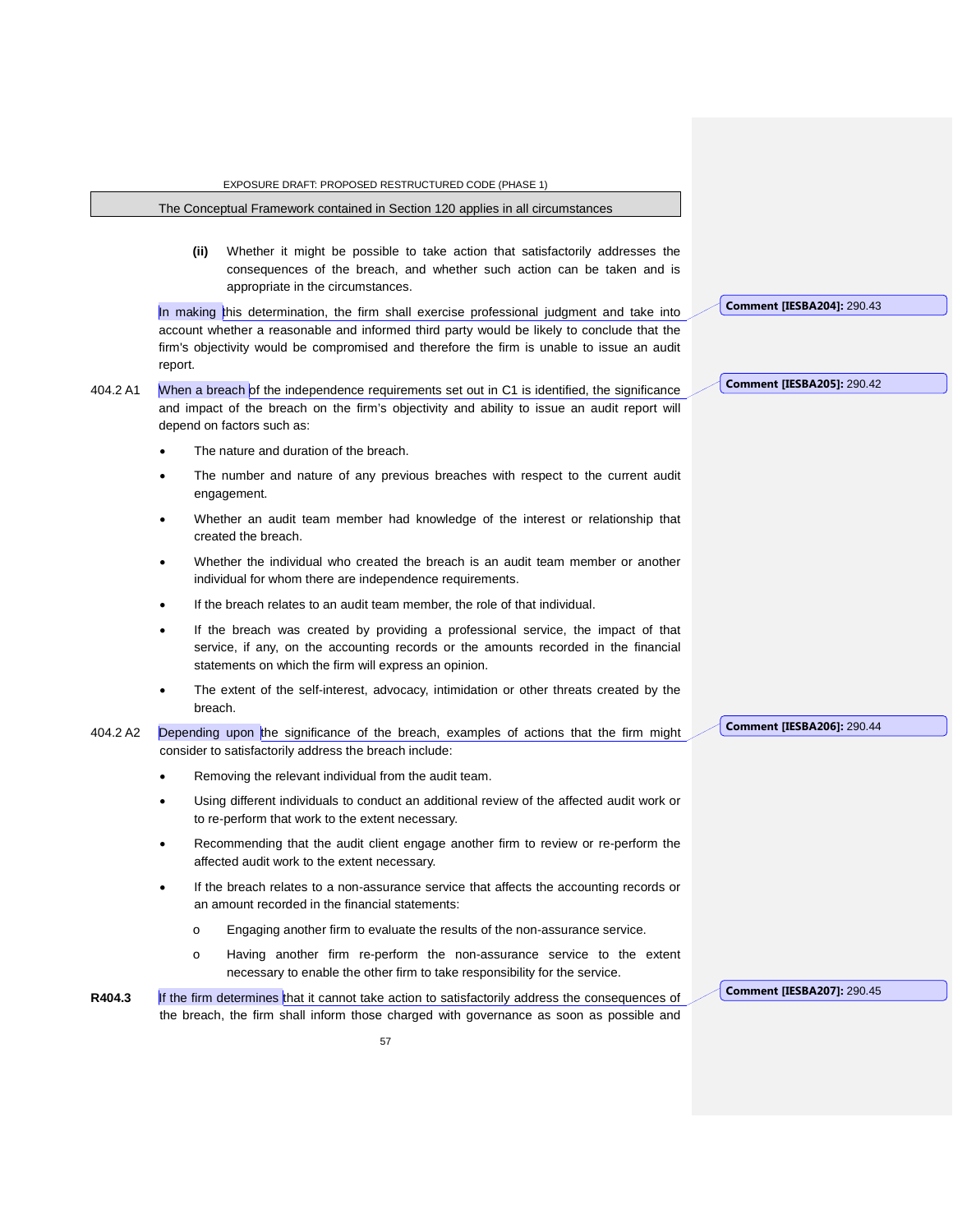take the steps necessary to end the audit engagement in compliance with any applicable legal or regulatory requirements. Where ending the engagement is not permitted by law or regulation, the firm shall comply with any reporting or disclosure requirements.

**R404.4** If the firm determines that it can take action to satisfactorily address the consequences of the breach, the firm shall discuss with those charged with governance:

- **(a)** The significance of the breach, including its nature and duration;
- **(b)** How the breach occurred and how it was identified;
- **(c)** The action proposed or taken and why the action will satisfactorily address the consequences of the breach and enable the firm to issue an audit report;
- **(d)** The conclusion that, in the firm's professional judgment, objectivity has not been compromised and the rationale for that conclusion; and
- **(e)** Any steps proposed or taken by the firm to reduce or avoid the risk of further breaches occurring.

Such discussion shall take place as soon as possible unless an alternative timing is specified by those charged with governance for reporting less significant breaches.

*Communication with Those Charged with Governance – Breaches of an Independence Provision*

- **R404.5** The firm shall communicate in writing to those charged with governance:
	- **(a)** All matters discussed in accordance with paragraphs R404.2 to R404.4 and obtain the concurrence of those charged with governance that action can be, or has been, taken to satisfactorily address the consequences of the breach; and
	- **(b)** A description of the firm's policies and procedures relevant to the breach designed to provide it with reasonable assurance that independence is maintained and any steps that the firm has taken, or proposes to take, to reduce or avoid the risk of further breaches occurring.
- **R404.6** If those charged with governance do not concur that the action proposed by the firm in accordance with R404.2(e)(ii) satisfactorily addresses the consequences of the breach, the firm shall take the steps necessary to end the audit engagement in accordance with the provisions set out in paragraph R404.3.

*Breaches Before the Previous Audit Report Was Issued*

- **R404.7** If the breach occurred prior to the issuance of the previous audit report, the firm shall comply with the provisions of C1 in evaluating the significance of the breach and its impact on the firm's objectivity and its ability to issue an audit report in the current period.
- **R404.8** The firm shall also consider the impact of the breach, if any, on the firm's objectivity in relation to any previously issued audit reports, and the possibility of withdrawing such audit reports, and discuss the matter with those charged with governance.

**Comment [IESBA208]:** 290.46

**Comment [IESBA209]:** 290.47

**Comment [IESBA210]:** 290.47

**Comment [IESBA211]:** 290.48

**Comment [IESBA212]:** 290.48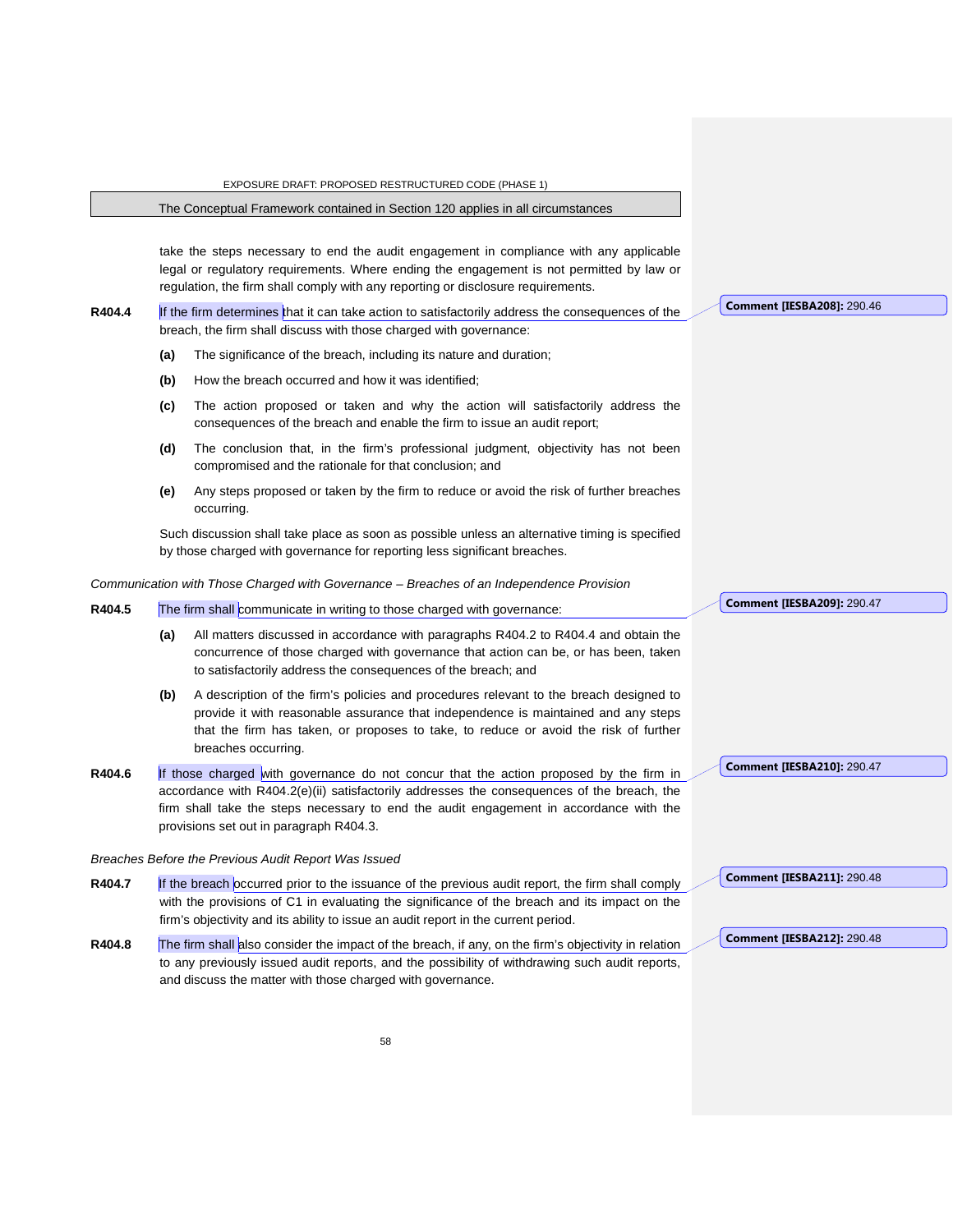The Conceptual Framework contained in Section 120 applies in all circumstances

*Documentation – Breaches of an Independence Provision*

**R404.9** In applying the provisions of R404.1 to R404.8, the firm shall document:

- **(a)** The breach;
- **(b)** The action taken;
- **(c)** Key decisions made;
- **(d)** All the matters discussed with those charged with governance; and
- **(e)** Any discussions with a professional body or regulator.
- **R404.10** If the firm continues with the audit engagement, it shall also document the conclusion that, in the firm's professional judgment, objectivity has not been compromised and why the action taken satisfactorily addressed the consequences of the breach so that the firm could issue an audit report.

**Comment [IESBA213]:** 290.49

**Comment [IESBA214]:** 290.49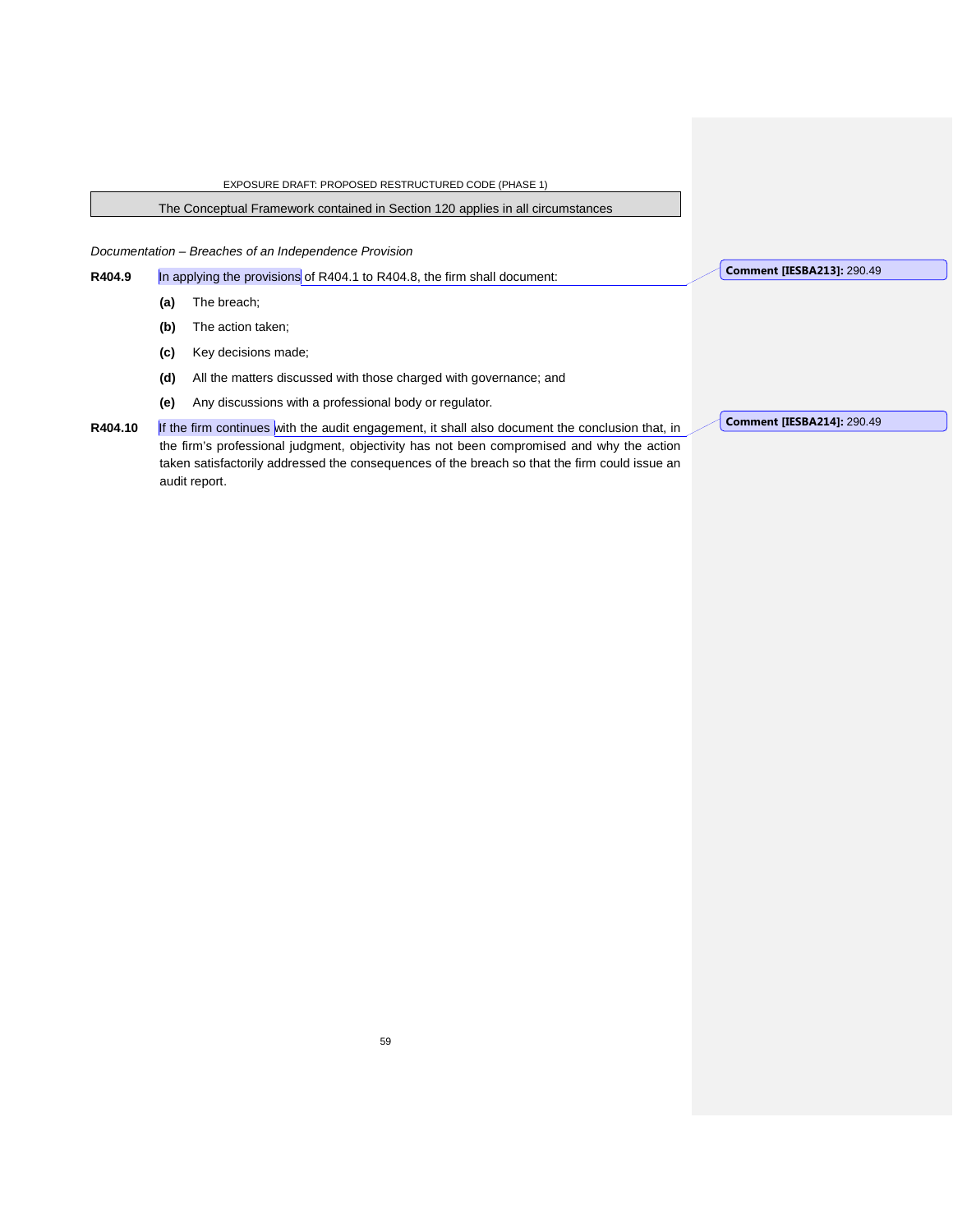|                      | EXPOSURE DRAFT: PROPOSED RESTRUCTURED CODE (PHASE 1)                                                                                                                                                                                                                                                                                               |                                      |
|----------------------|----------------------------------------------------------------------------------------------------------------------------------------------------------------------------------------------------------------------------------------------------------------------------------------------------------------------------------------------------|--------------------------------------|
|                      | The Conceptual Framework contained in Section 120 applies in all circumstances                                                                                                                                                                                                                                                                     |                                      |
|                      |                                                                                                                                                                                                                                                                                                                                                    |                                      |
| <b>Section 410</b>   |                                                                                                                                                                                                                                                                                                                                                    |                                      |
| <b>Fees</b>          |                                                                                                                                                                                                                                                                                                                                                    |                                      |
| <b>Introduction</b>  |                                                                                                                                                                                                                                                                                                                                                    | Comment [IESBA215]: New paragraph    |
| 410.1                | The level and nature of fees or other types of remuneration might create threats to<br>independence. For example, such threats might be created by:                                                                                                                                                                                                |                                      |
|                      | The amount of fees from an audit client relative to the total fees of the firm or an<br>individual partner or office of the firm.                                                                                                                                                                                                                  | Comment [IESBA216]: 290.217, 290.218 |
|                      | Fees from an audit client that remain unpaid for a long time.                                                                                                                                                                                                                                                                                      | <b>Comment [IESBA217]: 290.220</b>   |
|                      | Charging contingent fees to an audit client.                                                                                                                                                                                                                                                                                                       | Comment [IESBA218]: 290.221          |
|                      | Section 410 sets out requirements and application material on applying the conceptual<br>framework to fees or other remuneration.                                                                                                                                                                                                                  |                                      |
|                      | <b>Requirements and Application Material</b>                                                                                                                                                                                                                                                                                                       |                                      |
| R410.2               | A firm shall apply the conceptual framework set out in Section 120 to fees or other                                                                                                                                                                                                                                                                | Comment [IESBA219]: New paragraph    |
|                      | remuneration.                                                                                                                                                                                                                                                                                                                                      |                                      |
| Fees - Relative Size |                                                                                                                                                                                                                                                                                                                                                    |                                      |
| 410.3 A1             | When the total fees generated from an audit client by the firm expressing the audit opinion<br>represent a large proportion of the total fees of that firm, the dependence on that client and<br>concern about losing the client creates a self-interest or intimidation threat. The significance<br>of the threat will depend on factors such as: | <b>Comment [IESBA220]: 290.217</b>   |
|                      | The operating structure of the firm.                                                                                                                                                                                                                                                                                                               |                                      |
|                      | Whether the firm is well established or new.                                                                                                                                                                                                                                                                                                       |                                      |
|                      | The significance of the client qualitatively and/or quantitatively to the firm.                                                                                                                                                                                                                                                                    |                                      |
| 410.3 A2             | Examples of safeguards include:                                                                                                                                                                                                                                                                                                                    | Comment [IESBA221]: 290.217          |
|                      | Reducing dependence on the client.                                                                                                                                                                                                                                                                                                                 |                                      |
|                      | External quality control reviews.                                                                                                                                                                                                                                                                                                                  |                                      |
|                      | Consulting a third party, such as a professional or regulatory body or a professional<br>accountant, on key audit judgments.                                                                                                                                                                                                                       |                                      |
| 410.3 A3             | A self-interest or intimidation threat is also created when the fees generated by the firm from<br>an audit client represent a large proportion of the revenue of one partner or one office of the<br>firm.                                                                                                                                        | <b>Comment [IESBA222]: 290.218</b>   |
|                      | The significance of the threat will depend upon factors such as:                                                                                                                                                                                                                                                                                   |                                      |
|                      | The significance of the client qualitatively and/or quantitatively to the partner or office.                                                                                                                                                                                                                                                       |                                      |
|                      | The extent to which the remuneration of the partner, or the partners in the office, is<br>dependent upon the fees generated from the client.                                                                                                                                                                                                       |                                      |
|                      | 60                                                                                                                                                                                                                                                                                                                                                 |                                      |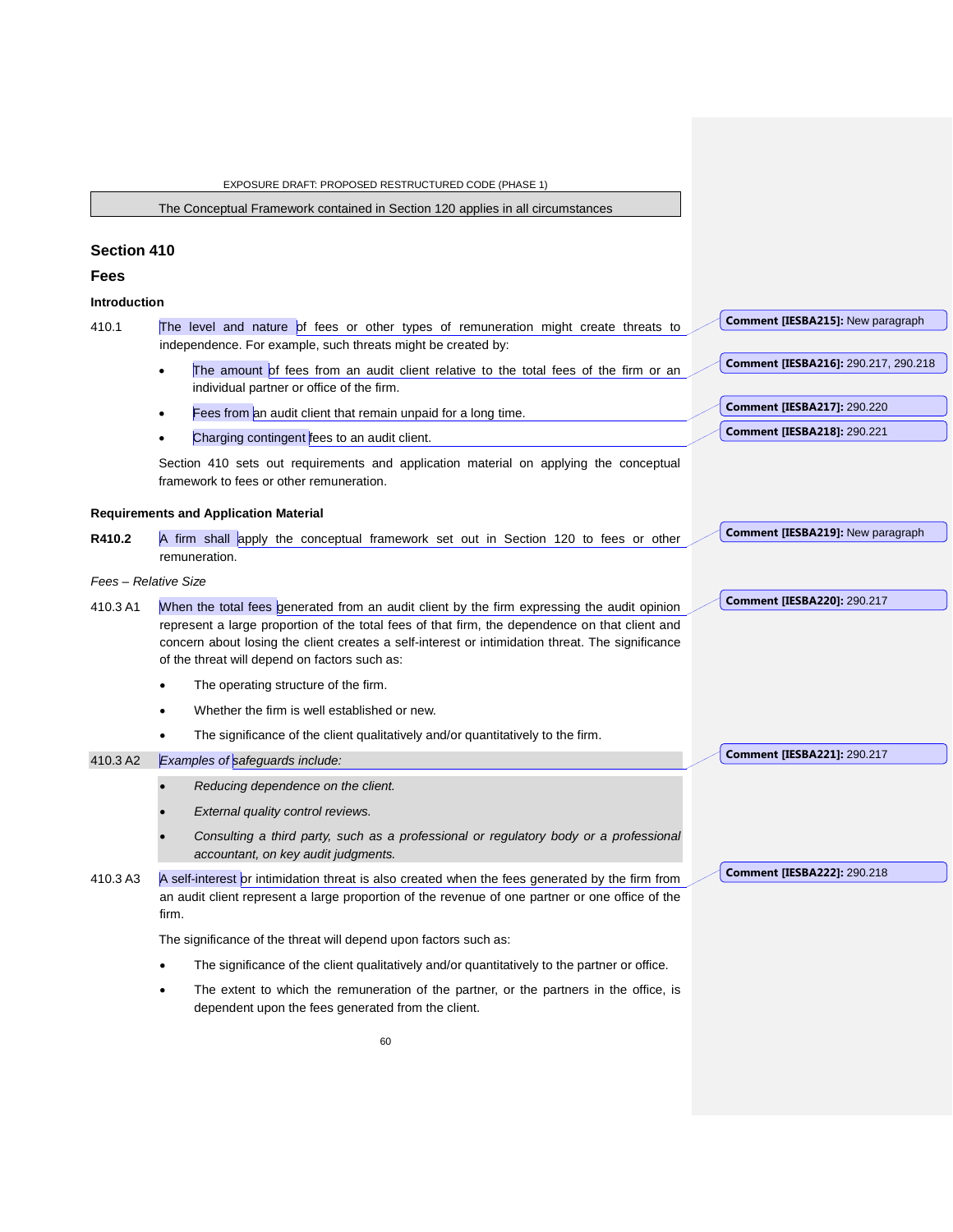### 410.3 A4 *Examples of safeguards include:*

- *Reducing dependence on the audit client.*
- *Having a professional accountant review the work or advise as necessary.*
- *Regular independent internal or external quality reviews of the engagement.*

#### Audit Clients that are Public Interest Entities

- **R410.4** Where an audit client is a public interest entity and, for two consecutive years, the total fees from the client and its related entities (subject to the considerations in paragraph R400.11) represent more than 15% of the total fees received by the firm expressing the opinion on the financial statements of the client, the firm shall:
	- **(a)** Disclose to those charged with governance of the audit client the fact that the total of such fees represents more than 15% of the total fees received by the firm; and
	- **(b)** Discuss which of the safeguards below it will apply to reduce the threat to an acceptable level, and apply the selected safeguard:
		- **(i)** Prior to the audit opinion being issued on the second year's financial statements, a professional accountant, who is not a member of the firm expressing the opinion on the financial statements, performs an engagement quality control review of that engagement; or a professional body performs a review of that engagement that is equivalent to an engagement quality control review ("a preissuance review"); or
		- **(ii)** After the audit opinion on the second year's financial statements has been issued, and before the audit opinion being issued on the third year's financial statements, a professional accountant, who is not a member of the firm expressing the opinion on the financial statements, or a professional body performs a review of the second year's audit that is equivalent to an engagement quality control review ("a post-issuance review").

#### **R410.5** When the total fees described in R410.4 significantly exceed 15%, the firm shall:

- **(a)** Determine whether the significance of the threat is such that a post-issuance review would not reduce the threat to an acceptable level; and
- **(b)** In such circumstances, have a pre-issuance review performed.

**R410.6** If the fees described in R410.4 continue to exceed 15%, the firm shall each year:

- **(a)** Disclose to and discuss with those charged with governance the matters set out in paragraph R410.4; and
- **(b)** Comply with the provisions set out in paragraphs R410.4(b) and R410.5.

### *Fees – Overdue*

**R410.7** When a significant part of fees due from an audit client remains unpaid for a long time, the firm shall determine:

**Comment [IESBA227]:** 290.220

**Comment [IESBA225]:** 290.219

**Comment [IESBA226]:** 290.219

**Comment [IESBA223]:** 290.218

**Comment [IESBA224]:** 290.219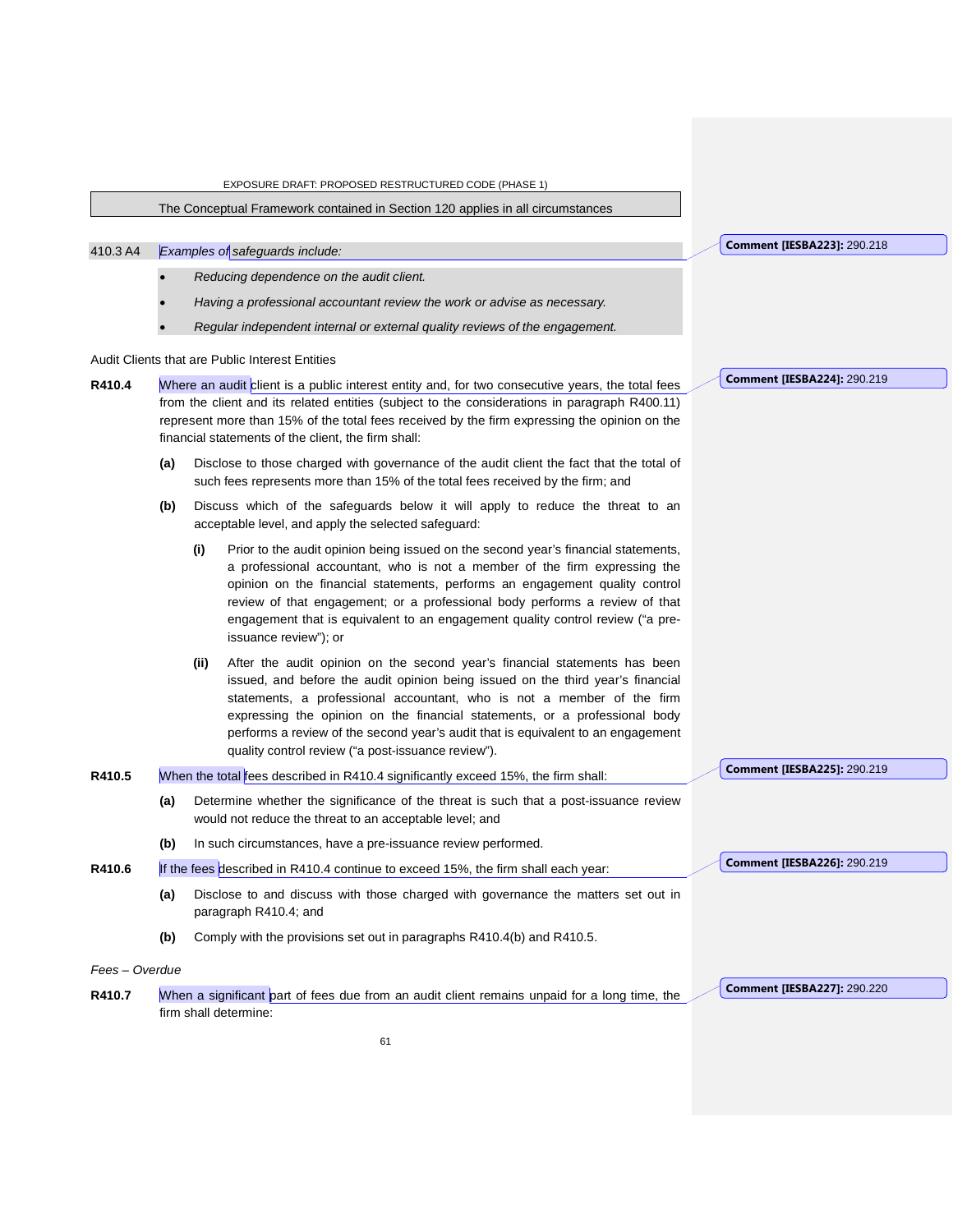|                        |                                                                                                              | EXPOSURE DRAFT: PROPOSED RESTRUCTURED CODE (PHASE 1)                                                                                                                                                                                                                                                                                                                                             |  |                                    |
|------------------------|--------------------------------------------------------------------------------------------------------------|--------------------------------------------------------------------------------------------------------------------------------------------------------------------------------------------------------------------------------------------------------------------------------------------------------------------------------------------------------------------------------------------------|--|------------------------------------|
|                        |                                                                                                              | The Conceptual Framework contained in Section 120 applies in all circumstances                                                                                                                                                                                                                                                                                                                   |  |                                    |
|                        | Whether the overdue fees might be equivalent to a loan to the client; and<br>(a)                             |                                                                                                                                                                                                                                                                                                                                                                                                  |  |                                    |
|                        | (b)                                                                                                          | Whether it is appropriate for the firm to be re-appointed or continue the audit<br>engagement because of the significance of the overdue fees.                                                                                                                                                                                                                                                   |  |                                    |
| 410.7 A1               | exist.                                                                                                       | A self-interest threat might be created if a significant part of fees is not paid before the audit<br>report for the following year is issued. It is generally appropriate for the firm to require<br>payment of such fees before such audit report is issued. The provisions of Section 511 with<br>respect to loans and guarantees might also be relevant to situations where such unpaid fees |  | <b>Comment [IESBA228]: 290.220</b> |
| 410.7 A2               |                                                                                                              | An example of a safeguard is having an additional professional accountant, who did not take<br>part in the audit engagement, provide advice or review the work performed.                                                                                                                                                                                                                        |  | <b>Comment [IESBA229]: 290.220</b> |
| <b>Contingent Fees</b> |                                                                                                              |                                                                                                                                                                                                                                                                                                                                                                                                  |  |                                    |
| R410.8                 |                                                                                                              | A firm shall not charge directly or indirectly, for example through an intermediary, a contingent<br>fee for an audit engagement.                                                                                                                                                                                                                                                                |  | <b>Comment [IESBA230]: 290.22</b>  |
| R410.9                 |                                                                                                              | A firm or network firm shall not charge directly or indirectly, for example through an<br>intermediary, a contingent fee for a non-assurance service provided to an audit client, if:                                                                                                                                                                                                            |  | <b>Comment [IESBA231]: 290.223</b> |
|                        | (a)                                                                                                          | The fee is charged by the firm expressing the opinion on the financial statements and<br>the fee is material or expected to be material to that firm;                                                                                                                                                                                                                                            |  |                                    |
|                        | (b)                                                                                                          | The fee is charged by a network firm that participates in a significant part of the audit<br>and the fee is material or expected to be material to that firm; or                                                                                                                                                                                                                                 |  |                                    |
|                        | (c)                                                                                                          | The outcome of the non-assurance service, and therefore the amount of the fee, is<br>dependent on a future or contemporary judgment related to the audit of a material<br>amount in the financial statements.                                                                                                                                                                                    |  |                                    |
| 410.9 A1               |                                                                                                              | Contingent fees are fees calculated on a predetermined basis relating to the outcome of a<br>transaction or the result of the services performed. For the purposes of this section, a fee is<br>not regarded as being contingent if established by a court or other public authority.                                                                                                            |  | Comment [IESBA232]: 290.221        |
| 410.9 A2               |                                                                                                              | Paragraphs R410.8 and R410.9 preclude a firm or a network firm from entering into certain<br>contingent fee arrangements with an audit client. Even if such contingent fee arrangements<br>are not precluded when providing a non-assurance service to an audit client, threats might<br>still be created. The existence and significance of any threats will depend on factors such as:         |  | <b>Comment [IESBA233]: 290.224</b> |
|                        | ٠                                                                                                            | The range of possible fee amounts.                                                                                                                                                                                                                                                                                                                                                               |  |                                    |
|                        | Whether an appropriate authority determines the outcome on which the contingent fee<br>$\bullet$<br>depends. |                                                                                                                                                                                                                                                                                                                                                                                                  |  |                                    |
|                        | $\bullet$                                                                                                    | The nature of the service.                                                                                                                                                                                                                                                                                                                                                                       |  |                                    |
|                        | $\bullet$                                                                                                    | The effect of the event or transaction on the financial statements.                                                                                                                                                                                                                                                                                                                              |  |                                    |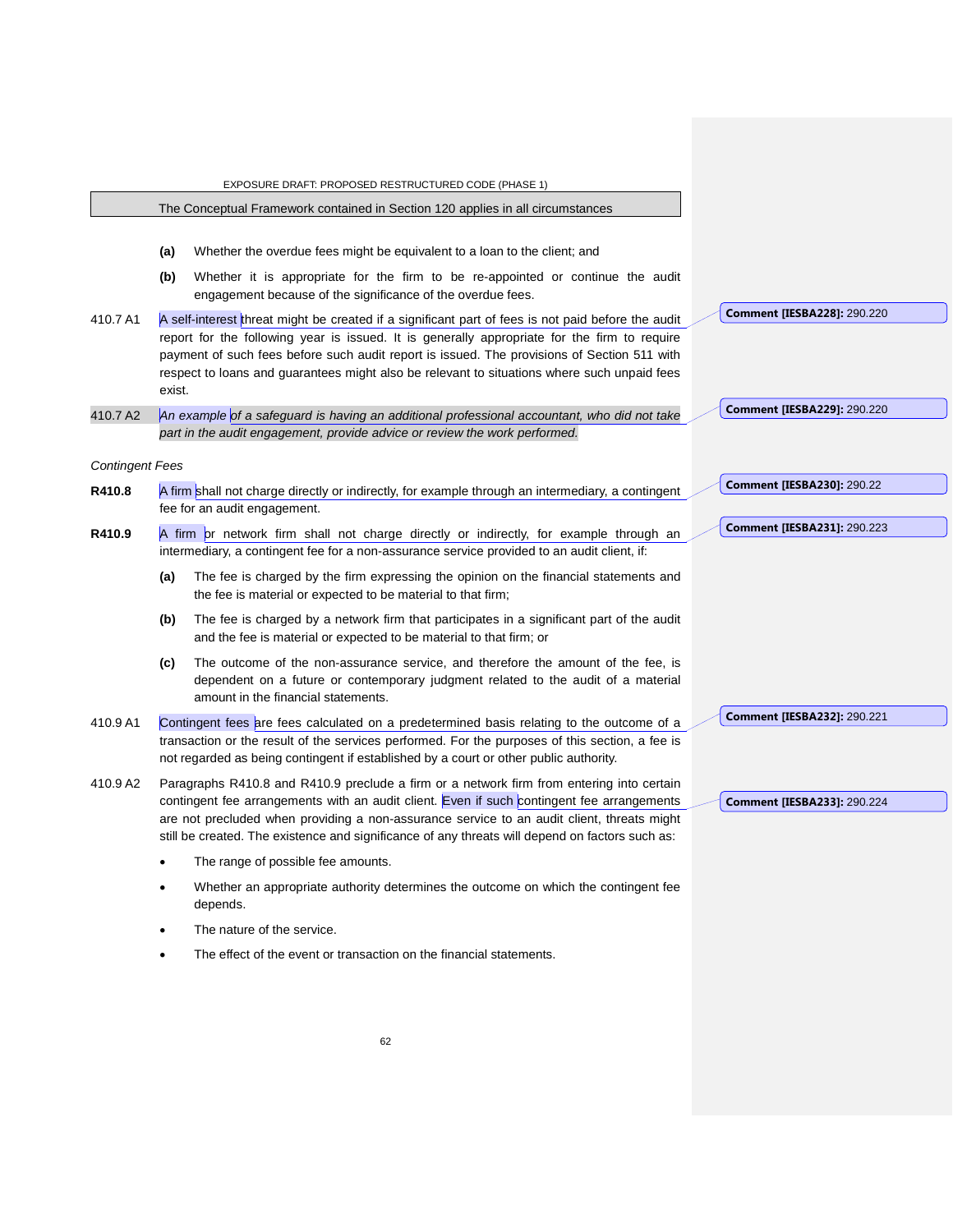# The Conceptual Framework contained in Section 120 applies in all circumstances

# 410.9 A3 *Examples of safeguards include:*

- *Having a professional accountant review the relevant audit work or advise as necessary.*
- Using professionals who are not members of the audit team to perform the non*assurance service.*

**Comment [IESBA234]:** 290.224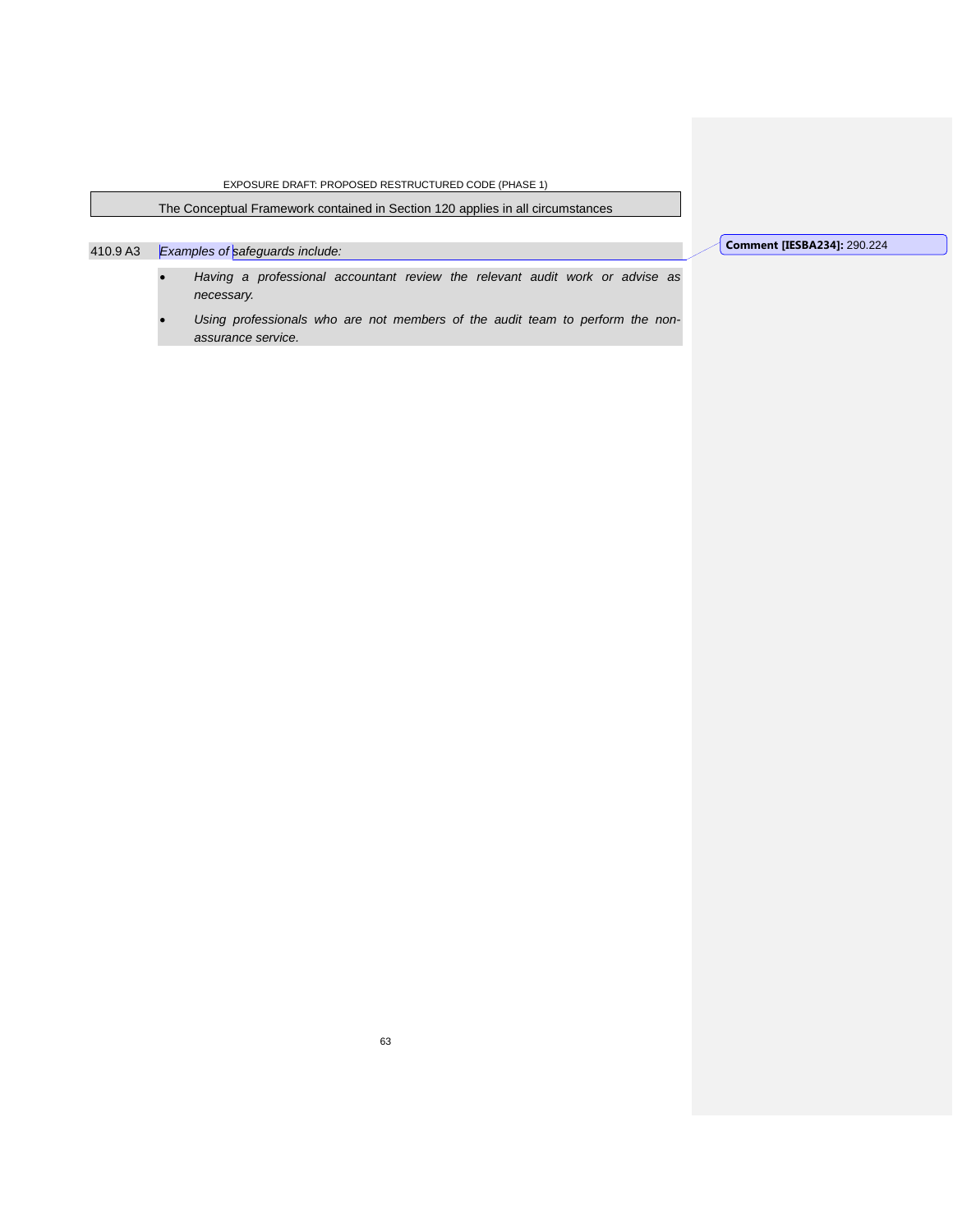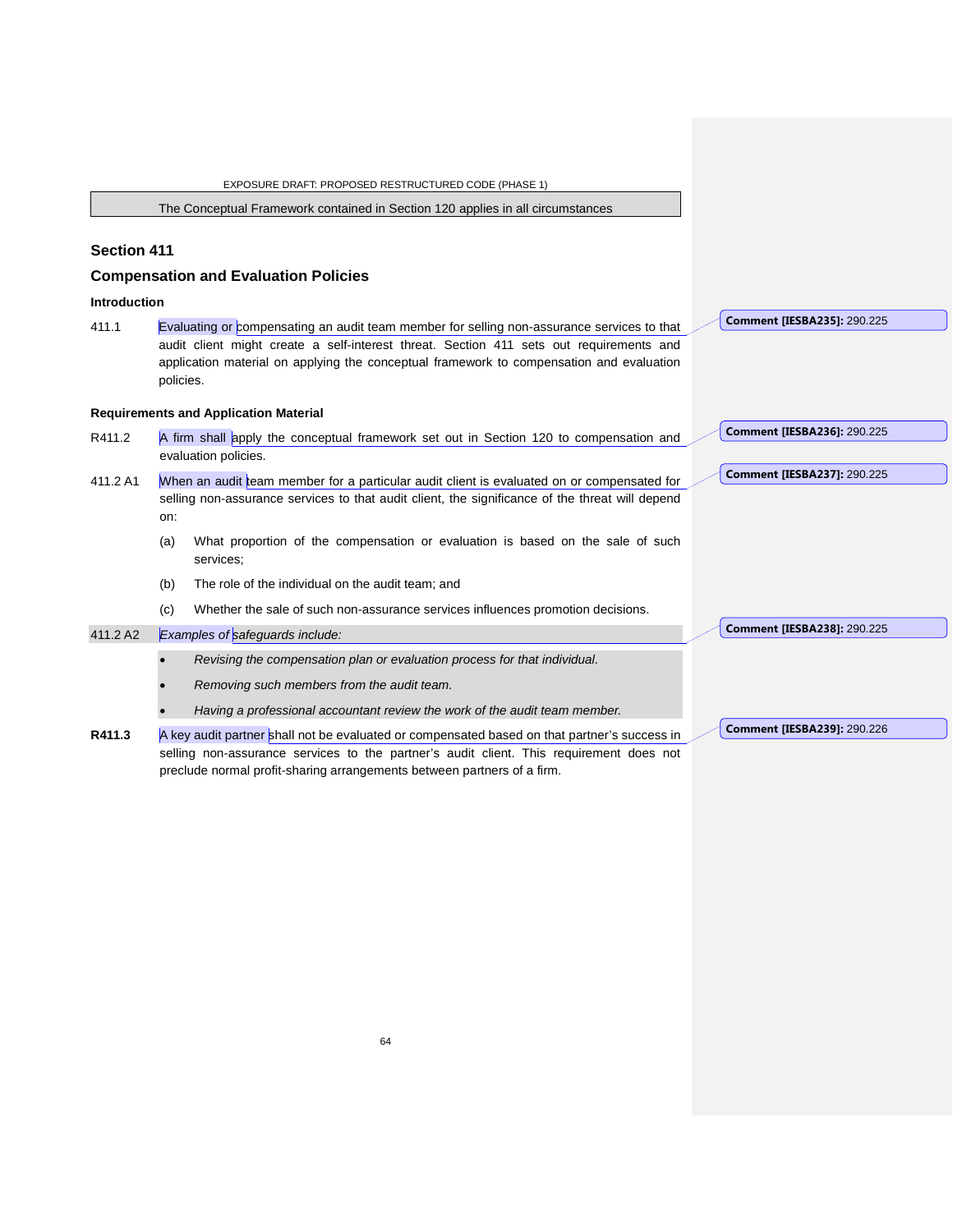| <b>Section 420</b>  | EXPOSURE DRAFT: PROPOSED RESTRUCTURED CODE (PHASE 1)<br>The Conceptual Framework contained in Section 120 applies in all circumstances<br><b>Gifts and Hospitality</b>                                                    |                                          |
|---------------------|---------------------------------------------------------------------------------------------------------------------------------------------------------------------------------------------------------------------------|------------------------------------------|
| <b>Introduction</b> |                                                                                                                                                                                                                           |                                          |
|                     |                                                                                                                                                                                                                           |                                          |
| 420.1               | Accepting gifts or hospitality from an audit client might create self-interest and familiarity<br>threats. Section 420 sets out requirements on applying the conceptual framework to<br>evaluating gifts and hospitality. | <b>Comment [IESBA240]: 290.227</b>       |
| <b>Requirements</b> |                                                                                                                                                                                                                           |                                          |
| R420.2              | A firm shall apply the conceptual framework set out in Section 120 to accepting gifts or<br>hospitality from an audit client.                                                                                             | <b>Comment [IESBA241]:</b> New paragraph |
| R420.3              | A firm or an audit team member shall not accept gifts or hospitality from an audit client,<br>unless the value is trivial and inconsequential.                                                                            | <b>Comment [IESBA242]: 290.227</b>       |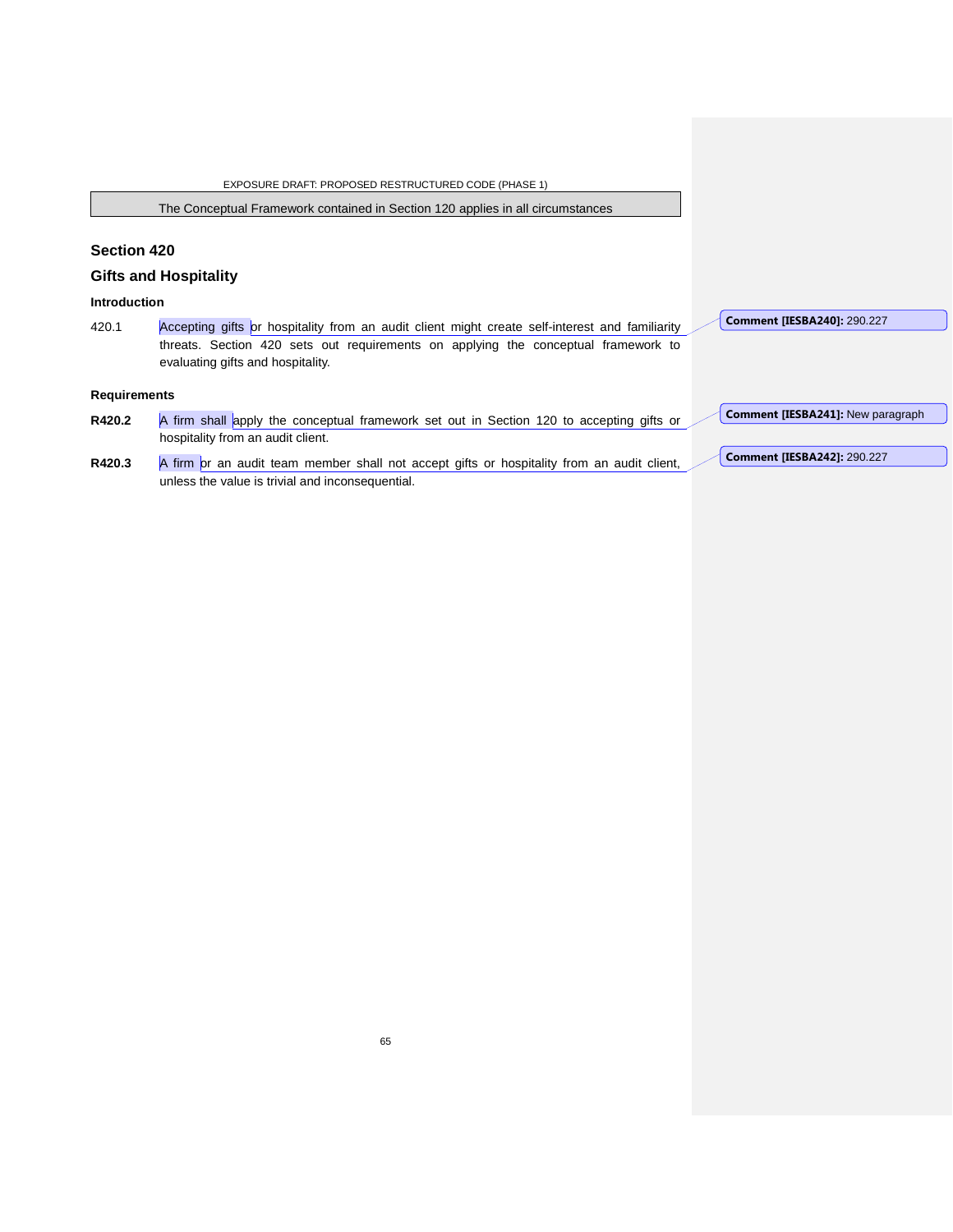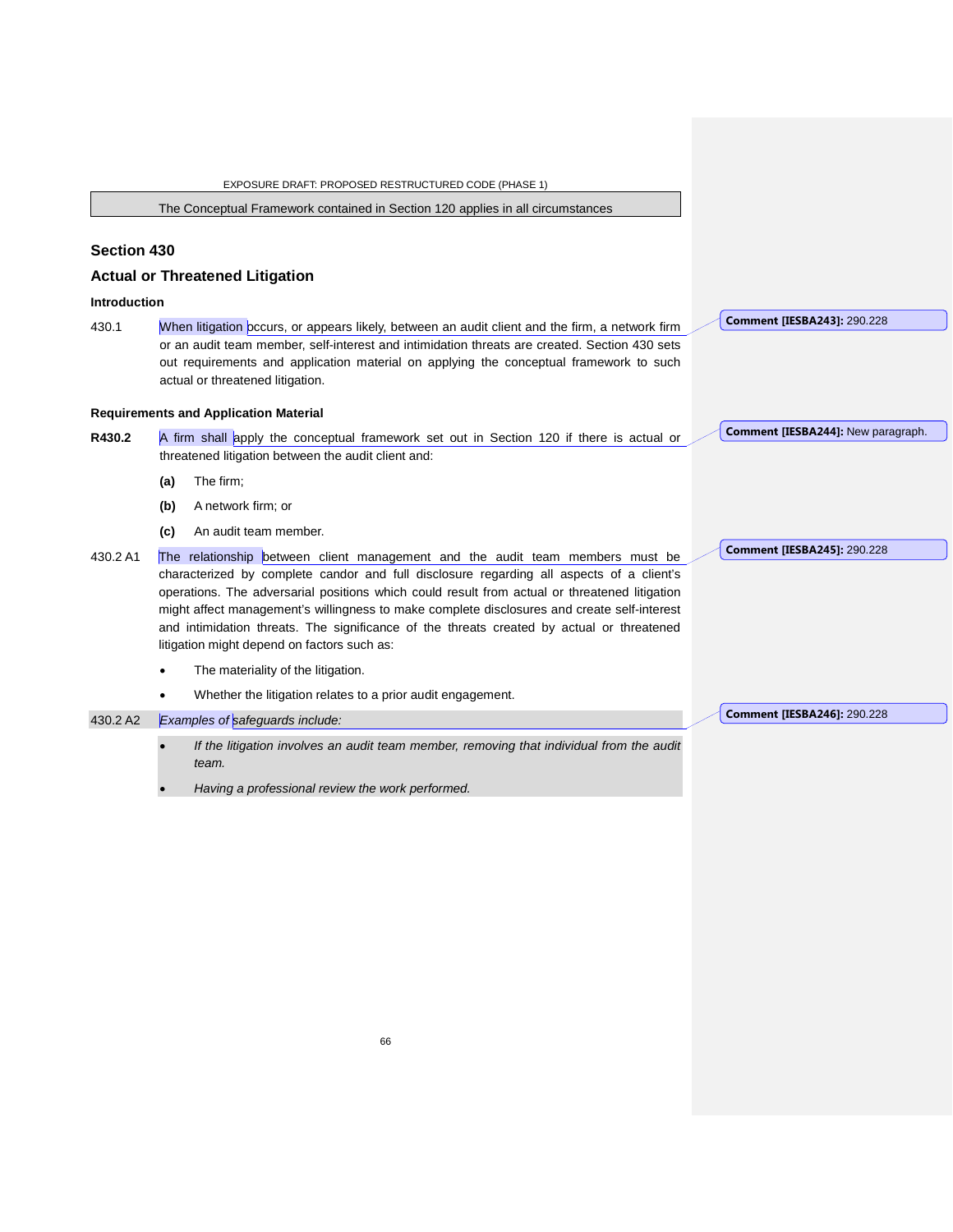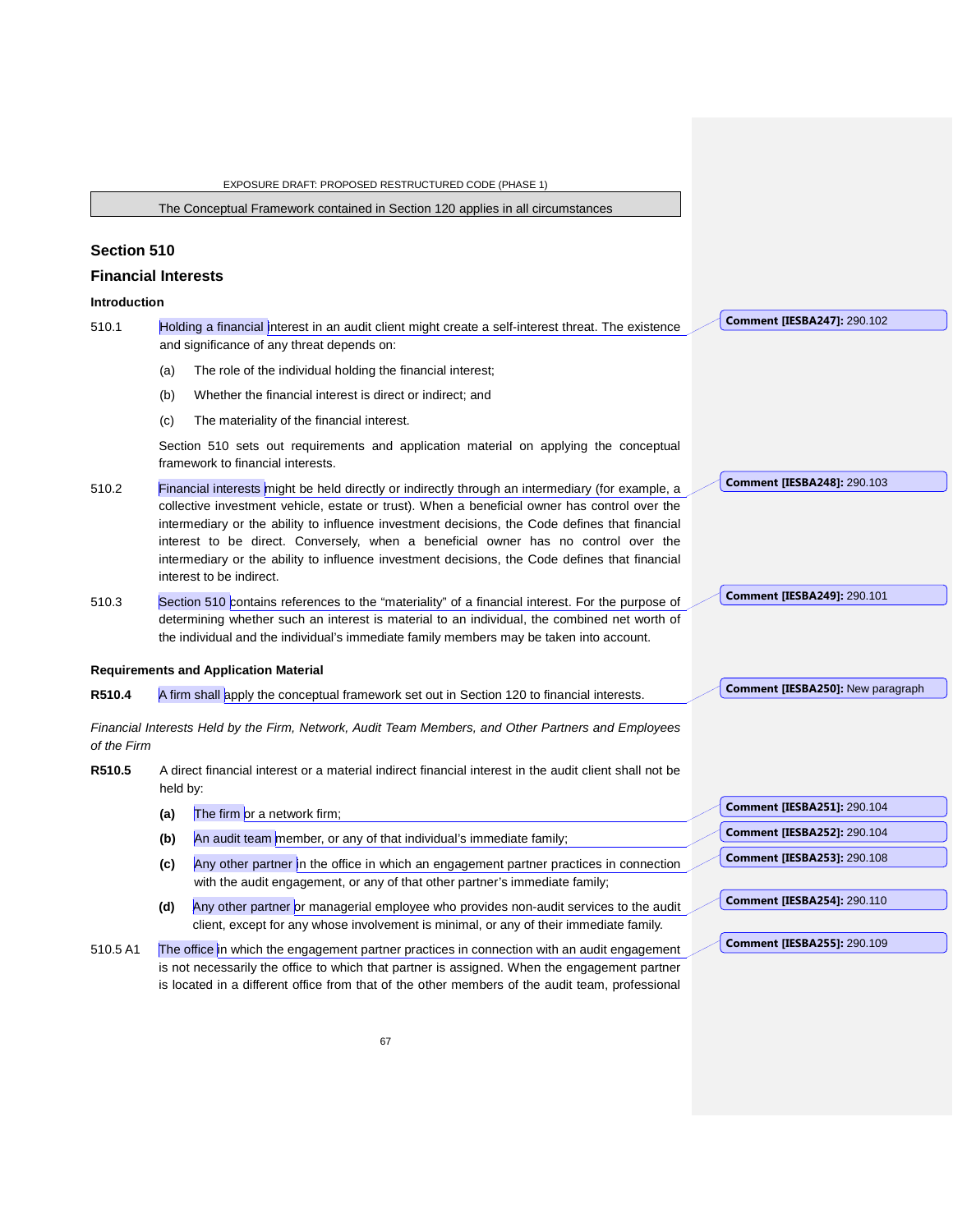#### The Conceptual Framework contained in Section 120 applies in all circumstances

judgment is needed to determine the office in which the partner practices in connection with the engagement.

- **R510.6** As an exception to paragraph R510.5, an immediate family member identified in subparagraphs 510.5(c) or (d) may hold a direct or material indirect financial interest in an audit client, provided that:
	- **(a)** The family member received the financial interest because of employment rights (for example, through pension or share option plans);
	- **(b)** The family member disposes of or forfeits the financial interest as soon as practicable when the family member has or obtains the right to do so, or in the case of a stock option, when the family member obtains the right to exercise the option; and
	- **(c)** When necessary, the firm applies safeguards to eliminate any threat to independence or reduce it to an acceptable level.
- **R510.7** When an entity has a controlling interest in an audit client and the audit client is material to the entity, neither the firm, nor a network firm, nor an audit team member, nor that individual's immediate family member shall hold a direct or material indirect financial interest in that entity.

### *Financial Interests Held as Trustee*

- **R510.8** Paragraph R510.5 also applies to a financial interest in an audit client held as trustee as it does to other financial interests, unless:
	- **(a)** None of the following is a beneficiary of the trust: the trustee, that individual's immediate family member, the firm or a network firm;
	- **(b)** The interest in the audit client held by the trust is not material to the trust;
	- **(c)** The trust is not able to exercise significant influence over the audit client; and
	- **(d)** None of the following can significantly influence any investment decision involving a financial interest in the audit client: the trustee, that individual's immediate family member, the firm or a network firm.

*Financial Interests in Common with the Audit Client*

- **R510.9 (a)** A firm, or a network firm, or an audit team member, or that individual's immediate family member shall not hold a financial interest in an entity when an audit client also has a financial interest in that entity, unless:
	- **(i)** The financial interests are immaterial to the firm, the network firm, the audit team member, that individual's immediate family member and the audit client, as the case may be; or
	- **(ii)** The audit client cannot exercise significant influence over the entity.
	- **(b)** Before an individual can become an audit team member, the individual or that individual's immediate family member shall either:

**Comment [IESBA259]:** 290.112

**Comment [IESBA260]:** 290.112

**(i)** Dispose of the interest; or

**Comment [IESBA256]:** 290.111

**Comment [IESBA257]:** 290.106

**Comment [IESBA258]:** 290.114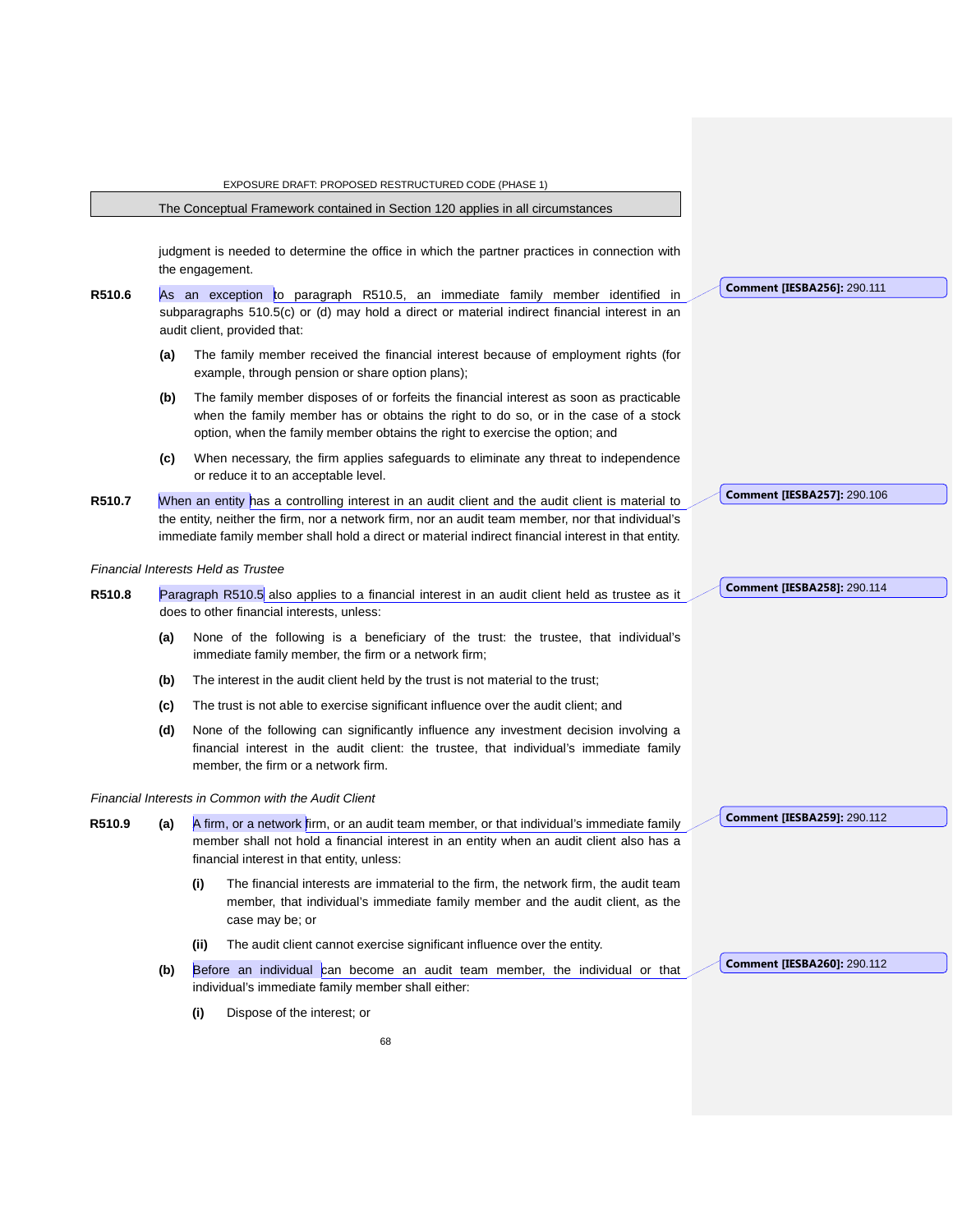**(ii)** Dispose of enough of the interest so that the remaining interest is no longer material.

#### *Unintended Acquisition of Interests*

- **R510.10** If a firm, a network firm or a partner or employee of the firm or a network firm, or that individual's immediate family member, receives a direct financial interest or a material indirect financial interest in an audit client by way of an inheritance, gift, as a result of a merger or in similar circumstances and the interest would not otherwise be permitted to be held under this section then:
	- **(a)** If the interest is received by the firm or a network firm, or an audit team member or a member of that individual's immediate family, the financial interest shall be disposed of immediately, or enough of an indirect financial interest shall be disposed of so that the remaining interest is no longer material; or
	- **(b) (i)** If the interest is received by an individual who is not an audit team member, or by that individual's immediate family member, the financial interest shall be disposed of as soon as possible, or enough of an indirect financial interest shall be disposed of so that the remaining interest is no longer material; and
		- (ii) Pending the disposal of the financial interest, the firm shall determine whether safeguards are necessary.

#### *Financial Interests – Other circumstances*

- **R510.11** In the following circumstances related to financial interests, the firm shall apply the conceptual framework set out in Section 120:
	- **(a)** If an audit team member knows that a close family member has a direct or material indirect financial interest in the audit client. (Ref: Para. 510.11 A1).
	- **(b)** If the retirement benefit plan of a firm or a network firm holds a direct or material indirect financial interest in an audit client.
	- **(c)** If an audit team member, or that individual's immediate family member, or the firm or a network firm, has a financial interest in an entity and a director or officer or controlling owner of the audit client is also known to have a financial interest in the same entity. (Ref: Para. 510.11 A3).
	- **(d)** If an audit team member knows that a financial interest in the audit client is held by other individuals, such as:
		- (i) Partners and professional employees of the firm or network firm, in addition to those who are specifically not permitted to hold such financial interests by paragraph R510.5, or their immediate family members; or
		- (ii) Individuals with a close personal relationship with an audit team member. (Ref: Para. 510.11 A5).

**Comment [IESBA261]:** 290.116

**Comment [IESBA262]:** 290.105

**Comment [IESBA263]:** 290.107

**Comment [IESBA264]:** 290.113

**Comment [IESBA265]:** 290.115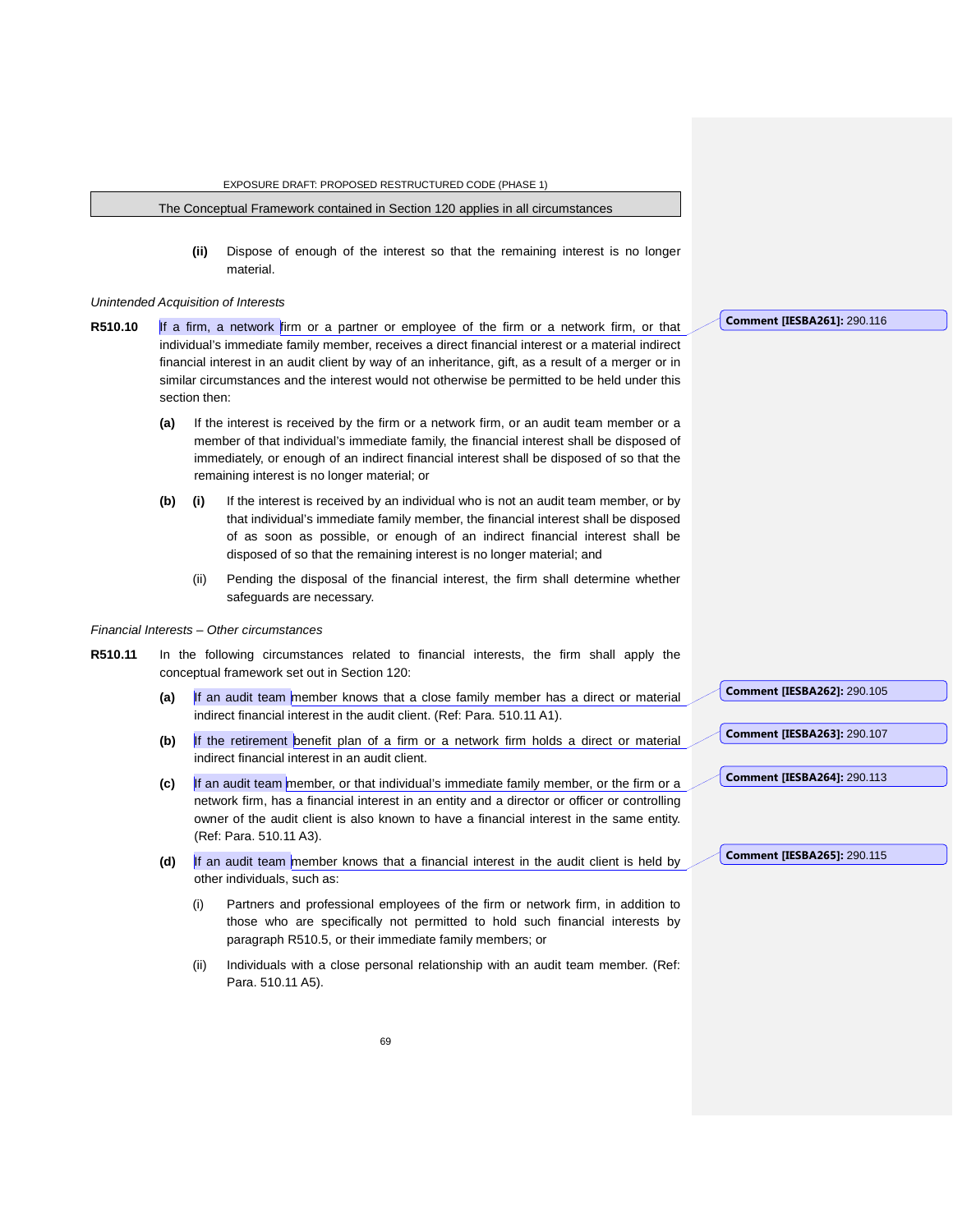|           | EXPOSURE DRAFT: PROPOSED RESTRUCTURED CODE (PHASE 1)                                                                                                                                                                                                                                                                                                                                                                                  |                                    |
|-----------|---------------------------------------------------------------------------------------------------------------------------------------------------------------------------------------------------------------------------------------------------------------------------------------------------------------------------------------------------------------------------------------------------------------------------------------|------------------------------------|
|           | The Conceptual Framework contained in Section 120 applies in all circumstances                                                                                                                                                                                                                                                                                                                                                        |                                    |
| 510.11 A1 | A self-interest threat might be created if an audit team member has a close family member<br>who the audit team member knows has a direct or material indirect financial interest in the<br>audit client. The significance of any threat created depends on factors such as:                                                                                                                                                          | <b>Comment [IESBA266]: 290.105</b> |
|           | The nature of the relationship between the audit team member and the close family<br>member.                                                                                                                                                                                                                                                                                                                                          |                                    |
|           | The materiality of the financial interest to the close family member.                                                                                                                                                                                                                                                                                                                                                                 |                                    |
|           | 510.11 A2 Examples of safeguards include:                                                                                                                                                                                                                                                                                                                                                                                             | <b>Comment [IESBA267]: 290.105</b> |
|           | The close family member disposing, as soon as practicable, of all of the financial<br>interest or disposing of enough of an indirect financial interest so that the remaining<br>interest is no longer material.                                                                                                                                                                                                                      |                                    |
|           | Having a professional accountant review the work of the audit team member.                                                                                                                                                                                                                                                                                                                                                            |                                    |
|           | Removing the individual from the audit team.                                                                                                                                                                                                                                                                                                                                                                                          |                                    |
| 510.11 A3 | Self-interest, familiarity, or intimidation threats might be created if an audit team member, or<br>that individual's immediate family member, or the firm or a network firm has a financial<br>interest in an entity when a director or officer or controlling owner of the audit client is also<br>known to have a financial interest in that entity. The existence and significance of any threat<br>depends upon factors such as: | <b>Comment [IESBA268]: 290.113</b> |
|           | The role of the individual on the audit team.                                                                                                                                                                                                                                                                                                                                                                                         |                                    |
|           | Whether ownership of the entity is closely or widely held.                                                                                                                                                                                                                                                                                                                                                                            |                                    |
|           | Whether the interest allows the investor to control or significantly influence the entity.                                                                                                                                                                                                                                                                                                                                            |                                    |
|           | The materiality of the financial interest.                                                                                                                                                                                                                                                                                                                                                                                            |                                    |
| 510.11 A4 | Examples of safeguards include:                                                                                                                                                                                                                                                                                                                                                                                                       | Comment [IESBA269]: 290.113        |
|           | Removing the audit team member with the financial interest from the audit team.                                                                                                                                                                                                                                                                                                                                                       |                                    |
|           | Having a professional accountant review the work of the audit team member.                                                                                                                                                                                                                                                                                                                                                            |                                    |
| 510.11 A5 | Whether the interests set out in paragraph R510.11(d) create a self-interest threat depends<br>on factors such as:                                                                                                                                                                                                                                                                                                                    | <b>Comment [IESBA270]: 290.115</b> |
|           | The firm's organizational, operating and reporting structure.                                                                                                                                                                                                                                                                                                                                                                         |                                    |
|           | The nature of the relationship between the individual and the audit team member.                                                                                                                                                                                                                                                                                                                                                      |                                    |
| 510.11 A6 | Examples of safeguards include:                                                                                                                                                                                                                                                                                                                                                                                                       | <b>Comment [IESBA271]: 290.115</b> |
|           | Removing the audit team member with the personal relationship from the audit team.                                                                                                                                                                                                                                                                                                                                                    |                                    |
|           | Excluding the audit team member from any significant decision-making concerning the<br>audit engagement.                                                                                                                                                                                                                                                                                                                              |                                    |
|           | Having a professional accountant review the work of the audit team member.                                                                                                                                                                                                                                                                                                                                                            |                                    |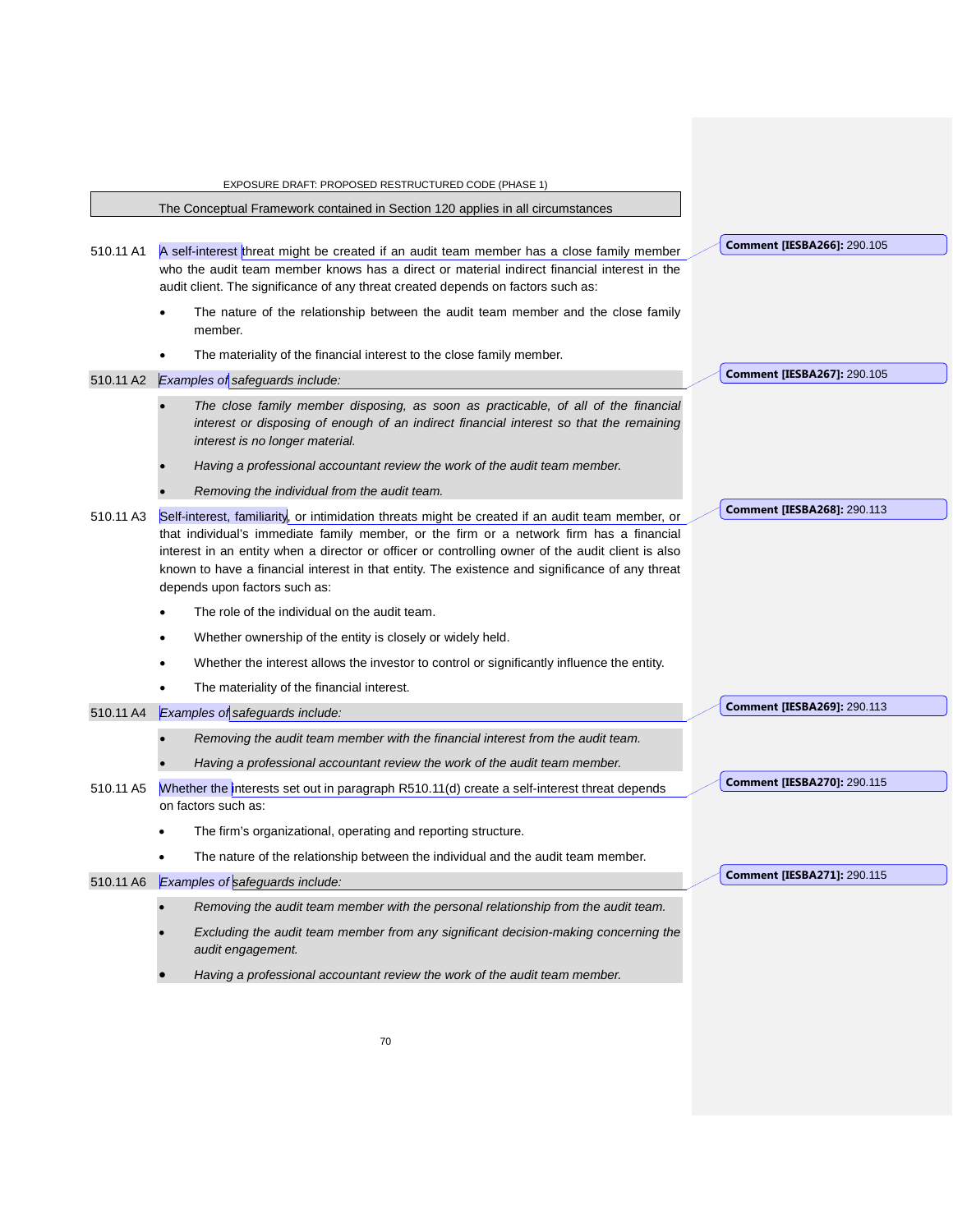

- **R511.5** A firm, a network firm, an audit team member, or that individual's immediate family member shall not accept a loan from, or have a borrowing guaranteed by, an audit client that is not a bank or similar institution, unless the loan or guarantee is immaterial to:
	- **(a)** The firm, the network firm, or the audit team member and the immediate family member receiving the loan, as the case may be; and
	- **(b)** The client.

71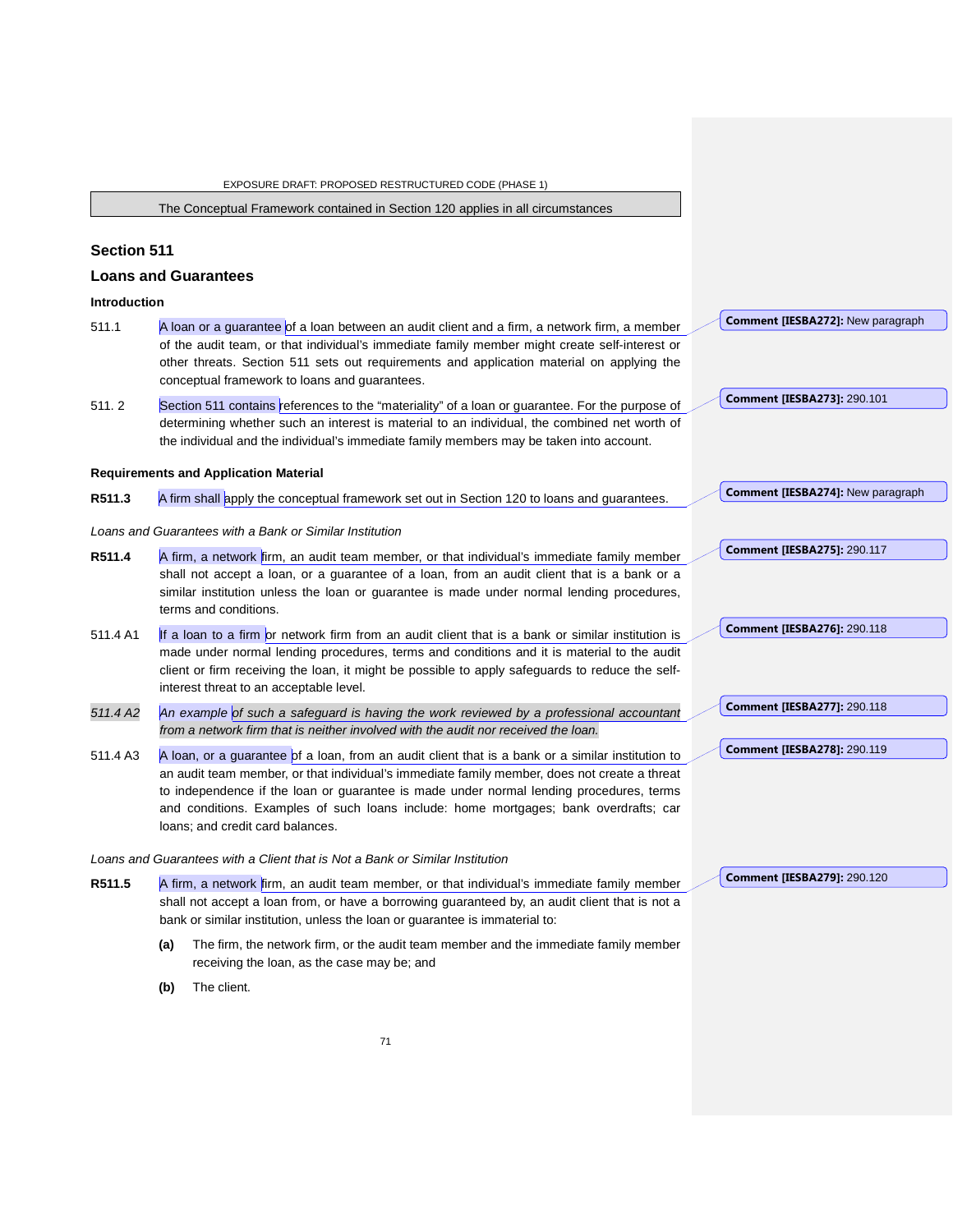The Conceptual Framework contained in Section 120 applies in all circumstances

- **R511.6** A firm, a network firm, an audit team member, or that individual's immediate family member shall not make or guarantee a loan to an audit client unless the loan or guarantee is immaterial to:
	- **(a)** The firm, the network firm or the audit team member and the immediate family member making the loan or guarantee, as the case may be; and
	- **(b)** The client.

# *Deposits or Brokerage Accounts*

**R511.7** A firm, a network firm, an audit team member, or that individual's immediate family member shall not have deposits or a brokerage account with an audit client that is a bank, broker or similar institution, unless the deposit or account is held under normal commercial terms.

**Comment [IESBA280]:** 290.121

**Comment [IESBA281]:** 290.122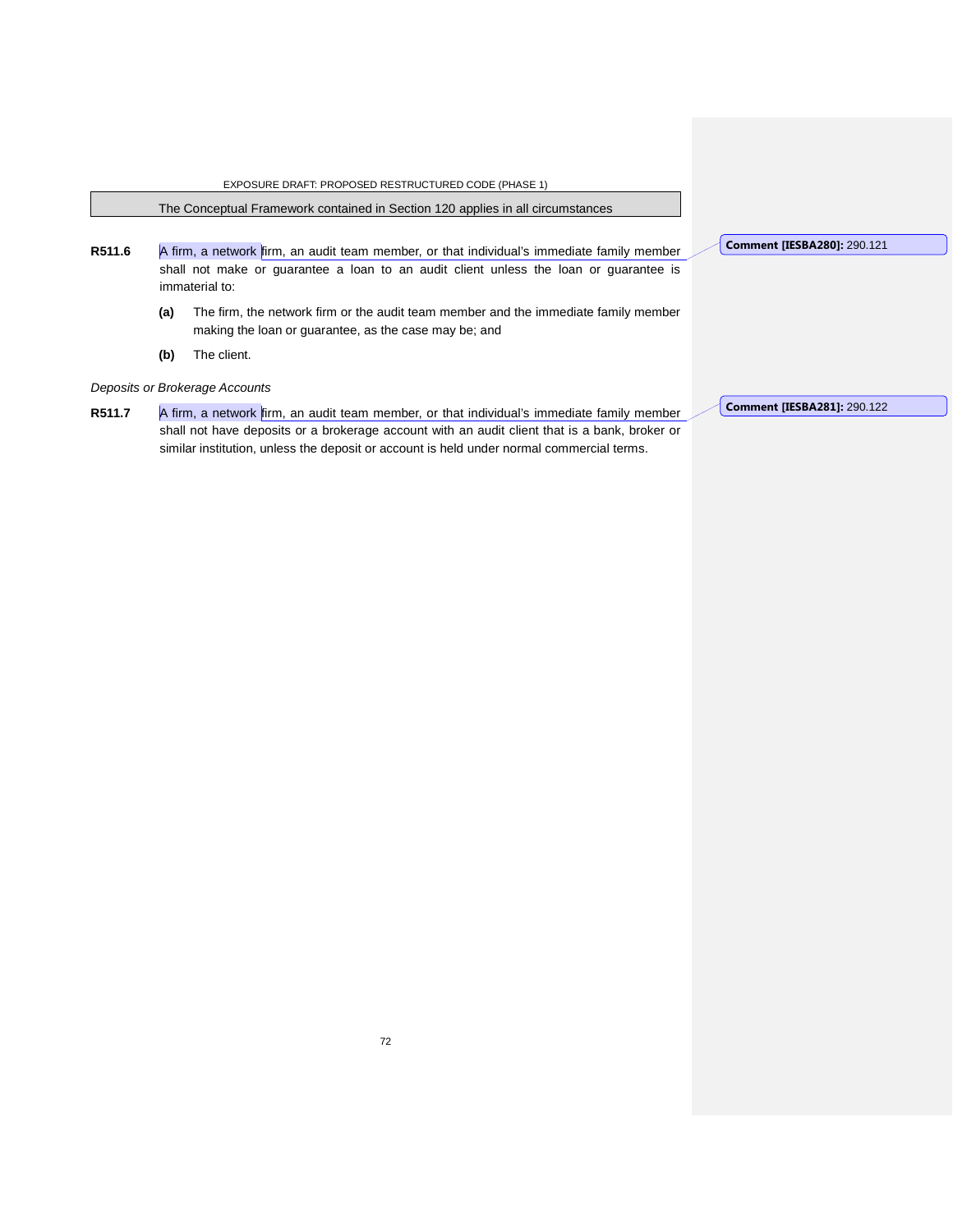

## *Common Interests in Closely-Held Entities*

**R520.5** The firm, a network firm, an audit team member, or that individual's immediate family member shall not have a business relationship involving the holding of an interest in a closely-held entity when an audit client or a director or officer of the client, or any group thereof, also holds an interest in that entity, unless:

> **(a)** The business relationship is insignificant to the firm, the network firm, or the audit team member and the immediate family member, as the case may be, and the client;

**Comment [IESBA287]:** 290.124

73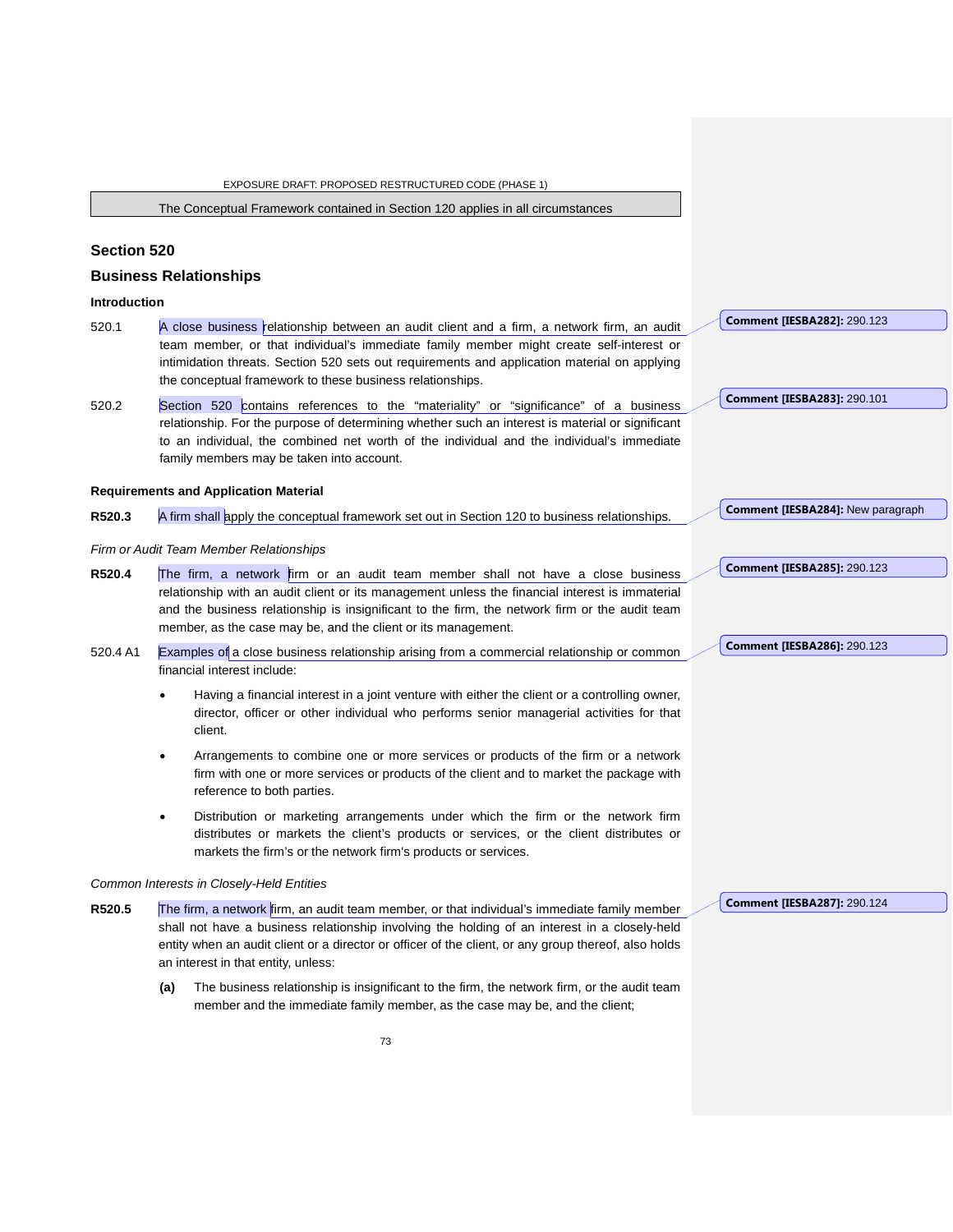- **(b)** The financial interest is immaterial to the investor or group of investors; and
- **(c)** The financial interest does not give the investor, or group of investors, the ability to control the closely-held entity.

### *Buying Goods or Services*

520**.**6 A1 The purchase of goods and services from an audit client by a firm, a network firm, an audit team member, or that individual's immediate family member does not usually create a threat to independence if the transaction is in the normal course of business and at arm's length. However, such transactions might be of such a nature and magnitude that they create a selfinterest threat.

#### 520.6 A2 *Examples of safeguards include:*

- *Eliminating or reducing the magnitude of the transaction.*
- *Removing the individual from the audit team.*

**Comment [IESBA288]:** 290.125

**Comment [IESBA289]:** 290.125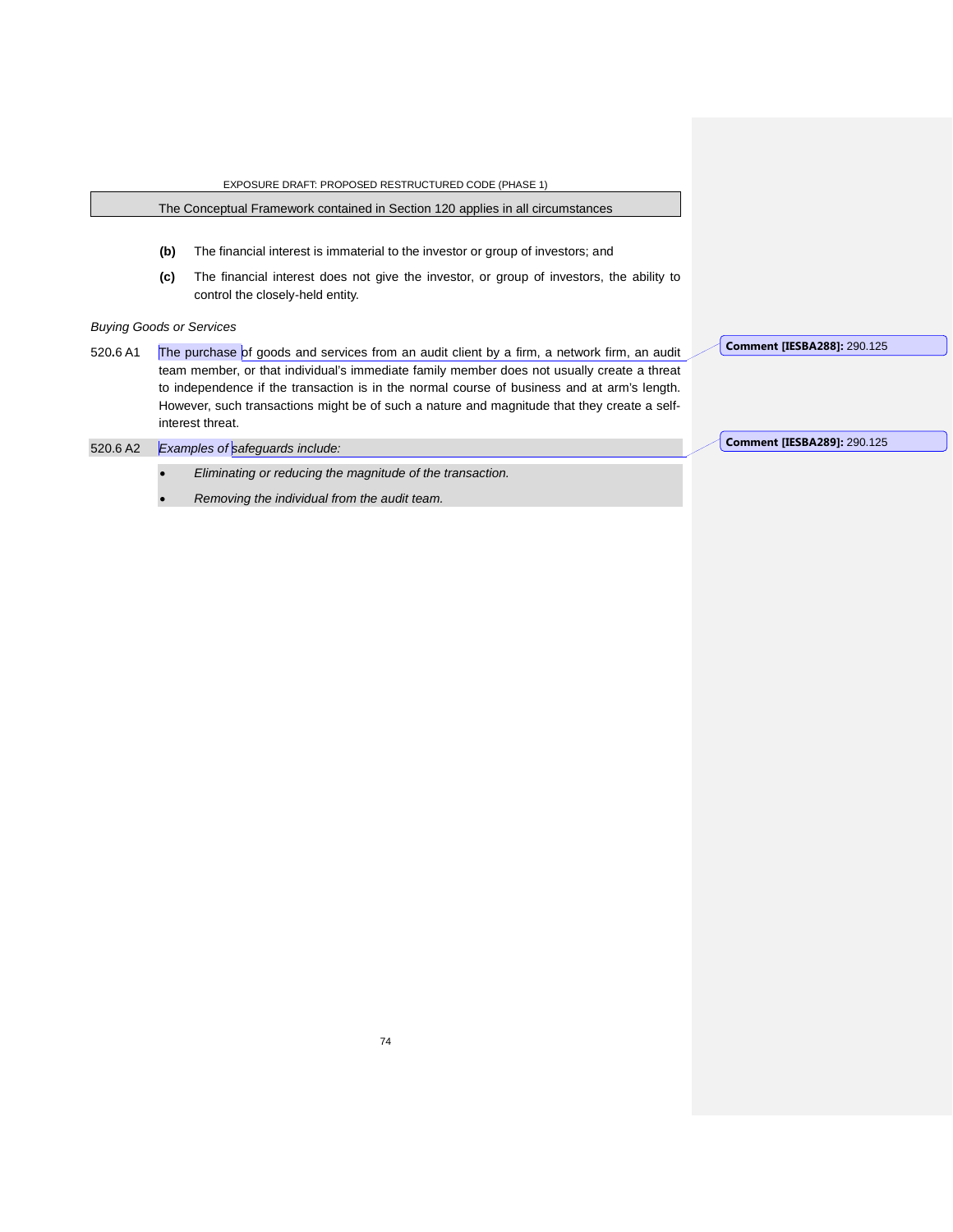|                     | EXPOSURE DRAFT: PROPOSED RESTRUCTURED CODE (PHASE 1)                                                                                                                                                                                                                                                                                                                                                                 |                                    |  |  |  |  |
|---------------------|----------------------------------------------------------------------------------------------------------------------------------------------------------------------------------------------------------------------------------------------------------------------------------------------------------------------------------------------------------------------------------------------------------------------|------------------------------------|--|--|--|--|
|                     | The Conceptual Framework contained in Section 120 applies in all circumstances                                                                                                                                                                                                                                                                                                                                       |                                    |  |  |  |  |
| <b>Section 521</b>  |                                                                                                                                                                                                                                                                                                                                                                                                                      |                                    |  |  |  |  |
|                     | <b>Family and Personal Relationships</b>                                                                                                                                                                                                                                                                                                                                                                             |                                    |  |  |  |  |
| <b>Introduction</b> |                                                                                                                                                                                                                                                                                                                                                                                                                      |                                    |  |  |  |  |
| 521.1               | <b>Comment [IESBA290]: 290.126</b><br>A family or personal relationship between an audit team member and a director or officer or<br>other employees of the audit client (depending on their role) might create self-interest,<br>familiarity or intimidation threats. Section 521 sets out requirements and application material<br>on applying the conceptual framework to these family or personal relationships. |                                    |  |  |  |  |
|                     | <b>Requirements and Application Material</b>                                                                                                                                                                                                                                                                                                                                                                         |                                    |  |  |  |  |
| R521.2              | A firm shall apply the conceptual framework set out in Section 120 to family and personal<br>relationships.                                                                                                                                                                                                                                                                                                          | Comment [IESBA291]: New paragraph  |  |  |  |  |
| 521.2 A1            | Comment [IESBA292]: 290.126<br>The existence and significance of any threats created by family and personal relationships<br>will depend on a number of factors, including the individual's responsibilities on the audit<br>team, the role of the family member or other individual within the client and the closeness of<br>the relationship.                                                                     |                                    |  |  |  |  |
|                     | Immediate Family of Audit Team Member                                                                                                                                                                                                                                                                                                                                                                                |                                    |  |  |  |  |
| R521.3              | An individual shall not participate as an audit team member when that individual's immediate<br>family member:                                                                                                                                                                                                                                                                                                       | <b>Comment [IESBA293]: 290.127</b> |  |  |  |  |
|                     | Is a director or officer of the audit client;<br>(a)                                                                                                                                                                                                                                                                                                                                                                 |                                    |  |  |  |  |
|                     | Is an employee in a position to exert significant influence over the preparation of the<br>(b)<br>client's accounting records or the financial statements on which the firm will express an<br>opinion; or                                                                                                                                                                                                           |                                    |  |  |  |  |
|                     | Was in any such position during any period covered by the engagement or the financial<br>(c)<br>statements.                                                                                                                                                                                                                                                                                                          |                                    |  |  |  |  |
| 521.3 A1            | Threats to independence are created when an immediate family member of an audit team<br>member is an employee in a position to exert significant influence over the client's financial<br>position, financial performance or cash flows.                                                                                                                                                                             | <b>Comment [IESBA294]: 290.128</b> |  |  |  |  |
|                     | The significance of the threats will depend on factors such as:                                                                                                                                                                                                                                                                                                                                                      |                                    |  |  |  |  |
|                     | The position held by the immediate family member.                                                                                                                                                                                                                                                                                                                                                                    |                                    |  |  |  |  |
|                     | The role of the professional on the audit team.                                                                                                                                                                                                                                                                                                                                                                      |                                    |  |  |  |  |
| 521.3 A2            | Examples of safeguards include:                                                                                                                                                                                                                                                                                                                                                                                      | <b>Comment [IESBA295]: 290.128</b> |  |  |  |  |
|                     | Removing the individual from the audit team.                                                                                                                                                                                                                                                                                                                                                                         |                                    |  |  |  |  |
|                     | Structuring the responsibilities of the audit team so that the professional does not deal<br>with matters that are within the responsibility of the immediate family member.                                                                                                                                                                                                                                         |                                    |  |  |  |  |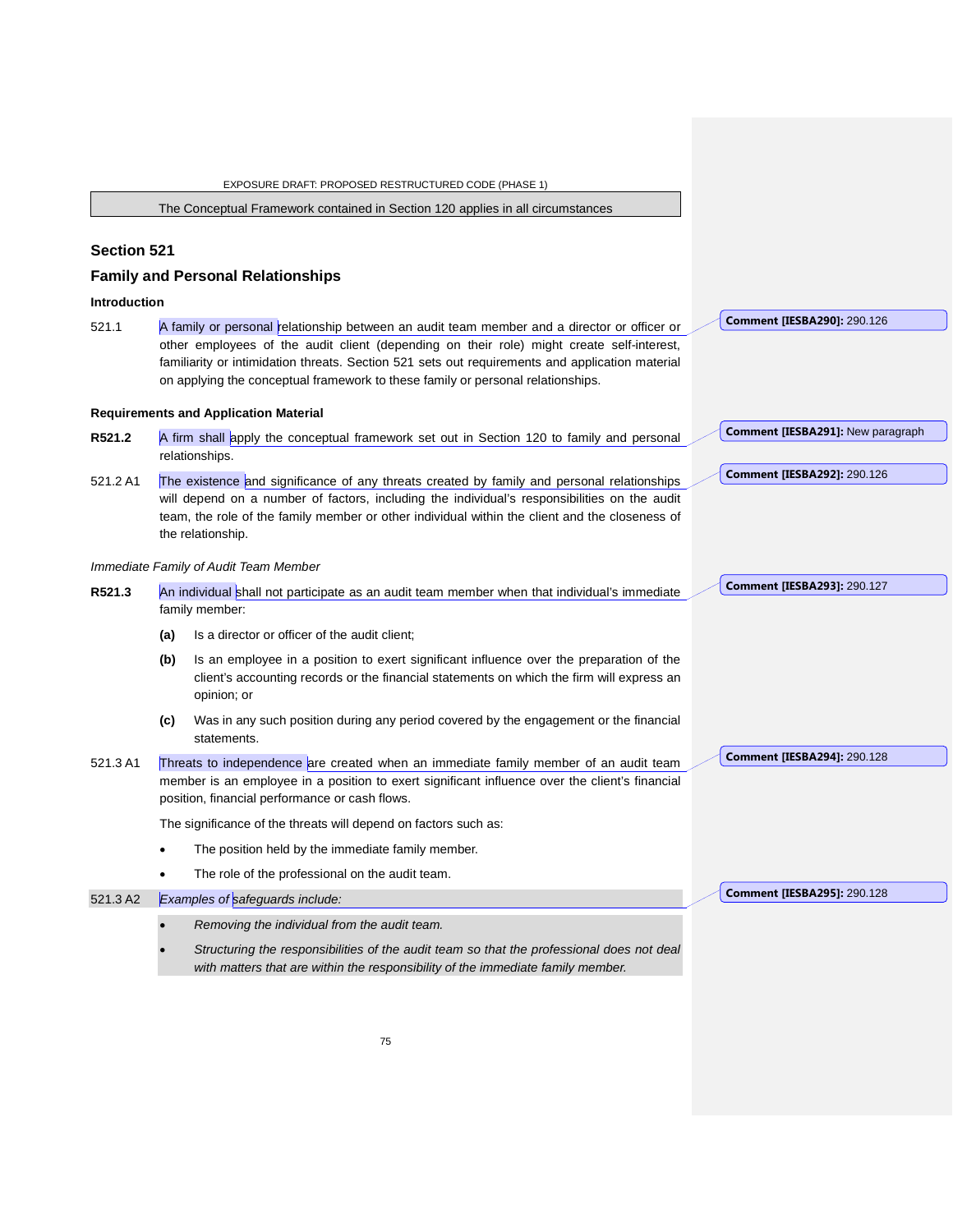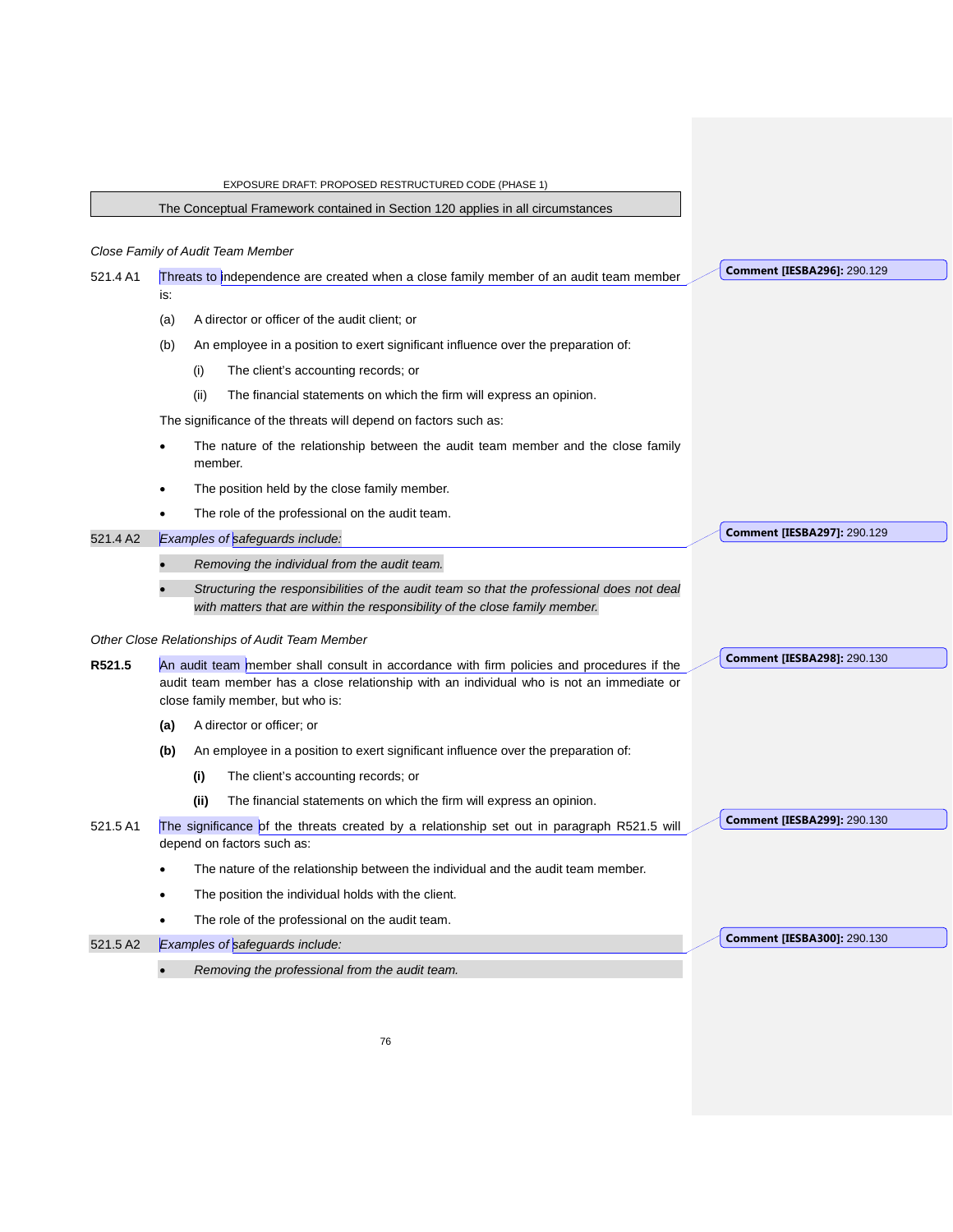|          |           | EXPOSURE DRAFT: PROPOSED RESTRUCTURED CODE (PHASE 1)                                                                                                                                                                                       |                                    |
|----------|-----------|--------------------------------------------------------------------------------------------------------------------------------------------------------------------------------------------------------------------------------------------|------------------------------------|
|          |           | The Conceptual Framework contained in Section 120 applies in all circumstances                                                                                                                                                             |                                    |
|          |           |                                                                                                                                                                                                                                            |                                    |
|          |           | Structuring the responsibilities of the audit team so that the professional does not deal<br>with matters that are within the responsibility of the individual with whom the<br>professional has a close relationship.                     |                                    |
| R521.6   |           | Partners and employees of the firm shall consult in accordance with firm policies and<br>procedures if they are aware of a personal or family relationship between:                                                                        | <b>Comment [IESBA301]: 290.131</b> |
|          | (a)       | A partner or employee of the firm who is not an audit team member; and                                                                                                                                                                     |                                    |
|          | (b)       | A director or officer of the audit client or an employee in a position to exert significant<br>influence over the preparation of the client's accounting records or the financial<br>statements on which the firm will express an opinion. |                                    |
| 521.6 A1 |           | The existence and significance of any threat will depend on factors such as:                                                                                                                                                               | Comment [IESBA302]: 290.131        |
|          |           | The nature of the relationship between the partner or employee of the firm and the<br>director or officer or employee of the client;                                                                                                       |                                    |
|          | $\bullet$ | The interaction of the partner or employee of the firm with the audit team.                                                                                                                                                                |                                    |
|          | ٠         | The position of the partner or employee within the firm.                                                                                                                                                                                   |                                    |
|          | ٠         | The position the individual holds with the client.                                                                                                                                                                                         |                                    |
| 521.6 A2 |           | Examples of safeguards include:                                                                                                                                                                                                            | <b>Comment [IESBA303]: 290.131</b> |
|          |           | Structuring the partner's or employee's responsibilities to reduce any potential<br>influence over the audit engagement.                                                                                                                   |                                    |
|          |           | Having a professional accountant review the relevant audit work performed.                                                                                                                                                                 |                                    |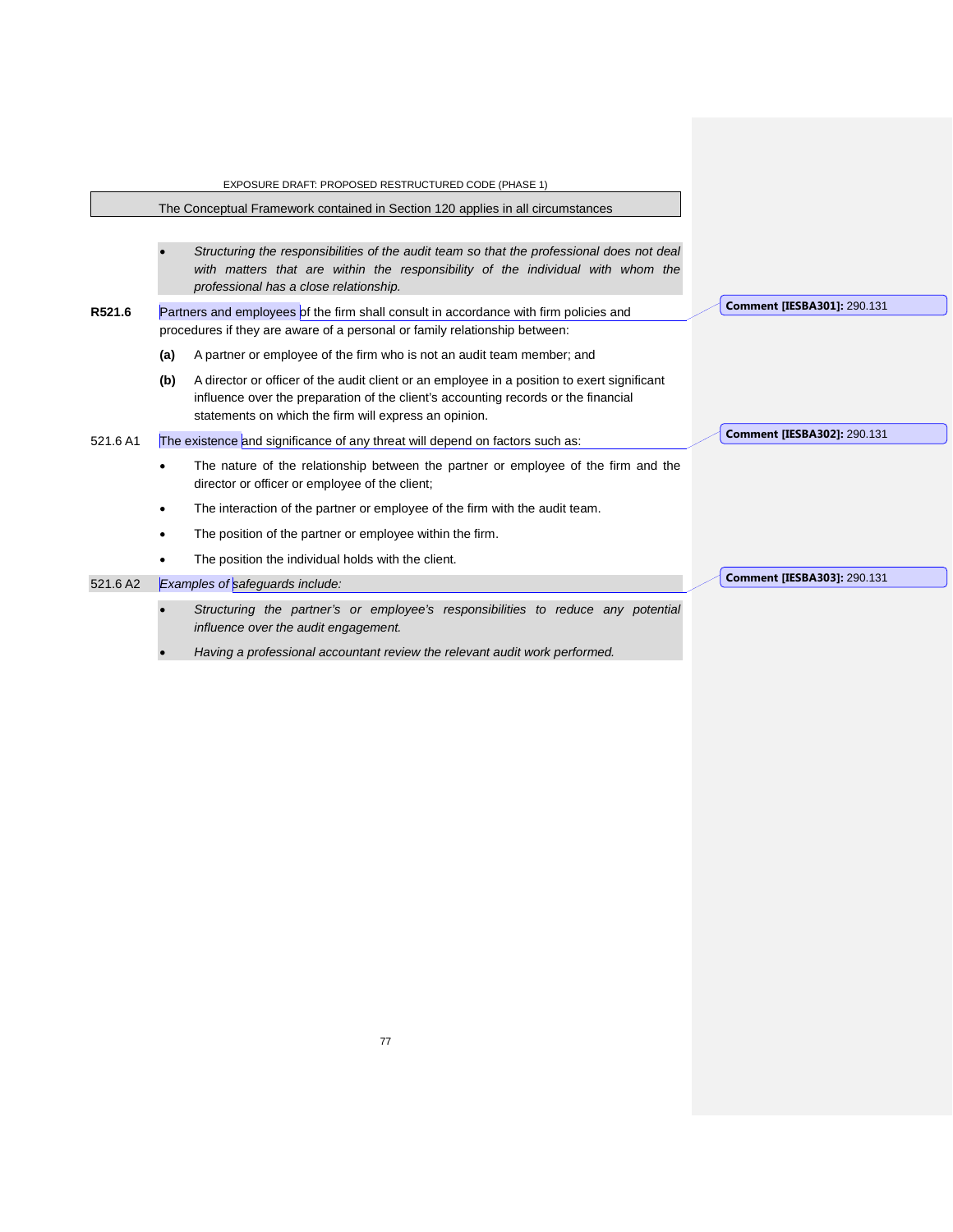|                     |           | EXPOSURE DRAFT: PROPOSED RESTRUCTURED CODE (PHASE 1)                                                                                                                                                                                                                                                                                                                                                                                                                                                                                                    |                                    |
|---------------------|-----------|---------------------------------------------------------------------------------------------------------------------------------------------------------------------------------------------------------------------------------------------------------------------------------------------------------------------------------------------------------------------------------------------------------------------------------------------------------------------------------------------------------------------------------------------------------|------------------------------------|
|                     |           | The Conceptual Framework contained in Section 120 applies in all circumstances                                                                                                                                                                                                                                                                                                                                                                                                                                                                          |                                    |
| <b>Section 522</b>  |           |                                                                                                                                                                                                                                                                                                                                                                                                                                                                                                                                                         |                                    |
|                     |           | <b>Recent Service with an Audit Client</b>                                                                                                                                                                                                                                                                                                                                                                                                                                                                                                              |                                    |
| <b>Introduction</b> |           |                                                                                                                                                                                                                                                                                                                                                                                                                                                                                                                                                         |                                    |
| 522.1               |           | Self-interest, self-review or familiarity threats might be created if an audit team member has<br>recently served as a director or officer, or employee of the audit client. For example, an audit<br>team member might have to evaluate elements of the financial statements when that<br>individual prepared the relevant accounting records while with the client. Section 522 sets out<br>requirements and application material on applying the conceptual framework in<br>circumstances where audit team members have served with an audit client. | <b>Comment [IESBA304]: 290.141</b> |
|                     |           | <b>Requirements and Application Material</b>                                                                                                                                                                                                                                                                                                                                                                                                                                                                                                            |                                    |
| R522.2              |           | A firm shall apply the conceptual framework set out in Section 120 when an audit team<br>member has served recently with an audit client.                                                                                                                                                                                                                                                                                                                                                                                                               | Comment [IESBA305]: New paragraph  |
| R522.3              | report:   | The audit team shall not include an individual who, during the period covered by the audit                                                                                                                                                                                                                                                                                                                                                                                                                                                              | <b>Comment [IESBA306]: 290.142</b> |
|                     | (a)       | Had served as a director or officer of the audit client; or                                                                                                                                                                                                                                                                                                                                                                                                                                                                                             |                                    |
|                     | (b)       | Was an employee in a position to exert significant influence over the preparation of the<br>client's accounting records or the financial statements on which the firm will express an<br>opinion.                                                                                                                                                                                                                                                                                                                                                       |                                    |
| 522.3 A1            |           | Self-interest, self-review or familiarity threats might be created if, before the period covered<br>by the audit report, an audit team member:                                                                                                                                                                                                                                                                                                                                                                                                          | Comment [IESBA307]: 290.143        |
|                     | (a)       | Had served as a director or officer of the audit client; or                                                                                                                                                                                                                                                                                                                                                                                                                                                                                             |                                    |
|                     | (b)       | Was an employee in a position to exert significant influence over the preparation of the<br>client's accounting records or financial statements on which the firm will express an<br>opinion.                                                                                                                                                                                                                                                                                                                                                           |                                    |
|                     |           | For example, a threat would be created if a decision made or work performed by the<br>individual in the prior period, while employed by the client, is to be evaluated in the current<br>period as part of the current audit engagement.                                                                                                                                                                                                                                                                                                                |                                    |
| 522.3 A2            |           | The existence and significance of any threats will depend on factors such as:                                                                                                                                                                                                                                                                                                                                                                                                                                                                           | Comment [IESBA308]: 290.143        |
|                     | $\bullet$ | The position the individual held with the client.                                                                                                                                                                                                                                                                                                                                                                                                                                                                                                       |                                    |
|                     |           | The length of time since the individual left the client.                                                                                                                                                                                                                                                                                                                                                                                                                                                                                                |                                    |
|                     |           | The role of the professional on the audit team.                                                                                                                                                                                                                                                                                                                                                                                                                                                                                                         |                                    |
| 522.3 A3            |           | An example of a safeguard is conducting a review of the work performed by the individual as                                                                                                                                                                                                                                                                                                                                                                                                                                                             | <b>Comment [IESBA309]: 290.143</b> |

*an audit team member.*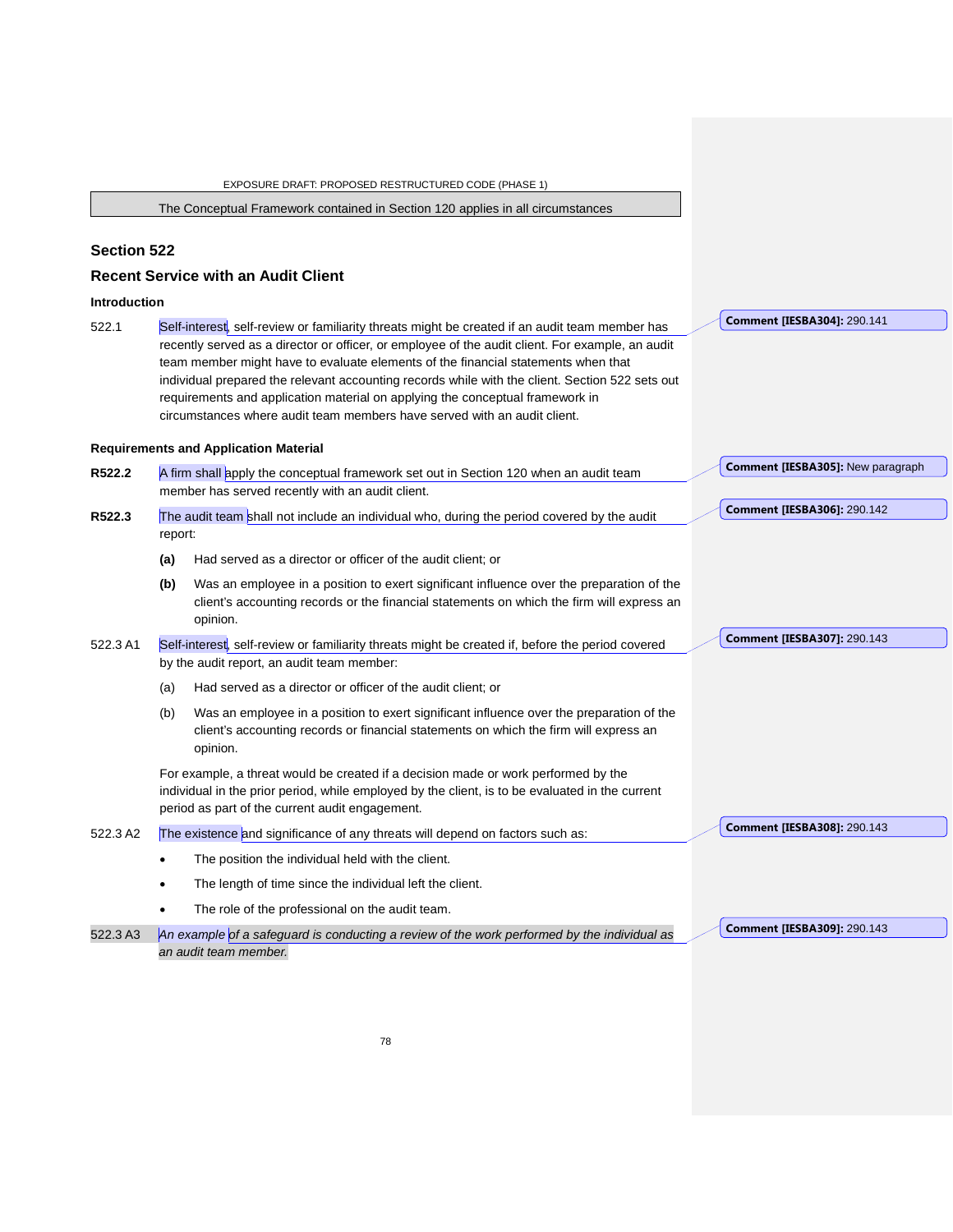

## **Section 523**

# **Serving as a Director or Officer of an Audit Client<sup>19</sup>**

#### **Introduction**

- 523.1 Self-review and self-interest threats are created if a partner or employee of the firm or a network firm serves as a director or officer of an audit client. Section 523 sets out requirements on applying the conceptual framework in these circumstances.
- 523.2 The position of Company Secretary has different implications in different jurisdictions. Duties might range from: administrative duties, such as personnel management and the maintenance of company records and registers; to duties as diverse as ensuring that the company complies with regulations or providing advice on corporate governance matters. Generally, this position is seen to imply a close association with the entity. (See also Section 600 and Subsections 601 and 602 in relation to providing non-assurance services to an audit client).

#### **Requirements**

- **R523.3** A partner or employee of the firm or a network firm shall not serve as a director or officer of an audit client of the firm.
- **R523.4** A partner or employee of the firm or a network firm shall not serve as Company Secretary for an audit client of the firm, unless:
	- **(a)** This practice is specifically permitted under local law, professional rules or practice;
	- **(b)** Management makes all relevant decisions; and
	- **(c)** The duties and activities performed are limited to those of a routine and administrative nature, such as preparing minutes and maintaining statutory returns.

A firm shall apply the conceptual framework set out in Section 120 if a partner or employee of the firm or a network firm performs those duties and activities for an audit client.

**Comment [IESBA310]:** 290.144

**Comment [IESBA311]:** 290.145

**Comment [IESBA312]:** 290.144

**Comment [IESBA313]:** 290.146

19 This draft reflects the amended provisions related to non-assurance services taking effect April 2016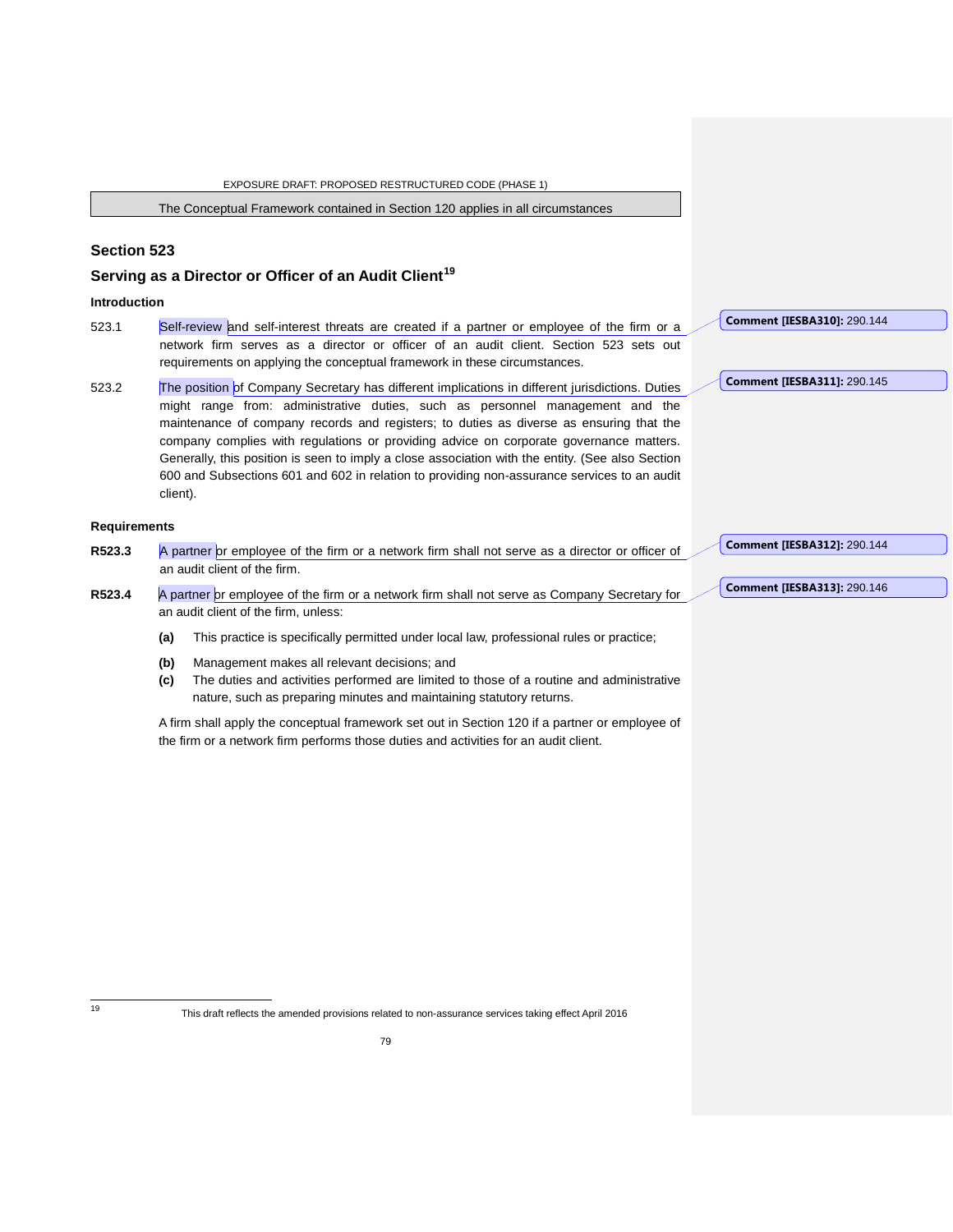EXPOSURE DRAFT: PROPOSED RESTRUCTURED CODE (PHASE 1) The Conceptual Framework contained in Section 120 applies in all circumstances **Section 524 Employment with an Audit Client Introduction**  524.1 An employment relationship between a former partner or employee of a firm and an audit client might create familiarity or intimidation threats. In particular, such threats might be created if any of the following individuals have been an audit team member or partner of the firm: • A director or officer of the audit client. • An employee in a position to exert significant influence over the preparation of the client's accounting records or the financial statements on which the firm will express an opinion. Section 524 sets out requirements and application material on applying the conceptual framework to these employment relationships. **Requirements and Application Material R524.2** A firm shall apply the conceptual framework set out in Section 120 to employment with an audit client. **R524.3** The firm shall ensure that no significant connection remains between the firm and: • A former partner who joins an audit client of the firm; or • A former audit team member who joins the audit client, if either has joined the audit client as: **(a)** A director or officer; or **(b)** An employee in a position to exert significant influence over the preparation of the client's accounting records or the financial statements on which the firm will express an opinion. 524.3 A1  $\overline{a}$  A significant connection remains between the firm and the individual, unless: (a) The individual is not entitled to any benefits or payments from the firm that are not made in accordance with fixed pre-determined arrangements; (b) Any amount owed to the individual is not material to the firm; and (c) The individual does not continue to participate or appear to participate in the firm's business or professional activities. 524.3 A2 If one of those individuals joins the audit client in such a position and no significant connection remains between the firm and the individual, the existence and significance of any familiarity or intimidation threats created will depend on factors such as: The position the individual has taken at the client. Any involvement the individual will have with the audit team. **Comment [IESBA314]:** 290.132 **Comment [IESBA315]:** New paragraph **Comment [IESBA316]:** 290.133 **Comment [IESBA317]:** 290.133 **Comment [IESBA318]:** 290.134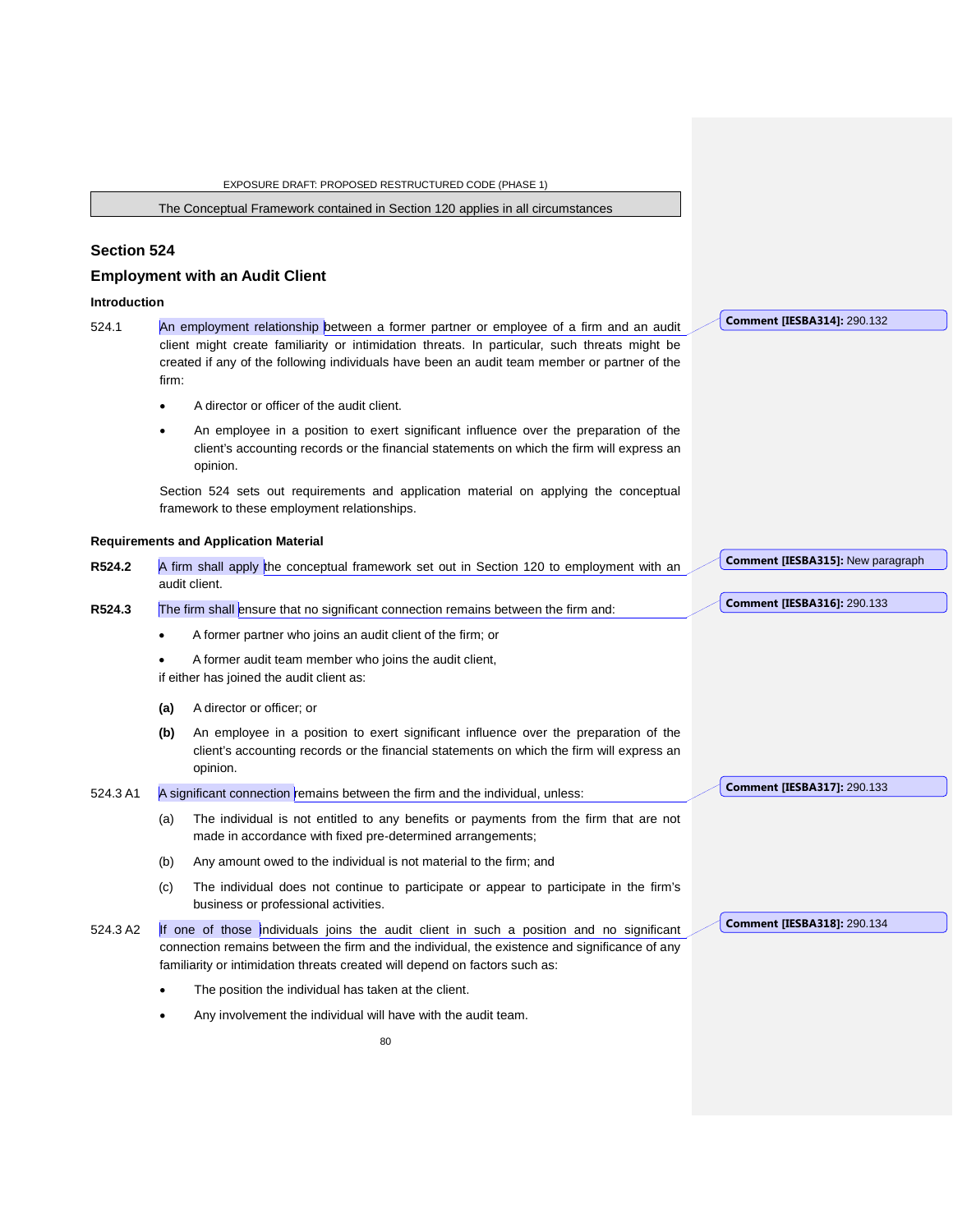|                           |     | EXPOSURE DRAFT: PROPOSED RESTRUCTURED CODE (PHASE 1)                                                                                                                                                        |                                    |  |
|---------------------------|-----|-------------------------------------------------------------------------------------------------------------------------------------------------------------------------------------------------------------|------------------------------------|--|
|                           |     | The Conceptual Framework contained in Section 120 applies in all circumstances                                                                                                                              |                                    |  |
|                           | ٠   | The length of time since the individual was an audit team member or partner of the<br>firm.<br>The former position of the individual within the audit team or firm. An example includes                     |                                    |  |
|                           |     | whether the individual was responsible for maintaining regular contact with the client's<br>management or those charged with governance.                                                                    |                                    |  |
| 524.3 A3                  |     | Examples of safeguards include:                                                                                                                                                                             | Comment [IESBA319]: 290.134        |  |
|                           |     | Modifying the audit plan.                                                                                                                                                                                   |                                    |  |
|                           |     | Assigning individuals to the audit team who have sufficient experience in relation to the<br>individual who has joined the client.                                                                          |                                    |  |
|                           |     | Having a professional accountant review the work of the former audit team member.                                                                                                                           |                                    |  |
| 524.3 A4                  |     | The requirement to apply the conceptual framework also applies if, prior to an entity<br>becoming a client of the firm, a former partner of the firm has joined the entity as:                              | <b>Comment [IESBA320]: 290.135</b> |  |
|                           | (a) | A director or officer; or                                                                                                                                                                                   |                                    |  |
|                           | (b) | An employee in a position to exert significant influence over the preparation of the<br>client's accounting records or the financial statements on which the firm will express an<br>opinion.               |                                    |  |
| R524.4                    |     | A firm shall:                                                                                                                                                                                               | Comment [IESBA321]: 290.136        |  |
|                           | (a) | Have policies and procedures that require audit team members to notify the firm when<br>entering employment negotiations with an audit client; and                                                          |                                    |  |
|                           | (b) | On receiving such notification, apply the conceptual framework.                                                                                                                                             |                                    |  |
| 524.4 A1                  |     | A self-interest threat is created when an audit team member participates in the audit<br>engagement while knowing that the audit team member will, or might, join the client at some<br>time in the future. | <b>Comment [IESBA322]: 290.136</b> |  |
| 524.4 A2                  |     | Examples of safeguards include:                                                                                                                                                                             | Comment [IESBA323]: 290.136        |  |
|                           |     | Removing the individual from the audit team.                                                                                                                                                                |                                    |  |
|                           |     | Reviewing any significant judgments made by that individual while on the team.                                                                                                                              |                                    |  |
|                           |     | <b>Audit Clients that are Public Interest Entities</b>                                                                                                                                                      |                                    |  |
| <b>Key Audit Partners</b> |     |                                                                                                                                                                                                             |                                    |  |
| R524.5                    |     | If an individual who was a key audit partner joins an audit client of the firm that is a public<br>interest entity as:                                                                                      | <b>Comment [IESBA324]: 290.137</b> |  |
|                           | ٠   | A director or officer; or                                                                                                                                                                                   |                                    |  |
|                           |     | An employee in a position to exert significant influence over the preparation of the<br>client's accounting records or the financial statements on which the firm will express an<br>opinion,               |                                    |  |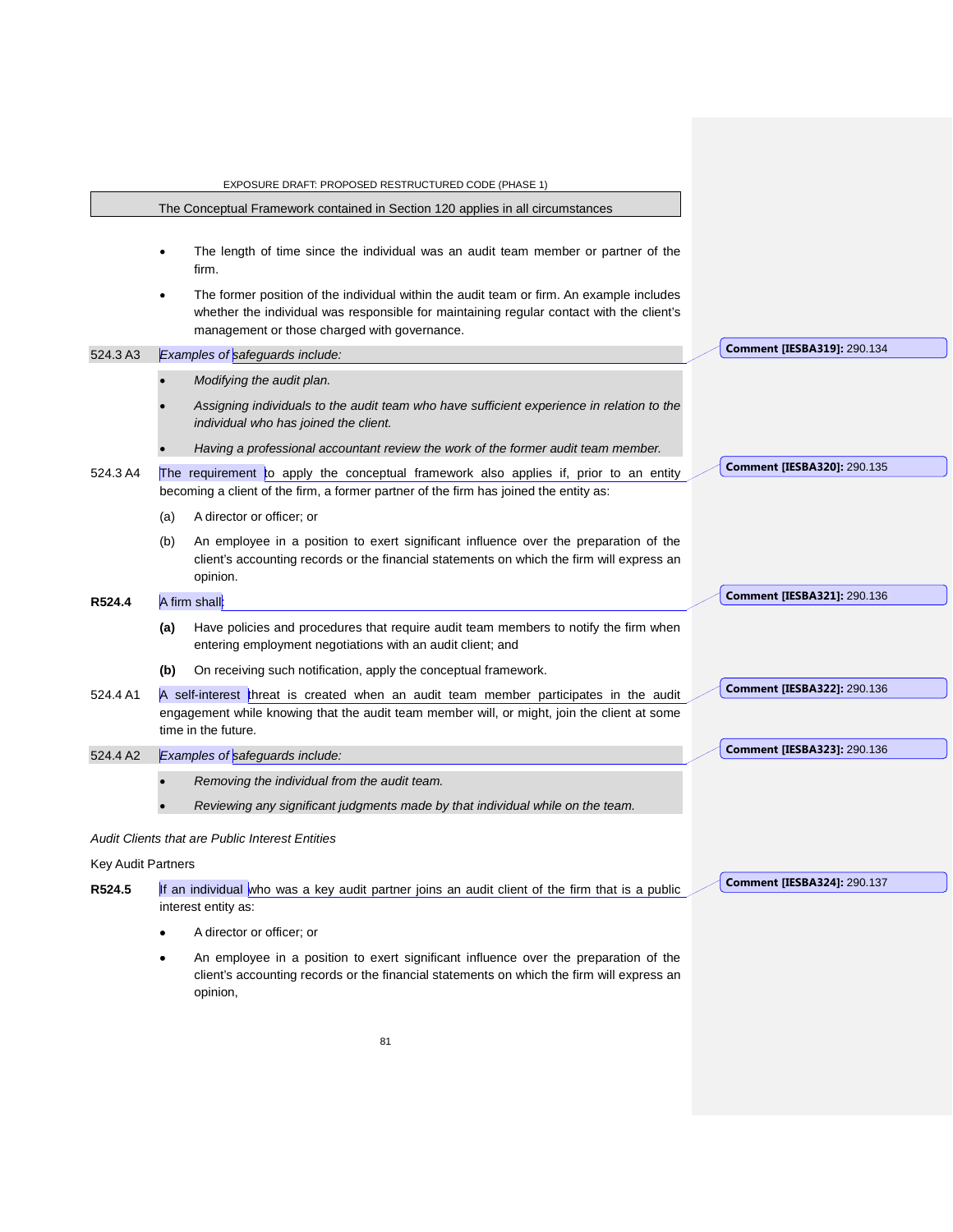independence is compromised, unless subsequent to the partner ceasing to be a key audit partner:

- **(a)** The public interest entity has issued audited financial statements covering a period of not less than twelve months; and
- **(b)** The partner was not an audit team member with respect to the audit of those financial statements.

### Chief Executive of the Firm

**R524.6** If an individual who was the Chief Executive, or equivalent, of the firm joins an audit client that is a public interest entity as:

- **(a)** A director or officer; or
- **(b)** An employee in a position to exert significant influence over the preparation of the client's accounting records or the financial statements on which the firm will express an opinion,

independence is compromised, unless twelve months have passed since the individual was the Chief Executive or equivalent of the firm.

#### *Business Combinations*

524.7 A1 |Independence is not compromised if the circumstances set out in paragraphs R524.5 and R524.6 arise as a result of a business combination and:

**(a)** The position was not taken in contemplation of the business combination;

**(b)** Any benefits or payments due to the former partner from the firm have been settled in full, unless made in accordance with fixed pre-determined arrangements and any amount owed to the partner is not material to the firm;

- **(c)** The former partner does not continue to participate or appear to participate in the firm's business or professional activities; and
- **(d)** The firm discusses the position held with the audit client by the former partner with those charged with governance.

**Comment [IESBA325]:** 290.138

**Comment [IESBA326]:** 290.139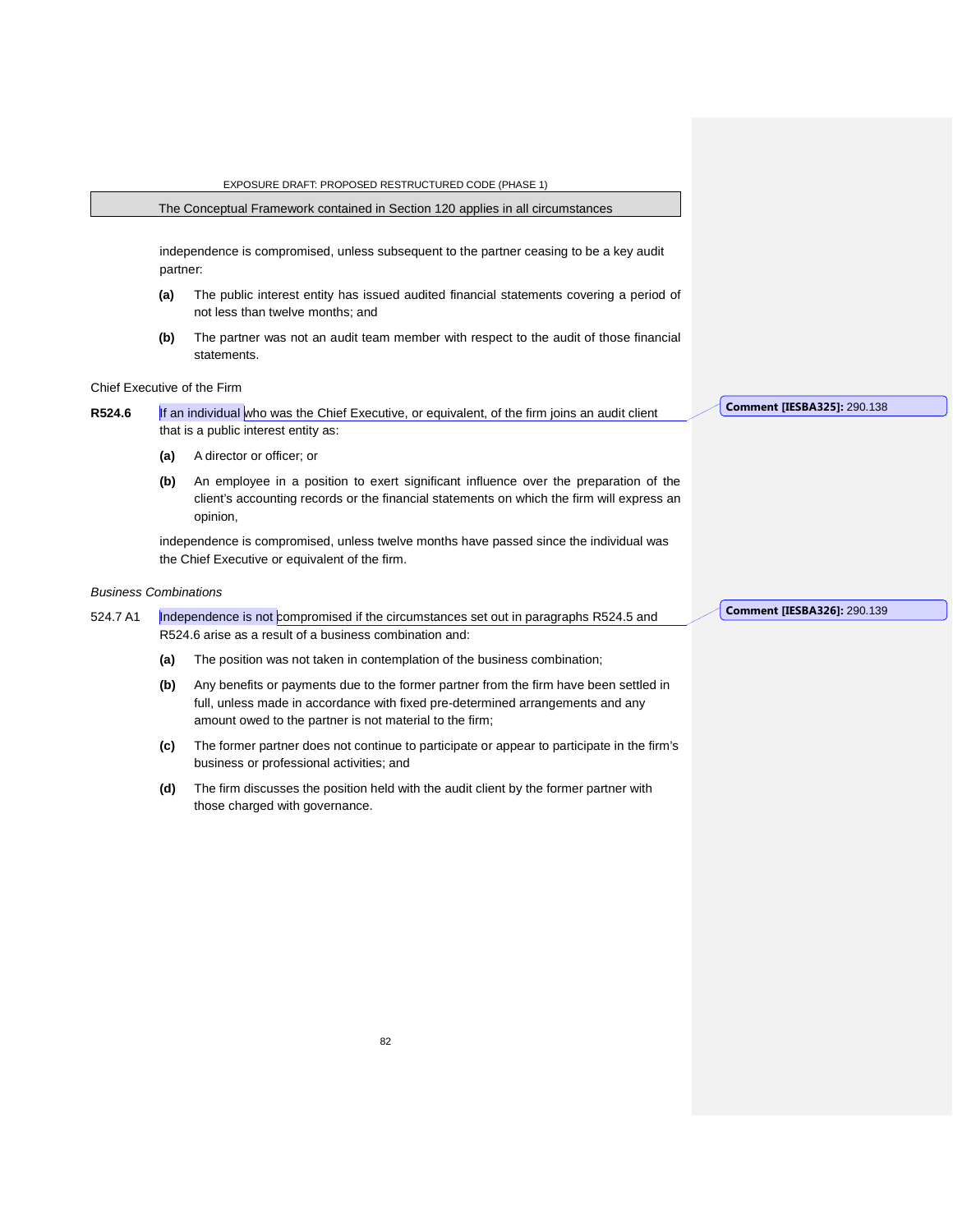|                    | EXPOSURE DRAFT: PROPOSED RESTRUCTURED CODE (PHASE 1)                                                                                                                                                                              |                                    |  |  |
|--------------------|-----------------------------------------------------------------------------------------------------------------------------------------------------------------------------------------------------------------------------------|------------------------------------|--|--|
|                    | The Conceptual Framework contained in Section 120 applies in all circumstances                                                                                                                                                    |                                    |  |  |
|                    |                                                                                                                                                                                                                                   |                                    |  |  |
| <b>Section 525</b> |                                                                                                                                                                                                                                   |                                    |  |  |
|                    | <b>Temporary Personnel Assignments</b>                                                                                                                                                                                            |                                    |  |  |
| Introduction       |                                                                                                                                                                                                                                   |                                    |  |  |
| 525.1              | The loan of personnel by a firm or a network firm to an audit client might create a self-review                                                                                                                                   | <b>Comment [IESBA327]: 290.140</b> |  |  |
|                    | threat. Section 525 sets out requirements and application material on applying the conceptual                                                                                                                                     |                                    |  |  |
|                    | framework to loans of firm personnel to an audit client.                                                                                                                                                                          |                                    |  |  |
|                    | <b>Requirements and Application Material</b>                                                                                                                                                                                      |                                    |  |  |
| R525.2             | A firm shall apply the conceptual framework set out in Section 120 to temporary personnel                                                                                                                                         | Comment [IESBA328]: New paragraph  |  |  |
| assignments.       |                                                                                                                                                                                                                                   |                                    |  |  |
| 525.2 A1           | Examples of safeguards that might be available to address a threat created by the loan of                                                                                                                                         | Comment [IESBA329]: 290.140        |  |  |
|                    | personnel by a firm or a network firm to an audit client include:                                                                                                                                                                 |                                    |  |  |
|                    | Conducting an additional review of the work performed by the loaned personnel.                                                                                                                                                    |                                    |  |  |
|                    | Not including the loaned personnel as an audit team member.                                                                                                                                                                       |                                    |  |  |
|                    | Not giving the loaned personnel audit responsibility for any function or activity that the                                                                                                                                        |                                    |  |  |
|                    | personnel performed during the loaned personnel assignment.                                                                                                                                                                       |                                    |  |  |
| R525.3             | A firm or network firm shall not loan personnel to an audit client unless:                                                                                                                                                        | <b>Comment [IESBA330]: 290.140</b> |  |  |
|                    | Such assistance is provided only for a short period of time; and<br>(a)                                                                                                                                                           |                                    |  |  |
|                    | (b)<br>The personnel are not involved in:                                                                                                                                                                                         |                                    |  |  |
|                    | Providing non-assurance services that would not be permitted under C1; or<br>(i)                                                                                                                                                  |                                    |  |  |
|                    | $\mathbf{A}$ that a construction of the company of the contract of the first of the set of the set of the set of the set of the set of the set of the set of the set of the set of the set of the set of the set of the set of th |                                    |  |  |

**(ii)** Assuming management responsibilities.

In all circumstances, the audit client is responsible for directing and supervising the activities of the loaned personnel.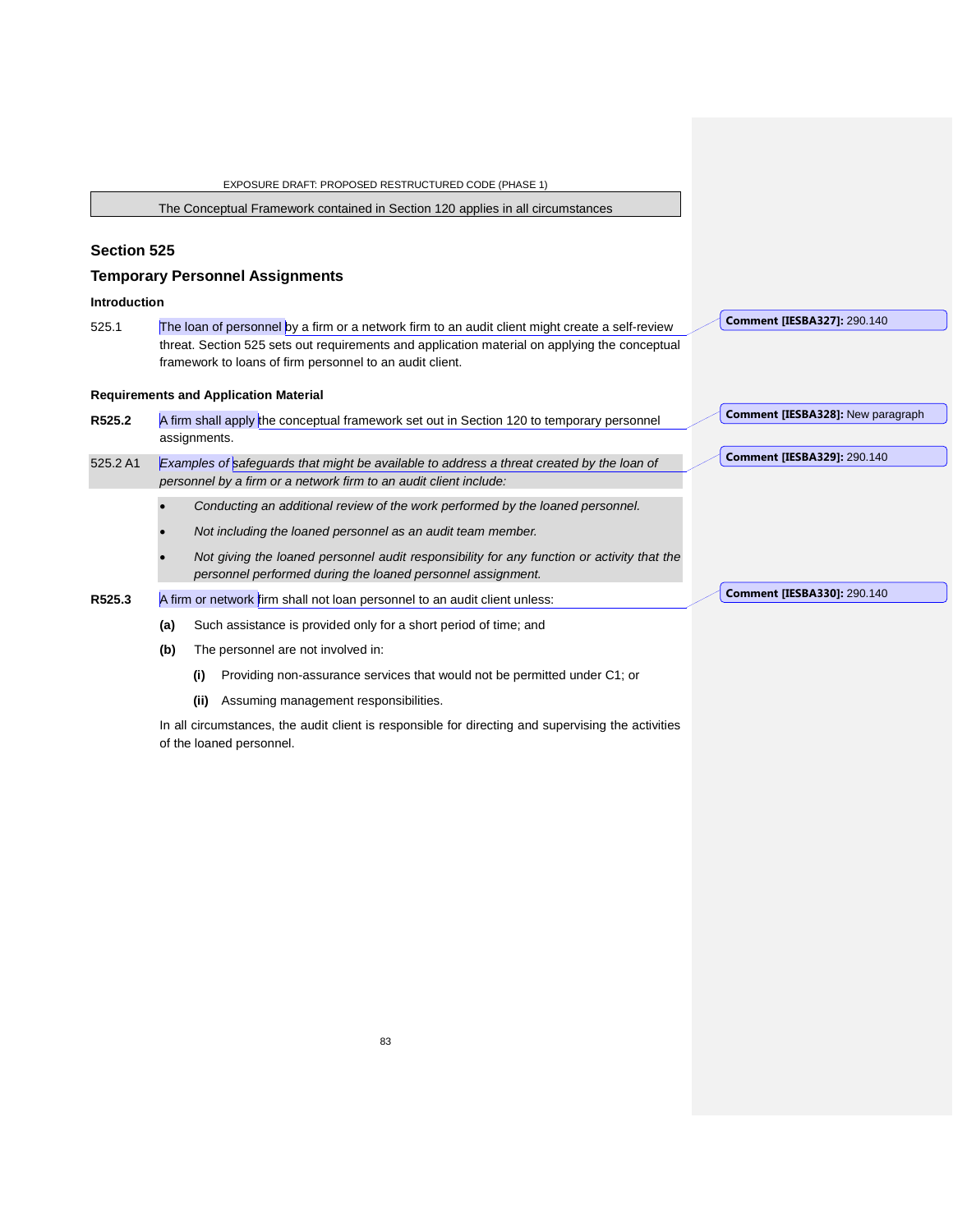# **GLOSSARY<sup>20</sup>**

In the *International Code of Ethics Standards for Professional Accountants*, the singular shall be construed as including the plural as well as the reverse, and the following expressions have the following meanings assigned to them.

| Acceptable<br>level <sup>21</sup> | A level at which a reasonable and informed third party would likely conclude that the<br>professional accountant complies with the fundamental principles.<br>This term is described in Section 120.6 A1                                                                                         |                                                                                                                                                                                                                                                                                                                                                                                                                                                                                                                           |  |  |  |
|-----------------------------------|--------------------------------------------------------------------------------------------------------------------------------------------------------------------------------------------------------------------------------------------------------------------------------------------------|---------------------------------------------------------------------------------------------------------------------------------------------------------------------------------------------------------------------------------------------------------------------------------------------------------------------------------------------------------------------------------------------------------------------------------------------------------------------------------------------------------------------------|--|--|--|
| Advertising                       | The communication to the public of information as to the services or skills provided by<br>professional accountants in public practice with a view to procuring professional<br>business.                                                                                                        |                                                                                                                                                                                                                                                                                                                                                                                                                                                                                                                           |  |  |  |
| Assurance client                  |                                                                                                                                                                                                                                                                                                  | The responsible party that is the person (or persons) who:                                                                                                                                                                                                                                                                                                                                                                                                                                                                |  |  |  |
|                                   | (a)                                                                                                                                                                                                                                                                                              | In a direct reporting engagement, is responsible for the subject matter; or                                                                                                                                                                                                                                                                                                                                                                                                                                               |  |  |  |
|                                   | (b)                                                                                                                                                                                                                                                                                              | In an assertion-based engagement, is responsible for the subject matter<br>information and may be responsible for the subject matter.                                                                                                                                                                                                                                                                                                                                                                                     |  |  |  |
| Assurance<br>engagement           | An engagement in which a professional accountant in public practice expresses a<br>conclusion designed to enhance the degree of confidence of the intended users other<br>than the responsible party about the outcome of the evaluation or measurement of a<br>subject matter against criteria. |                                                                                                                                                                                                                                                                                                                                                                                                                                                                                                                           |  |  |  |
|                                   |                                                                                                                                                                                                                                                                                                  | (For guidance on assurance engagements, see the International Framework for<br>Assurance Engagements issued by the International Auditing and Assurance<br>Standards Board. The International Framework for Assurance Engagements<br>describes the elements and objectives of an assurance engagement and identifies<br>engagements to which International Standards on Auditing (ISAs), International<br>Standards on Review Engagements (ISREs) and International Standards on<br>Assurance Engagements (ISAEs) apply.) |  |  |  |
| Assurance team                    | (a)                                                                                                                                                                                                                                                                                              | All members of the engagement team for the assurance engagement;                                                                                                                                                                                                                                                                                                                                                                                                                                                          |  |  |  |
|                                   | (b)                                                                                                                                                                                                                                                                                              | All others within a firm who can directly influence the outcome of the assurance<br>engagement, including:                                                                                                                                                                                                                                                                                                                                                                                                                |  |  |  |
|                                   |                                                                                                                                                                                                                                                                                                  | (i)<br>Those who recommend the compensation of, or who provide direct<br>supervisory, management or other oversight of the assurance engagement<br>partner in connection with the performance of the assurance engagement;                                                                                                                                                                                                                                                                                                |  |  |  |

<sup>&</sup>lt;sup>20</sup> In this Glossary; defined terms are shown in regular font; italics are used for terms which have a specific meaning in certain Parts of the Code or for additional explanations of defined terms; references are also provided to terms described in the Code.

 $21$  This definition has been shaded in gray as it is included in the Safeguards ED.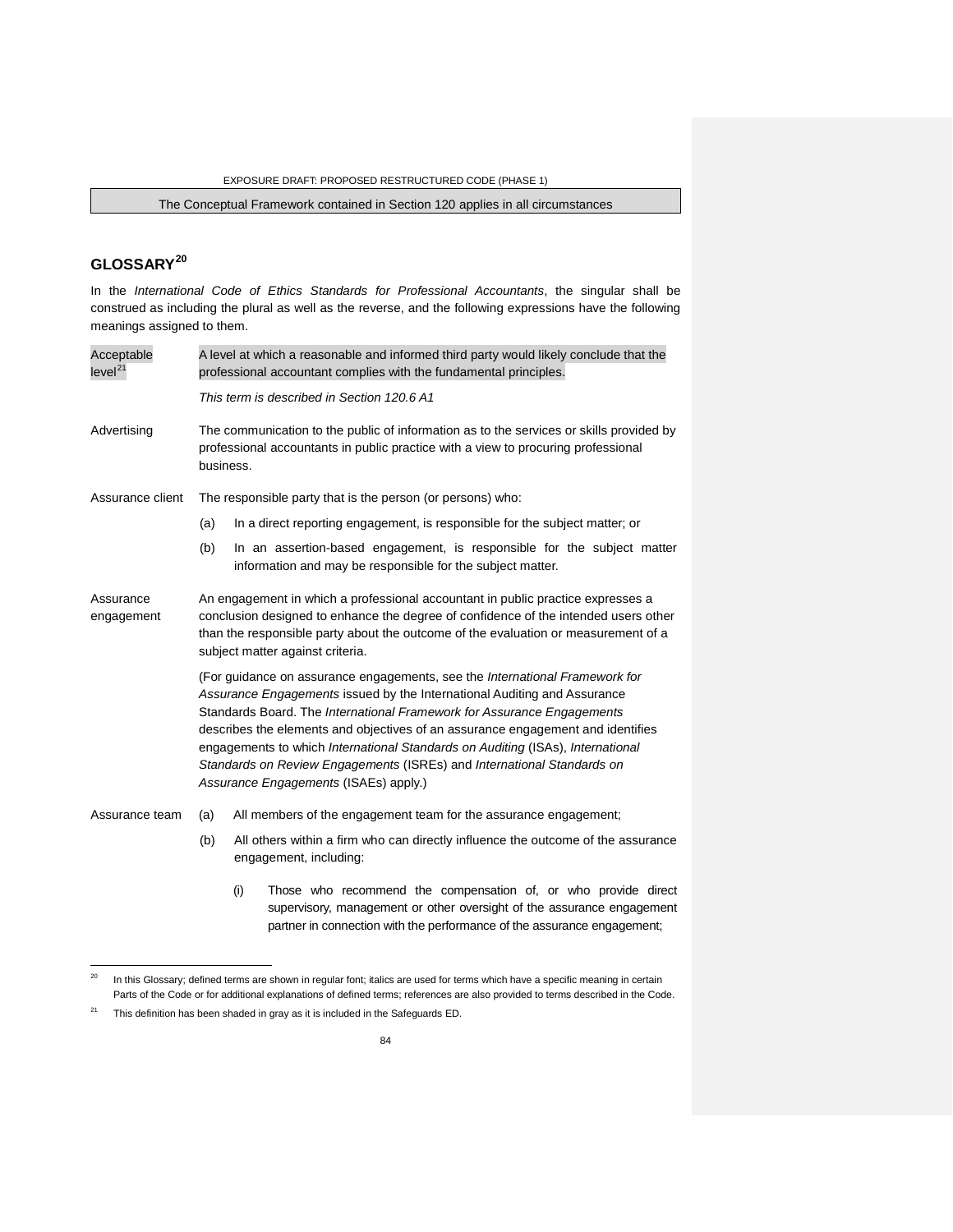|                     |     | EXPOSURE DRAFT: PROPOSED RESTRUCTURED CODE (PHASE 1)                                                                                                                                                                                                                                                                                                                                                                                                                                                                                       |                                  |
|---------------------|-----|--------------------------------------------------------------------------------------------------------------------------------------------------------------------------------------------------------------------------------------------------------------------------------------------------------------------------------------------------------------------------------------------------------------------------------------------------------------------------------------------------------------------------------------------|----------------------------------|
|                     |     | The Conceptual Framework contained in Section 120 applies in all circumstances                                                                                                                                                                                                                                                                                                                                                                                                                                                             |                                  |
|                     |     | Those who provide consultation regarding technical or industry specific<br>(ii)<br>issues, transactions or events for the assurance engagement; and<br>Those who provide quality control for the assurance engagement, including<br>(iii)                                                                                                                                                                                                                                                                                                  |                                  |
|                     |     | those who perform the engagement quality control review for the assurance<br>engagement.                                                                                                                                                                                                                                                                                                                                                                                                                                                   |                                  |
| Audit               |     | In C1, the term "audit" includes "review engagement."                                                                                                                                                                                                                                                                                                                                                                                                                                                                                      | <b>Comment [IESBA331]: 290.3</b> |
| Audit client        |     | An entity in respect of which a firm conducts an audit engagement. When the client is a<br>listed entity, audit client will always include its related entities. When the audit client is not<br>a listed entity, audit client includes those related entities over which the client has direct or<br>indirect control. (See also R400.11.)                                                                                                                                                                                                |                                  |
|                     |     | In C1, "audit client" includes "review client."                                                                                                                                                                                                                                                                                                                                                                                                                                                                                            | <b>Comment [IESBA332]: 290.3</b> |
| Audit<br>engagement |     | A reasonable assurance engagement in which a professional accountant in public<br>practice expresses an opinion whether financial statements are prepared, in all material<br>respects, (or give a true and fair view or are presented fairly, in all material respects,) in<br>accordance with an applicable financial reporting framework, such as an engagement<br>conducted in accordance with International Standards on Auditing. This includes a<br>Statutory Audit, which is an audit required by legislation or other regulation. |                                  |
|                     |     | In C1," audit engagement" includes "review engagement."                                                                                                                                                                                                                                                                                                                                                                                                                                                                                    | <b>Comment [IESBA333]: 290.3</b> |
| Audit report        |     | In C1, "audit report" includes "review report."                                                                                                                                                                                                                                                                                                                                                                                                                                                                                            | <b>Comment [IESBA334]: 290.3</b> |
| Audit team          | (a) | All members of the engagement team for the audit engagement;                                                                                                                                                                                                                                                                                                                                                                                                                                                                               |                                  |
|                     | (b) | All others within a firm who can directly influence the outcome of the audit<br>engagement, including:                                                                                                                                                                                                                                                                                                                                                                                                                                     |                                  |
|                     |     | (i)<br>Those who recommend the compensation of, or who provide direct<br>supervisory, management or other oversight of the engagement partner in<br>connection with the performance of the audit engagement, including those at<br>all successively senior levels above the engagement partner through to the<br>individual who is the firm's Senior or Managing Partner (Chief Executive or<br>equivalent);                                                                                                                               |                                  |
|                     |     | (ii)<br>Those who provide consultation regarding technical or industry-specific<br>issues, transactions or events for the engagement; and                                                                                                                                                                                                                                                                                                                                                                                                  |                                  |
|                     |     | Those who provide quality control for the engagement, including those who<br>(iii)<br>perform the engagement quality control review for the engagement; and                                                                                                                                                                                                                                                                                                                                                                                |                                  |
|                     | (c) | All those within a network firm who can directly influence the outcome of the audit<br>engagement.                                                                                                                                                                                                                                                                                                                                                                                                                                         |                                  |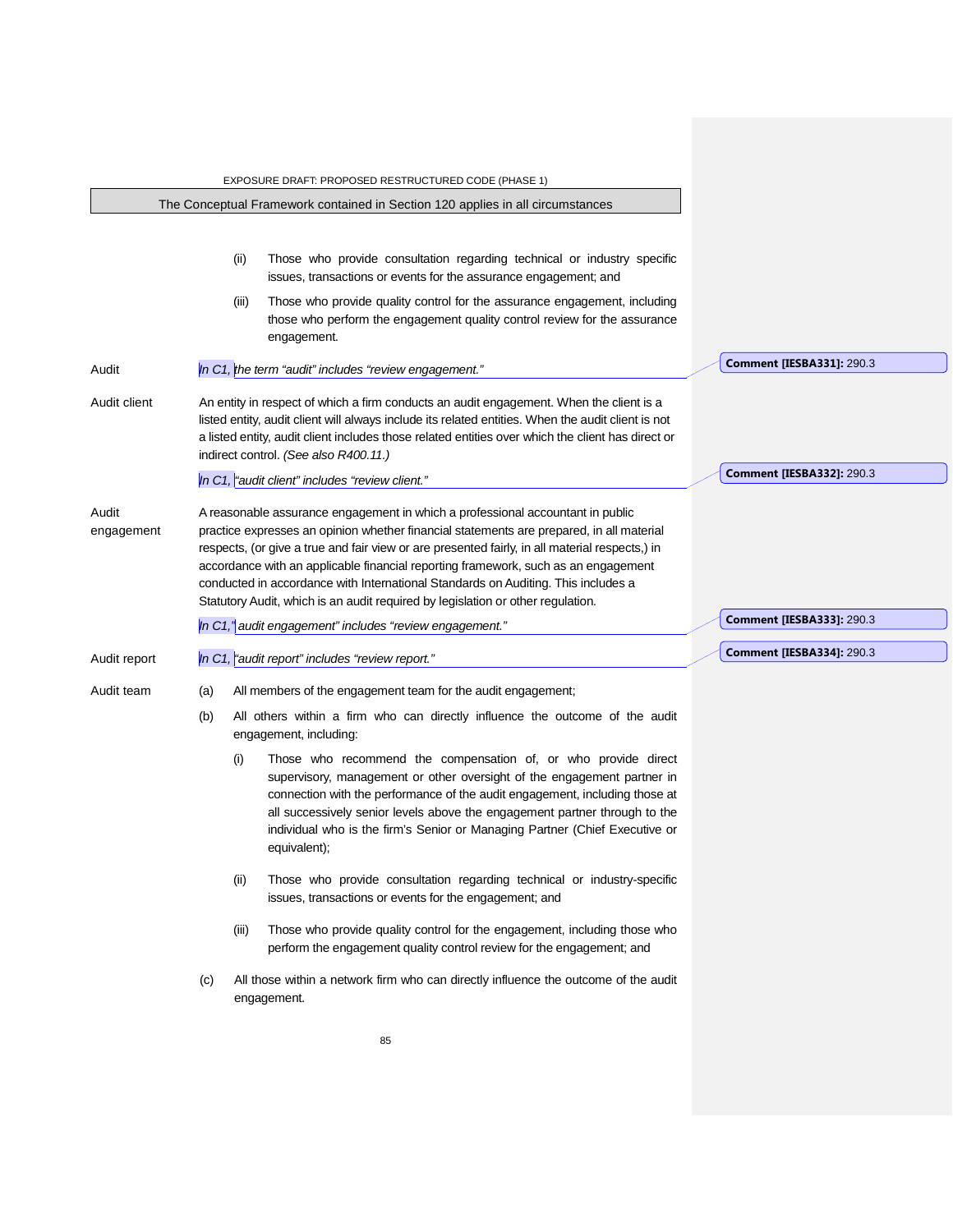# EXPOSURE DRAFT: PROPOSED RESTRUCTURED CODE (PHASE 1)

# The Conceptual Framework contained in Section 120 applies in all circumstances

|                                         | In C1, "audit team" includes "review team."                                                                                                                                                                                                                                             |  | <b>Comment [IESBA335]: 290.3</b>  |  |  |  |  |  |
|-----------------------------------------|-----------------------------------------------------------------------------------------------------------------------------------------------------------------------------------------------------------------------------------------------------------------------------------------|--|-----------------------------------|--|--|--|--|--|
| Close family                            | A parent, child or sibling who is not an immediate family member.                                                                                                                                                                                                                       |  |                                   |  |  |  |  |  |
| Conceptual<br>Framework                 | This term is described in Section 120.                                                                                                                                                                                                                                                  |  |                                   |  |  |  |  |  |
| Contingent fee                          | A fee calculated on a predetermined basis relating to the outcome of a transaction or the<br>result of the services performed by the firm. A fee that is established by a court or other<br>public authority is not a contingent fee.                                                   |  |                                   |  |  |  |  |  |
| Direct financial                        | A financial interest:                                                                                                                                                                                                                                                                   |  |                                   |  |  |  |  |  |
| interest                                | (a)<br>Owned directly by and under the control of an individual or entity (including those<br>managed on a discretionary basis by others); or                                                                                                                                           |  |                                   |  |  |  |  |  |
|                                         | (b)<br>Beneficially owned through a collective investment vehicle, estate, trust or other<br>intermediary over which the individual or entity has control, or the ability to<br>influence investment decisions.                                                                         |  |                                   |  |  |  |  |  |
|                                         | Director or officer Those charged with the governance of an entity, or acting in an equivalent capacity,<br>regardless of their title, which may vary from jurisdiction to jurisdiction.                                                                                                |  |                                   |  |  |  |  |  |
| Engagement<br>partner                   | The partner or other person in the firm who is responsible for the engagement and its<br>performance, and for the report that is issued on behalf of the firm, and who, where<br>required, has the appropriate authority from a professional, legal or regulatory body.                 |  |                                   |  |  |  |  |  |
| Engagement                              | The engagement period starts when the audit team begins to perform audit services. The                                                                                                                                                                                                  |  | <b>Comment [IESBA336]: 290.30</b> |  |  |  |  |  |
| Period                                  | engagement period ends when the audit report is issued. When the engagement is of a<br>recurring nature, it ends at the later of the notification by either party that the professional<br>relationship has terminated or the issuance of the final audit report.                       |  |                                   |  |  |  |  |  |
| Engagement<br>quality control<br>review | A process designed to provide an objective evaluation, on or before the report is issued,<br>of the significant judgments the engagement team made and the conclusions it reached<br>in formulating the report.                                                                         |  |                                   |  |  |  |  |  |
| Engagement<br>team                      | All partners and staff performing the engagement, and any individuals engaged by the<br>firm or a network firm who perform assurance procedures on the engagement. This<br>excludes external experts engaged by the firm or by a network firm.                                          |  |                                   |  |  |  |  |  |
|                                         | The term "engagement team" also excludes individuals within the client's internal audit<br>function who provide direct assistance on an audit engagement when the external auditor<br>complies with the requirements of ISA 610 (Revised 2013), Using the Work of Internal<br>Auditors. |  |                                   |  |  |  |  |  |
| Existing<br>accountant                  | A professional accountant in public practice currently holding an audit appointment or<br>carrying out accounting, taxation, consulting or similar professional services for a                                                                                                          |  |                                   |  |  |  |  |  |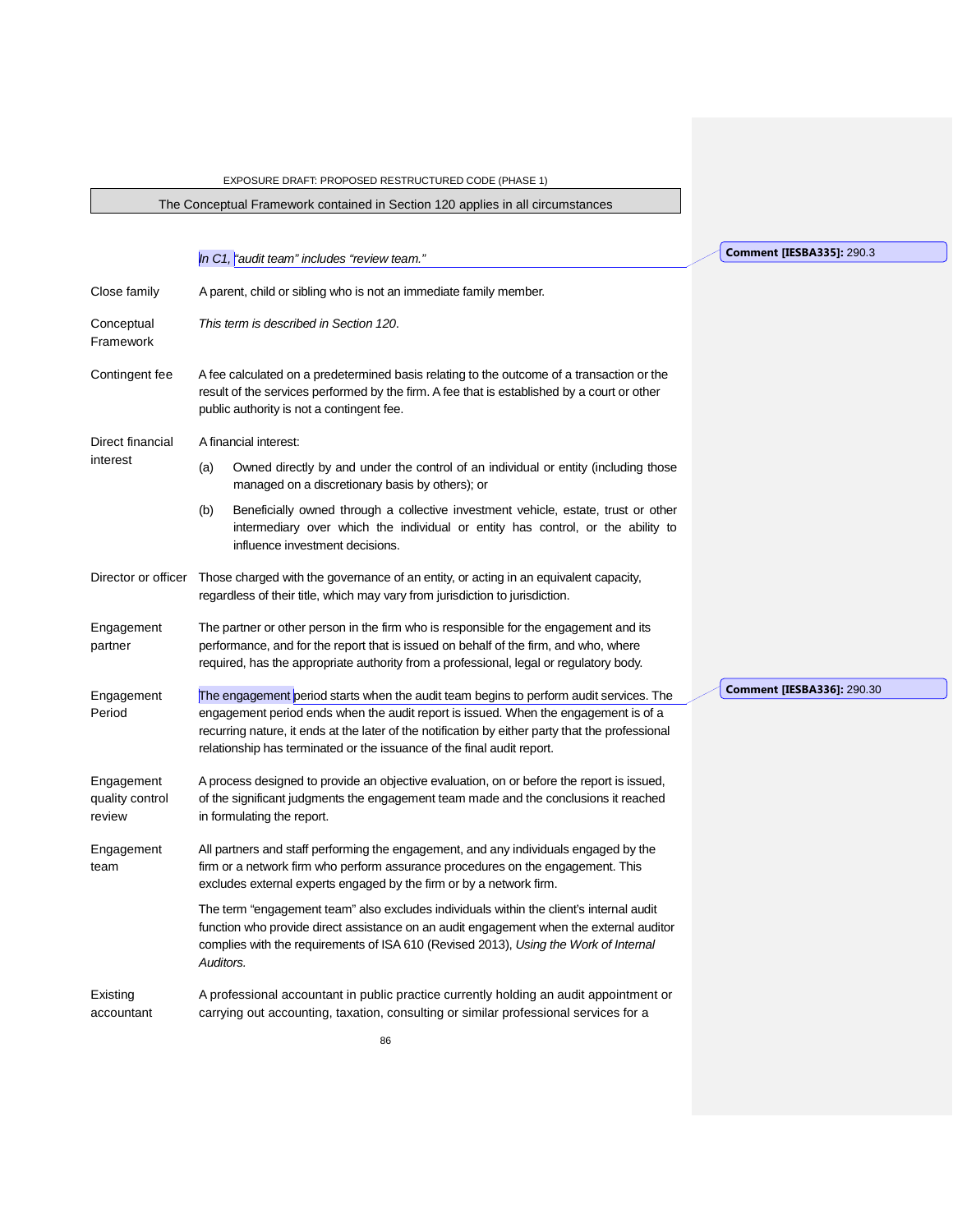EXPOSURE DRAFT: PROPOSED RESTRUCTURED CODE (PHASE 1)

#### The Conceptual Framework contained in Section 120 applies in all circumstances

client. External expert An individual (who is not a partner or a member of the professional staff, including temporary staff, of the firm or a network firm) or organization possessing skills, knowledge and experience in a field other than accounting or auditing, whose work in that field is used to assist the professional accountant in obtaining sufficient appropriate evidence. Financial interest An interest in an equity or other security, debenture, loan or other debt instrument of an entity, including rights and obligations to acquire such an interest and derivatives directly related to such interest. Financial statements A structured representation of historical financial information, including related notes, intended to communicate an entity's economic resources or obligations at a point in time or the changes therein for a period of time in accordance with a financial reporting framework. The related notes ordinarily comprise a summary of significant accounting policies and other explanatory information. The term can relate to a complete set of financial statements, but it can also refer to a single financial statement, for example, a balance sheet, or a statement of revenues and expenses, and related explanatory notes. Financial statements on which the firm will consolidated financial statements. express an opinion In the case of a single entity, the financial statements of that entity. In the case of consolidated financial statements, also referred to as group financial statements, the Firm (a) A sole practitioner, partnership or corporation of professional accountants; (b) An entity that controls such parties, through ownership, management or other means; and (c) An entity controlled by such parties, through ownership, management or other means. Fundamental Principles *Integrity Objectivity Professional competence and due care Confidentiality Professional behavior These terms are described in paragraphs: R111.1 R112.1 R113.1 R114.1 R115.2* Historical Information expressed in financial terms in relation to a particular entity, derived primarily

financial

from that entity's accounting system, about economic events occurring in past time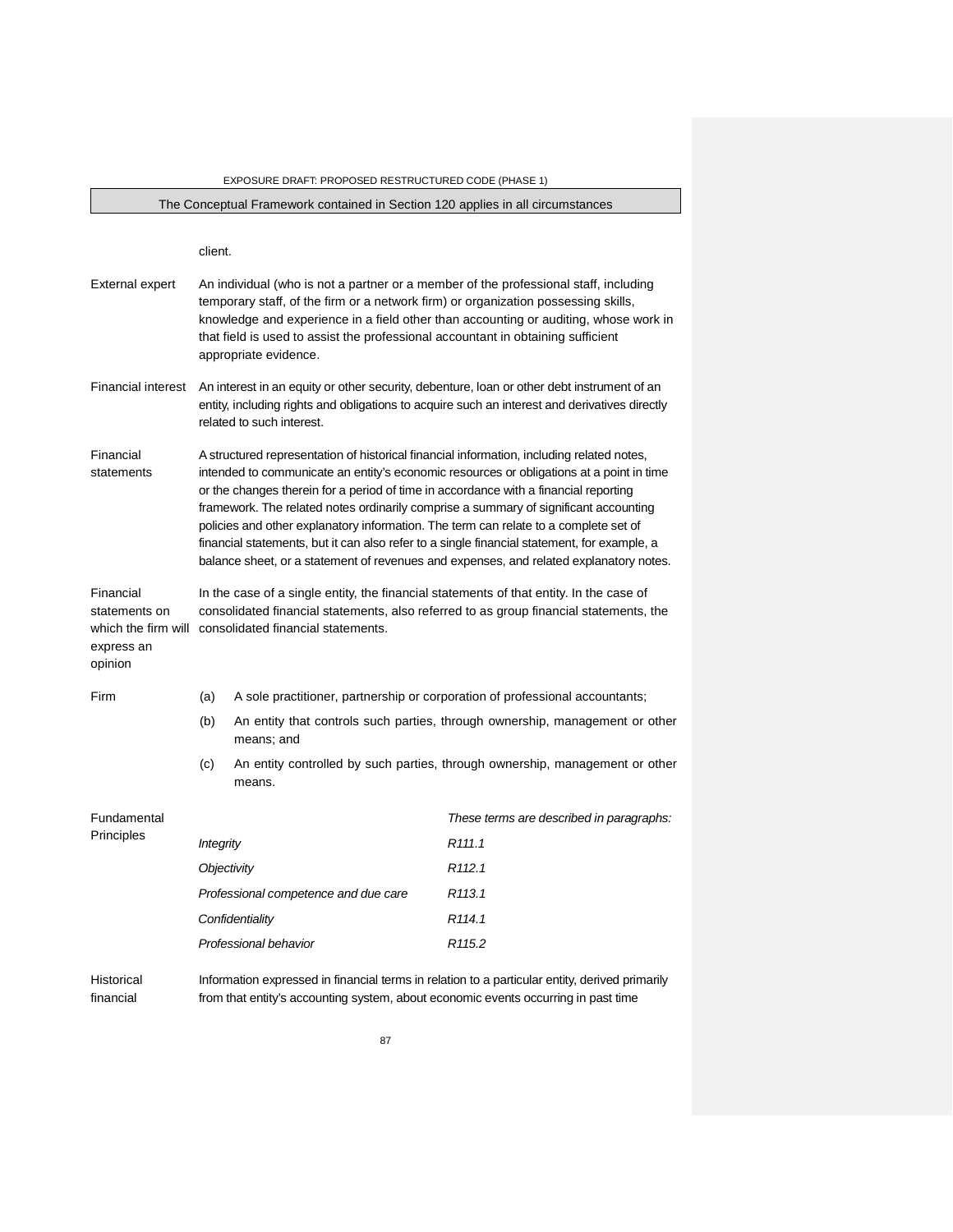information periods or about economic conditions or circumstances at points in time in the past.

Immediate family A spouse (or equivalent) or dependent.

#### Independence Independence comprises:

- (a) Independence of mind the state of mind that permits the expression of a conclusion without being affected by influences that compromise professional judgment, thereby allowing an individual to act with integrity, and exercise objectivity and professional skepticism.
- (b) Independence in appearance the avoidance of facts and circumstances that are so significant that a reasonable and informed third party would be likely to conclude, weighing all the specific facts and circumstances, that a firm's, or a member of the audit or assurance team's, integrity, objectivity or professional skepticism has been compromised.

*The relationship of independence to objectivity is described in paragraphs 112.3 A1 and 400.1.*

- Indirect financial interest A financial interest beneficially owned through a collective investment vehicle, estate, trust or other intermediary over which the individual or entity has no control or ability to influence investment decisions.
- Key audit partner The engagement partner, the individual responsible for the engagement quality control review, and other audit partners, if any, on the engagement team who make key decisions or judgments on significant matters with respect to the audit of the financial statements on which the firm will express an opinion. Depending upon the circumstances and the role of the individuals on the audit, "other audit partners" may include, for example, audit partners responsible for significant subsidiaries or divisions.
- Listed entity An entity whose shares, stock or debt are quoted or listed on a recognized stock exchange, or are marketed under the regulations of a recognized stock exchange or other equivalent body.

Network A larger structure:

- (a) That is aimed at co-operation; and
- (b) That is clearly aimed at profit or cost sharing or shares common ownership, control or management, common quality control policies and procedures, common business strategy, the use of a common brand-name, or a significant part of professional resources.
- Network firm A firm or entity that belongs to a network. *For further information see Subsection 401.*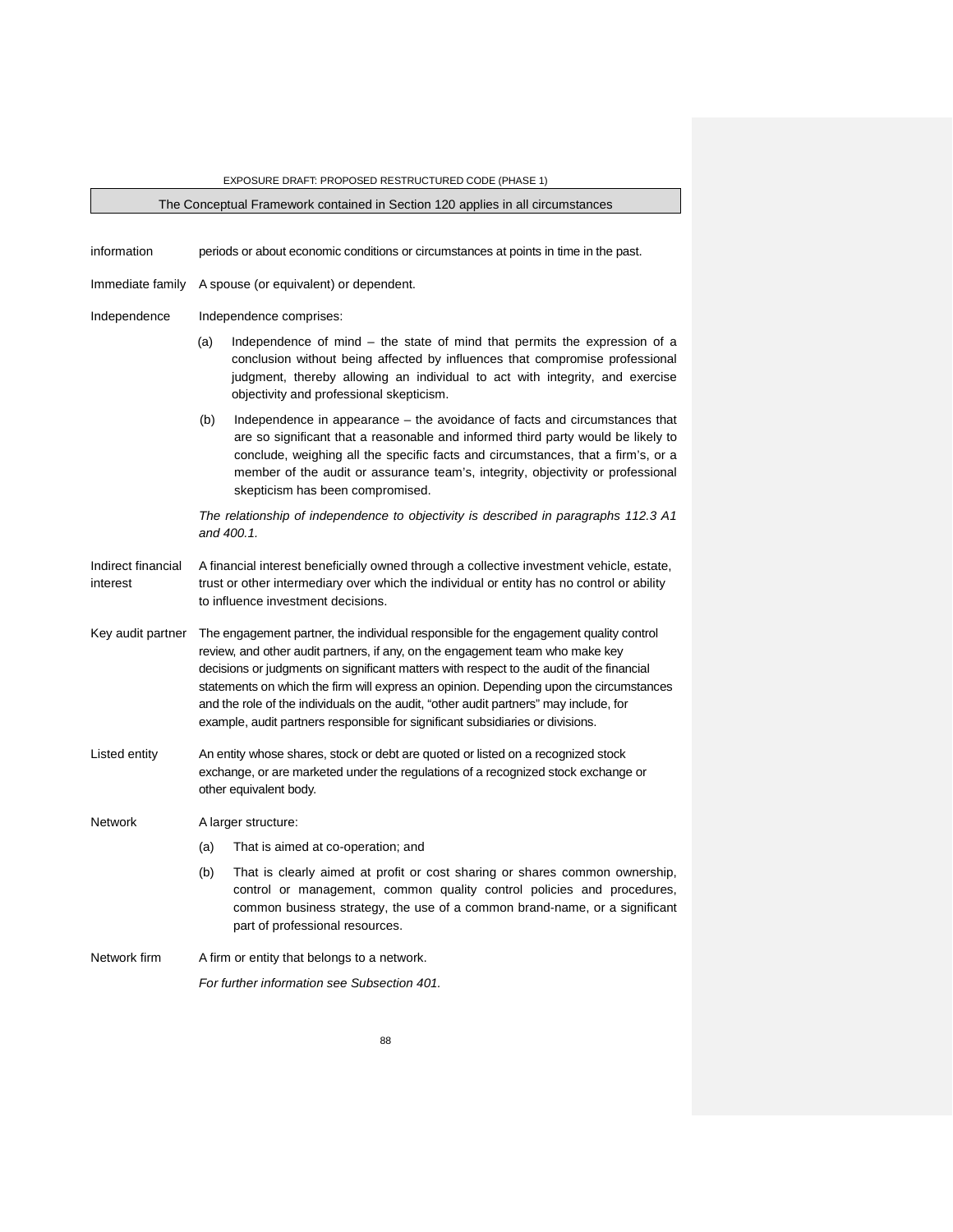|  | EXPOSURE DRAFT: PROPOSED RESTRUCTURED CODE (PHASE 1) |  |  |
|--|------------------------------------------------------|--|--|
|--|------------------------------------------------------|--|--|

| Office                                           |                                                       |            | A distinct sub-group, whether organized on geographical or practice lines.                                                                                                                                                                                                                                                                                                                                                           |  |                                   |  |  |
|--------------------------------------------------|-------------------------------------------------------|------------|--------------------------------------------------------------------------------------------------------------------------------------------------------------------------------------------------------------------------------------------------------------------------------------------------------------------------------------------------------------------------------------------------------------------------------------|--|-----------------------------------|--|--|
| Professional                                     | An individual who is a member of an IFAC member body. |            |                                                                                                                                                                                                                                                                                                                                                                                                                                      |  |                                   |  |  |
| accountant                                       |                                                       |            | In Part A, the term "professional accountant" refers to professional accountants in<br>business and to professional accountants in public practice and their firms.                                                                                                                                                                                                                                                                  |  | Comment [IESBA337]: New sentences |  |  |
|                                                  | business.                                             |            | In Part B, the term "professional accountant" refers to professional accountants in                                                                                                                                                                                                                                                                                                                                                  |  |                                   |  |  |
|                                                  |                                                       |            | In Part C, the term "professional accountant" refers to professional accountants in public<br>practice and their firms.                                                                                                                                                                                                                                                                                                              |  |                                   |  |  |
| Professional<br>accountant in<br>business        |                                                       |            | A professional accountant employed or engaged in an executive or non-executive<br>capacity in such areas as commerce, industry, service, the public sector, education,<br>the not-for-profit sector, regulatory bodies or professional bodies, or a professional<br>accountant contracted by such entities.                                                                                                                          |  |                                   |  |  |
| Professional<br>accountant in                    |                                                       |            | A professional accountant, irrespective of functional classification (for example, audit,<br>tax or consulting) in a firm that provides professional services.                                                                                                                                                                                                                                                                       |  |                                   |  |  |
| public practice                                  |                                                       |            | This term is also used to refer to a firm of professional accountants in public practice.                                                                                                                                                                                                                                                                                                                                            |  |                                   |  |  |
| Professional<br>activity                         |                                                       |            | An activity requiring accountancy or related skills undertaken by a professional<br>accountant, including accounting, auditing, taxation, management consulting, and<br>financial management.                                                                                                                                                                                                                                        |  |                                   |  |  |
| Professional<br>services                         |                                                       |            | Professional activities performed for clients.                                                                                                                                                                                                                                                                                                                                                                                       |  |                                   |  |  |
| Public interest                                  | A listed entity; and<br>(a)                           |            |                                                                                                                                                                                                                                                                                                                                                                                                                                      |  |                                   |  |  |
| entity                                           | (b)                                                   | An entity: |                                                                                                                                                                                                                                                                                                                                                                                                                                      |  |                                   |  |  |
|                                                  |                                                       | (i)        | Defined by regulation or legislation as a public interest entity; or                                                                                                                                                                                                                                                                                                                                                                 |  |                                   |  |  |
|                                                  |                                                       | (ii)       | For which the audit is required by regulation or legislation to be conducted in<br>compliance with the same independence requirements that apply to the<br>audit of listed entities. Such regulation may be promulgated by any relevant<br>regulator, including an audit regulator.                                                                                                                                                  |  |                                   |  |  |
|                                                  |                                                       |            | Other entities might also be considered to be public interest entities, as<br>set out in paragraph 400.6.                                                                                                                                                                                                                                                                                                                            |  |                                   |  |  |
| Reasonable and<br><b>Informed Third</b><br>Party |                                                       |            | The reasonable and informed third party is a concept which involves a hypothetical<br>person. Such person possesses skills, knowledge and experience to objectively<br>evaluate the appropriateness of the professional accountant's judgements and<br>conclusions. This evaluation entails weighing all the relevant facts and circumstances<br>that the professional accountant knows, or could reasonably be expected to know, at |  |                                   |  |  |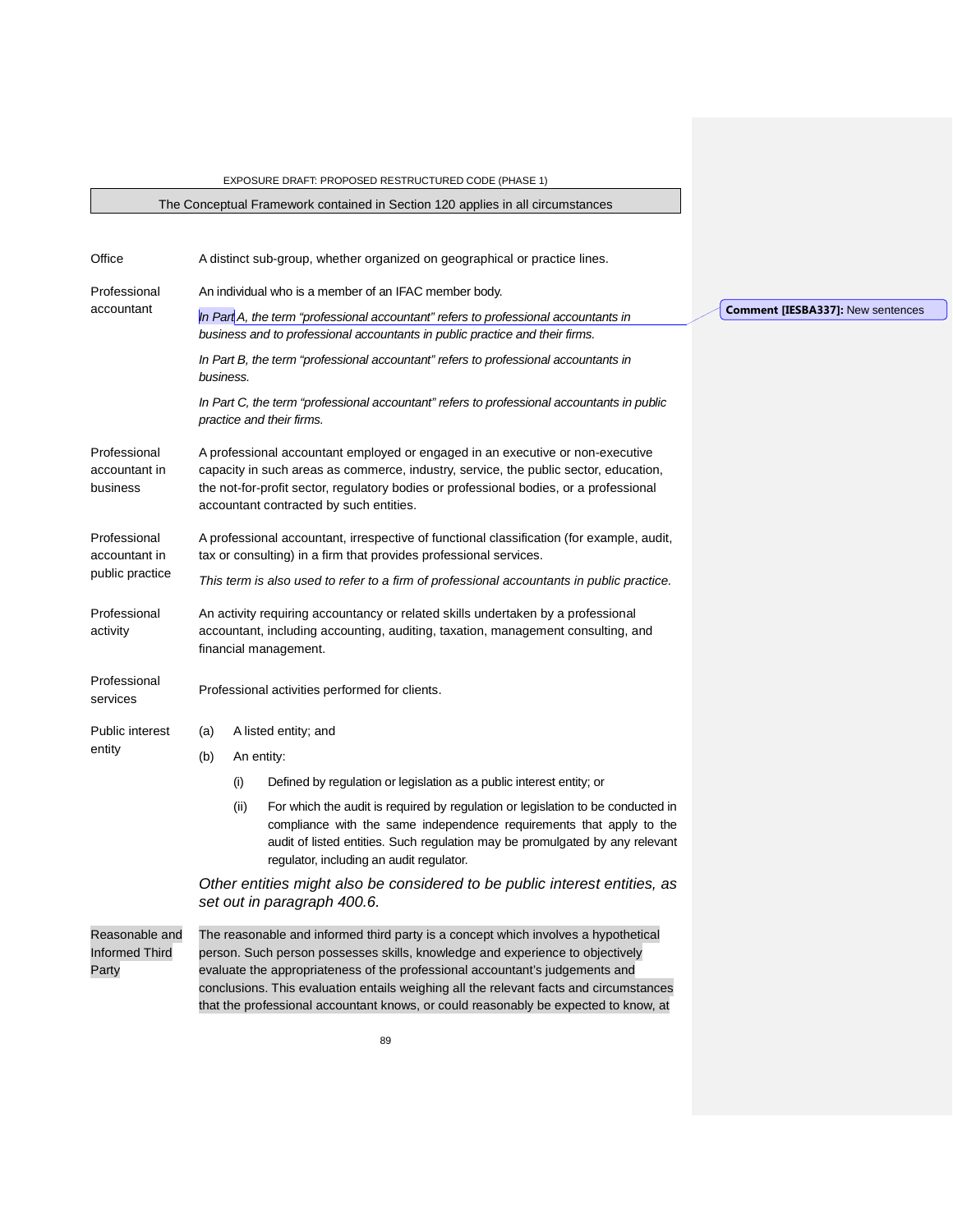| EXPOSURE DRAFT: PROPOSED RESTRUCTURED CODE (PHASE 1) |                                                                                                                                                                                                                                                                                                                                                                                                                                                                                                                                                                        |                                                                                                                                                                                                                                                                                                                                                                                                               |  |  |  |
|------------------------------------------------------|------------------------------------------------------------------------------------------------------------------------------------------------------------------------------------------------------------------------------------------------------------------------------------------------------------------------------------------------------------------------------------------------------------------------------------------------------------------------------------------------------------------------------------------------------------------------|---------------------------------------------------------------------------------------------------------------------------------------------------------------------------------------------------------------------------------------------------------------------------------------------------------------------------------------------------------------------------------------------------------------|--|--|--|
|                                                      |                                                                                                                                                                                                                                                                                                                                                                                                                                                                                                                                                                        | The Conceptual Framework contained in Section 120 applies in all circumstances                                                                                                                                                                                                                                                                                                                                |  |  |  |
|                                                      |                                                                                                                                                                                                                                                                                                                                                                                                                                                                                                                                                                        |                                                                                                                                                                                                                                                                                                                                                                                                               |  |  |  |
|                                                      | the time that the evaluation is made, to determine whether the professional<br>accountant has complied with the fundamental principles.                                                                                                                                                                                                                                                                                                                                                                                                                                |                                                                                                                                                                                                                                                                                                                                                                                                               |  |  |  |
|                                                      |                                                                                                                                                                                                                                                                                                                                                                                                                                                                                                                                                                        | This term is described in paragraph 120.4 A1                                                                                                                                                                                                                                                                                                                                                                  |  |  |  |
| <b>Related entity</b>                                |                                                                                                                                                                                                                                                                                                                                                                                                                                                                                                                                                                        | An entity that has any of the following relationships with the client:                                                                                                                                                                                                                                                                                                                                        |  |  |  |
|                                                      | (a)                                                                                                                                                                                                                                                                                                                                                                                                                                                                                                                                                                    | An entity that has direct or indirect control over the client if the client is material<br>to such entity;                                                                                                                                                                                                                                                                                                    |  |  |  |
|                                                      | (b)                                                                                                                                                                                                                                                                                                                                                                                                                                                                                                                                                                    | An entity with a direct financial interest in the client if that entity has significant<br>influence over the client and the interest in the client is material to such entity;                                                                                                                                                                                                                               |  |  |  |
|                                                      | (c)                                                                                                                                                                                                                                                                                                                                                                                                                                                                                                                                                                    | An entity over which the client has direct or indirect control;                                                                                                                                                                                                                                                                                                                                               |  |  |  |
|                                                      | (d)                                                                                                                                                                                                                                                                                                                                                                                                                                                                                                                                                                    | An entity in which the client, or an entity related to the client under (c) above,<br>has a direct financial interest that gives it significant influence over such entity<br>and the interest is material to the client and its related entity in (c); and                                                                                                                                                   |  |  |  |
|                                                      | (e)                                                                                                                                                                                                                                                                                                                                                                                                                                                                                                                                                                    | An entity which is under common control with the client (a "sister entity") if the<br>sister entity and the client are both material to the entity that controls both the<br>client and sister entity.                                                                                                                                                                                                        |  |  |  |
| Review client                                        |                                                                                                                                                                                                                                                                                                                                                                                                                                                                                                                                                                        | An entity in respect of which a firm conducts a review engagement.                                                                                                                                                                                                                                                                                                                                            |  |  |  |
| Review<br>engagement                                 | An assurance engagement, conducted in accordance with International Standards on<br>Review Engagements or equivalent, in which a professional accountant in public practice<br>expresses a conclusion on whether, on the basis of the procedures which do not provide<br>all the evidence that would be required in an audit, anything has come to the accountant's<br>attention that causes the accountant to believe that the financial statements are not<br>prepared, in all material respects, in accordance with an applicable financial reporting<br>framework. |                                                                                                                                                                                                                                                                                                                                                                                                               |  |  |  |
| Review team                                          | (a)                                                                                                                                                                                                                                                                                                                                                                                                                                                                                                                                                                    | All members of the engagement team for the review engagement; and                                                                                                                                                                                                                                                                                                                                             |  |  |  |
|                                                      | (b)                                                                                                                                                                                                                                                                                                                                                                                                                                                                                                                                                                    | All others within a firm who can directly influence the outcome of the review<br>engagement, including:                                                                                                                                                                                                                                                                                                       |  |  |  |
|                                                      |                                                                                                                                                                                                                                                                                                                                                                                                                                                                                                                                                                        | (i)<br>Those who recommend the compensation of, or who provide direct<br>supervisory, management or other oversight of the engagement partner in<br>connection with the performance of the review engagement, including those<br>at all successively senior levels above the engagement partner through to<br>the individual who is the firm's Senior or Managing Partner (Chief Executive<br>or equivalent); |  |  |  |
|                                                      |                                                                                                                                                                                                                                                                                                                                                                                                                                                                                                                                                                        | (ii)<br>Those who provide consultation regarding technical or industry specific<br>issues, transactions or events for the engagement; and                                                                                                                                                                                                                                                                     |  |  |  |
|                                                      |                                                                                                                                                                                                                                                                                                                                                                                                                                                                                                                                                                        | (iii)<br>Those who provide quality control for the engagement, including those who                                                                                                                                                                                                                                                                                                                            |  |  |  |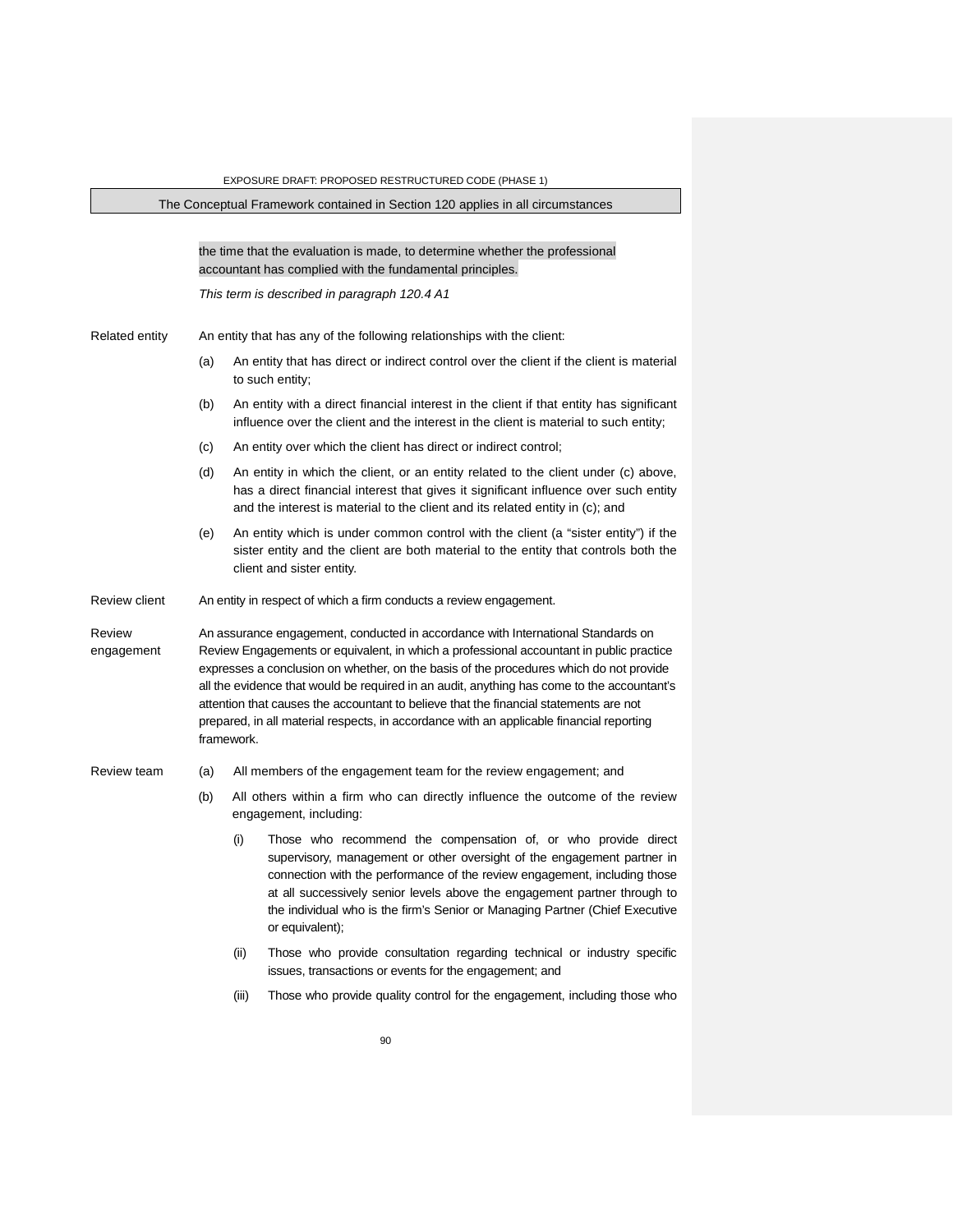| The Conceptual Framework contained in Section 120 applies in all circumstances |                                                                                                                                                                                                                                                                                                                                                                                                                                                                                                             |                                                                               |  |  |  |
|--------------------------------------------------------------------------------|-------------------------------------------------------------------------------------------------------------------------------------------------------------------------------------------------------------------------------------------------------------------------------------------------------------------------------------------------------------------------------------------------------------------------------------------------------------------------------------------------------------|-------------------------------------------------------------------------------|--|--|--|
|                                                                                |                                                                                                                                                                                                                                                                                                                                                                                                                                                                                                             |                                                                               |  |  |  |
|                                                                                |                                                                                                                                                                                                                                                                                                                                                                                                                                                                                                             | perform the engagement quality control review for the engagement; and         |  |  |  |
|                                                                                | (c)<br>review engagement.                                                                                                                                                                                                                                                                                                                                                                                                                                                                                   | All those within a network firm who can directly influence the outcome of the |  |  |  |
| Safeguards                                                                     | This term is described in paragraph 120.7 A2                                                                                                                                                                                                                                                                                                                                                                                                                                                                |                                                                               |  |  |  |
| Special purpose<br>financial<br>statements                                     | Financial statements prepared in accordance with a financial reporting framework<br>designed to meet the financial information needs of specified users.                                                                                                                                                                                                                                                                                                                                                    |                                                                               |  |  |  |
| Those charged<br>with governance                                               | The person(s) or organization(s) (for example, a corporate trustee) with responsibility<br>for overseeing the strategic direction of the entity and obligations related to the<br>accountability of the entity. This includes overseeing the financial reporting process.<br>For some entities in some jurisdictions, those charged with governance may include<br>management personnel, for example, executive members of a governance board of a<br>private or public sector entity, or an owner-manager. |                                                                               |  |  |  |
| <b>Threats</b>                                                                 |                                                                                                                                                                                                                                                                                                                                                                                                                                                                                                             | These terms are described in paragraphs:                                      |  |  |  |
|                                                                                | Self Interest                                                                                                                                                                                                                                                                                                                                                                                                                                                                                               | 120.5 A2(a) & 300.2 A1(a)                                                     |  |  |  |
|                                                                                | Self-review                                                                                                                                                                                                                                                                                                                                                                                                                                                                                                 | 120.5 A2(b) & 300.2 A1(b)                                                     |  |  |  |
|                                                                                | Advocacy                                                                                                                                                                                                                                                                                                                                                                                                                                                                                                    | 120.5 A2(c) & 300.2 A1(c)                                                     |  |  |  |

*120.5 A2(d) & 300.2 A1(d) 120.5 A2(e) & 300.2 A1(e)*

*Familiarity Intimidation*

T

EXPOSURE DRAFT: PROPOSED RESTRUCTURED CODE (PHASE 1)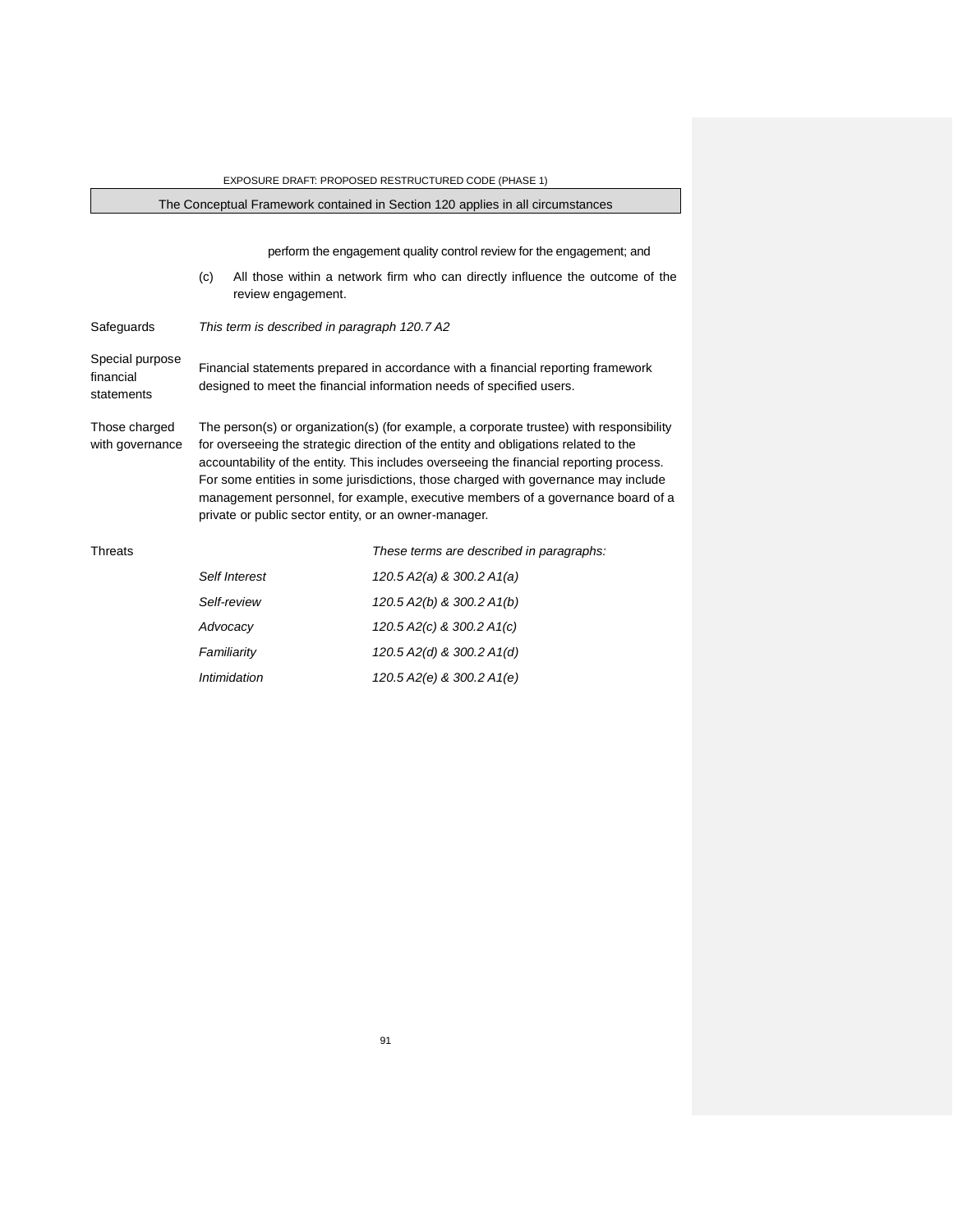COPYRIGHT, TRADEMARK, AND PERMISSIONS INFORMATION

The *Code of Ethics for Professional Accountants*, Exposure Drafts, Consultation Papers, and other IESBA publications are published by, and copyright of, IFAC.

The IESBA and IFAC do not accept responsibility for loss caused to any person who acts or refrains from acting in reliance on the material in this publication, whether such loss is caused by negligence or otherwise.

The 'International Ethics Standards Board for Accountants, '*Code of Ethics for Professional Accountants*', 'International Federation of Accountants', 'IESBA', 'IFAC', the IESBA logo, and IFAC logo are trademarks of IFAC, or registered trademarks and service marks of IFAC in the US and other countries.

Copyright © December 2015 by the International Federation of Accountants (IFAC). All rights reserved. Permission is granted to make copies of this work to achieve maximum exposure and feedback provided that each copy bears the following credit line: "*Copyright © December 2015 by the International Federation of Accountants (IFAC). All rights reserved. Used with permission of IFAC. Permission is granted to make copies of this work to achieve maximum exposure and feedback*."